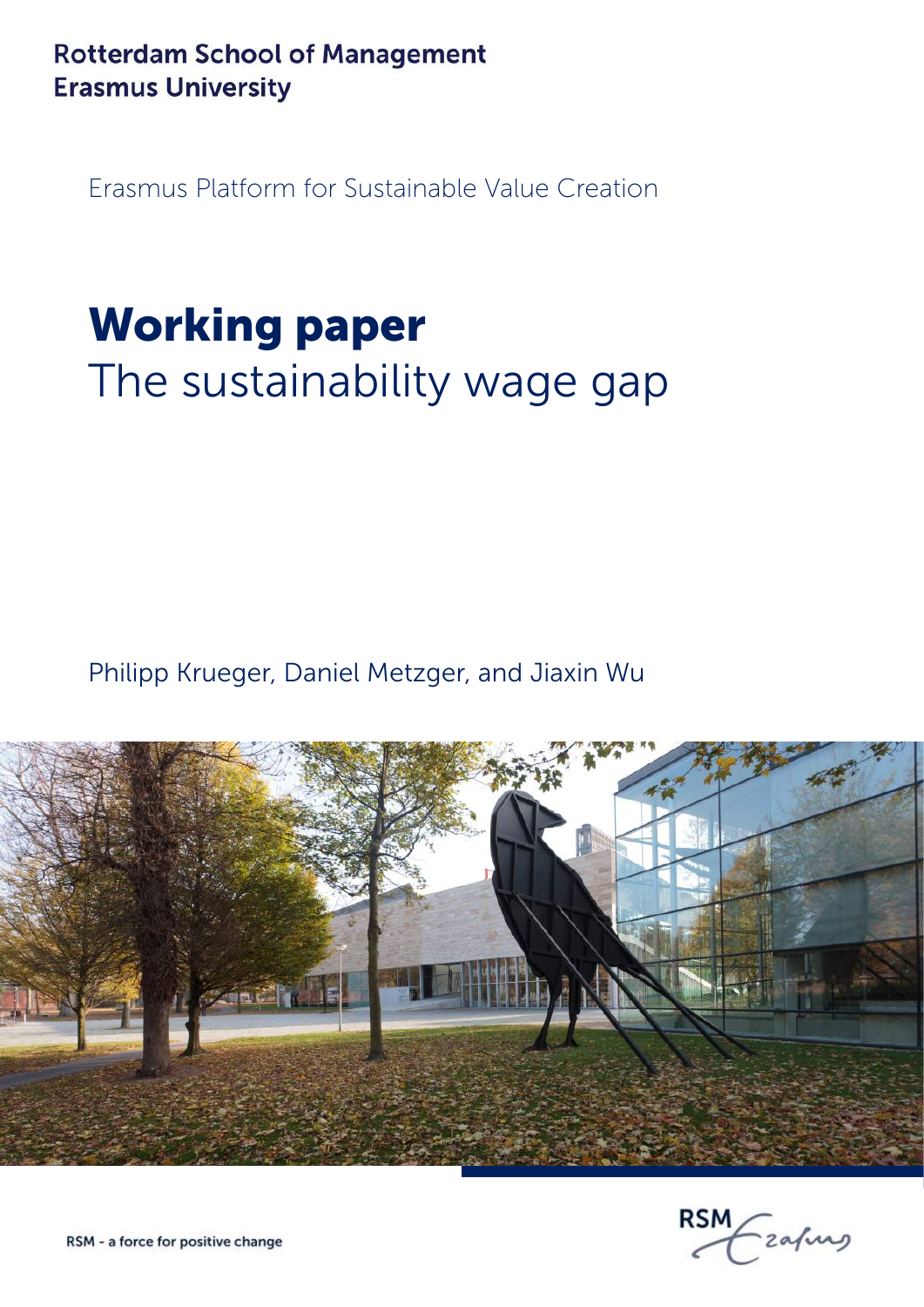# Working paper The sustainability wage gap

# September 2020 Philipp Krueger

University of Geneva Swiss Finance Institute

# Daniel Metzger

Rotterdam School of Management Swedish House of Finance **ECGI** 

# Jiaxin Wu

Stockholm School of Economics Swedish House of Finance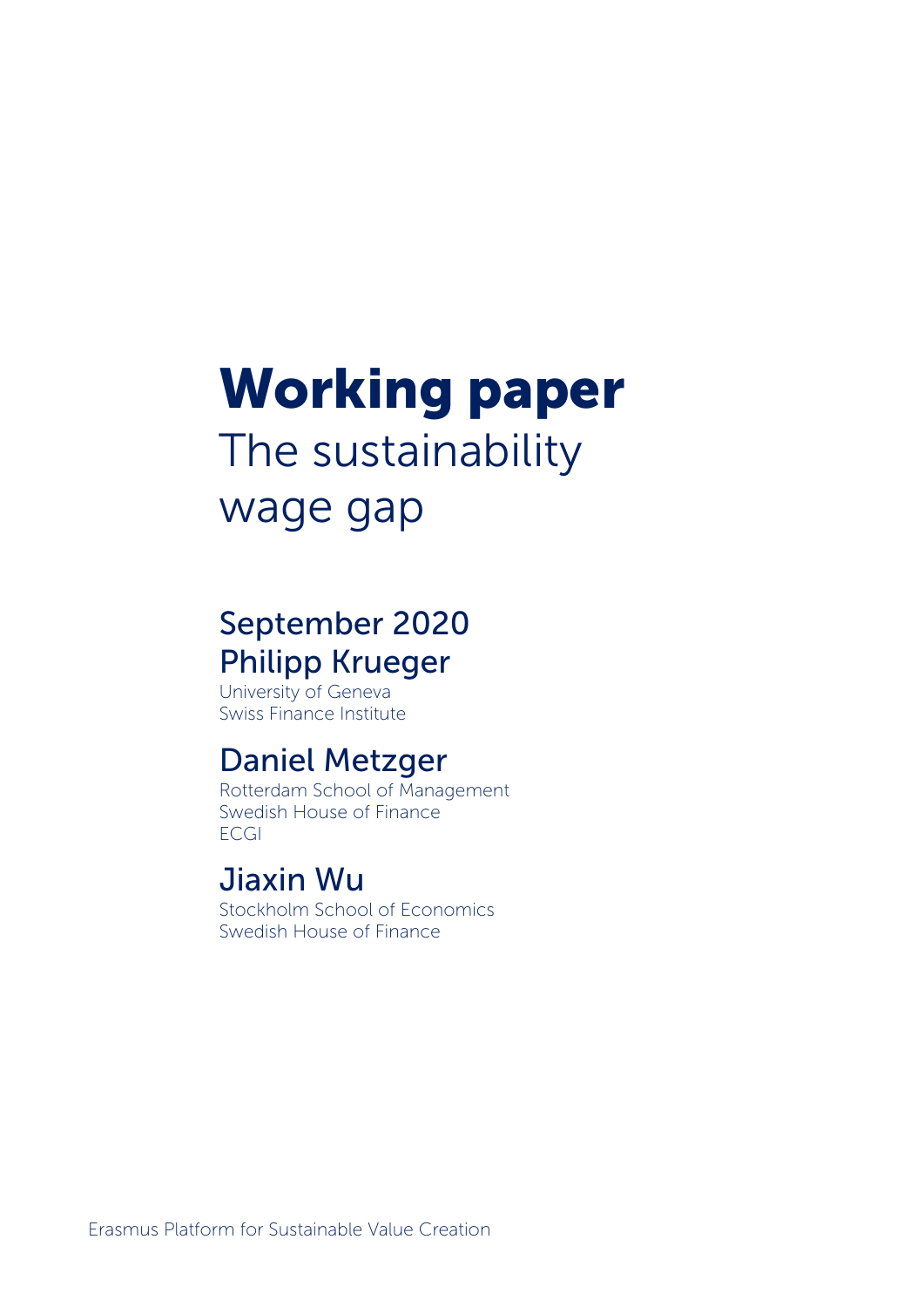# Abstract

A large literature documents a positive correlation between a firm's sustainability or ESG policies and firm value. However, the exact mechanism through which this relation arises remains ambiguous and it is often hard to establish the direction of causation. In this paper we propose and test a new channel, the *Sustainability Wage Gap* channel, through which firms can benefit from ESG investments by their ability to pay lower wages because of workers' preferences for sustainable jobs. Using administrative employer-employee matched data from Sweden and a new measure that quantifies the *environmental sustainability* of different economic activities, we show that workers earn between 10-20% lower wages in firms that operate in more sustainable sectors. Motivated by survey evidence on the heterogeneity of workers' preferences for sustainable jobs, we also show that this *Sustainability Wage Gap* is larger for high-skilled workers, especially for those with high non-cognitive skills, and increasing over time. Providing a battery of additional tests, we argue that our evidence is difficult to reconcile with many alternative interpretations that have been suggested by previous literature.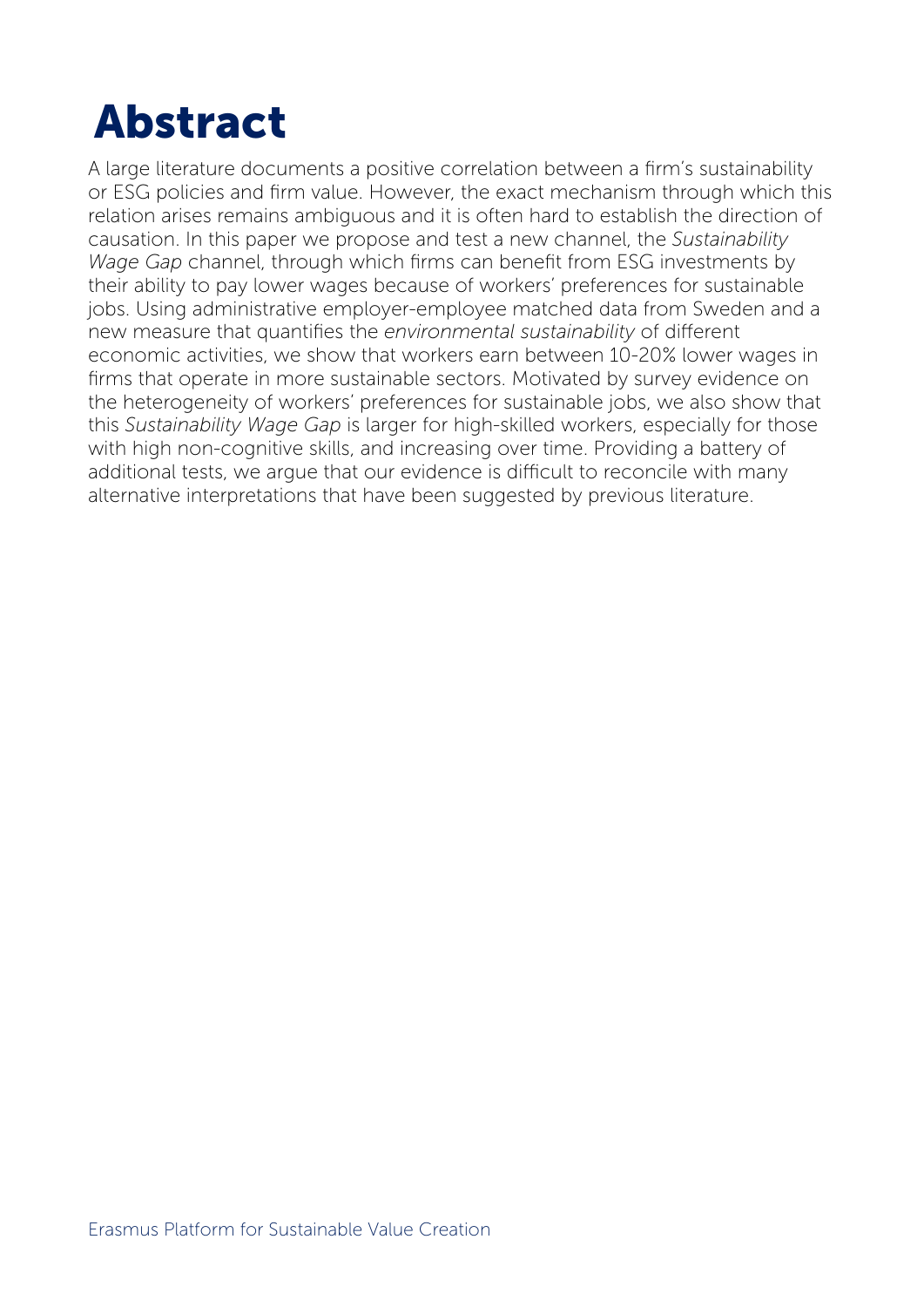| <b>Introduction</b>                                                                 | 1  |
|-------------------------------------------------------------------------------------|----|
| Sustainability, preferences about sustainability, and the "Sustainability Wage Gap" | 8  |
| The Sustainability Wage Gap: Do sustainable sectors pay lower wages?                | 16 |
| Sustainability and labor market outcomes of the most talented workers               | 20 |
| <b>Alternative explanations</b>                                                     | 23 |
| Doing well by doing good? firm-level evidence                                       | 29 |
| <b>Conclusion</b>                                                                   | 32 |
| <b>References</b>                                                                   | 33 |
| <b>Figures</b>                                                                      | 36 |
| <b>Tables</b>                                                                       | 40 |
| <b>Appendix</b>                                                                     | 50 |

Email addresses: Philipp.Krueger@unige.ch; Metzger@rsm.nl; Jiaxin.Wu@phdstudent.hhs.se. We would like to thank Rui Albuquerque, Ann-Christine Brunen, Claudia Custodio, Robert Dur, Alex Edmans, Stefan Jaspersen, Diogo Mendes, Martin Oehmke, Marcus Opp, Mikael Paaso, Vesa Pursiainen, Dirk Schoenmaker, Roberto Weber, and Chendi Zhang as well as seminar participants at the Rotterdam School of Management, the U Cologne, the U of Geneva, and the Stockholm School of Economics. Metzger gratefully acknowledges support from Vinnova.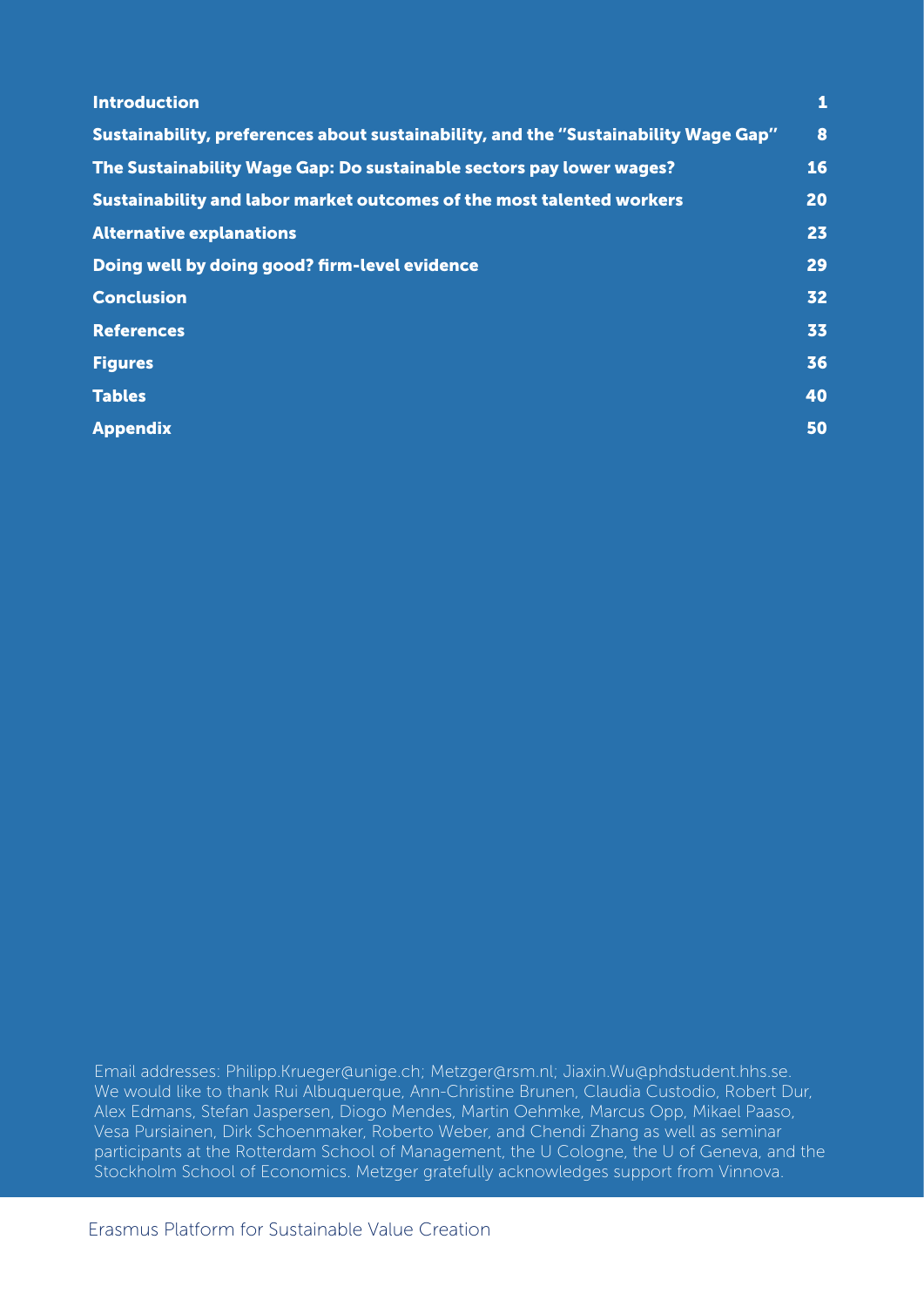### 1 Introduction

A large and growing literature documents a positive correlation between a firm's sustainability or environmental, social, and governance  $(ESG)^2$  policies and firm value (e.g., Edmans 2011; Edmans, Li, and Zhang, 2020; Servaes and Tamayo, 2013; Lins, Servaes, and Tamayo, 2017; Friede, Busch, and Bassen, 2015). However, the exact mechanisms through which ESG translates into firm value remain ambiguous and it is often hard to establish the direction of causation (Hong, Kubik, and Scheinkman, 2012). While prior research documents mostly correlational evidence, some papers have attempted to identify specific mechanism through which sustainability translates into firm value. Servaes and Tamayo (2013) stress that a firm's sustainability policies can affect consumer behavior, thereby enhancing cash flows and firm value. Other papers focus on on the effect of sustainability on discount rates and provide evidence that better sustainability policies are associated with lower cost of capital (e.g., Chava, 2014; Dunn, Fitzigbbons, and Pomorski, 2017; Albuquerque, Koskinen, and Zhang, 2019).

In this paper we uncover and provide evidence of a new channel through which sustainability affects the cash flows of a firm by influencing a key stakeholder, namely workers. We hypothesize that firms' sustainability translates into lower labor costs and hence higher firm value because more sustainable firms are able to attract and retain talent with explicit sustainability preferences at lower wages (the *Sustainability Wage Gap*). Besides the financial benefits that the Sustainability Wage Gap implies for firms, prior research has also argued that more talented people typically organize economic production (see Murphy, Shleifer, and Vishny (1991)). Hence, accommodating the sustainability preferences of workers might be a decisive factor for firms to attract and retain the most talented workers and remain competitive, in particular given that anecdotal evidence suggests that younger cohorts (e.g., Millennials) care more about such issues and are climbing the corporate ladder.

We motivate our analysis by providing survey evidence that many individuals care about the sustainability characteristics of their jobs. Using the same survey data, we also show that these sustainability preferences are related to labor outcomes. More specifically, we use data from three waves of a representative labor survey on attitudes towards work carried out by the

<sup>&</sup>lt;sup>2</sup> As discussed more comprehensively in Section 2.1, Environmental, Social and Governance (ESG), Corporate Social Responsibility (CSR), and Sustainability are all related concepts that are difficult to delineate exactly. We believe that these concepts are ultimately concerned with similar matters, namely how firms address social and environmental issues—or more generally—their overall societal impact. Measures of ESG, CSR, and sustainability also tend to be positively correlated and we choose to refer to them collectively as "Sustainability" or "ESG".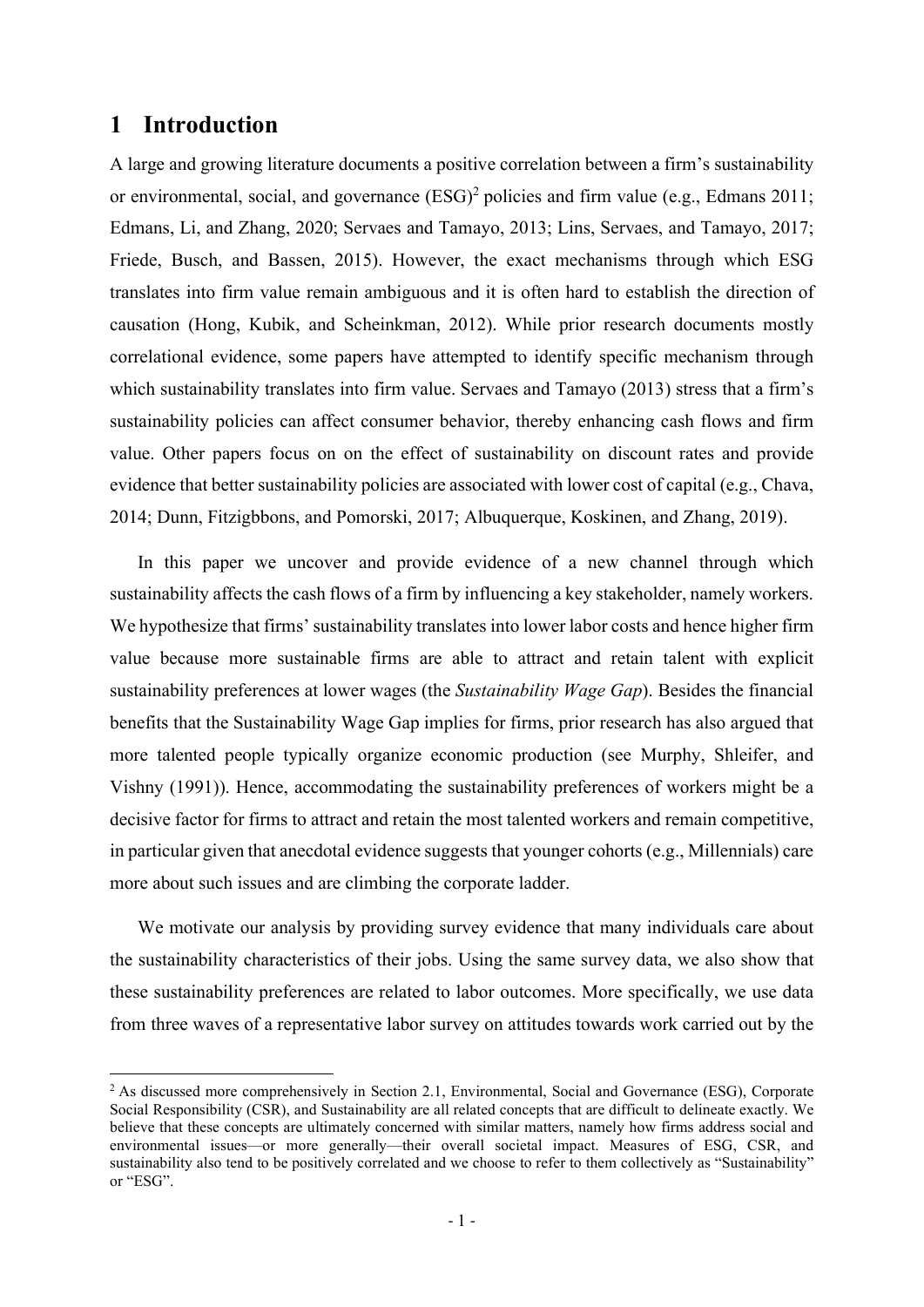International Social Survey Programme (ISSP) in order to provide evidence that individuals with more pronounced "sustainability preferences" state that they are also more willing to turn down better paying jobs. The analysis of the ISSP survey data also show that these preferences for sustainability are more pronounced for highly educated workers and for more recent cohorts.<sup>3</sup>

While the evidence based on the ISSP survey is informative and consistent with the main premise of our paper, it is not clear whether survey responses capture intentions only, or whether stated intentions also translate into true labor market outcomes. To address this concern, our main analysis makes use of administrative employer-employee matched data from Sweden. These data contain highly detailed information on wages, jobs, education, and measures of cognitive as well as non-cognitive skills. To test whether workers indeed accept lower wages to work in jobs that are considered to be more sustainable, we combine the administrative labor data with a novel measure that quantifies the environmental sustainability of economic activities. We develop this novel sustainability measure explicitly for the analysis in our paper and it is based on a sample of survey participants classifying economic activities in terms of their environmental sustainability. The survey-based sustainability classification covers 95 economic sectors that make up 98% of employment in our administrative wage data. In the wage regressions in which we examine the effect of our sustainability measure on worker pay, we find robust evidence that workers in firms that belong to the most sustainable sectors earn between 10-20% lower wages. Importantly, these regressions control for detailed demographic and job-related variables including measures for cognitive and non-cognitive ability as well as occupational information. To illustrate the main result graphically, Figure 1 shows a binned scatterplot of the relation between wages and sustainability. In this graph, we focus on data in the last three years for which we have administrative data (2015-2017) and the male sub-sample for which we have the most precise data on cognitive and non-cognitive skills. We control for occupation fixed effects, education, potential experience, and cognitive as well as noncognitive skills. The figure displays a strong negative association between wages and our sustainability measure. We also examine heterogeneity in the documented Sustainability wage gap and, in line with the evidence from the ISSP survey data, find the gap to be larger for more

<sup>&</sup>lt;sup>3</sup> Our main evidence comes from Sweden. In Section 2.2. of the paper as well as in Section 2.2. of the Appendix, we show that preferences for sustainability correlate with labor market outcomes in a very similar way in the U.S. and in Sweden. Moreover, we also show that the heterogeneity in sustainability preferences exhibit similar patterns in both countries. Hence, we believe that our results also generalize to other countries.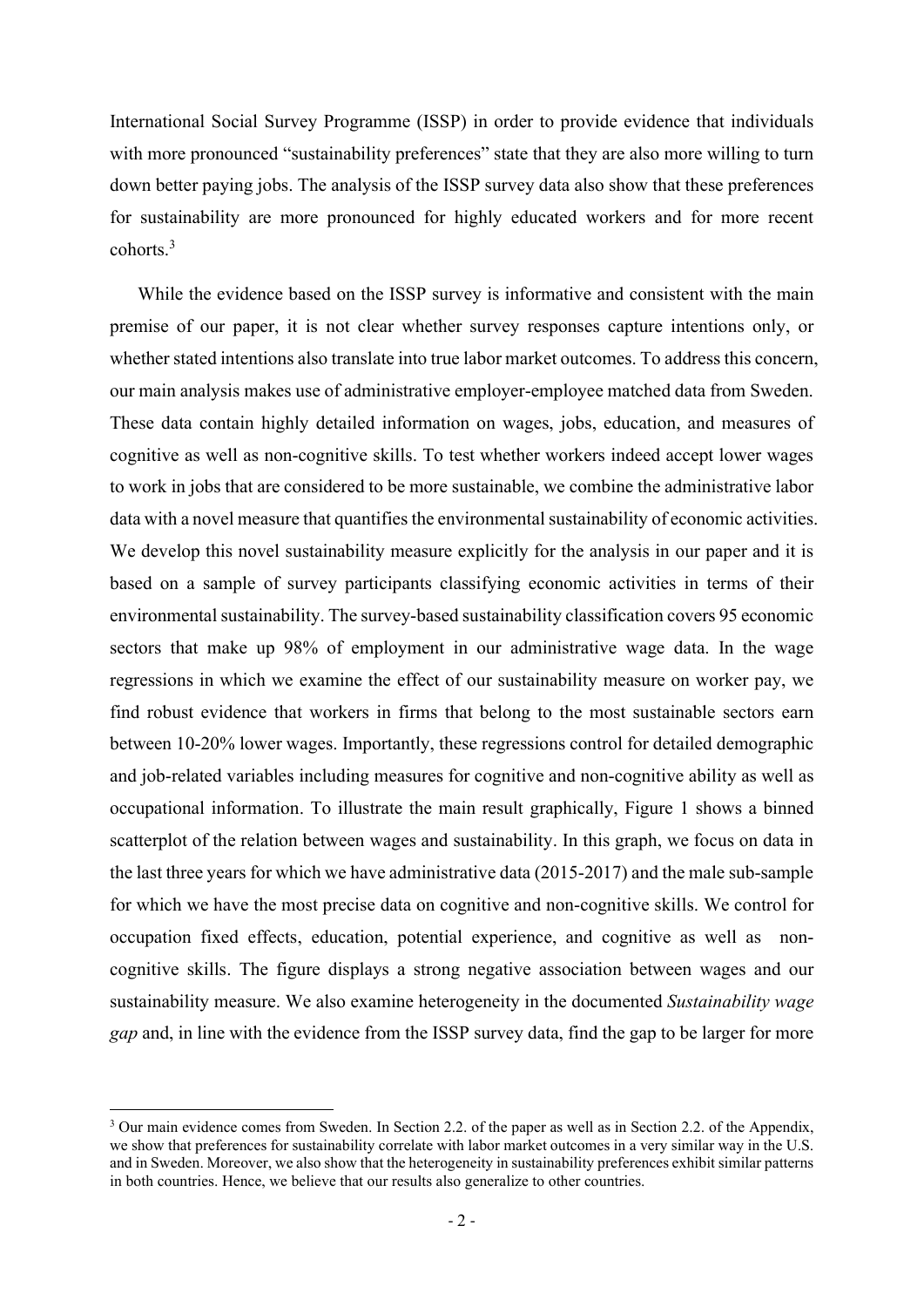educated workers and growing over time. In further analysis, we also provide evidence that firms that belong to the most sustainable sectors are also better able to retain skilled workers.

We argue that the proposed Sustainability wage gap channel is more difficult to reconcile with reverse causation or other, already proposed channels through which sustainability may create firm value. First, a simple reverse causation explanation and many other alternative explanations (e.g., higher margins through customer awareness), would predict higher (or at least not lower) wages for workers of firms with better sustainability. Second, the ISSP survey reveals heterogeneous preferences for sustainable jobs among different subpopulations of the labor force for which we document consistent patterns in the heterogeneity of the Sustainability wage gap, patterns that cannot easily be explained by other alternative mechanisms.

Other possible concerns with our findings could be related to unobserved worker, job, firm, or sector heterogeneity. For instance, workers who select to work in firms belonging to more sustainable sectors might be less talented than workers in other sectors, which, in turn, could explain lower wages. Given our detailed employer-employee matched data, we are able to control for many worker characteristics such as education and experience as well as for usually unobservable—talent measures such as cognitive and non-cognitive skills from military enlistment tests. Moreover, we have detailed information on occupations, and can thus compare two workers working in the same occupation in the same year but in different sectors. We can also control for other aspects of the job or sector that might be related to wages (such as parttime vs. full-time work, firing risk, health risk, or the flexibility to move to other sectors) allowing us to isolate the effect of sustainability on the job. Given that some of our hypotheses predict differential effects for specific types of workers in the same firm, e.g., more versus less talented ones, we can even exploit within firm-variation and control for unobserved firm heterogeneity.

Our primary measure of sustainability is at the sector-level. We construct this measure by asking a sample of survey participants to classify economic sectors in terms of their environmental sustainability. We choose this survey based measure at the sector-level as our main measure because firm-level sustainability ratings (or scores) are generally only available for large listed firms and in the most recent periods. In addition, prior research has highlighted that methodologies to construct such measures can be opaque and divergent (see, for example, Berg, Koelbel and Rigobon, 2020). In contrast, our sustainability measure based on the classification of economic activities are available also for private companies and the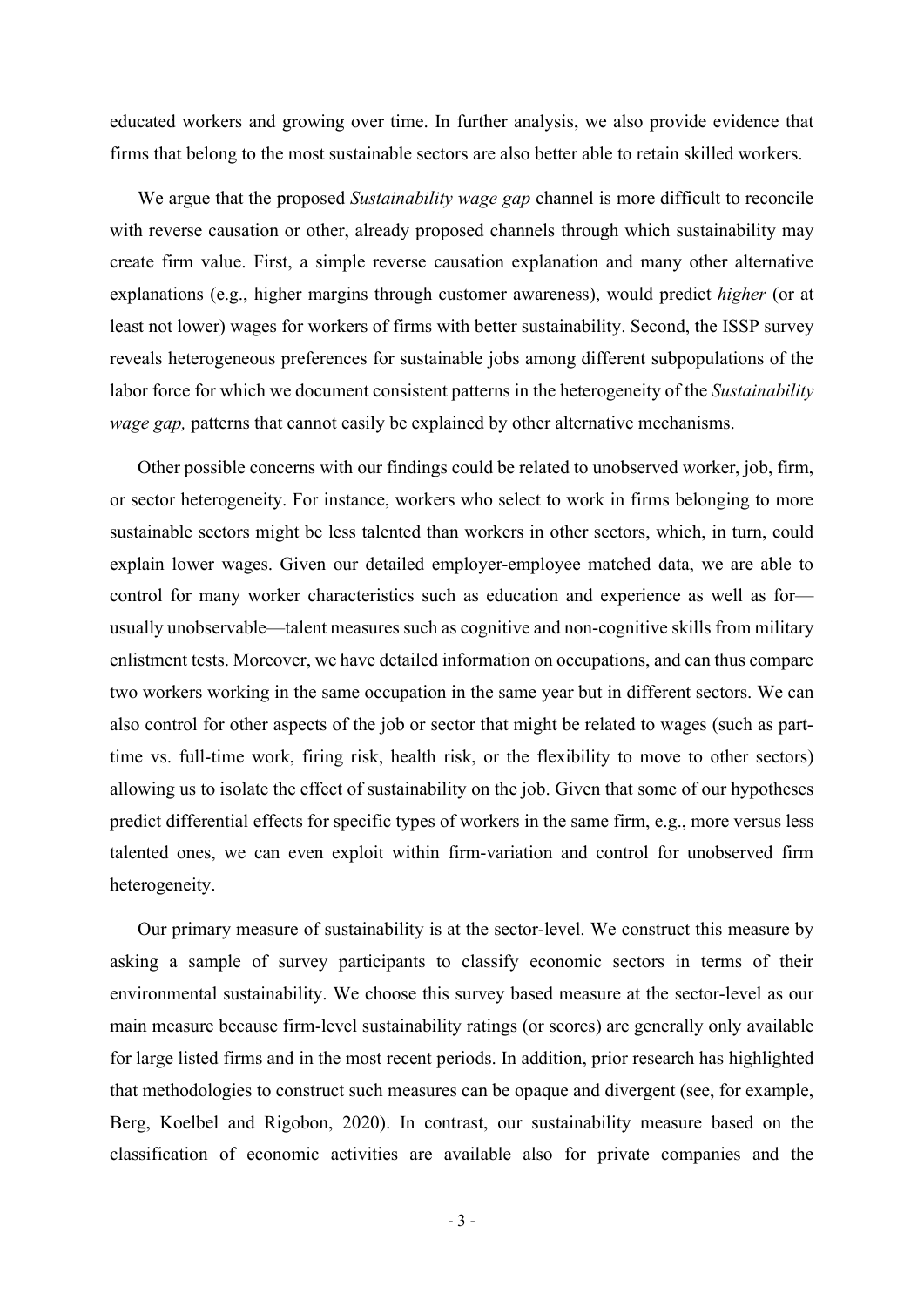methodology to construct them is intuitive, straightforward, and transparent. In addition, the environmental sustainability of a firm's main economic activity is also likely to be more comprehensible for potential workers than information captured by ESG ratings. Please note also that it is the sustainability measure of a sector as *perceived* by potential workers that should matter for the Sustainability Wage Gap, even if the objective or true sustainability of a sector is different.<sup>4</sup> Nonetheless, we also complement our analysis with tests that use firm-level ESG rating data from MSCI and Refinitiv, two prominent ESG data sources that have been used in prior research (see, for example, Liang and Renneboog, 2015; Pedersen, Fitzgibbons, and Pomorski, 2020). Consistent with the evidence based on our sector-level sustainability measure, the analysis using firm-specific ESG scores also shows that firms with better ESG scores pay lower wages, highlighting the important idea that investment into ESG is beneficial to firm value because it allows attracting and retaining higher skilled workers at lower wages. These firm-level tests are also important as they assess firms' sustainability policies *relative* to their industry peers ("best in class") and show that firms that have better policies—and thus likely higher investment in ESG than their peers—are able to attract workers at lower cost compared to their peers. The tests using firm-level ESG ratings are also complementary to the tests based on sector-based measures because ESG ratings seek to assess the quality of the sustainability related policies and practices of firms and not of the sustainability of the products and services a firm sells, with the latter being quantified by our survey measure.

In this paper we contribute to several strands of the finance and economics literature. First, we add to the literature on the financial performance implications of sustainability by documenting a new channel through which sustainability can positively contribute to the bottom line of firms. Second, we add to the debate on how to measure sustainability at the firm-level by proposing an intuitive and straightforward way of quantifying the sustainability of firms. Finally, our paper also connects to the labor-economics literature on non-monetary incentives and the meaning of work.

First, our paper contributes to the ESG literature that documents a positive correlation between firms' ESG policies and firm performance. Friede, Busch, and Bassen (2015) conduct a meta-analysis of more than 2,000 empirical studies written since the 1970s on the link between

<sup>4</sup> Differences between the true and the perceived sustainability might occur for many reasons: For instance, large parts of the population might simply be unaware about the true sustainability of a sector. Alternatively, firms operating in unsustainable sectors might also be successful at distorting reality, e.g., through lobbying and disinformation campaigns.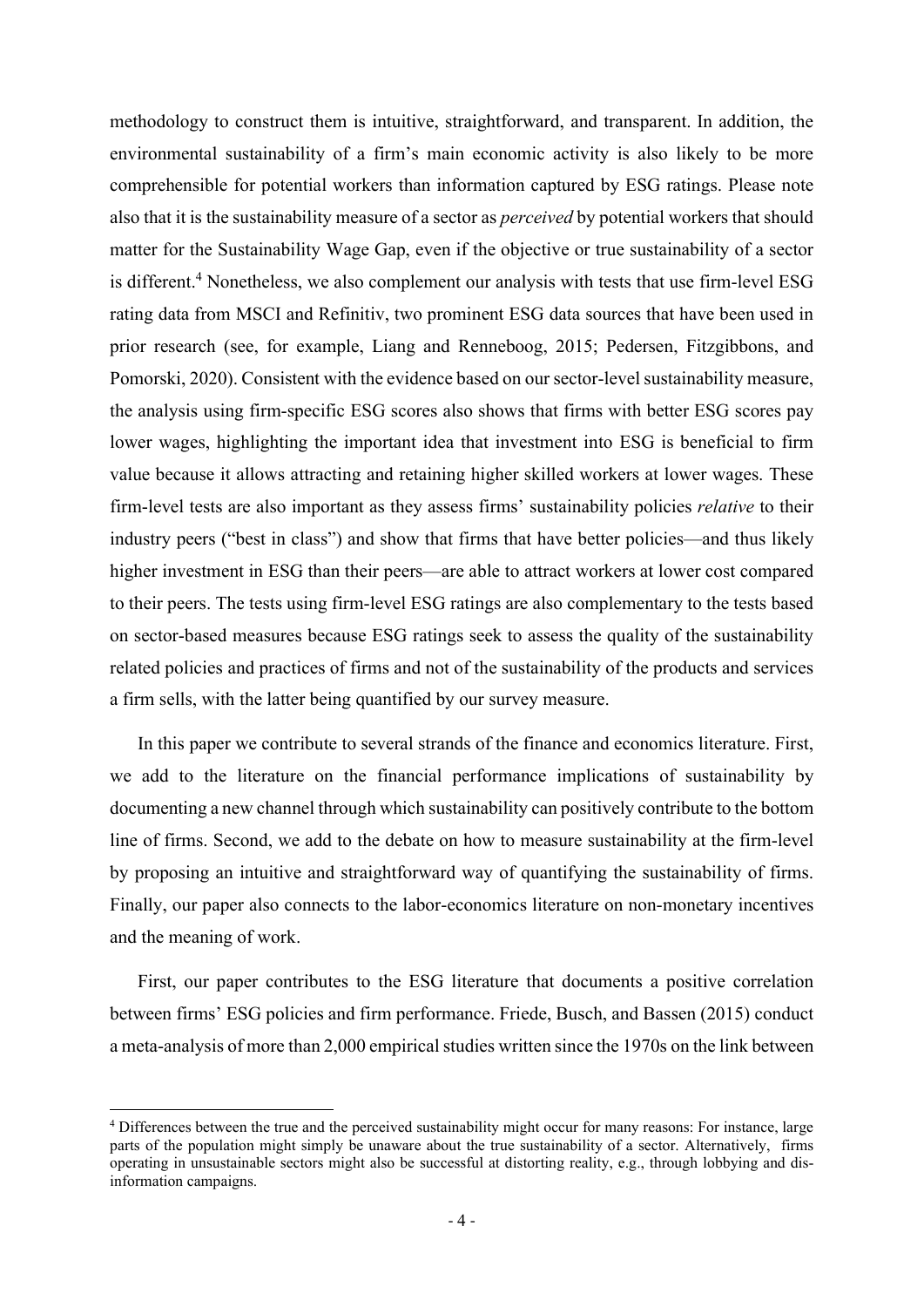ESG and corporate financial performance and document that roughly 90% of the studies find a nonnegative relation between ESG and corporate performance. For example, Ferrell, Liang, and Renneboog (2016) document a positive relation between valuation and ESG measures. Other examples of such studies include Deng, Kang, and Low (2013), who examine ESG performance in the context of mergers and acquisitions and show that high sustainability results in better post-acquisition performance or Krueger (2015), who examines short-term financial valuation effects of positive and negative sustainability news showing that negative news about a firm's environmental and social impact lead to substantial declines in firms' equity market valuations. There are also papers showing that sustainability pays off particularly during periods of crises (see for example Lins, Servaes, and Tamayo (2017); Albuquerque et al. (2020)). While there is substantial evidence of a positive relation between sustainability and financial performance, the exact mechanisms through which sustainability translates into firm value remain ambiguous and elusive. Papers often fail to provide causal evidence of the respective channels. In particular, a simple reverse causation explanation, i.e., well-performing firms having the financial slack to invest into sustainability, appears to be an alternative explanation that is usually difficult to rule out (see, e.g., Hong, Kubik, and Scheinkman, 2012). Prima facie it is also puzzling how allocating financial resources to improving ESG policies—and thus incurring higher costs—can translate into higher firm value. From a corporate finance perspective, firms' investments in ESG policies can translate into higher firm value either by increasing cash flows or by lowering discount rates, if the benefits of the ESG investments exceed the costs of such investments. In line with the discount rate argument, Albuquerque, Koskinen, and Zhang (2019) provide evidence that firms with high ESG ratings tend to have lower costs of capital. More specifically Albuquerque, Koskinen, and Zhang (2019) develop a model that predicts that CSR decreases systematic risk and increases firm value and that these effects are stronger for firms with high product differentiation. While the link between a firm's cost of capital and ESG is increasingly documented in the literature (see also also Chava, 2014 or Dunn, Fitzgibbons, and Pomorski, 2017), prior research has been less able to credibly identify channels through which ESG policies affect cash flows. A notable exception is Tamayo and Servaes (2013) who uncover a consumer channel of ESG and show that good ESG policies appear to contribute to firm value for firms with high customer awareness. The idea is that firms with better ESG policies can sustain higher margins if sustainability aware customers are willing to pay higher prices. While more sustainable companies might attract customers with higher reservation prices, it cannot be ruled out that products from such companies also exhibit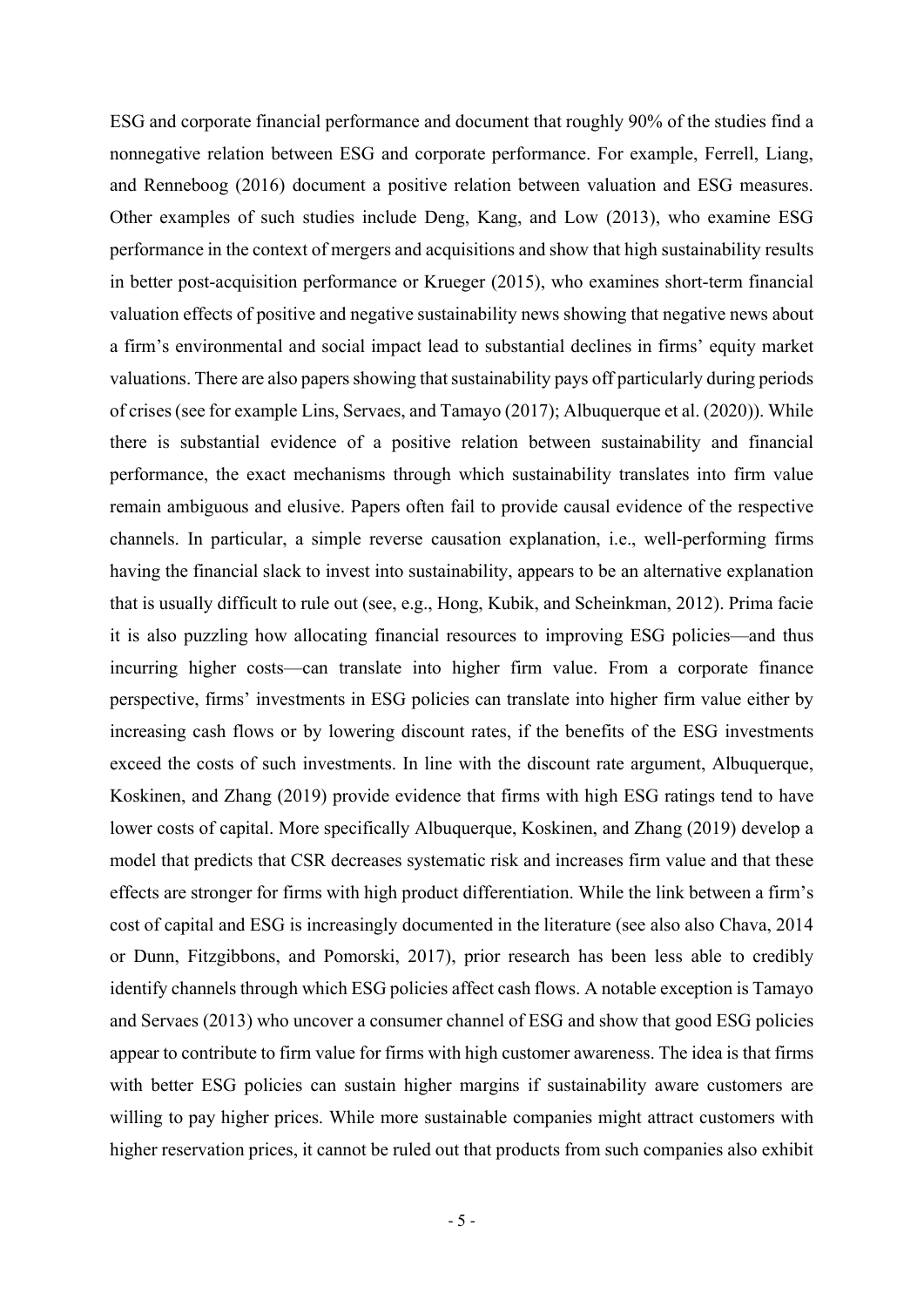higher product quality and thus command higher prices. In our setting, we can control more directly for the quality dimension given that we have detailed demographic information including cognitive- and non-cognitive skills of the workers. We contribute to this literature by providing evidence of a new channel, the Sustainability wage gap, through which sustainability affects firm value. Moreover, as explained earlier, the availability of very granular data as well as additional predictions on specific subpopulations, derived from heterogeneity of workers' preferences for jobs in sustainable sectors, allow us to rule out many other explanations. Hence, we believe that our paper makes a step forward to show more convincingly that investments into sustainability can cause increases in firm value.

Secondly, our paper also contributes to the discussion on the measurement of sustainability. There is an ongoing debate about the divergence and opaqueness of ESG ratings (Berg, Koelbel, and Rigobon 2020; Gibson, Krueger, and Schmidt 2020). We offer a novel and intuitive sectorwide measure of the environmental sustainability of firms based on a simple survey that can be easily replicated and applied in other, related domains. Using our measure, we also show that individuals form meaningful expectations about the sustainability of different sectors and that those expectations have real consequences.

Last, we add to a large literature on non-monetary incentives and the meaning of work in labor economics. Cassar and Meier (2018) summarize the literature and point out that, "in principle, job meaning could be either a substitute or a complement to monetary compensation, which in turn will influence whether people accept lower pay for a meaningful job, or whether job meaning and pay tend to rise together. The evidence on this point is mixed." Our findings show that workers accept lower wages for more environmentally sustainable jobs, suggesting that in in our setting meaning—as proxied by the environmentally sustainability of the job acts as a substitute to wages. Dur and van Lent (2019) who use the same ISSP survey data as we do show that most workers care about having a socially useful job and suffer when they consider their job useless. We show that workers are willing to "pay" in order to work in a more societally useful job by accepting lower wages and thus foregoing compensation. Our paper is also closely related to Burbano (2016), Hedblom, Hickman, and List (2019), Bunderson and Thakor (2020), or Schneider, Brun, and Weber (2020) who use mainly surveys and experiments to show that workers are willing to give up parts of their wages to work in more sustainable, more meaningful, or less immoral jobs. For instance, Burbano (2016) uses an online experiment to show workers accept 44% lower wage bids for the same job after learning about the employer's social responsibility. Her paper nicely provides causal empirical evidence of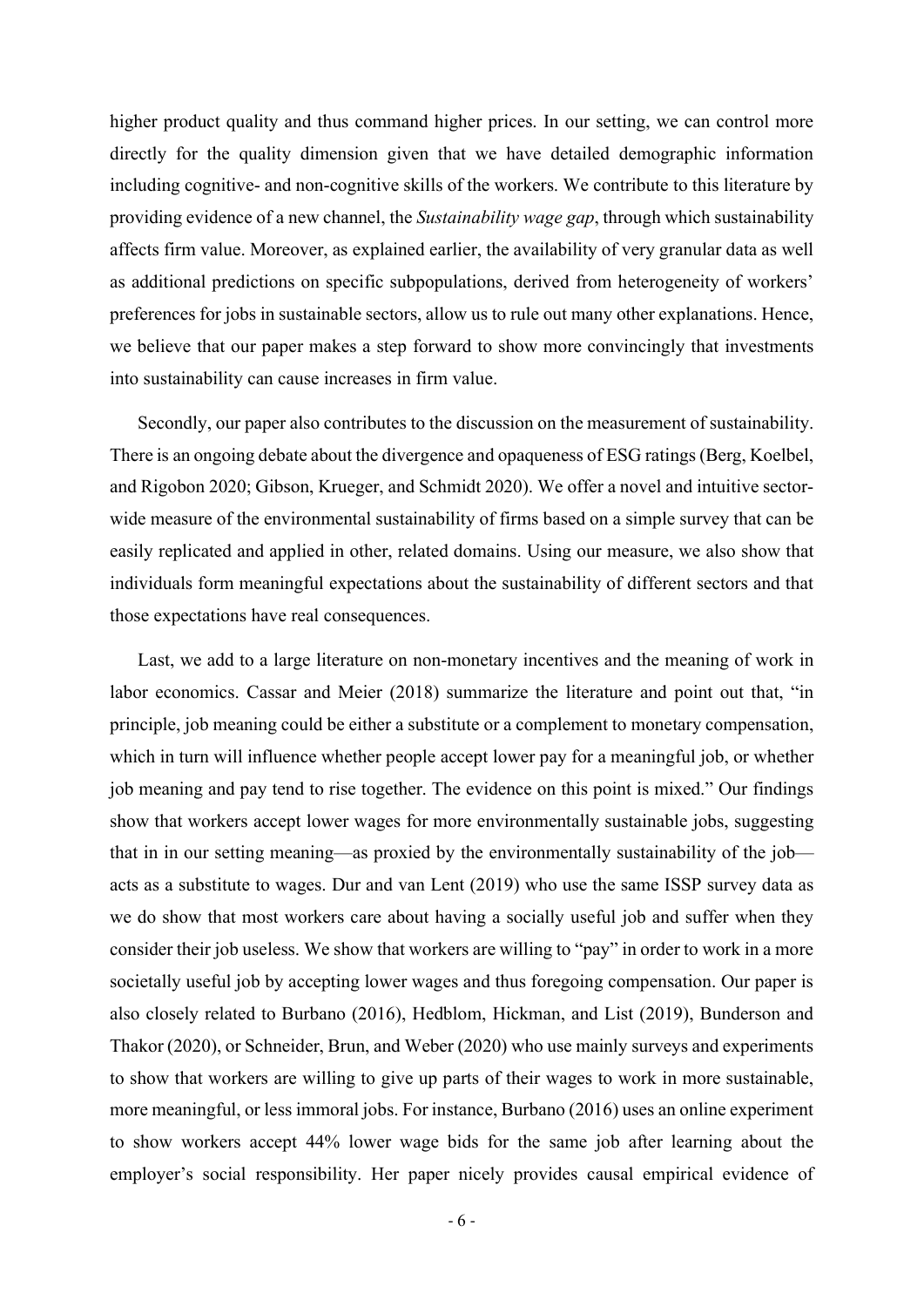revealed preferences for social responsibility in the workplace and of workers' willingness to give up pecuniary benefits for nonpecuniary benefits. She also shows stronger social preferences among the highest performers, a point that our analysis also makes. While the internal validity of such experiments is very high, it remains unclear whether these findings generalize and transfer to workers actually accepting lower wages. Our paper uses nonexperimental data from the whole Swedish working population to show the external validity of such preferences for sustainable jobs. At the same time, the internal validity of our analysis remains arguably high as we can include a set of very detailed worker-, occupation-, and sectorlevel controls, including detailed measures of talent. Moreover, we make use of a large and representative labor force survey to describe important heterogeneities in the preferences for sustainable jobs. We believe that documenting these heterogeneities is already a contribution in itself but most important for us the insights on heterogeneous preferences for sustainable jobs also generate additional predictions regarding the Sustainability Wage Gap channel that we can test in our administrative wage data and which are more difficult to reconcile with alternative explanations. On the empirical side, we make use of unique and granular measures of different dimensions of skills to show that the Sustainability Wage Gap is higher for workers with high non-cognitive skills, a component of skill that has been found to be of growing importance in the workplace (see Deming, 2017). In the same spirit, we also find that retention rates of individuals with better non-cognitive skills are higher among firms that operate in more sustainable sectors.

Besides the several scientific contributions, our paper also has important policy implications for firms: we show that firms can attract talent at lower wages by investing into environmentally friendly, or more generally, pro-social policies, and thus "do well by doing good." Our findings are particularly relevant today as younger cohorts such as generations Y (millennials) and Z are entering the labor market and climbing the corporate ladder. Accommodating the sustainability preferences of these younger workers—which arguably care more about sustainability aspects than preceding generations such as Baby boomers or the silent generation—might be a decisive factor for firms to attract and retain the most talented workers and hence remain competitive in the future. Overall, our results also help to explain how ESG can potentially translate into financial profits by stressing the value of non-monetary aspects of a job for highly talented workers, which have increasingly important consequences for firms' human resources strategies.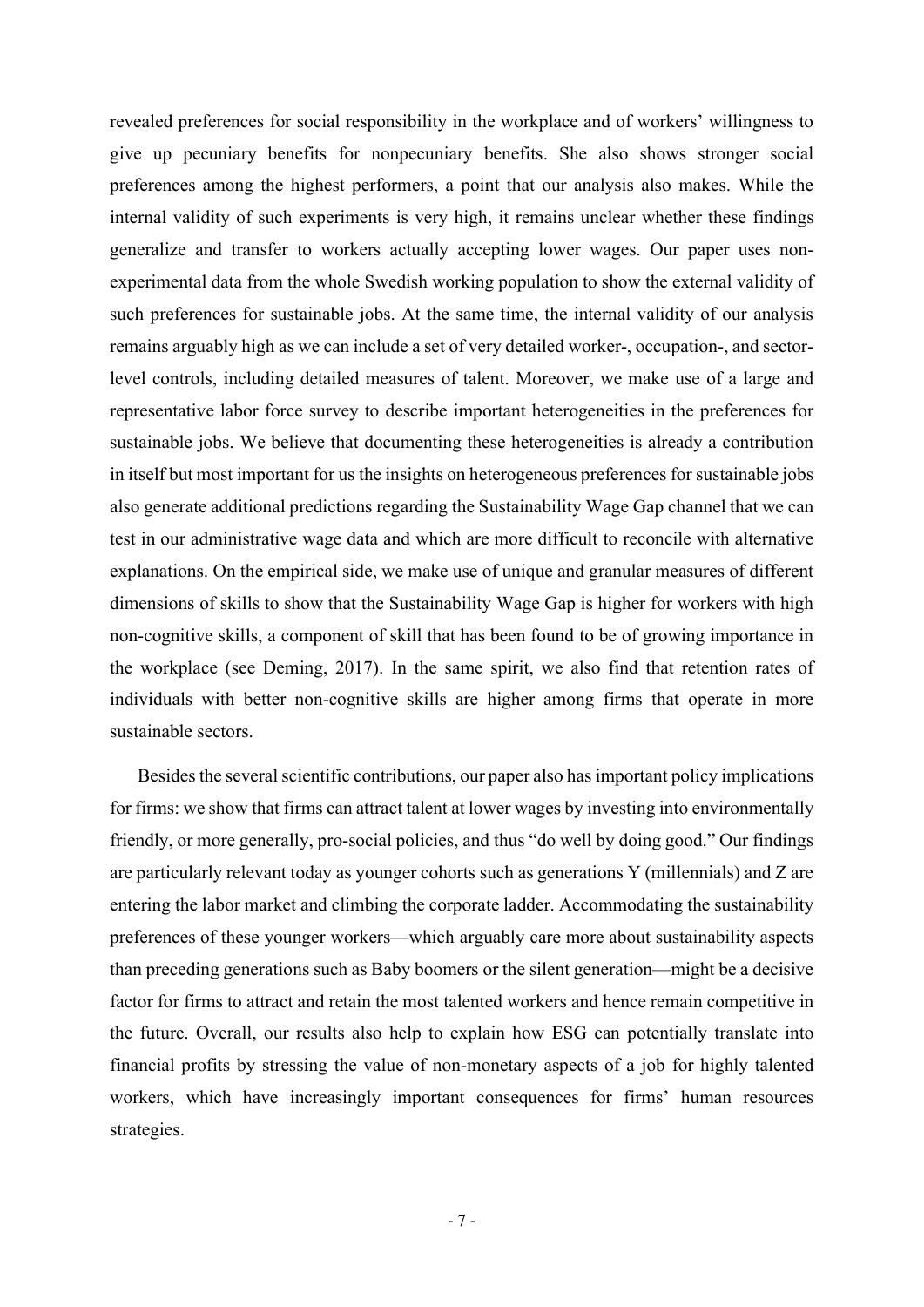The rest of the paper is organized as follows: In the next section we discuss the concepts of Sustainability and ESG and also and make use of a representative survey on work orientations to motivate and develop our main hypotheses, and also explain how we construct our main empirical measure for sustainability. Section 3 tests the baseline implications using detailed administrative employer-employee matched data from Sweden. Section 4 investigates labor market consequences of sustainability for the most talented workers and for more recent cohorts. Section 5 discusses alternative interpretations in detail. In Section 6, we make use of commercial ESG rating data to show consistent evidence at the firm-level. The last section concludes. We deliberately kept the data description part in the paper relatively short to increase the readability of the paper. However, we provide a detailed description and analyses of the different data sets that are used throughout the paper in an internal appendix.

# 2 Sustainability, Preferences about Sustainability, and the "Sustainability Wage Gap"

#### 2.1 CSR, Sustainability, and ESG

A variety of concepts have been used in the debate on the societal impact of firms. These concepts typically center around the issues of externalities, the role of non-shareholding stakeholders, and whether and how firms take into consideration environmental, social, and governance issues. One of these concepts is corporate social responsibility (CSR). While there is no agreement on how to define CSR exactly, it is typically understood to relate to the extent to which firms integrate social and environmental concerns over and beyond what is required by the law.<sup>7</sup> More recently, the concept of sustainability has gained more traction. Like CSR, sustainability also lacks a tightly circumscribed definition, but sustainability is generally also thought to be about the social and environmental impacts. Importantly, in addition to environmental and social aspects, sustainability also incorporates dimensions of firm

<sup>&</sup>lt;sup>7</sup> For example, the European Commission has defined CSR as "a concept whereby companies integrate social and environmental concerns in their business operations and in their interaction with their stakeholders on a voluntary basis" (see https://bit.ly/3hcMhlC). According to Kitzmueller and Shimshack (2012), the Worldbank's understanding of CSR is about "commitment of businesses to behave ethically and to contribute to sustainable economic development by working with all relevant stakeholders to improve their lives in ways that are good for business, the sustainable development agenda, and society at large."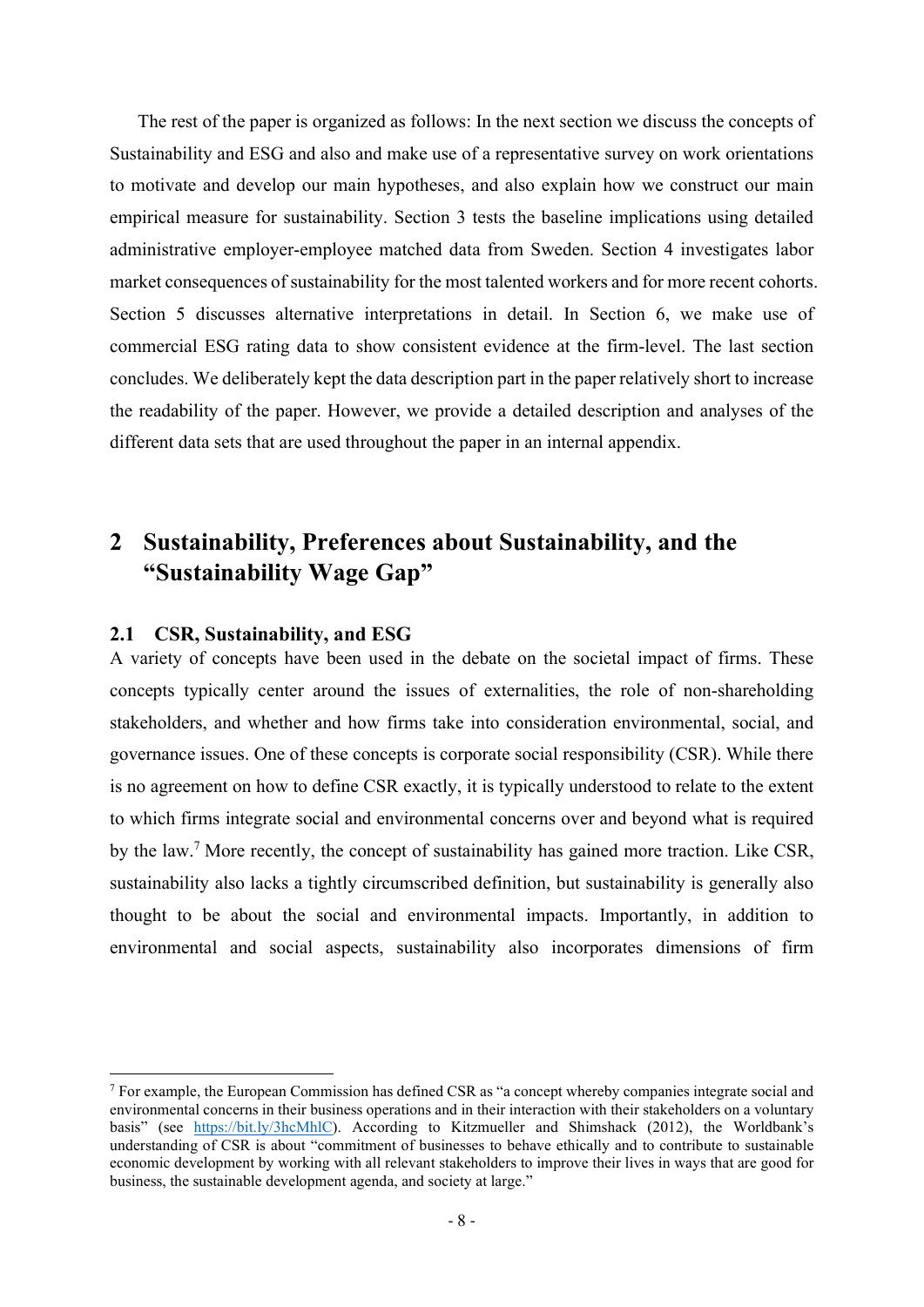governance as well as notions related to the time horizon and inter-generational equity. Sustainability is sometimes equated with the umbrella term  $ESG<sup>8</sup>$ .

Given that CSR, sustainability, and ESG are somewhat vague concepts and different people may refer to different things when talking about sustainability, we think that it is difficult to cleanly delineate and formally define them. However, we believe that they are concerned with similar matters, above all how firms address social and environmental issues—or more generally—firms' overall societal impact. In our paper, we assume that measures of CSR, sustainability, and ESG tend to be positively correlated, and we choose to refer to them collectively as "Sustainability" or "ESG". We also use several measures to capture different aspects of sustainability. First, we use data from an international labor survey to capture the societal (or non-financial) preferences of worker preferences for sustainability. Secondly, we use measures that capture the environmental sustainability of a firm's primary activity. Finally, we use best-in class ESG scores from commercial data providers that capture the quality of a firm's ESG policies relative to industry peers.

#### 2.2 Sustainability Preferences and Labor Market Outcomes: International Social Survey Programme (ISSP)

A central assumption underlying our analysis is that

- (i) workers exhibit preferences for the sustainability of their jobs and
- (ii) these preferences affect their labor market choices.

More specifically, we hypothesize that individuals accept lower wages to work in jobs that are more useful to society, or, using our terminology, jobs that are more sustainable. In order to motivate our analysis and illustrate that workers do indeed have preferences for sustainability of their jobs consistent with our main hypothesis, we start by presenting some suggestive evidence using data from the International Social Survey Programme (ISSP).

The ISSP is a cross-national collaboration that runs annual surveys on topics important to the social sciences.<sup>10</sup> ISSP has executed four waves (1989, 1997, 2005, and 2015) of the Work

<sup>&</sup>lt;sup>8</sup> Lately, the umbrella concept of ESG has received a lot of attention in the Finance industry. The origins of ESG go back to the early days of the UN Global Compact—a non-binding United Nations pact to encourage businesses worldwide to adopt sustainable and socially responsible policies. In the context of the Global Compact, then United Nations Secretary General Kofi Annan sent a letter to leading financial institutions in 2005 asking them "to better integrate environmental, social, and governance issues in analysis, asset management and securities brokerage" (see Gobal Compact, 2004), which essentially coined the concept of ESG.

<sup>10</sup> For more information on ISSP see https://bit.ly/393aWpR and https://www.gesis.org/issp/home/issp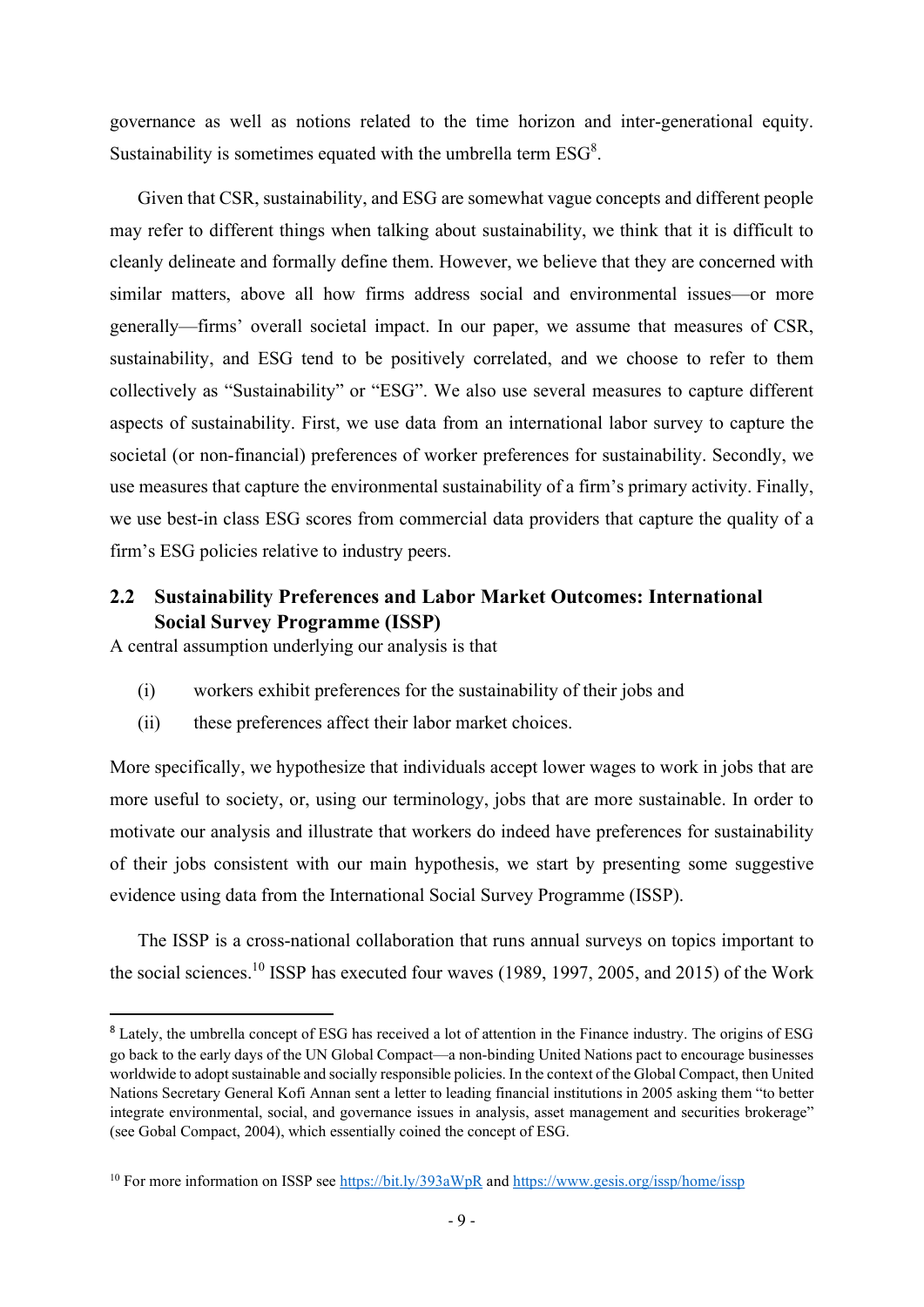Orientations Survey, a specific survey that seeks to collect data on the survey participants' attitudes toward work and private life, their work organizations, and working conditions (see Dur and van Lent,  $2019$ .<sup>11</sup> Sweden joined the ISSP in 1997 and we have survey responses for about 1,200 survey participants of a representative Swedish sample in each of the three waves of the survey. Besides basic demographic information (e.g., age, gender, and education), we focus on survey questions that capture respondents' (i) general attitudes about work, (ii) beliefs about their current job, and (iii) responses to questions about labor market outcomes. We choose these three categories of questions because they are useful to illustrate that workers exhibit sustainability preferences and that such preferences affect labor market outcomes.

First, we document that most workers exhibit strong non-monetary preferences related to their labor choices. The idea of focus on non-monetary work preferences is that these should be positively correlated with sustainability preferences: in the corporate context, for instance, sustainability issues are also sometimes referred to as non-financial issues. Using the ISSP survey, we construct two metrics of non-monetary preferences of workers. We focus on the importance workers attach to the societal usefulness of their jobs and the extent to which they think that jobs are simply a way of earning money. The ISSP survey explicitly asks about those aspects in the questions "How important is a job that is useful to society" and "How much do you agree or disagree with the statement that a job is just a way of earning money – no more". $^{12}$ The variables that measure the responses to these questions are denoted by *hlpsoc* respectively wrkrearn. Simple descriptive analysis reveals that the majority of people indeed care about nonfinancial aspects of their jobs: a total of 63% state that they agree or strongly agree with the statement that it is important that a job is useful for society. In a similar spirit, 59% disagree or strongly disagree with the statement that a job is just a way of making money.<sup>13</sup>

Next we turn to illustrating that individuals who care more about societal aspects of jobs and thus exhibit stronger sustainability preferences also display labor choices consistent with our main hypothesis, that is they are more likely to turn down a higher paying job in order to stay in their current job. To illustrate this point, Figure 2 shows binned scatter plots of how the responses to the survey question "I would turn down another job that offered quite a bit more pay in order to stay with this organization" stack up against the stated belief that it is important

<sup>&</sup>lt;sup>11</sup> See Section 2 of the Appendix for more information on ISSP and the data we extract from the survey.

<sup>&</sup>lt;sup>12</sup> Responses to these questions range from 1=Strongly disagree / Not important to  $5 =$  Strongly agree or Very important.

 $13$  In Section 2 of the Appendix we describe the ISSP data and relevant summary statistics of the survey responses in greater detail (see especially Table A4).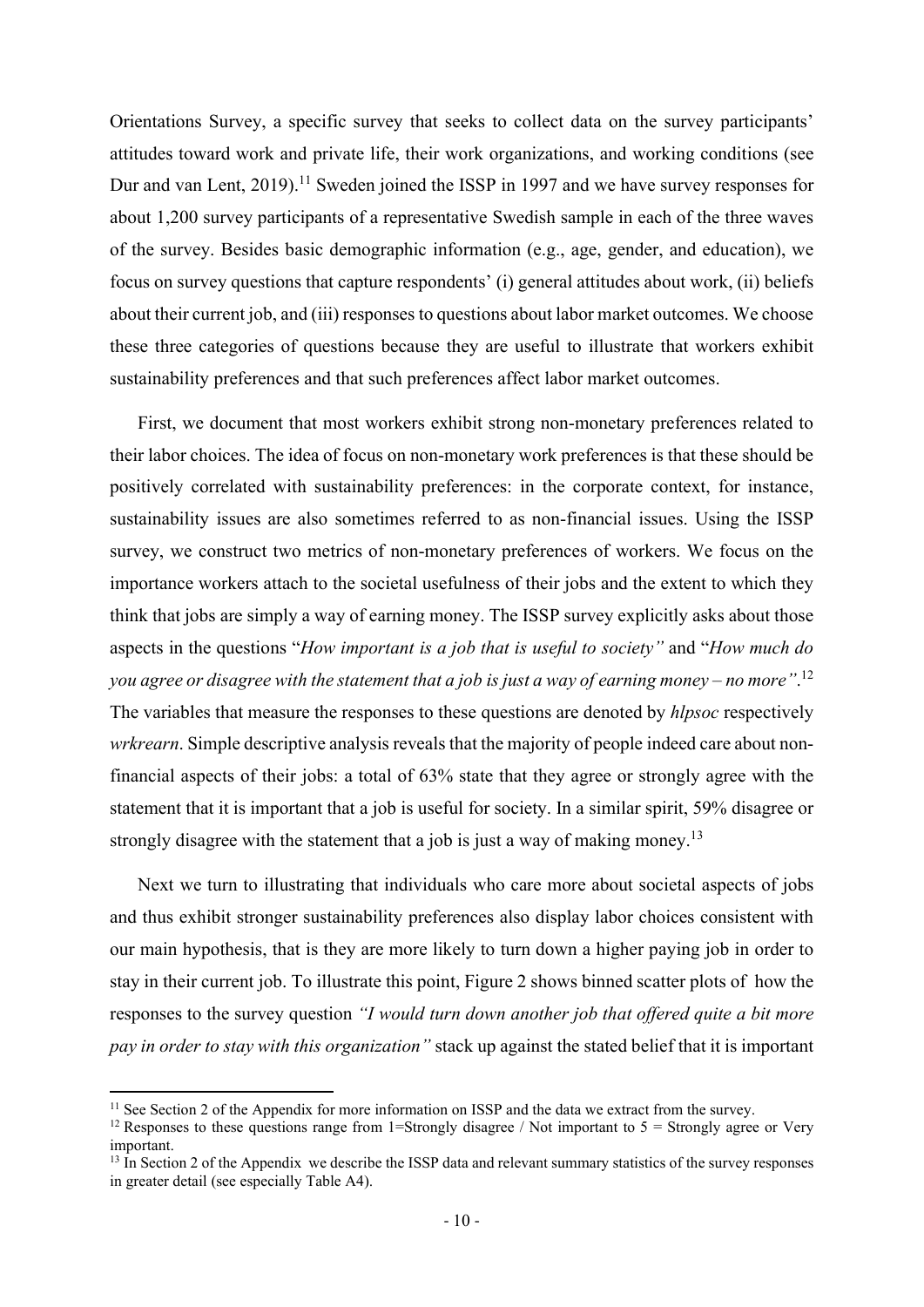that jobs are useful to society (left graph) and the belief that jobs are simply a way of warning money (right graph). Higher values indicate either stronger agreement with the statement or more importance attached to it. The left panel of Figure 2 is consistent with the view that individuals who value the societal usefulness of jobs more are also more willing to turn down another better paying job. In line with this finding, the right panel of Figure 2 shows that that people who value monetary aspects of jobs less are also more willing to stay in a lower paying job.

Next, we examine whether the documented differences in the extent to turn down a higher paying job are statistically significant across the different response groups (see Panel A of Appendix Table A5). We compare the average value of stayorg (i.e., the response to the question of whether an individual would stay on with the organization even if offered a higher paying job) for individuals who value sustainability issues highly (responses of 4 or 5 to hlpsoc) against those who value the sustainability aspects less highly (values 1, 2, or 3). The difference in the average values is highly statistically significant. We repeat the same exercise for our second preference variable *wrkearn* and also find significantly different mean values for *stayorg* across the two groups. In the same table, we also conduct mean difference tests to examine whether other survey responses capturing labor outcomes are related to our two sustainability preference variables. We find that individuals who state to have stronger preferences for societal and weaker preferences for monetary aspects of their job are also more likely to work harder to help their organization.<sup>14</sup> These additional tests are interesting in their own right as they suggest that workers with sustainability preferences may not only be willing to work at lower wages (something that we will be able to measure in our administrative wage data) but also that they exert more effort (something that we cannot observe in our main administrative data).

Next, we investigate whether the preferences for sustainability aspects of jobs is systematically related to meaningful worker characteristics. For instance, anecdotal evidence suggests that firms find it increasingly difficult to retain talent and that "Millennials" and the Generation Z (i.e., cohorts born after 1980) have strong preferences for meaning or purpose of their jobs. Documenting such potential heterogeneities would be interesting for two reasons. First, those cohorts have entered the labor market / climbed up the corporate ladder and, hence,

<sup>&</sup>lt;sup>14</sup> Please note that, in one split, the differences are negative though not significant. However, when we replicate the tests with the ISSP data for U.S. (see Table A8 of the appendix) for which we have more power, we find consistent results across all specifications, suggesting that workers with stronger preferences for societal aspects of their jobs are also willing to work harder. Overall the U.S. analysis is also important in adding external validity to our tests by showing that the patterns we document are not restricted to Sweden.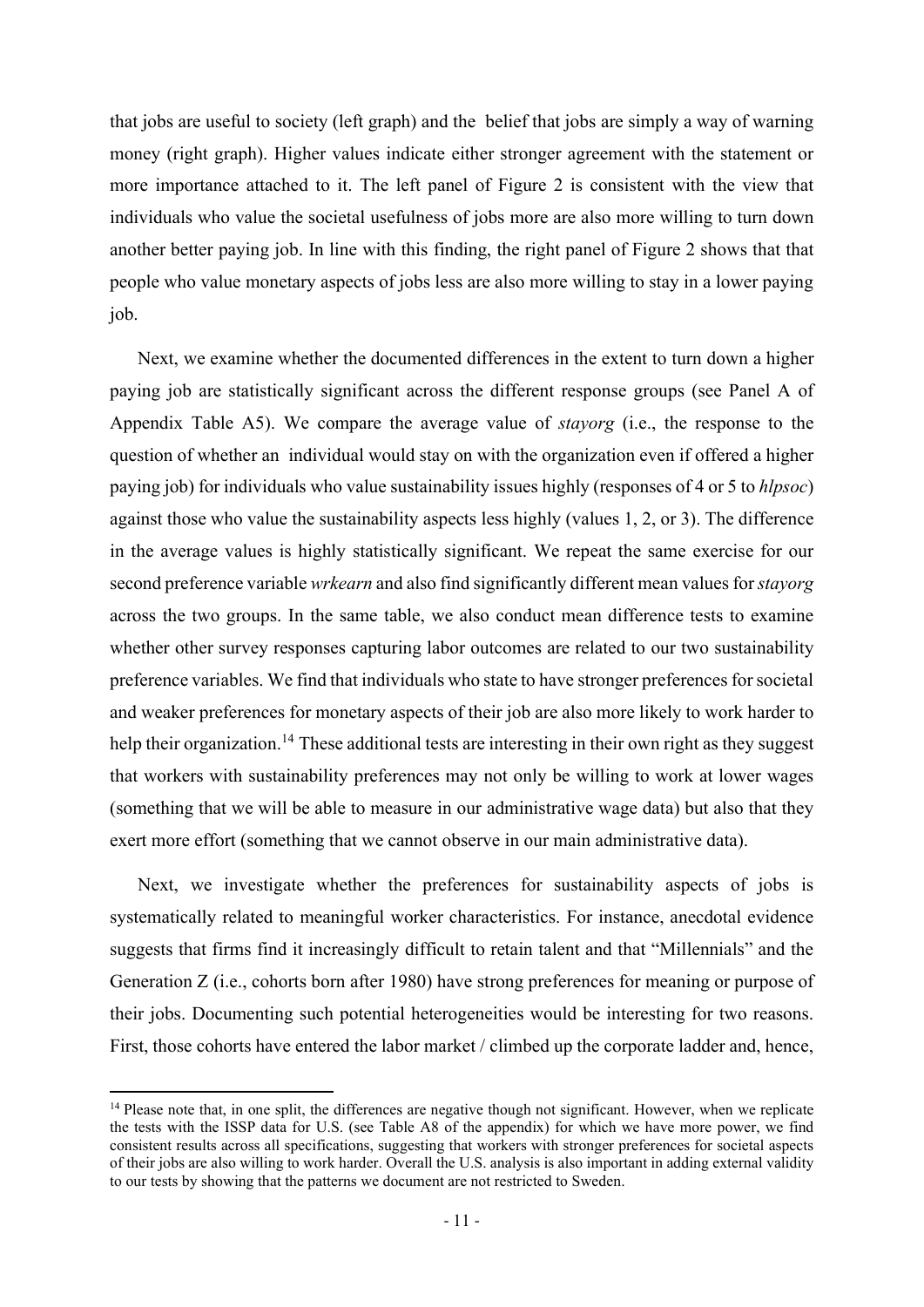accommodating those preferences is increasingly important for firms to attract and retain the most talented worker, in particular in today's more knowledge based economy. Second, such heterogeneity in sustainability preferences leads to additional predictions which we can test in the data and may allow us to rule out some other alternative explanations.

To examine heterogeneity in preferences, we make use of both cross-sectional differences in demographical information among ISSP survey participants as well as the time-series dimension of the ISSP survey. We find that the preferences for having a job that is societally useful are more pronounced for more educated people and in recent years: in Figure 3 we plot the distributions of the survey responses to the questions that we use to measure societal preferences, conditional on education (university degree vs. no university degree) and on the wave of the survey (1997 vs. 2015 wave). The top figures focus on the *hlpsoc*. The histograms show that societal preferences vary in plausible dimensions, namely university graduates tend to care more about the societal usefulness of jobs. It also appears that preferences for societal usefulness is more pronounced in more recent waves of the survey (see upper right figure). Focusing on the subfigures in the lower part of the panel in which we plot the distribution of wrkearn stratified by the same demographic and temporal variables, we also find that university graduates are less likely to consider jobs only for the fact that they provide a means of earning money. In addition, it seems that the monetary aspects of jobs have become less important in the most recent wave of the survey in 2015 (as opposed to the first survey in 1997). We also conduct mean difference tests and find that these differences in preferences documented in the figures are generally statistically significant (see Appendix Table A5, Panel B for details).

While the survey results show clear differences regarding the heterogeneity with respect to education, results regarding trends over time should be interpreted more cautiously. Even though the tests reveal statistically significant differences across waves, non-parametric comparisons (i.e., the histograms) suggest that those differences are not of big magnitude in some specifications. Moreover, we only compare two waves and it remains unclear how representative those waves are and whether potential changes in the preferences are monotonic or applicable to the whole cross-section. Indeed, there is anecdotic evidence that generational changes in preferences for sustainable jobs are more pronounced for highly skilled workers. Hence, in our empirical analysis, we will be able to focus on those subpopulations, using skillmeasures that i) are very granular and ii) allow for a comparison over time.<sup>15</sup> Note also that

<sup>&</sup>lt;sup>15</sup> We use cognitive and non-cognitive skills measures with time-invariant distributions. Scholars usually use education (e.g., university graduates) as a proxy for skill. As pointed out by Böhm, Metzger, and Strömberg (2020),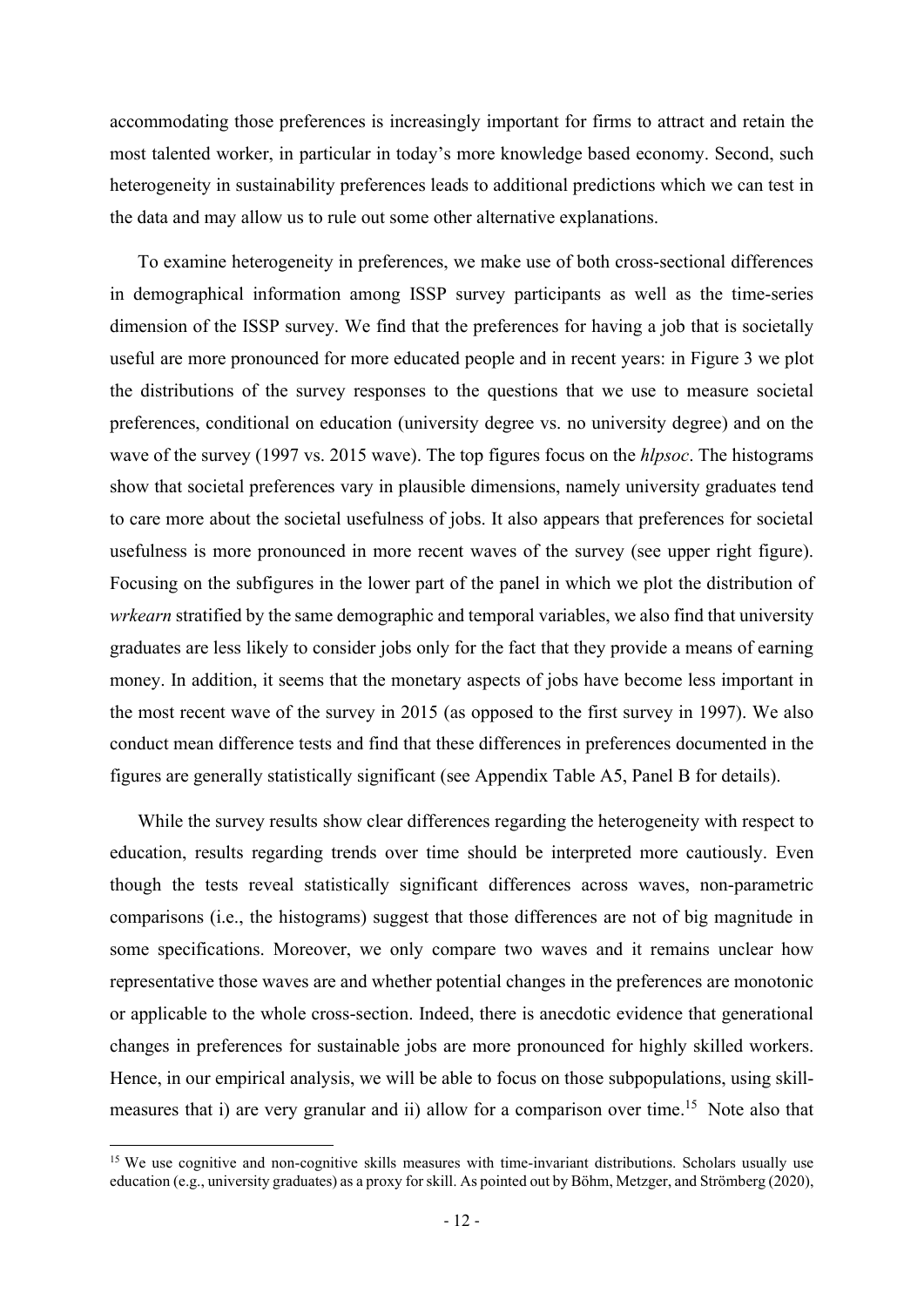our main evidence comes from Sweden for which we have detailed worker-level information. However, we believe that our previous results generalize to other countries as well. In fact, we believe that trends in the importance of societal aspects of jobs are likely to be more pronounced in other countries, given that such aspects are likely to have played an important role in the Swedish population already in 1997 (i.e., the first year where for which we have ISSP data for Sweden). Hence, we replicate all survey analysis for ISSP survey respondents from the United States (see Figure A2 and Table A8 in the appendix)<sup>16</sup>. We find qualitatively similar results: i) workers have, on average, preferences for jobs with high sustainability, ii) those preferences are predictive of labor market outcomes (e.g., the willingness to give up wages or to work harder) similar to those in Sweden, and iii) as in Sweden, those preferences are more pronounced for more educated workers and increasing over time. Interestingly, the levels of time trends and documented differences between different subsamples are stronger in the U.S. compared to Sweden, suggesting that the Sustainability Wage Gap might even be bigger in the U.S.

#### 2.3 The "Sustainability Wage Gap" (Hypotheses)

In the previous section we illustrate that values and preferences are related to labor market decisions. More specifically, we provided evidence that non-monetary aspects of a job are important and that individuals with more pronounced societal preferences are more likely to turn down other jobs that may even pay more. Consistent with the ISSP survey evidence we formulate our first hypothesis, on the "Sustainability wage gap":

Hypothesis 1: Workers in firms that operate in more sustainable industries and firms that have better ESG policies (as opposed to industry peers) are paid less.

The previous section also displayed considerable heterogeneity in sustainability preferences. For instance, more educated individuals have stronger preferences for the overall societal good. In addition, there is evidence that societal preferences have become more important over time. Our second set of hypotheses states that:

Hypothesis 2a: The sustainability wage gap is larger for more talented workers.

Hypothesis 2b: The sustainability wage gap is increasing over time.

due to a large expansion in education, those measures are difficult to compare in the time-series. We describe the advantages of our employed skills measures in more detail in Section 4.1. when we conduct the corresponding tests.

<sup>&</sup>lt;sup>16</sup> See Section 2.2 of the Appendix for all results (figures and tables) replicated for the ISSP data from U.S. respondents.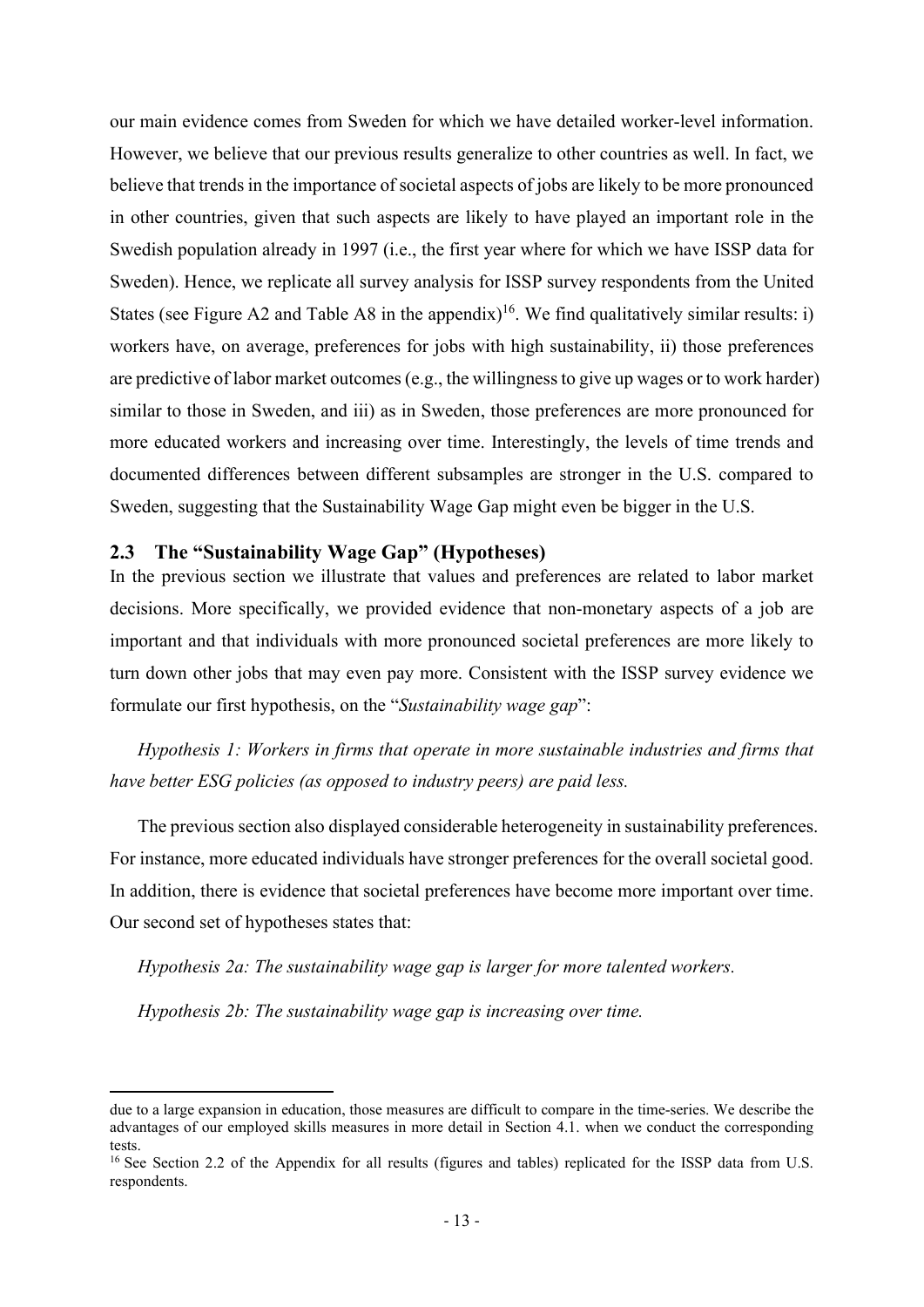While the evidence from the ISSP survey is suggestive, it is not clear whether survey responses capture intentions only, or whether they also translate into true labor market outcomes. Thus, we will test Hypotheses 1, 2a, and 2b by making use of detailed employer-employee matched data from Statistics Sweden. Before carrying out these tests we will explain in the next section how we measure the sustainability of a job.

#### 2.4 Measuring the "Sustainability" of Firms

In our tests, we will use two measures of the sustainability of a job. While we are agnostic about the precise definitions of sustainability, we do think that an increasingly important component of sustainability concerns the impact of firms on the environment. We build on this idea and construct our primary measure of sustainability based on the extent to which a firm's primary economic activity can be considered to be environmentally sustainable. Secondly, we also rely on ESG ratings from commercial data providers. These ratings aim to assess the extent to which the processes and policies of a firm address social and environmental concerns relative to industry peers. While there are several limitations and concerns of those firm-level ratings, such as their opaqueness, their limited data availability, or the potential inconsistencies across rating agencies, we believe that it is still interesting to use them in a complementary analysis to investigate more directly potentially optimal firms policy responses.

#### 2.4.1 Measuring the Environmental Sustainability of Economic Activities: Krueger, Metzger, and Wu (KMW) survey

One intuitive way of measuring the sustainability of a company is to think about the environmental impact of the sector in which the firm operates. Indeed, Hartzmark and Sussman (2019) run a survey on MTURK to examine which elements of a company's business practices are most related to the concept of "sustainability". They find that the majority of respondents believe that the sustainability of a firm's business practices relates primarily to the firm's environmental impact (79%) and its products (48 %).

We build on this idea and design a survey to assess the environmental sustainability of economic activities. To do so, we recruit second year Bachelor students in Economics and Management at the University of Geneva enrolled in a Corporate Finance lecture. We run an incentivized online survey in class and randomly award five gift-vouchers with an approximate value of \$50 each to respondents who finish the survey. In the survey, students are asked to (i) answer several questions regarding the importance of environmental aspects in choosing an employer and (ii) classify economic sectors in terms of their environmental sustainability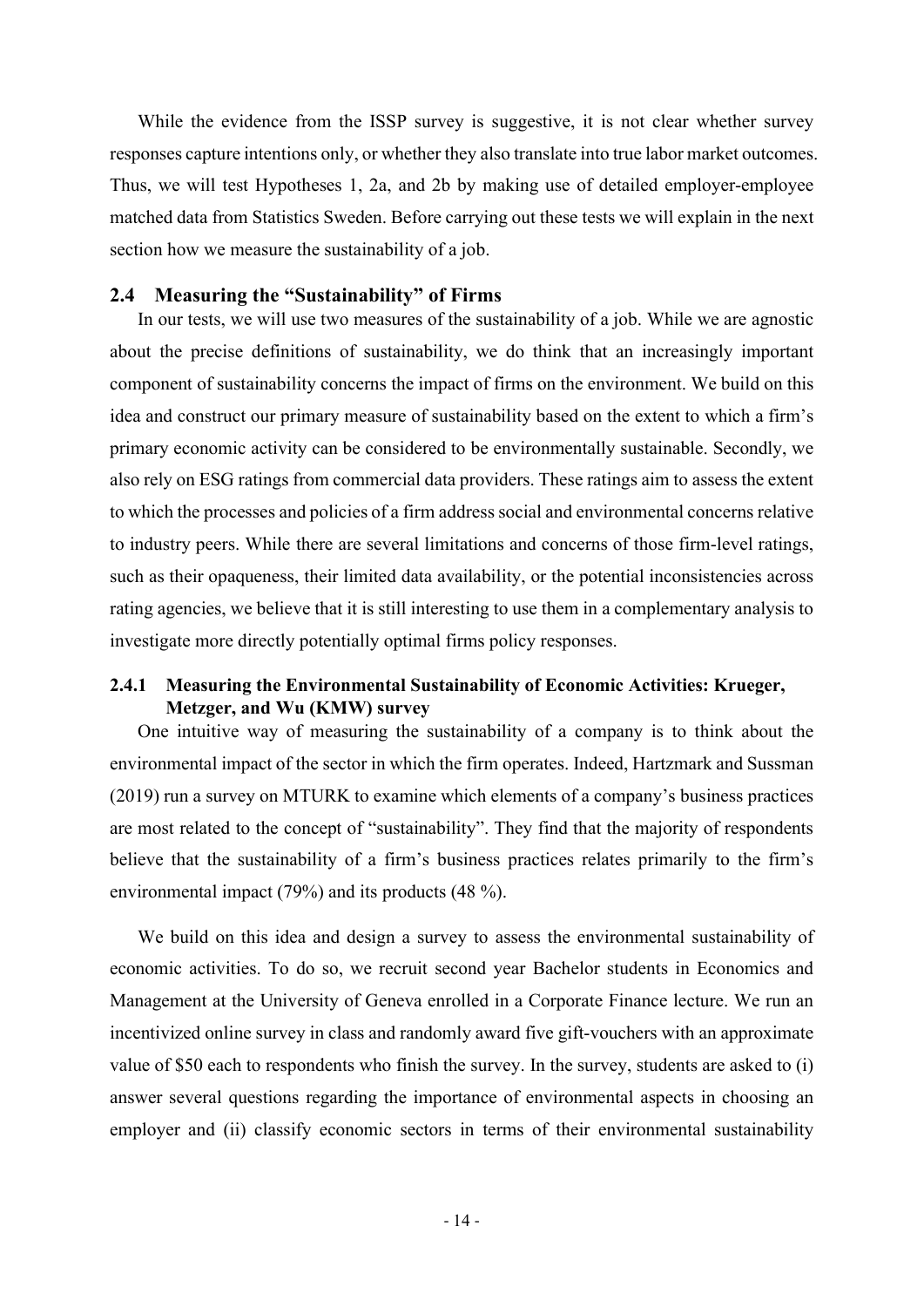(1=sustainable, 5=unsustainable). We focus on 95 economic sectors that cover 98% of employment in our matched worker-firm sample.

Each participant is asked to classify 35 randomly drawn economic sectors in terms of sustainability, which leads to about 42 survey responses for each sector. In Appendix Table A9, we provide an overview of the demographic characteristics of the KMW survey respondents: 54 percent of the respondents are women and the median birth year is 1998. The median time taken to complete the survey is about 7 minutes. In Panel A (B) of Appendix Table A11, we provide an overview of the ten most sustainable (unsustainable) industries according to the 124 survey participants. The responses are highly plausible with undoubtedly unsustainable activities such as manufacture of refined petroleum products or mining of coal being classified as most unsustainable, while activities such as recycling of metal waste and scrap and education being classified as most sustainable.

Classifying sectors in terms of environmental sustainability might be obvious for some economic activities, but difficult for others. Therefore, we allow survey participants do choose the response "Do not know" (DNK). In Appendix Figure A3 we plot the percentage of DNK answers conditional on the average sustainability the survey participants attach to an industry. We proceed as follows: we first calculate the fraction of DNK answers for each sector. Then, based on the industry average sustainability, we group all sectors into five quintiles from sustainable (first quintile) to unsustainable (fifth quintile) and calculate the average percentage of DNK answers of all sectors that belong to that quintile. Intuitively, the bar chart displayed in Appendix Figure A3 suggests a hump-shape, indicating that sectors that end up in the middle of the environmental sustainability distribution are more difficult to classify in terms of their environmental sustainability (i.e., more DNK responses), while there is less uncertainty about the most sustainable and unsustainable sectors in the tails. In our empirical analysis, we will hence also make use of specifications that focus on the most informative parts of the distribution of the sustainability measure.

#### 2.4.2 Commercial ESG Ratings assessing Corporate Policies, Practices, and Processes

While the environmental sustainability of a firm's primary economic sector is one way of thinking about a firm's sustainability, a second dimension is to evaluate a firm's sustainability policies. There is now a wide variety of commercial data providers that rank and score firms in terms of their ESG policies, practices, and processes. While it might be difficult for firms to change the primary economic activity (e.g., selling coal, drilling oil, selling tobacco and alcohol), firms can choose to implement exceptional social and environmental policies to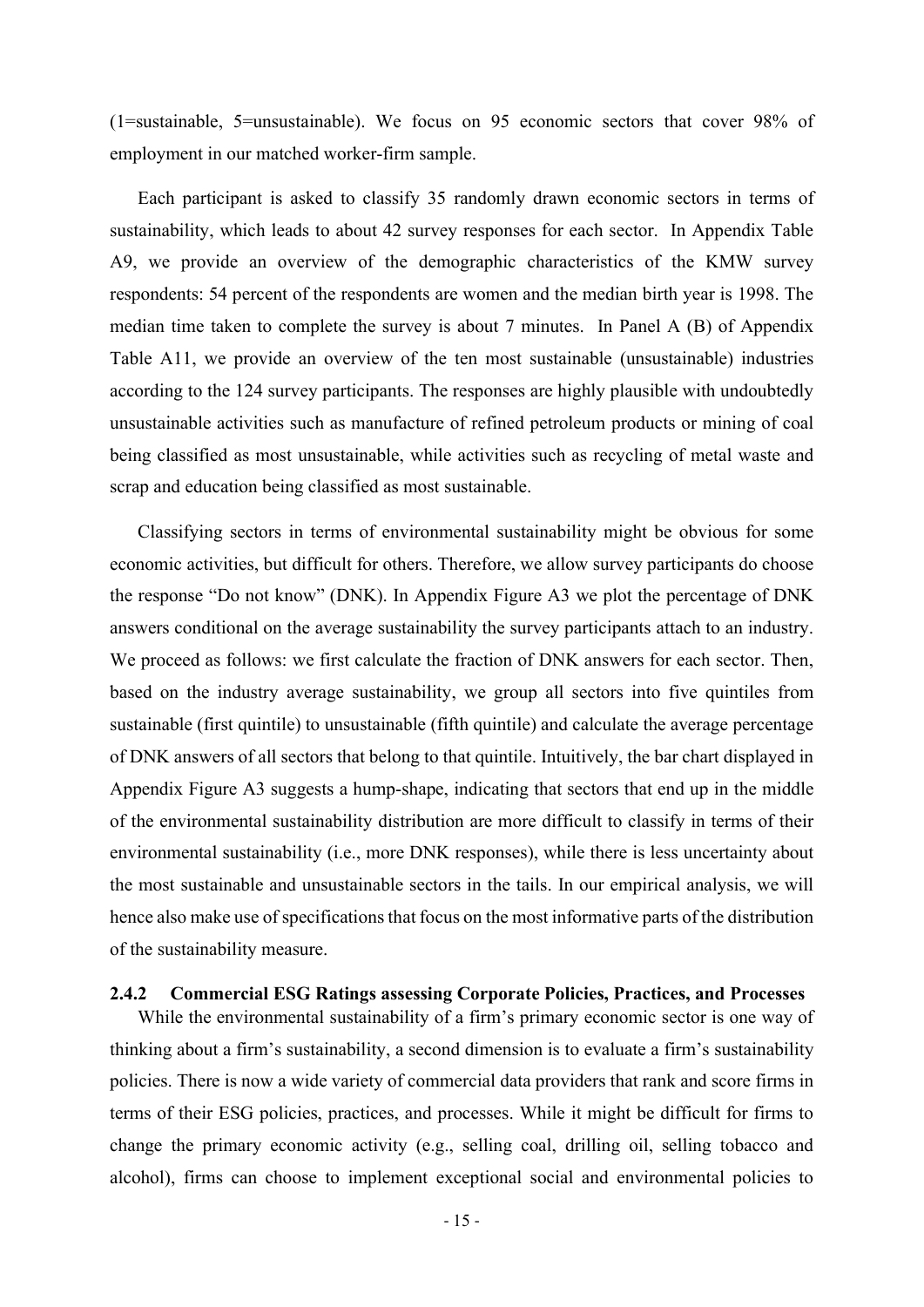mitigate the negative impact of their products and activities, which is what we capture using such ESG ratings. Despite the recognition that ESG scores and methodologies can disagree across data providers (see Berg, Koelbel, and Rigobon, 2020; Gibson, Krueger, and Schmidt, 2020), such measures have been used heavily in prior research (see, for example, Hong and Kostovetsky, 2012; Lins, Servaes, and Tamayo, 2017; Liang and Renneboog, 2017). To address the issue of disagreement<sup>17</sup> in ESG scores, we investigate ESG scores from two prominent data providers for which we have data for a meaningful number of Swedish firms, namely MSCI and Refinitiv.<sup>18</sup> Note that besides the limitations of such measures in terms of disagreement and methodologies, another limitation of such measures is that they are generally only available for publicly listed companies. This is a big advantage for our sector-level measure, which is available for 98 percent of our employment data.

# 3 The Sustainability Wage Gap: Do Sustainable Sectors Pay Lower Wages?

To test the main hypothesis that workers are willing to work for lower wages in more sustainable sectors and firms, we make use of administrative employer-employee matched data of the Swedish population. We complement these data with (i) sustainability measures resulting from a survey that we specifically design to measure the environmental sustainability of economic activities and (ii) with third party commercial data on the sustainability performance of firms.

Our main measure on the (environmental) sustainability of sectors comes from a survey described in the previous section.<sup>19</sup> In our survey, we also investigate whether participants would consider working for lower wages in more environmentally sustainable firms. About 60% of the participants state in the survey that, on average, they would be willing to accept a wage cut of about 17.2% (15% as the median) in order to work for a more environmentally sustainable firm.<sup>20</sup> While this result is supportive of our main hypothesis and its magnitude in line with some experimental evidence on job advertisements (see Burbano, 2016), it remains unclear whether those intentions also translate into real choices in the labor market.

<sup>&</sup>lt;sup>17</sup> Using of S&P500 firms between 2013 and 2018 and ESG scores from six different ESG data providers, Gibson, Krueger, and Schmidt (2020) find that the average correlation for the total ESG score is about 0.48.

<sup>&</sup>lt;sup>18</sup> In Appendix Section 5, we provide further details and background on the ESG ratings we use in the paper.

<sup>&</sup>lt;sup>19</sup> The sustainability industry classification based on the KMW survey is described in greater detail in Section 2.4 of the paper and in Section 3 of the Appendix.

<sup>&</sup>lt;sup>20</sup> See Table A10 in the Appendix.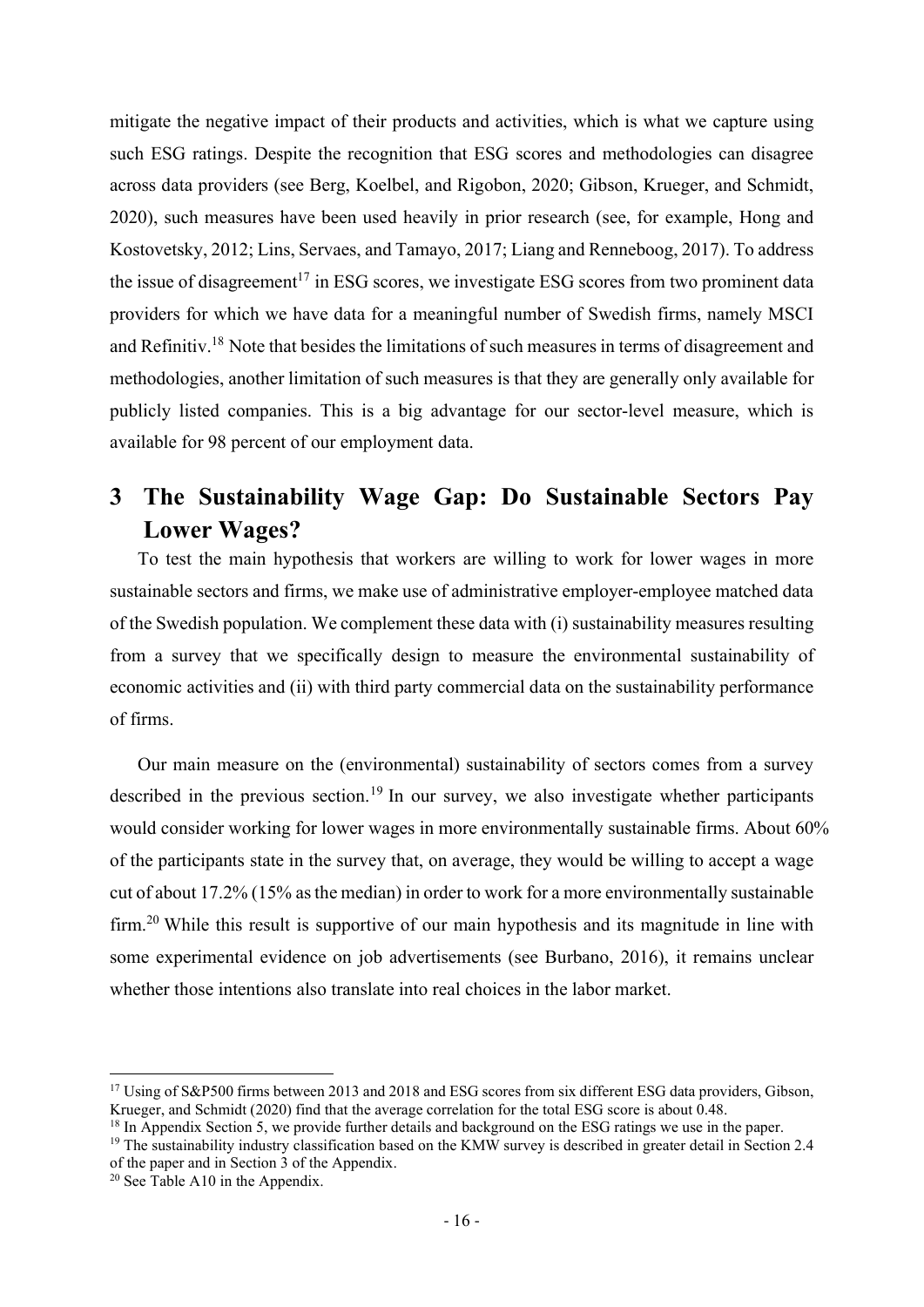We therefore examine administrative employer-employee matched data from Sweden. Our main data source for worker information is the Longitudinal Integration Database for Health Insurance and Labor Market Studies (LISA), provided by Statistics Sweden (SCB). LISA contains employment information (such as employment status, the identity of the employer, and occupation), tax records (including labor and capital income) and demographic information (such as age, education, and family composition) for all individuals 16 years of age and older, domiciled in Sweden, starting in 1990. In LISA, the sector in which an individual works is reported according to the Swedish Standard Industrial Classification (SNI) code at the level of the establishment at which they are employed. Note that a firm can have establishments in different sectors, for instance, if it is a multi-segment firm. For labor income we use reported annual earnings before tax. Importantly, this information is not censored or top-coded, and includes bonus payments. The employer-employee matched data is described in further detail in Section 4 of the Appendix.

We also make use of talent measures consisting of estimates of cognitive and non-cognitive abilities from military aptitude tests. Cognitive ability (similar to IQ) was assessed through subtests covering logic, verbal, spatial, and technical comprehension. The four test results were aggregated into an overall integer score ranging from 1 (lowest) to 9 (highest), according to a Stanine (standard nine) scale that approximates a normal distribution with a mean of 5 and standard deviation of 2.17. The non-cognitive ability score was assessed through a 25-minute semi-structured interview by a certified psychologist. The individual was graded on his willingness to assume responsibility, independence, outgoing character, persistence, emotional stability, and power of initiative. The psychologist would weigh these components together and assign an overall non-cognitive score on a 1 to 9 Stanine scale. We complement these measures with detailed information on secondary education, including high-school grades and track, which enables us to impute a corresponding talent measure for women. Table 1 provides descriptive statistics of the wage data. All variables are defined and described in Appendix Table A15.

We start our analysis by running standard Mincerian wage regressions augmented by an indicator for the environmental sustainability of the sector of employment of the individual. In our baseline regression, we use the dummy variable Sustain. (high), which is equal to one if the sector belongs to the top sustainability quintile of all sectors.<sup>21</sup> Column (1) in Panel A of Table

 $21$  We describe alternative specifications in the next paragraphs and find robust results.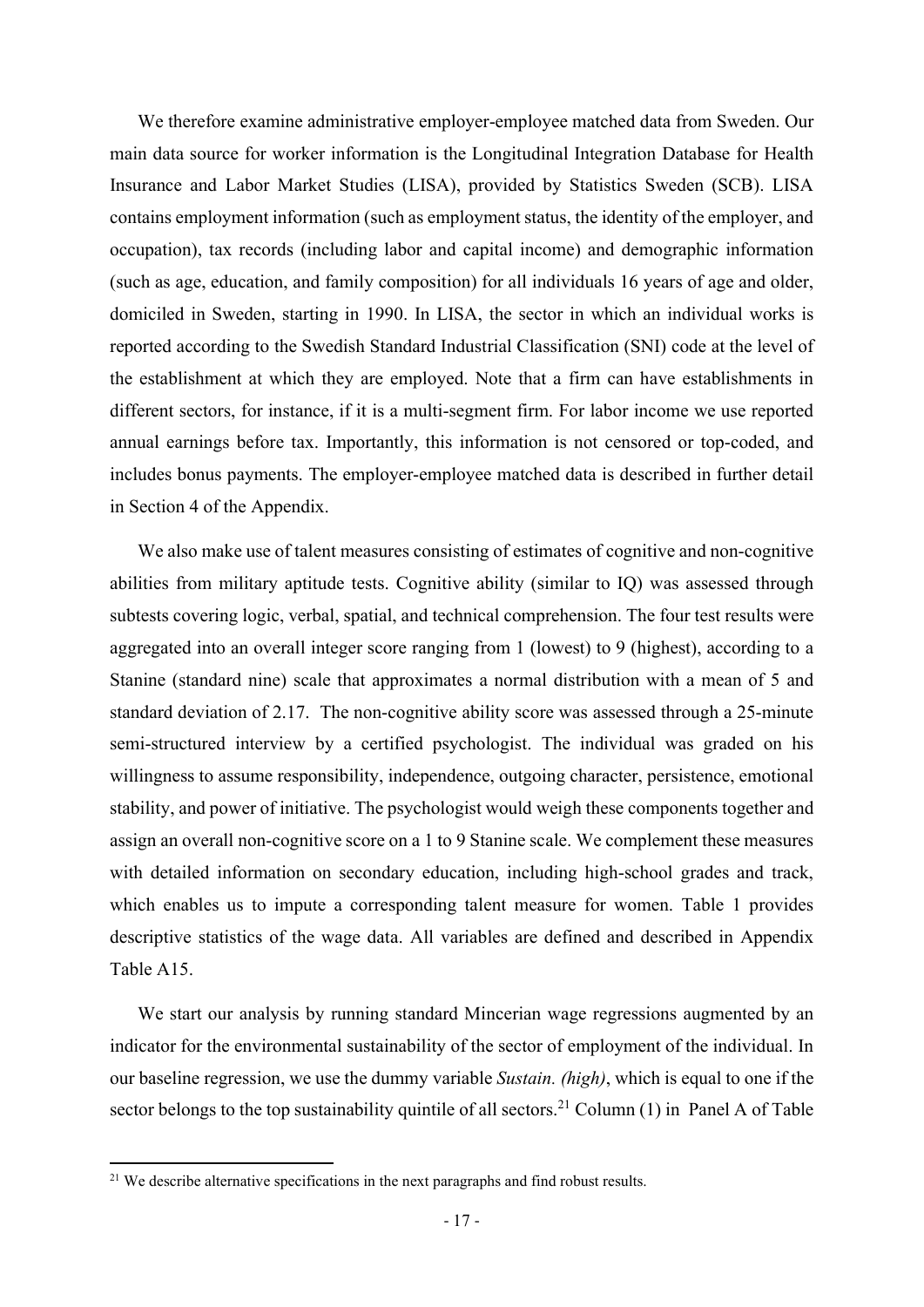2 shows that male workers earn about 19% less if they work in sectors considered to have high environmental sustainability. The corresponding analysis for women in Panel B shows consistent evidence, though the coefficient estimate is slightly smaller (about  $17\%$ ). <sup>22</sup> Interestingly, the magnitude of the effect is quite similar to the wage concession of 17.2% that we find in our KMW survey.

Although we control for education and experience, there is the concern that other omitted factors explain why workers or occupations in more sustainable sectors are less productive. For instance, education is a very broad measure of ability and there might be considerable variation among university graduates. To address this concern, we control for cognitive and noncognitive skills from military enlistments tests (or predicted cognitive skills for women) in Column (2). Those measures have been found to be very informative for labor related outcomes (see Lindqvist and Vestman (2011) or Böhm, Metzger, and Strömberg (2020)). Interestingly, once we control for these skills measures, the coefficient estimates on the sustainability dummy increase to 20% (19% for women).<sup>23</sup>

In Columns (3) to (5) we make use of different granularities of occupation-year fixed effects, controlling for occupation-specific, time-varying heterogeneity.<sup>24</sup> In the specification with the highest level of granularity, i.e., specification (5), we find that the wage difference between workers of the same education, same experience, same cognitive and non-cognitive skills in sectors with high and low environmental sustainability is about 10% (9% for women). Given that occupational and sectoral choices are sometimes indistinguishable<sup>25</sup>, we think of this 10%, which is still very sizeable, as a lower bound for the sustainability wage gap. In the analysis that follows, we will be conservative and focus on males for which we have more detailed and precise skills measures and include occupation-year fixed effects at the highest level of granularity. In Section 5.2, we will also address the concern that workers might be "stuck" in

<sup>&</sup>lt;sup>22</sup> We cluster standard errors at the firm-level to adjust for serial correlation at the firm-level. In Appendix Table A1, we take alternative structures for the error terms into consideration. Our results remain robust to various ways of clustering.

<sup>&</sup>lt;sup>23</sup> While we cannot directly measure productivity, our analysis of the ISSP survey suggests that individuals who state to have stronger preferences for societal and weaker preferences for monetary aspects of their job are more likely to work harder to help their organization. Please refer to Section 2.2. for more details.

<sup>&</sup>lt;sup>24</sup> We employ Swedish Standard Classification of Occupations (SSYK) codes at different level of granularity. The finest level (ssyk4, 4-digit) corresponds to 354 unique occupations, the 3-digit level to 113 unique ones, and occ8 corresponds to eight unique occupational groups.

<sup>&</sup>lt;sup>25</sup> For instance, the occupation "Health professionals (except nursing)" (ssyk3 code 222) does not exist outside the health sector.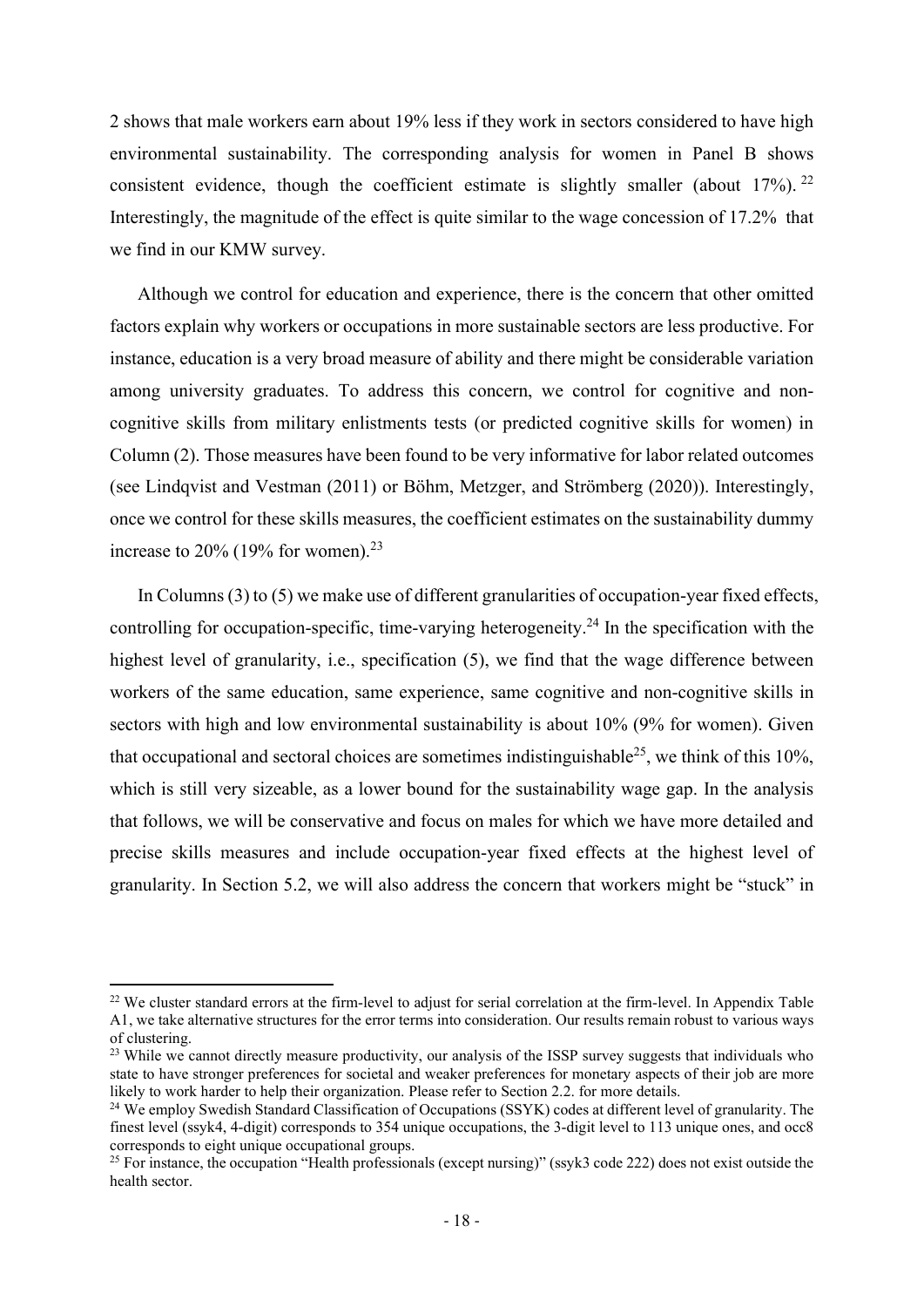high-sustainability sectors or occupations by focusing on sectors and occupations that allow workers to move more easily.

In the specification reported in Column (6) of Table 2, we also include worker fixed effects to exploit within-worker variation. While there is still a difference of about 5.5% (2.1% for women), there are some concerns with these specifications as they implicitly assume that workers randomly move between firms and sectors. This assumption is unlikely to be true in general and it is particularly difficult to defend in our setting. The (timing of) job changes across different sectors might be correlated with some unobservable time-varying characteristics of workers such as expected changes in household compositions or preferences (e.g., "midlife crisis"). In Section 5.2., we will also look at "more" exogenous job changes after firm bankruptcies or mass layoffs to confirm a wage differential in the range of 10-12% as in our previous specifications.

Next, we analyze the validity of our environmental sustainability measure as well its robustness by analyzing different functional forms. In Table 3, Column (1), we use the continuous version of the measure. The point estimate is -0.067 and significant at the 1%-level. The estimate is very large in absolute terms, suggesting that a worker moving from the lowest rated sector to the highest rated sector earns about 27% less. However, it is likely that there are non-linearities in the effect and, for instance, moving by one unit in the middle of the distribution is not the same as moving by one notch in the top of the distribution.

In columns (2) and (3), we therefore split the continuous variable into quintiles and terciles. Our analysis reveals two interesting facts: i) the wage difference is growing (in absolute terms) monotonously; ii) the results are mostly driven by the highest rated sectors (and to a certain extent by the sectors that are least sustainable). For instance, in Column (2) we see a sizeable difference between the least sustainable sectors (the omitted category) and the sectors in the middle of the distribution (-0.033 to -0.049). We then observe another, even bigger, jump between the most sustainable sectors and the other ones. The point estimate is -0.137, suggesting a jump of almost 9 percentage points between those sectors and the sectors in the second most sustainable category. This analysis is very similar to the graphical evidence in Figure 1 where we show a binned scatter plot on the association between wages and our sustainability measure. These patterns are consistent with results from an auxiliary analysis where we show that people find it relatively easy to classify the most sustainable and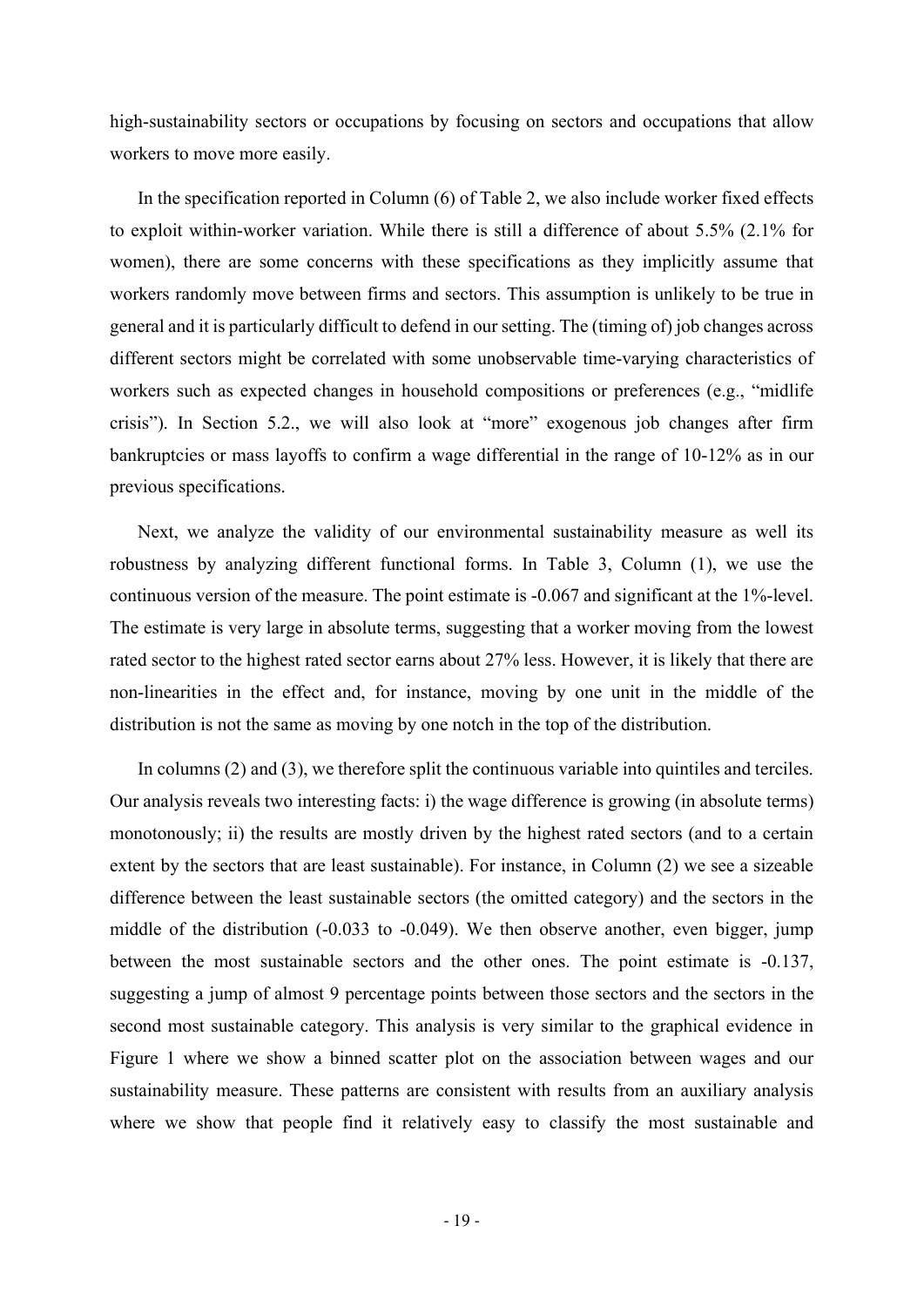unsustainable sectors in the tails of the distribution, whereas classifying sectors in the middle of the sustainability distribution appears much more difficult.<sup>26</sup>

In Column (4) of Table 3, we define a worker-weighted dummy for high sustainability sectors. More specifically, Sust. (high – empl.) is a dummy variable that is equal to one if the sustainability score of a worker's job belongs to the top 20% of all workers' jobs. Consistent with previous results, we find that those workers earn about 11% less than comparable workers in less sustainable sectors. In columns (5) to (8) we re-estimate the same specifications for women and find similar results.

# 4 Sustainability and Labor Market Outcomes of the Most Talented Workers

As discussed in Section 2.2, there exists substantial heterogeneity in the population with respect to preferences towards sustainability. The ISSP survey data suggest that more talented people care more about societal aspects of their jobs and that sustainability preferences are increasing over time. This evidence leads to additional predictions which we can test in our data. Those tests are interesting and important for at least two reasons.

First, they are helpful in terms of more credibly identifying an effect of sustainability on wages. Any alternative explanation would also need to explain such heterogeneity. For instance, if firing risk or hazardous conditions were driving the results, it remains unclear why higher educated workers would be more affected by those. If anything, one would expect that higher educated workers can more easily find a new job or have white-collar jobs that expose them less to hazardous work conditions. Moreover, it remains unclear and would need to be explained why those alternative channels are becoming more important over time.

Second, if preferences towards sustainability were indeed more relevant for younger cohorts, our findings are expected to become even more important for firms in the future. Younger cohorts (e.g., Generation Y (millennials) and Generation Z) have entered the labor market and are climbing up the corporate ladder and, hence, accommodating those preferences might become increasingly important for firms to attract and retain the most talented workers.

<sup>&</sup>lt;sup>26</sup> The fraction of "Do not know" answers in the survey is high for industries in the middle of the distribution and low in the left and right tails (see Appendix Figure A3).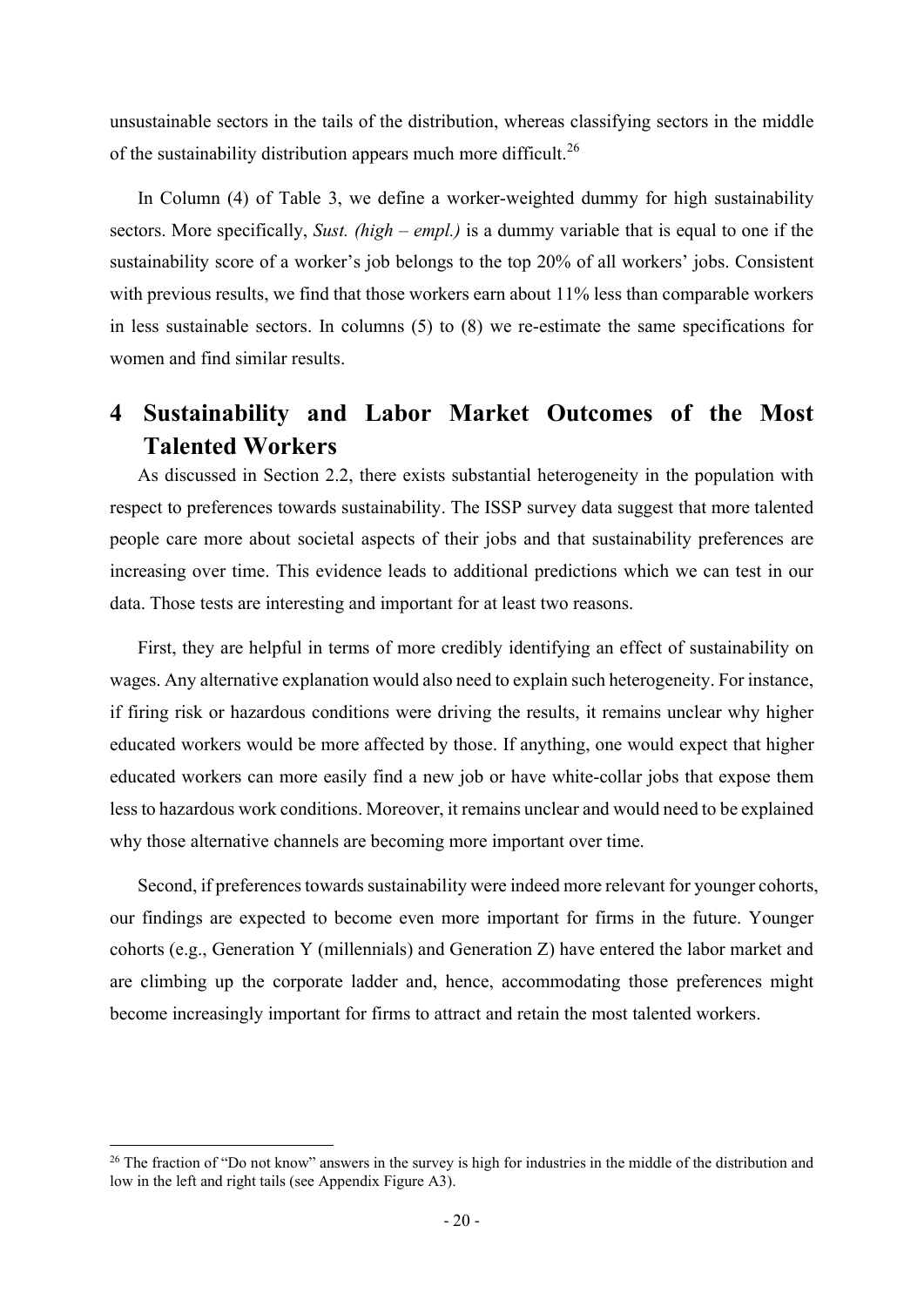## 4.1 The "Sustainability Wage Gap" for Highly Educated Workers and its Evolution over Time

We test these additional predictions in Table 4. In the ISSP survey we can measure educational attainments (e.g., university degree) which we interpret as a proxy for talent. In our empirical analysis we will make use of the corresponding information as well. However, as pointed out by Böhm, Metzger, and Strömberg (2020) using educational attainment as a proxy for talent is problematic in time-series comparisons. Due to a large expansion of education, the cohort of university graduates has sharply increased over the last decades, resulting in a substantial decline of average talent in the group of university graduates. For instance, as shown in Böhm, Metzger, and Strömberg (2020), during 1990–2014, post-secondary attainment rose from 21 % to 37% accompanied by a decline in average cognitive ability of more than a fifth of a standard deviation in the working population. For that reason, we will also use cognitive and non-cognitive skills as measures for talent, measures that are comparable over time, i.e., with distributions in the population that are the same across cohorts. Another advantage is that, while having a degree university or not is a crude measure of talent, they are sufficiently detailed to allow us to analyze the upper percentiles of the talent distribution.

We, hence, focus on the male subsample given that our skills measures are of higher quality for men. Panel A shows differential effects for groups with different levels of education or skills. In Columns (1), we test whether there are differences for workers with and without a university degree. Given that there are workers with different levels of education (or skills) within the same firm, we can include firm fixed effects in our specification, absorbing time-invariant firmheterogeneity. We find that the interaction term between sustainability and the university dummy is -3.6%. In Columns (2) and (3), we analyze whether there are differential effects for the most talented workers using our measures of cognitive and non-cognitive skills. We define dummy variables Cog89 (NonCog89) that are equal to one if cognitive skills (non-cognitive skills) are either 8 or 9, corresponding approximately to the top 5% workers according to the skills distribution. Please note that we estimate a positive and sizeable coefficient for the main effects of skills (and on top of education). The interaction term between those high-skilled measures and sustainability is negative (-1.5% and -1.6%, respectively), which is consistent with Hypothesis 2a.

In Columns (4) to (6) we investigate whether the previously documented wage gaps for highly educated and talented workers is indeed increasing over time as stipulated in Hypothesis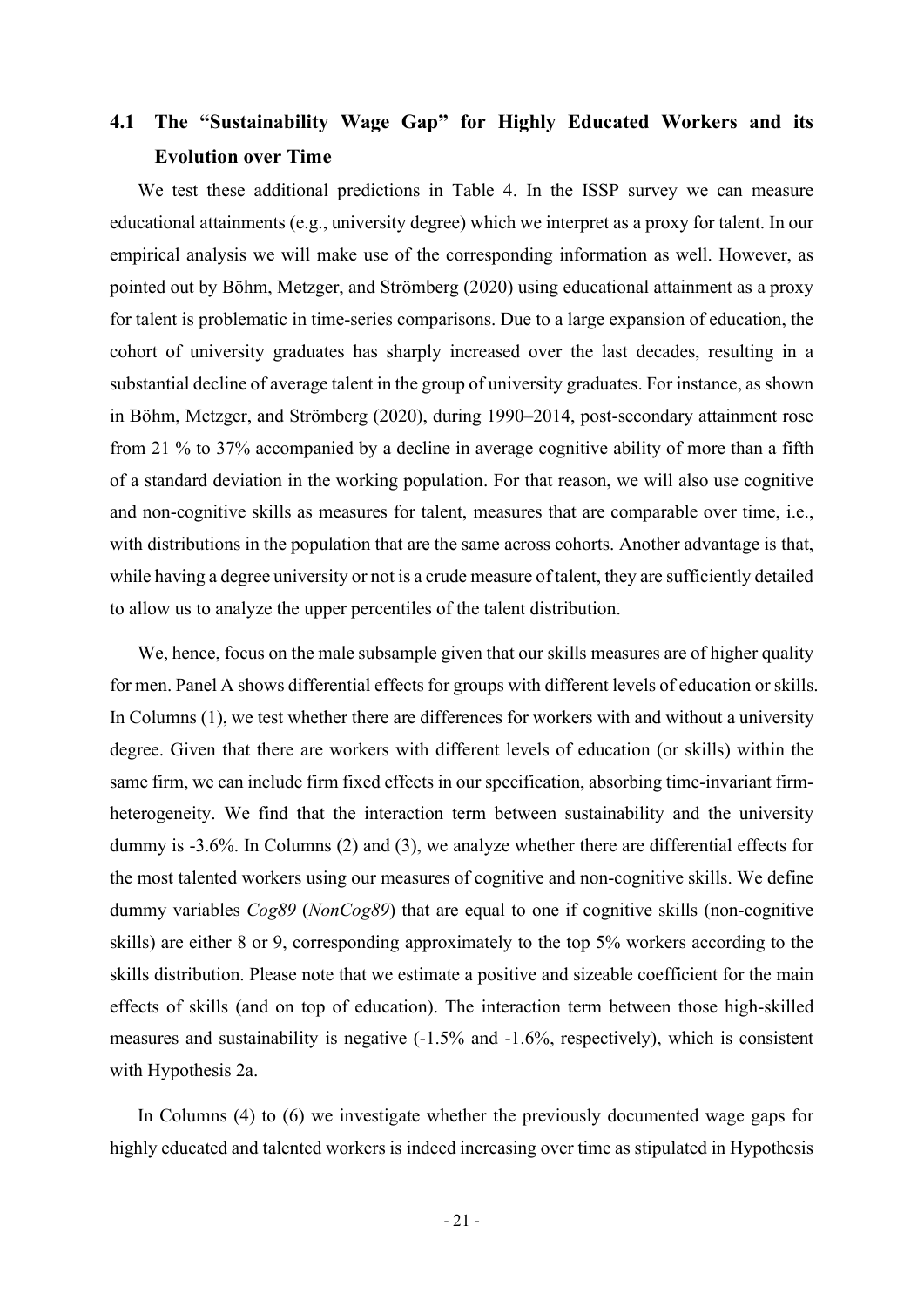2b. In order to test this hypothesis, we include a triple interaction term between education/talent, sustainability, and time, which we measure using a linear trend. The results are consistent between the different measures of education and talent. We document significant estimates on those triple interaction terms (about -0.1 to -0.2%) for university graduates and workers with high non-cognitive skills; we do not find that workers with high cognitive skills earn less in sustainable sectors over time. This finding is interesting and suggests that sustainability preferences are more pronounced for workers with high non-cognitive skills compared to workers with high cognitive skills, dimensions that we cannot disentangle in the ISSP survey. The increase of the effects of sustainability over time for university graduates and high noncognitive skills workers are also economically significant as well as they suggest that the wage gap is increasing by about 1-2% every decade. Secondly, while returns to education are decreasing over time, the returns to skills are increasing over time, especially returns to noncognitive skills. This also stresses the importance to include those cognitive and non-cognitive skills measure as educational attainment measures are becoming less informative over time due to a severe expansion of schooling over time (see Böhm, Metzger, and Strömberg (2020)).

Taken together the results of Table 4 are supportive of the hypotheses that more talented workers with higher preferences toward sustainability are willing to accept lower wages and that these effects are growing over time, which increase our confidence in a causal interpretation of our findings.

#### 4.2 Retention

Preferences for sustainability may not only affect reservation wages of workers but also their loyalty to stay with a firm. This hypothesized second channel is also consistent with evidence from the ISSP survey in Section 2.2. Workers who care more about the societal usefulness of their job are also more likely to "turn down another job that offered quite a bit more pay in order to stay with this organization". We make use of the panel structure of the data to test whether workers with high preferences for sustainability are less likely to change firms in sustainable sectors. We define a Stay in firm outcome variable which is a dummy variable that is equal to one if a worker is still employed with the same firm in the next year.

Table 5, Panel A shows the results using the same setup as in our previous tests using *Stay* in firm as the dependent variable. The interaction terms between education/talent and sustainability of the sector is positive and significant. For university graduates and workers with high non-cognitive skills, the likelihood of staying with a firm in the next year increases by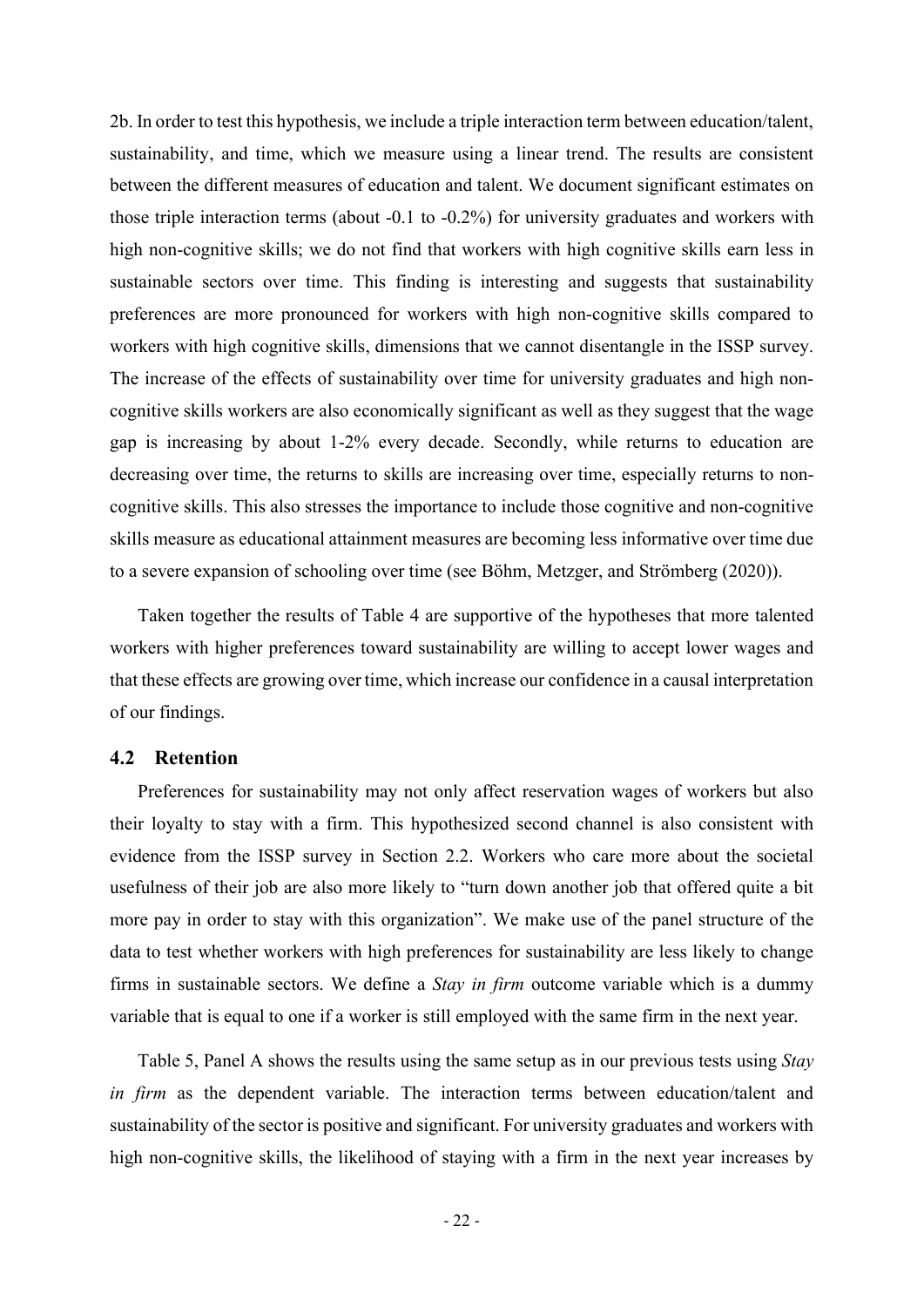about 0.9 – 2.2 percentage points; effects are smaller for workers with high cognitive skills. An interpretation of those coefficients is not straight forward as the likelihood of a turnover will also depend on other, potentially endogenous, factors such as wages. For that reason, we report regressions with and without wages as additional controls.

While the previous results analyze turnovers more generally, we are particularly interested in whether more sustainable firms are better able to retain talented workers. For that reason, we aim to distinguish between firings and voluntary turnovers. We consider a worker as fired if i) she moves to a new firm and ii) claims unemployment benefits in the current or in the next year or if she moves to no firm in the next year. We define a voluntary turnover if a worker changes firms and is neither fired nor above 60. In Panel B, we then focus on voluntary turnovers. We find, similar to our previous findings, that university graduates as well as workers with high non-cognitive skills are less likely to leave a firm in a sustainable sector on a voluntary basis. The interaction term between high cognitive skills and the dummy for high sustainable sectors is positive but smaller and non-significant, between -0.4% and -0.6%.

Overall, our analyses suggest that university graduates and workers with high non-cognitive skills are more likely to stay with their employer and are less likely to leave on a voluntary basis in firms that are operating in more sustainable sectors, despite their lower wages.

### 5 Alternative Explanations

One of the contributions of our paper is to provide direct evidence on a (new) channel through which sustainability/ESG affects firm value. While we do not have exogenous variation of sectors'/firms' sustainability, we argue that our findings are more difficult to reconcile with many alternative explanations. In the following, we discuss potential alternative explanations and explain how we address them in our analysis.

#### 5.1 Other ESG-related Explanations: Customer awareness, Discount rates, and Reverse causation

As discussed in the literature review, there is increasing evidence for a positive correlation between investments into ESG and firm performance. Scholars have offered different (nonexclusive) explanations for a potential effect of ESG investments on firm performance: increased cash flows, lower discount rate, or a generally larger "corporate pie" to be shared by all stakeholders. Moreover, reverse causation, i.e., well performing firms being more likely to invest into ESG, appears also consistent with most previously presented evidence. In the following, we discuss those alternative explanations and their implications for wages and wage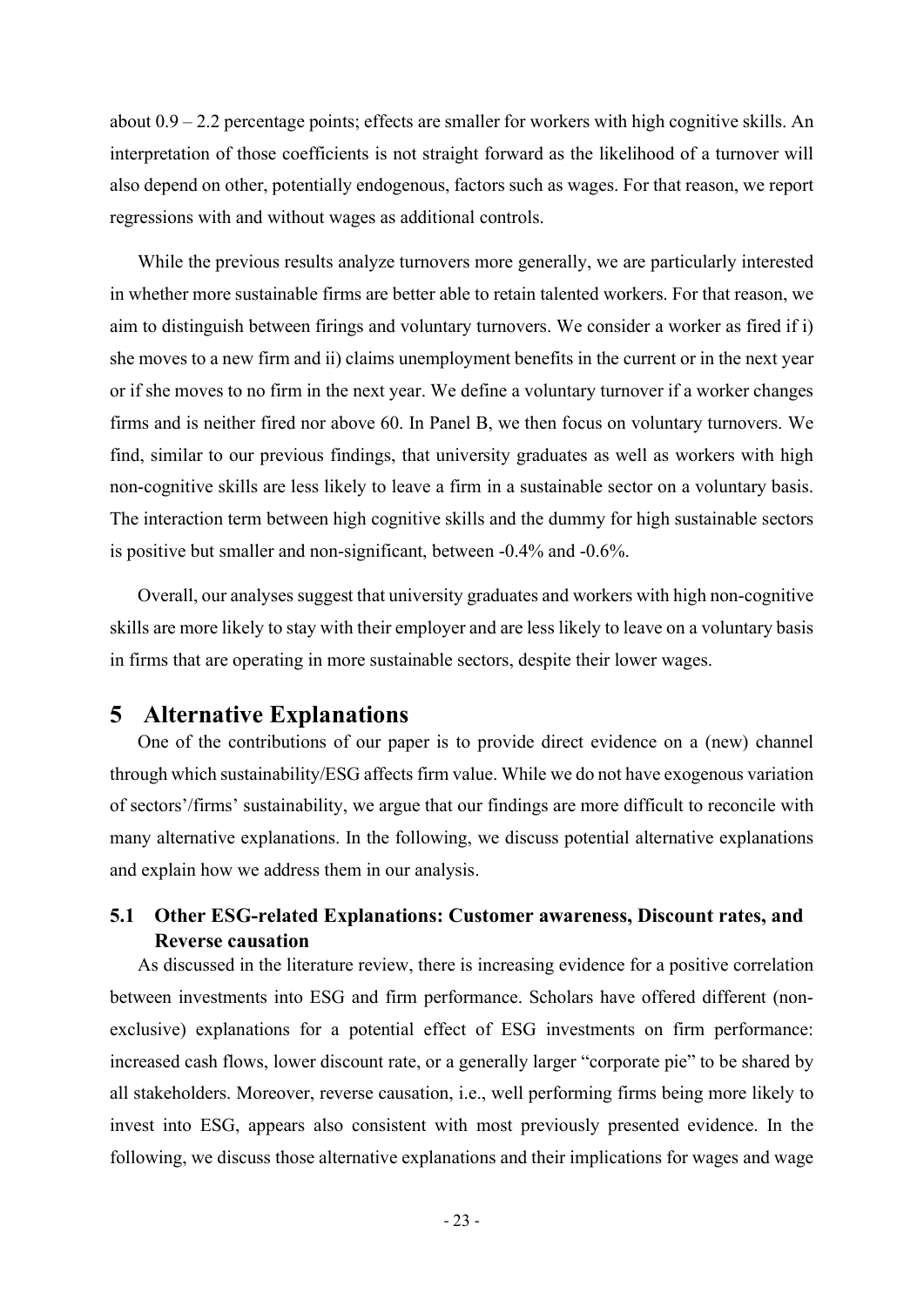heterogeneity in more detail. Table A2 in Section 1 of the Appendix tabulates those alternative explanations and provides references to related papers.

(1) Investing into ESG might increase free cash flows of a firm, for instance, by sustaining higher margins if socially aware customers are willing to pay higher prices (see Tamayo and Servaes (2013)) or if suppliers are willing to deliver inputs at lower prices to sustainable firms. Those set of explanations would predict that ESG investments should increase the value added, and standard rent-sharing models would then predict higher (or at least not lower) wages for workers in high sustainability firms. Moreover, those explanations do not have any clear predictions on differential effects for high-skilled workers, for instance.

(2) Investing into ESG might decrease costs of capital of a firm for two reasons. First, investors might be willing to forego some returns when providing capital to more sustainable firms. For instance, there are governmental programs that support the transition into cleaner production processes by providing cheap loans or loan subsidies. This type of explanation would also predict that workers in high ESG firms would earn higher (or at least not lower) wages and, again, differential implications for high vs. low skilled workers and more recent cohorts are less clear. Second, investing into ESG might decrease the costs of capital by lowering the exposure to systematic risk of the company, e.g., by lowering the dependence on certain types of energy. Lower systematic risk may translate into lower wage risk or lower firing risk which might then relate to lower wages as risk-averse workers require a risk premium for riskier jobs. The channel, in that case, would go through risk preferences and not directly through preferences for more sustainable jobs. We do not generally object to this interpretation and it also operates through the same margin: more sustainable firms are able to pay lower wages. However, the evidence from the heterogeneity tests are not supportive of a risk explanation. We documented that the wage gap is relatively larger for more talented workers and that it is increasing over time, consistent with heterogeneity in preferences towards sustainable jobs. It is less obvious why we would expect to see similar patterns in risk preferences. If anything, we would expect that more skilled workers are less exposed to wage or firing risks as highly skilled individuals have more outside options and lower unemployment risk. Moreover, as we discuss below in more detail, we can directly control for firing risk, for instance, in different sectors.

(3) One plausible explanation for the observed correlations between ESG investments and (financial) performance is simple reverse causation. Firms which are (or expected to be) more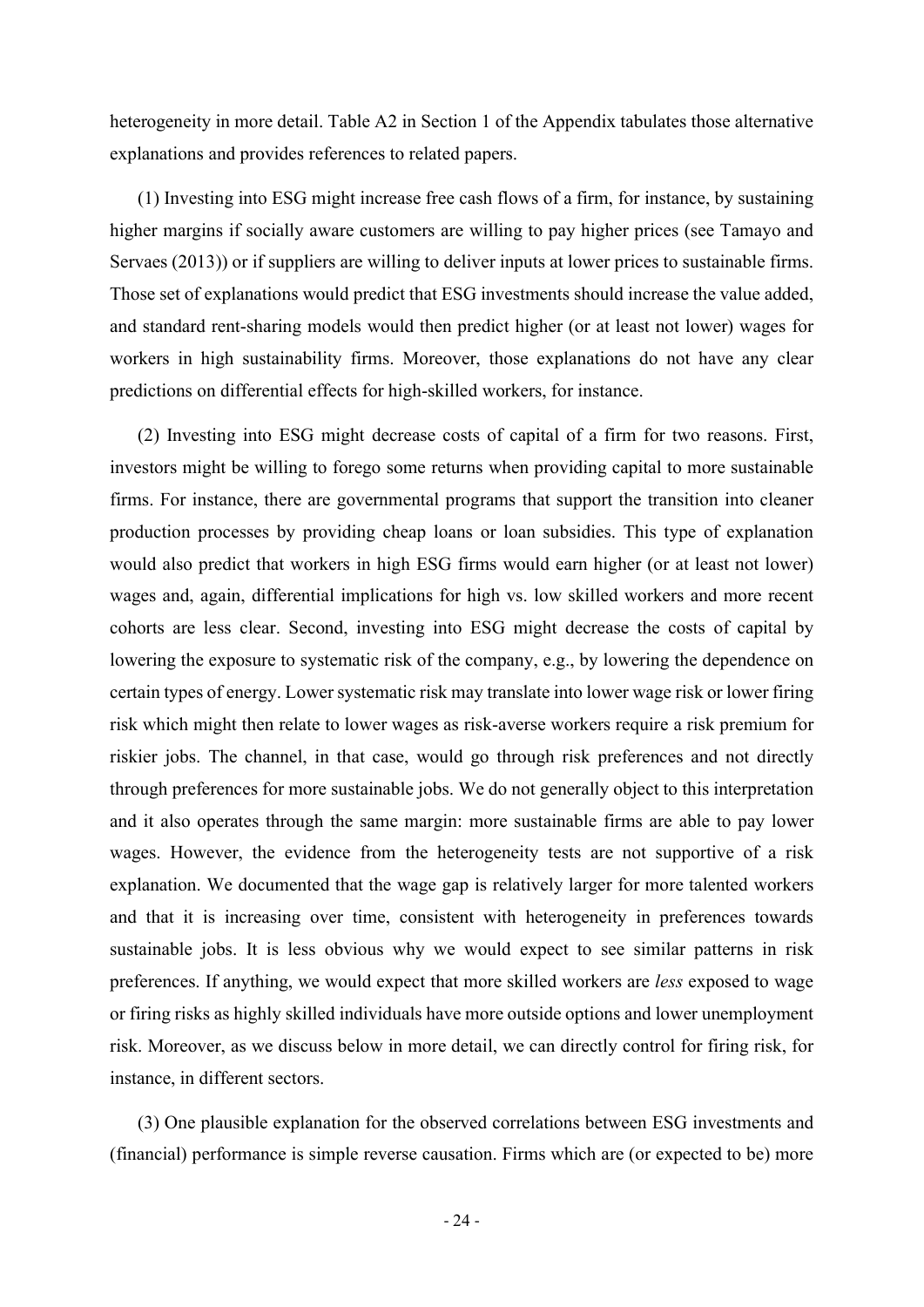profitable are more likely to invest into ESG. In this case, we would expect to see higher (or at least not lower) wages in high ESG firms due to rent sharing.

However, there might be more evolved channels through which ESG policies and wages are associated, without ESG having an effect on wages. For instance, a firm might be more profitable because it is able to pay lower wages for other reasons – and, because of being more profitable, it is able to invest in its environmental sustainability. While we cannot formally rule out this alternative explanation, we can control for various observable characteristics that might be correlated with a firm's ability to pay lower wages for reasons not related to sustainability (see Sections 5.2 and 5.3). Moreover, this alternative explanation also needs to explain the heterogeneity of the documented sustainability gap.

(4) Last, it has been advocated that investments into ESG can help "growing the corporate pie" and sustainability does not need to come at the expense of any stakeholder (see Edmans (2020)). In this case, we would also expect to see higher wages in high ESG firms or sectors, not lower wages.

Overall, we conclude that those alternative interpretations are more difficult to reconcile with the full set of presented results. On the contrary, our results are fully consistent with the set of hypotheses derived from preferences toward sustainability and their heterogeneities. However, some concerns related to worker and especially job and sector heterogeneity might remain, which we address in the next section.

#### 5.2 Worker, Job, and Industry Heterogeneity

First, workers who select into more sustainable sectors or firms might be less productive than workers in other sectors, which, in turn, could explain lower wages. Our baseline specifications have already addressed parts of those concerns. While we do not directly observe productivity, we made use of our detailed-level administrative data to control for worker characteristics that are expected to be correlated with productivity. On top of standard Mincerian controls, we controlled for cognitive and non-cognitive talent measures from military enlistment tests, variables that have been found to be very informative in explaining labor market outcomes (see Böhm, Metzger, and Strömberg (2020) and Lindqvist and Vestman (2011), for instance). Moreover, the survey evidence presented in Section 2.2. (and in Appendix Tables A5 and A8, Panel A) does also suggest that workers with higher preferences for the sustainability of their jobs are working harder, suggesting that their productivity might be even higher (at least not lower) than the productivity of workers who care less about such aspects.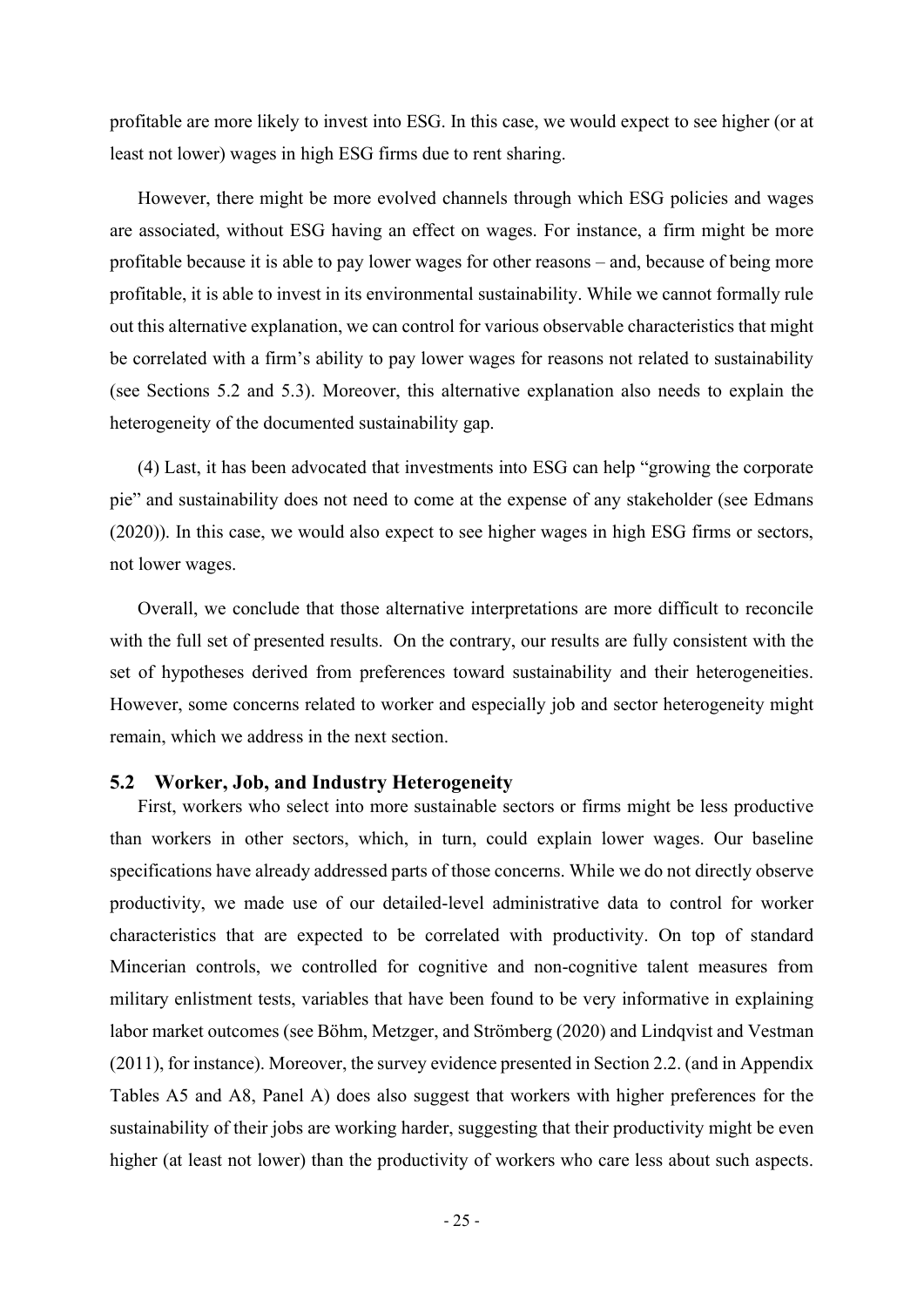Finally, in some of our subsequent tests, we will analyze job switchers, controlling for workers fixed effects, even after more exogenous separations related to bankruptcies or massive layoffs. The Sustainability Wage Gap remains significant.

Moreover, there is the concern that heterogeneity on job- or industry-level might explain our findings. For instance, the composition of jobs might be quite different across industries or there might be other aspects of the job or industry that make working in sustainable sectors more attractive (compensating differentials). We have already addressed those concerns in several ways: First, given that we have information on occupation, we compared two workers working in the same occupation, in the same year but in different sectors. Second, exploiting heterogeneity in workers' preferences, we compared workers within the same firm, controlling for unobserved heterogeneity at the firm-level. As a third and new test, we will now control for other aspects of the job or sector that might be related to wages. For instance, we have information on part-time vs fulltime work, on firing rates, wage risk, flexibility to move across sectors on worker or sector-level, which we can include in our regressions. We will test those potential "compensating differentials" in more detail in the next section.

We start with further robustness tests by looking at several subsamples in Table 6. In Column (1), we consider only observations from the most recent years (2016-2018), given that our measure is not time-varying and the survey was conducted in 2019. There is the concern that the sustainability of some sectors may have changed over the full period and that our measure is less relevant for early years. Focusing on those recent years does not change the results and the estimates are almost unchanged (-0.101 vs -0.109). In Column (2), we focus only on full-time workers as there might be the concern that the composition of fulltime vs. part-time workers is systematically different in high vs. low sustainability sectors. However, the estimate stays basically unchanged (-0.103).

The next two tests deal with the concern that workers might be "stuck" in certain industries or occupations. If accumulated human capital is more specific in sustainable sectors and less valuable in others, outside options might be smaller, negatively affecting the wage progression of workers in those industries or occupations. In order to address this issue, we look at subsamples of workers that are expected to be more "movable". First, we calculate the concentration of different occupations across sectors, i.e., we calculate how certain occupations are distributed across different sectors using the Herfindahl-Hirschman Index (HHI). We then focus our analysis on occupations with a low sector-specific concentration using cut-offs from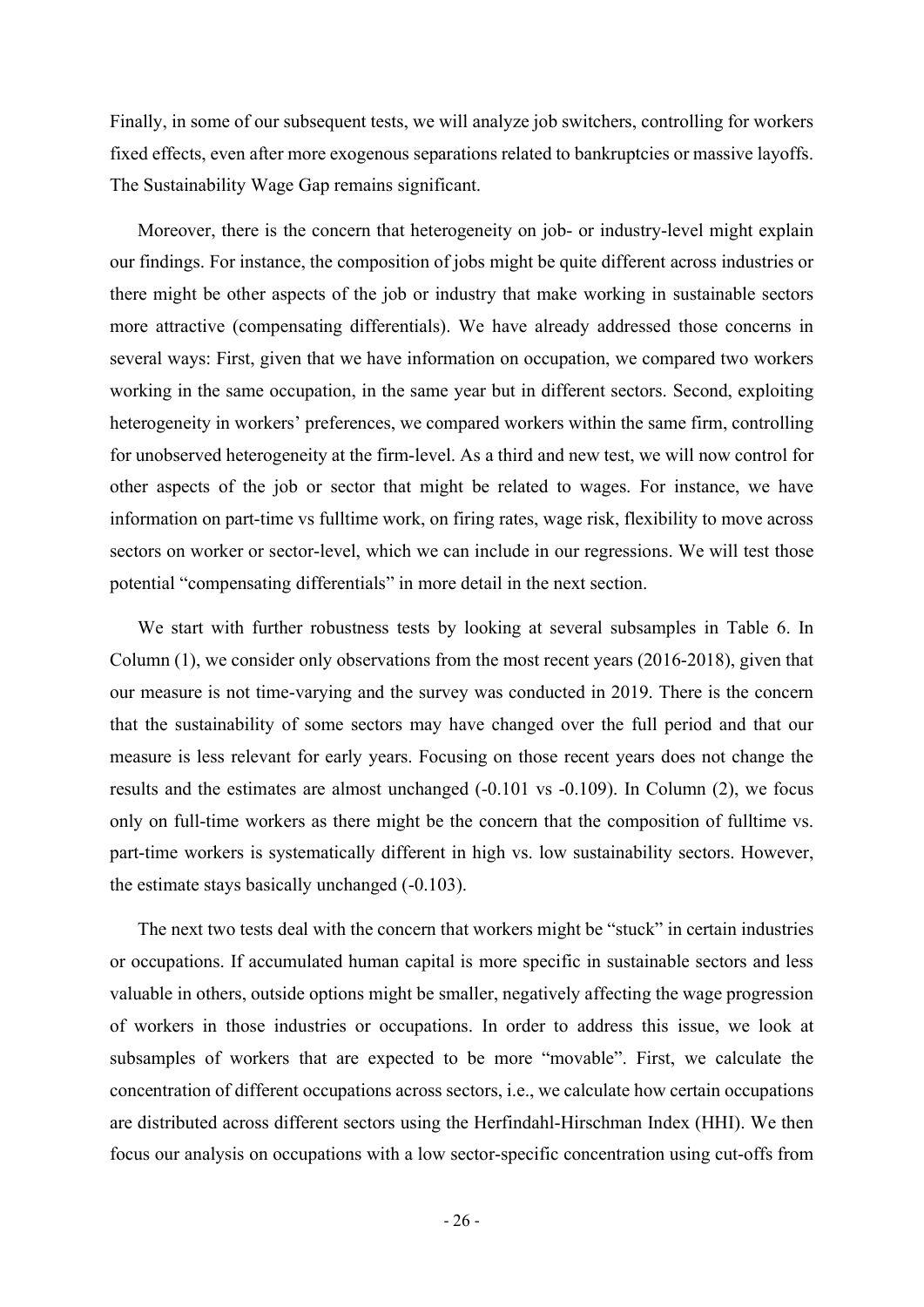the anti-trust literature (HHI  $\leq$  0.25). The specification in Column (3) shows the results for this subsample. The estimate of high sustainable industries is -0.114, almost unchanged. Next, we directly analyze the movements of workers across different sectors. For that test, we specify a sector-to-sector matrix of job switchers, including those who change firms but stay within the same sector. We then calculate the HHI for each "departing" sector and restrict our analysis to sectors from which workers can move more easily to other sectors (i.e.,  $HHI < 0.25$ ). Specification in Column (4) shows an estimate of -0.90 which is slightly smaller but still very sizeable in absolute terms.

In the last two tests, we consider scenarios in which the separation between workers and firms is "more" exogenous, addressing the concern that some time-varying omitted factors may bias our estimates (such as finding "meaning of life during midlife crises"). To be concrete, we focus on workers who had to change jobs because of their firms going bankrupt in the previous year (see Column (5)) or if their firms experienced a massive layoff of more than 75% of their workforce (see Column (6)). The results remain basically unchanged in both specifications (-0.119 and -0.103, respectively).

#### 5.3 Compensating Differentials

While the presented evidence is consistent with the hypothesis that workers are willing to accept lower wages to work in a sector that is more sustainable, there might still be other aspects of working in those sectors that could possibly explain lower wages but are unrelated to environmental sustainability. For example, there might be compensating wage differentials such as firing risk, hazardous work conditions, work flexibility, or better training opportunities. To control for those (and other) sectoral differences we compute industry averages of variables related to i) firing risk, ii) health risk, iii) work flexibility, and iv) family outcomes (such as being married or having children) and include those averages and their squared values as additional controls. We first include those variables (and their squares) separately by groups in Columns (1) to (4) of Table 7 and then pool them all together in the column (5). The coefficients of high sustainability are not changing much across specifications and lie between -10% and - 13%. It is worth noting that some of those controls, such as being married or getting children, might be endogenous to the wages which may bias the estimates. Second, the results on parttime work are consistent with our analysis in the previous section when we focused on fulltime workers only.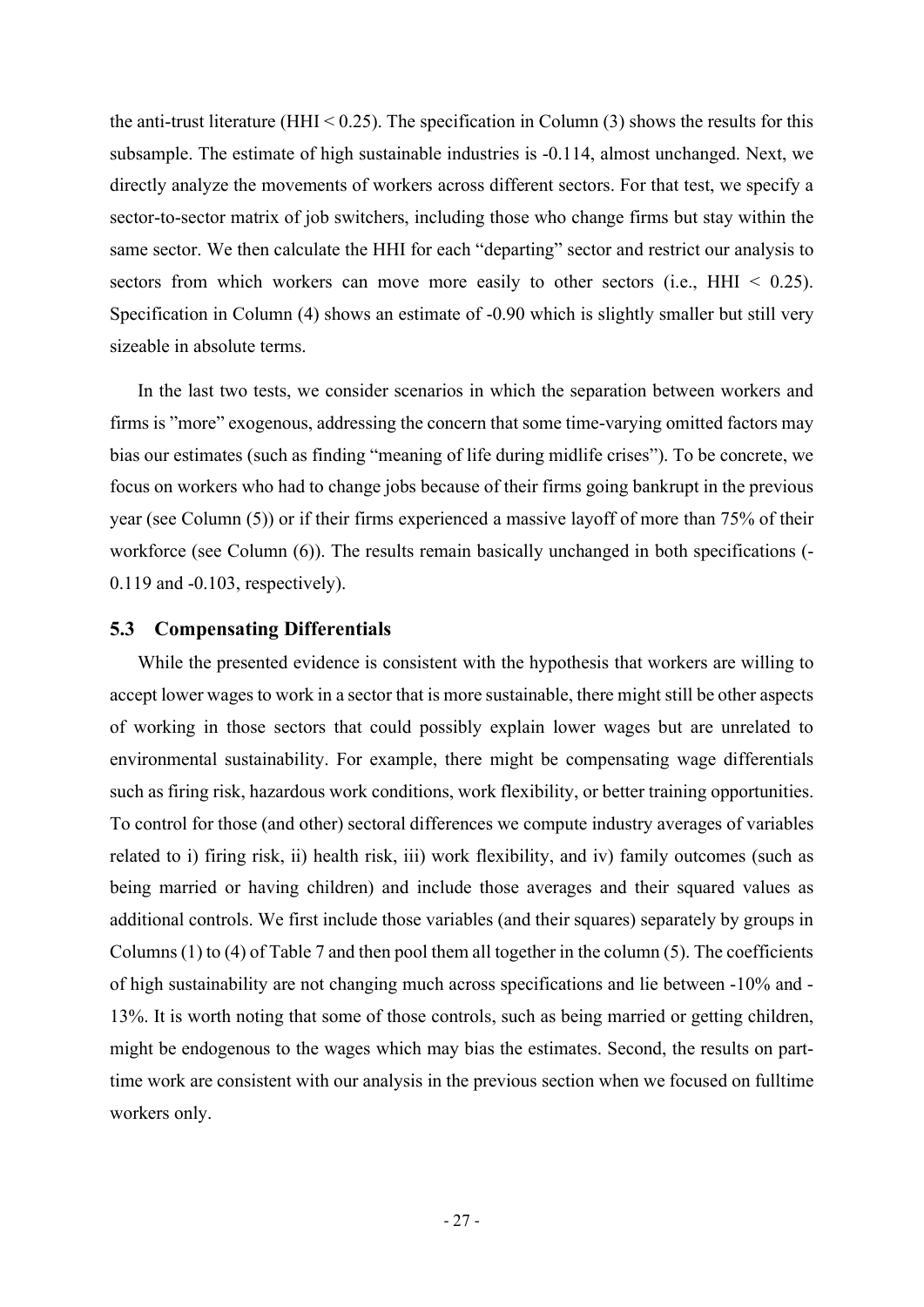We also explicitly test the alternative hypothesis that firms in sustainable sectors provide better learning and training opportunities allowing those workers to enter a path of higher wage growth (despite lower starting levels) and catch up or even overtake in terms of wages with workers who start in less sustainable sectors. We test this hypothesis non-parametrically in our data. To be specific, we investigate three cohorts of 30-years old men in 1990, 2000, and 2010. We analyze whether they work in sustainable or non-sustainable sectors at age 30 and follow those cohorts over time (until 2017, the last year of our data). We calculate the average wages for those six different groups (three different cohorts times sustainable/non-sustainable sectors) over time. Please note that we do not require that workers stay in their firms or sectors, that they work fulltime (or even work at all) during their career. Indeed, the ability to switch industries, the likelihood of staying employed or of working full time might be all margins (compensating differentials) through which an initial job in a sustainable sector might have positive long-term consequences on wages. Figure 4, however, shows that this is not the case. First, we see that sustainable jobs pay, on average, less than non-sustainable jobs as documented before. Second, and more interestingly, we do not find that workers who start in sustainable jobs are at higher wage growth rates (and catch up eventually). For all three cohorts, the trajectories of workers who start in sustainable vs. non-sustainable sectors are basically parallel suggesting that the sustainability wage gap remains constant throughout the career of a worker.

Those tests on compensating differentials also help us to connect our findings to the literature documenting that companies included in the list of the "Best companies to work for" (BC) outperform other companies (see Edmans 2011 and Edmans et al. 2020). The predictions of being a BC on wages are ambiguous. First, a company might be voted a BC by their workers because of them paying higher wages; however, BCs may also treat their workers better, allowing those companies to pay lower wages. For instance, they may provide employees with mentorship, skills development, opportunities to step up, or a great corporate culture. This is be relevant for testing our hypotheses, if companies that are more environmentally sustainable also treated their workers better, in non-pecuniary dimensions. <sup>2728</sup> While we have presented a battery of tests showing that potential observable compensating differentials such as firing risk, health risk, work flexibility, family outcomes, or future career progression, cannot explain the

<sup>&</sup>lt;sup>27</sup>Alternatively, it might also be the case that firms end up on the list of "Best companies to work for" because their employees like working in more environmentally sustainable firms.

<sup>&</sup>lt;sup>28</sup> Interestingly, however, we do not find a positive correlation between "Best companies to work for" and being a highly sustainable company. When we compare "Best companies to work for" (BC) to the universe of the Swedish public companies, we document negative correlations between BC and its sustainability.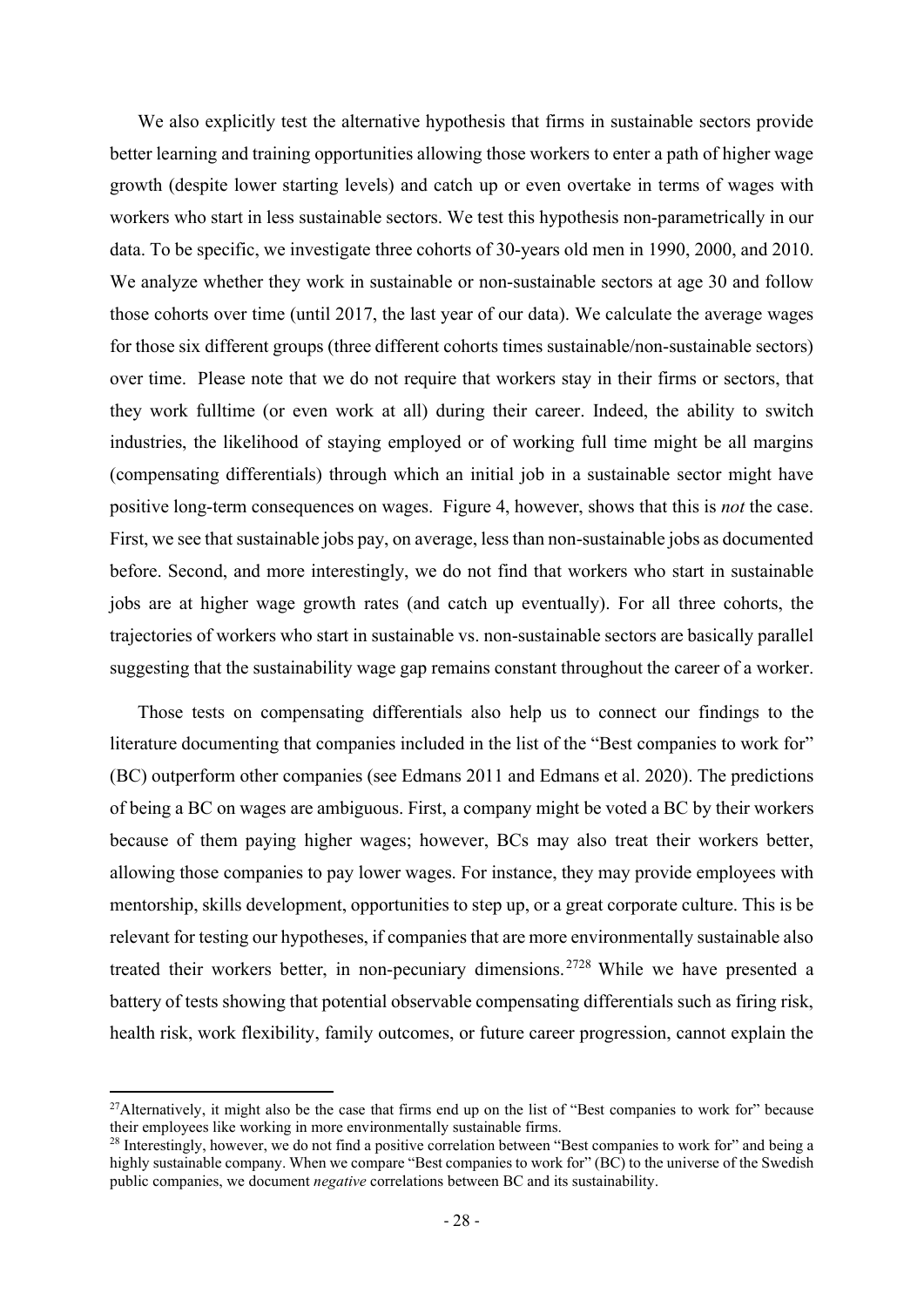"Sustainability Wage Gap", we cannot formally rule out that there are other dimensions of a firm or job that *are* not correlated with the measures of compensating differentials already included that can (partly) explain this gap.

## 6 Doing Well by Doing Good? Firm-level Evidence.

In the previous sections we used a survey-based measure of sustainability at the sector-level. Using this measure had several advantages. First, the sustainability of sectors (compared to individual firms) can be easily assessed and judged by potential employees. Second, the methodology we used for the assessment of the sustainability of economic sectors is transparent. The interpretation of commercially available ESG ratings, on the contrary, is not always straightforward: such ratings are complex, their methodologies are often opaque ("black box"), and the ratings often rely on self-reported data by firms. Third, there is increasing evidence of low correlations between the ESG ratings from different rating providers (see Berg, Koelbel, and Rigobon (2020) and Gibson, Krueger, and Schmidt (2020)). Finally, historic data on firmlevel ESG ratings are available for publicly listed firms only and are often available only for a relatively small number of years, severely restricting the sample in both the time-series and the cross-section.

While there are many reasons why we do not want to use existing firm-level ESG measures in our main analysis, we still believe that it is interesting and potentially informative to analyze those ratings as well. We run some basic tests using ESG ratings from MSCI and Refinitiv (former Thomson Reuters Asset4), two data providers that have been commonly used in finance research (see Pedersen, Fitzgibbons and Pomorski (2020) or Ferrell, Liang, and Renneboog (2016)). These tests are interesting as they assess firms' sustainability policies relative to their peers ("Best in class"). Note that ESG ratings seek to assess the sustainability of the ESG policies and practices of firms and not of the sustainability of the products and services a firm sells. In other words, firms can be part of an unsustainable sector (e.g., oil) but still obtain good ESG ratings. While it is likely to be difficult for firms to change their main economic activity or to improve the sustainability of a whole sector in order to attract and retain talent, they might be able to improve their ESG practices and policies compared to their peers by, for instance, investing into cleaner production technologies, improving their carbon footprint, and/or sourcing green energy. Those investments might then be rewarded by workers with aligned preferences and firms could be "doing well by doing good".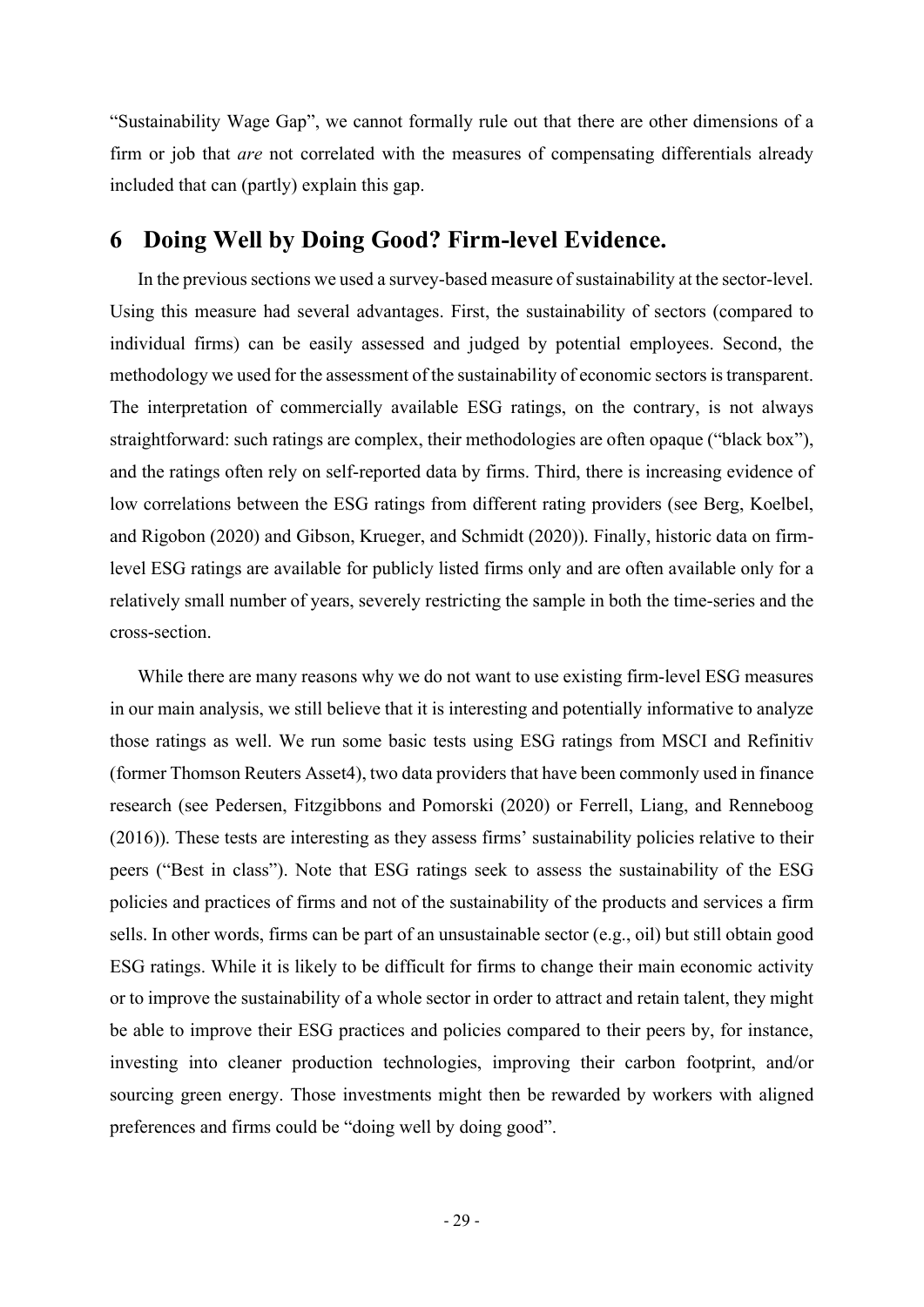In our main firm-level tests we focus on the environmental pillar of ESG ratings as they are most closely related to our sector-level measures in the previous sections and they might be easier to interpret by potential workers. Indeed, it seems more plausible that one can objectively quantify a firm's environmental performance since aspects such as water and energy use or greenhouse gas emissions can be measured. In contrast, scoring social and governance aspects requires more value judgements and is thus inherently more subjective. In addition, we do not have clear predictions regarding the impact of the social rating (S) or the governance rating (G) on wages. For instance, the social rating could potentially also incorporate the level of wages. In that case, one would expect a positive relationship between the S rating and wages as ESG data providers are likely to assign higher scores to firms that pay higher wages. On the other hand, some of the aspects of the social rating might be related to compensating differentials such as work flexibility.

As pointed out before, ESG ratings are relative to industry and geographical peer groups.<sup>29</sup> For example, Refinitiv's ESG scores are "best in class" and are supposed to enable investors to choose companies that have better environmental and social policies than industry peers. Given that governance standards vary more strongly at the country-level, Refinitiv ranks firms relative to geographic peers when it comes to governance. Refinitiv and MSCI use different industry classifications. We observe that the granularity of their industry peer-groups lies somewhere between a 2- or 3-digit industry classification in our data. In our regressions, we therefore report results using 2-digit, and 3-digit industry-year fixed effects, which amounts to comparing firms to an increasingly narrow set of industry peers. Given the small sample of firms for which we have ESG rating data—essentially we are restricted to publicly listed firms in the most recent years—the choice of the fixed effects will also affect the number of firms that contribute to the estimation of the effect of the ESG rating on wages. Using 2-digit peer firms, about 95% (85%) of the firms in the Refinitiv (MSCI) sample have at least one industry peer in 2017. This number shrinks to 81% (48%) if we define peer firms at the 3-digit level (see Appendix Tables A13 and A14). For that reason, we decide to use a 2-digit industry classification in the later tests in which we also investigate the relation between the S and the G pillar of the ESG ratings and wages.

In Panel A of Table 8 we show summary statistics for the ESG ratings for Refinitiv and MSCI. We report statistics on the composite ESG scores and the individual components.

<sup>&</sup>lt;sup>29</sup> For example, Refinitiv states that their "ESG Scores are designed measure a company's relative ESG performance, commitment, and effectiveness across the three E, S and G pillars. Performance is measured relative to industry (ES) and country (G) peer groups.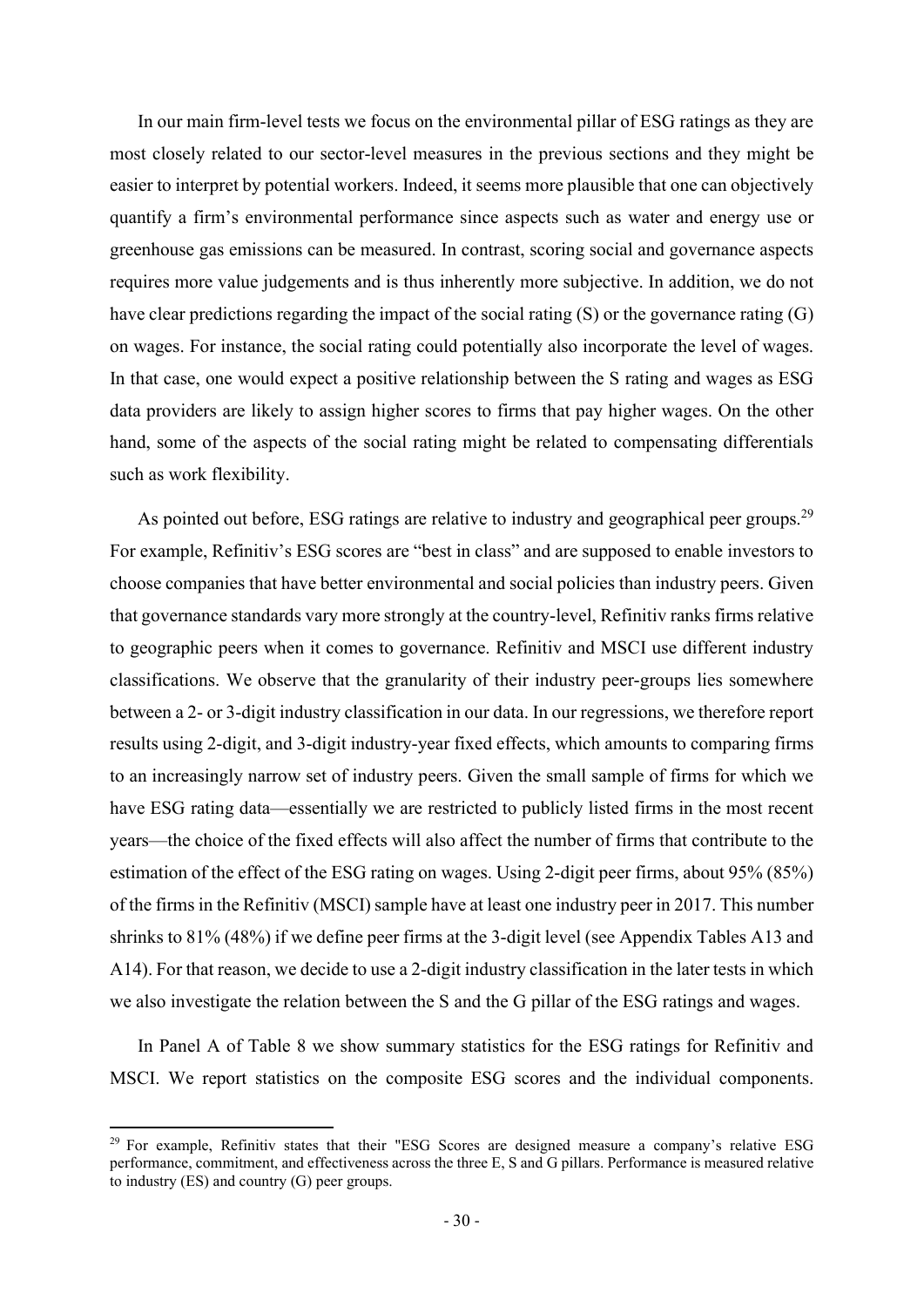Refinitiv scores have a support between 0 and 1 whereas that of MSCI lies between 0 and 10. In both cases, higher values indicate better policies.<sup>30</sup>

Panel B of Table 8 shows the results from the wage regressions when using the environmental (E) component of the MSCI ESG ratings (Columns (1) to (2)) and of Refinitiv (Columns  $(3)$  to  $(4)$ ). <sup>31</sup> A firm with a one standard deviation higher score in the MSCI environmental pillar pays 2.65 – 4.92% lower wages; the corresponding findings for the environmental pillar of Refinitiv suggest 1.66 – 1.90% lower wages, hence of comparable magnitude.

We also analyze the effects of the social (S) and governance (G) pillars of the ESG ratings as well as of the composite rating in Panel C of Table 8. Columns (1) and (2) show that firms that are doing well with respect to the social rating are also paying lower wages on average. A one standard deviation better rating corresponds to 1.39% (1.01%) lower wages for MSCI (Refinitiv). Again, the effects are of similar magnitude across providers. While those findings are consistent with a social preference channel, i.e., workers are willing to give up parts of their wage to work for a company that is doing well in terms of social policies (e.g., does not engage in child labor), the interpretation is less clear. The S component is likely to pick up compensating differentials as well. For instance, the S component includes career development and training, working conditions and health and safety.

With respect to the governance pillar, we do not have a strong prior as social preferences are expected to be less related to governance aspects. Interestingly and consistently across the two ratings, we find positive associations between the governance ratings and wages. A one standard deviation increase in the governance rating is associated with 0.70% (1.91%) higher wages for MSCI (Refinitiv). While we cannot be affirmative, we do not believe that the higher wages are driven by preferences (i.e., preferences *against* good governance). It is more likely, that other mechanisms explain this association. For instance, we know from a large literature on corporate governance that good corporate governance is associated with higher firm performance (e.g., Gompers Ishii, and Metrick (2003) or Bebchuk, Cohen, and Ferrell. (2009)), maybe because good governance is causing high performance (e.g., Cunat, Gine, and Guadalupe (2012)), maybe because of omitted variables or reverse causation (e.g., Hermalin

<sup>&</sup>lt;sup>30</sup> Section 5 in the Appendix provides more details and descriptive statistics on the ESG rating data.

 $31$  As a "sanity test, we also use industry-fixed effects at the 1-digit level in unreported analyses. Compared to the 2-digit and 3-digit versions, they have a flipped sign (MSCI) or are smaller by a magnitude of 10 (Refinitiv). This is expected (and in a way reassuring) given that the scores are relative to industry peer.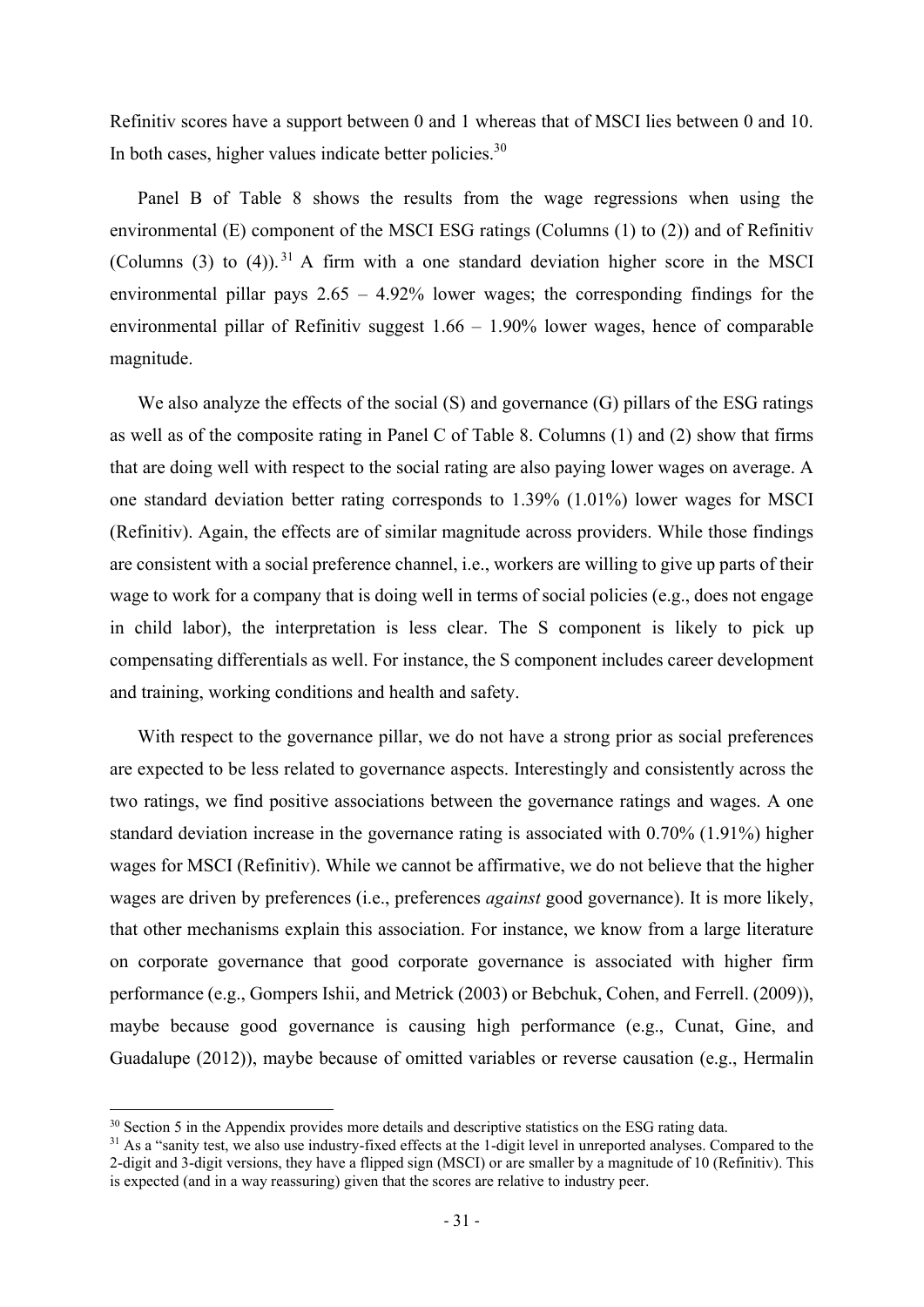and Weisbach (1998) and Adams, Hermalin, and Weisbach (2010)). In any case, the positive association between the G rating and the wages might be reflective of the high performance of firms with high governance scores.

The composite score, being a combination of all three ESG pillars, is negatively correlated with wages. A one standard deviation increase in the composite score is associated with 0.29% (0.88%) lower wages for MSCI (Refinitiv) firms.

Overall, the firm evidence on environmental policies is very much consistent with our findings at the sector level. Moreover, an important implication of the firm evidence is that firms can attract talent at lower wages by investing into environmentally friendly (and maybe into pro-social policies), and thus "do well by doing good."

### 7 Conclusion

In this paper we propose and test a novel channel through which a firm's sustainability or ESG characteristics affect its financial performance: the "Sustainability wage gap" channel. Using administrative employer-employee matched data from Sweden and sustainability measures at the firm- and sector level, we provide evidence that firms with better sustainability characteristics tend to pay lower wages (10-20%) and attract and retain higher skilled workers. Supported by evidence from three waves of a large and representative survey (International Social Survey Programme (ISSP)), we argue that workers are willing to give up part of their financial compensation because of nonpecuniary benefits related to their preferences to work in more sustainable sectors. Those preferences are more pronounced for highly skilled workers.

While a plethora of prior studies documents a positive correlation between a firm's sustainability characteristics and its financial performance, few studies manage to credibly identify the actual mechanism through which sustainability translates into higher firm performance. We argue that most other explanations such as a customer awareness channel are not consistent with the presented evidence on wages. Moreover, we exploit detailed worker-, occupation, and sector-level data as well as heterogeneity of workers' preferences to address remaining concerns related to omitted variables.

Our results have also important consequences for firms' human resources strategies. Accommodating the preferences for sustainability of workers might be a decisive factor for firms to attract and retain the most talented workers and remain competitive in the future.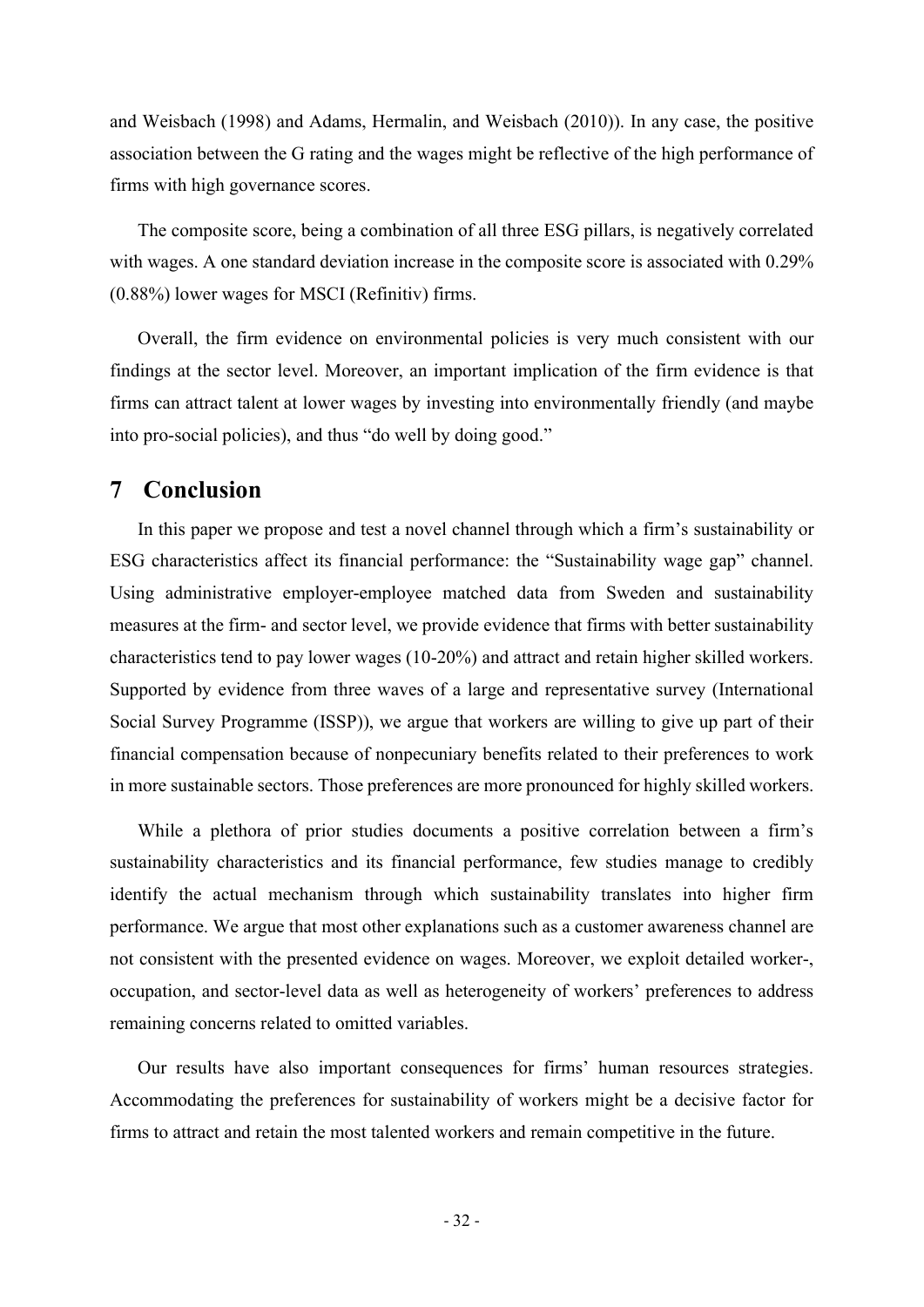# 8 References

Adams, R. B., B. E. Hermalin, and M. S. Weisbach, 2010, The Role of Boards of Directors in Corporate Governance: A Conceptual Framework and Survey, Journal of Economic Literature 48, 58-107.

Albuquerque, R. A., Y. Koskinen, S. Yang, and C. Zhang, 2020, Resiliency of environmental and social stocks: an analysis of the exogenous COVID-19 market crash. Available at SSRN.

Albuquerque, R., Y. Koskinen, and C.Zhang, 2019, Corporate Social Responsibility and Firm Risk: Theory and Empirical Evidence, Management Science 65, 4451-4469.

Bebchuk, L.A., A. Cohen, and A. Ferrell, 2009, What Matters in Corporate Governance?, 22 Rev. Fin. Stud. 783.

Bénabou, R. and J. Tirole, 2010, Individual and Corporate Social Responsibility, Economica, 77, 1-19.

Berg F., JF. Koelbel, and R. Rigobon, 2020, Aggregate confusion: the divergence of ESG ratings, Available at SSRN.

Böhm, M. J. and Metzger, D. and Strömberg, P., 2020, 'Since You're So Rich, You Must Be Really Smart': Talent and the Finance Wage Premium, Working paper.

Brundlandt, H. G., 1987, Our common future, World Commission on Environment and Development report.

Bunderson, S., and A. V. Thakor, 2020, Personal and Organizational Higher Purpose, Corporate Governance and Shareholder Value: Survey Results, Corporate Governance and Shareholder Value: Survey Results.

Burbano, V. C., 2016, Social Responsibility Messages and Worker Wage Requirements: Field Experimental Evidence from Online Labor Marketplaces, Organization Science 27(4): 1010– 28.

Chava S., 2014, Environmental Externalities and Cost of Capital, Management Science, vol. 60, issue 9, 2223-2247.

Cunat, V., Gine, M. and Guadalupe, M., 2012, The Vote Is Cast: The Effect of Corporate Governance on Shareholder Value. The Journal of Finance, 67: 1943-1977.

Deming, D. J. (2017). The growing importance of social skills in the labor market. The Quarterly Journal of Economics, 132(4), 1593-1640.

Deng X., Kang, JK. and Low, B., 2013, Corporate Social Responsibility and Stakeholder Value Maximization: Evidence from Mergers, Available at SSRN.

Dunn, J., Fitzgibbons, S., and Pomorski, L., 2018, Assessing risk through environmental, social and governance exposures, Journal of Investment Management, 16(1), 4-17.

Dur, R. and van Lent, M., 2019, Socially Useless Jobs. Ind Relat, 58: 3-16.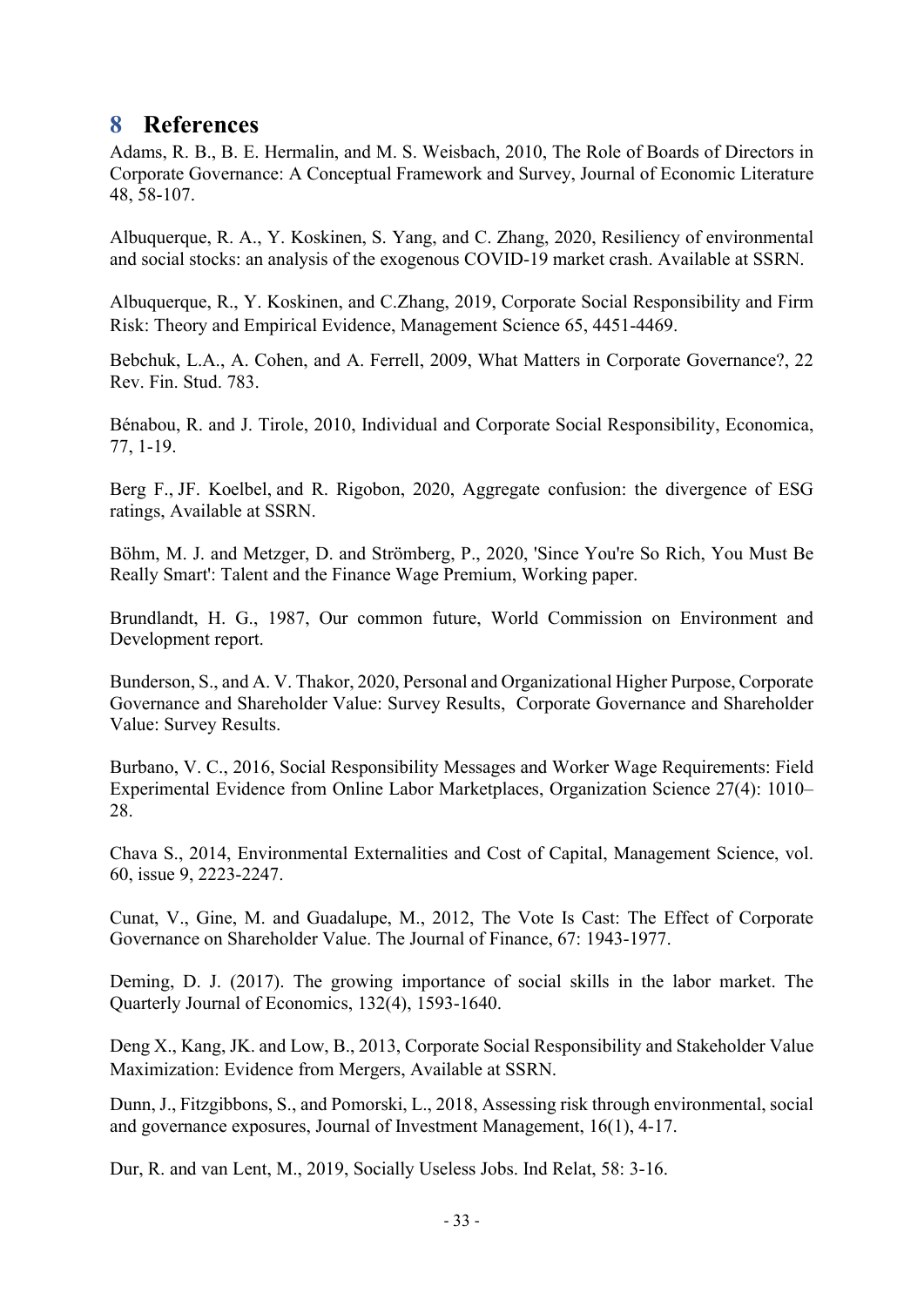Dyck A., Lins K., Roth L. and Wagner H.,2019, Do institutional investors drive corporate social responsibility? Internal evidence, Journal of Financial Economics, 2019, vol. 131, issue 3, 693-714.

Edmans, A., 2011, Does the stock market fully value intangibles? Employee satisfaction and equity prices, Journal of Financial economics, 101(3), 621-640.

Edmans, A., Li, L., & Zhang, C., 2020, Employee satisfaction, labor market flexibility, and stock returns around the world (No. w20300), National Bureau of Economic Research.

Edmans, A., 2020, Grow the Pie: How Great Companies Deliver Both Purpose and Profit, Cambridge University Press, Cambridge.

Ferrell, A., Liang, H., and Renneboog, L., 2016, Socially responsible firms, Journal of Financial Economics, 122(3), 585-606.

Friede, G., T. Busch, and A. Bassen, 2015, ESG and financial performance: aggregated evidence from more than 2000 empirical studies, Journal of Sustainable Finance & Investment 5, 210-233.

Friedman, M., 1970, A Theoretical Framework for Monetary Analysis, Journal of Political Economy 78, no. 2 (1970): 193-238.

Gibson, R. and Krueger, P. and Schmidt, P.S., 2019, ESG Rating Disagreement and Stock Returns. Swiss Finance Institute Research Paper No. 19-67, European Corporate Governance Institute – Finance Working Paper No. 651/2020, Available at SSRN.

Gompers, P., J. Ishii, A. Metrick, 2003, Corporate Governance and Equity Prices, The Quarterly Journal of Economics, Volume 118, Issue 1, 107–156.

Hartzmark, S. M., & Sussman, A. B., 2019, Do investors value sustainability? A natural experiment examining ranking and fund flows. The Journal of Finance, 74(6), 2789-2837.

Hedblom, D., Hickman, B. R., & List, J. A., 2019, Toward an understanding of corporate social responsibility: Theory and field experimental evidence, National Bureau of Economic Research.

Hermalin, B. E., and M. S. Weisbach, 1998, Endogenously Chosen Boards of Directors and Their Monitoring of the CEO, The American Economic Review 88, 96-118.

Hong, H. and Leonard Kostovetsky, 2012, Red and blue investing: Values and finance, Journal of Financial Economics, 103, (1), 1-19.

Hong, H., Kubik, J., D. and Scheinkman, J., 2012, Financial Constraints on Corporate Goodness, Available at SSRN.

Hu, J., and J. B. Hirsh., 2017, Accepting lower salaries for meaningful work, Frontiers in psychology 8, 1649.

Krueger, P., 2015, Corporate goodness and shareholder wealth, Journal of Financial Economics, 115, (2), 304-329.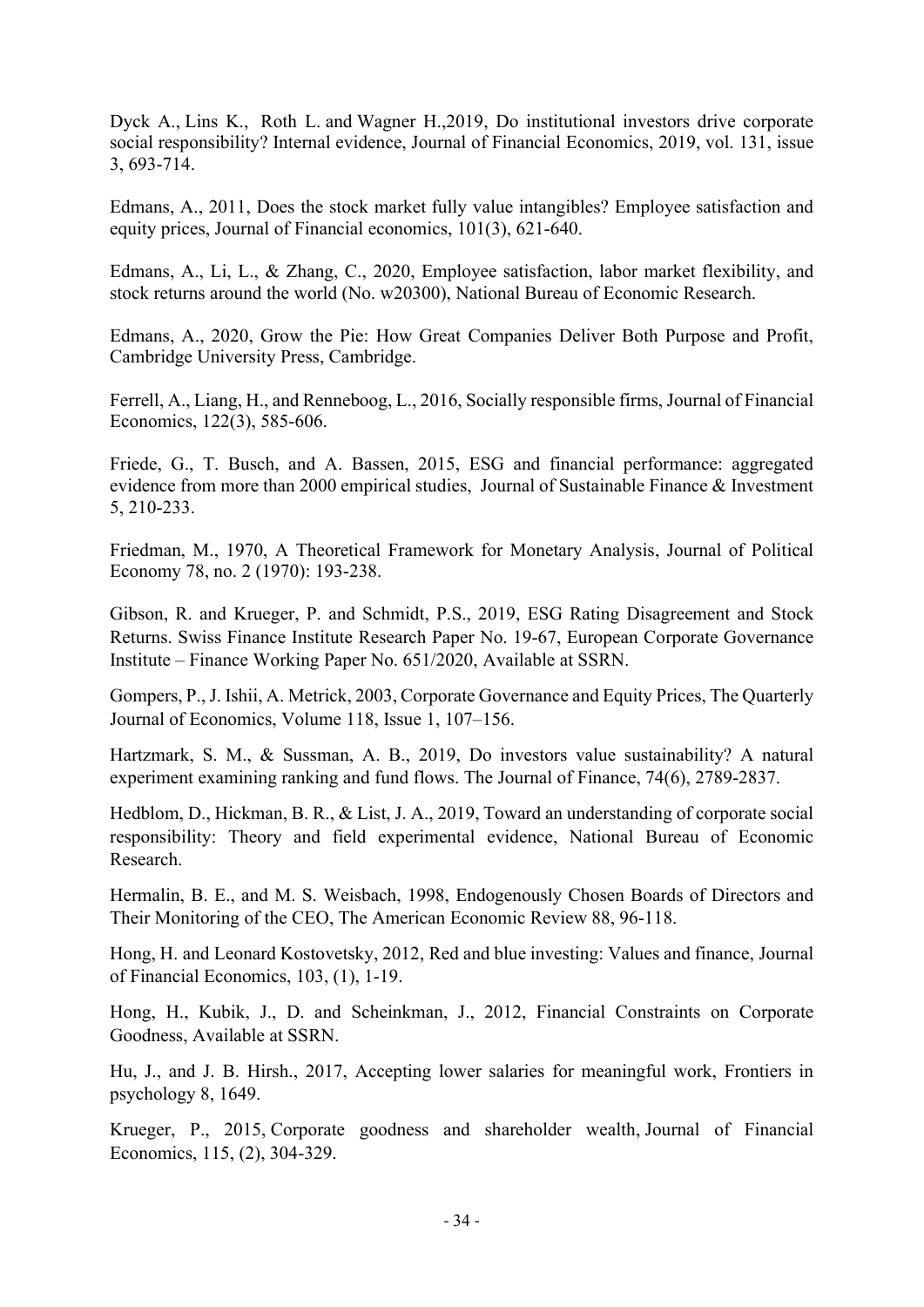Kitzmueller, M., and J. Shimshack, 2012, Economic perspectives on corporate social responsibility, Journal of Economic Literature 50.1 (2012): 51-84.

Lins, K. V., Servaes, H., and Tamayo, A., 2017, Social capital, trust, and firm performance: The value of corporate social responsibility during the financial crisis. The Journal of Finance, 72(4), 1785-1824.

Lindqvist, E., and R. Vestman, 2011, The Labor Market Returns to Cognitive and Noncognitive Ability: Evidence from the Swedish Enlistment, American Economic Journal: Applied Economics, 3 (1): 101-28.

Murphy, K. M., Shleifer, A., & Vishny, R. W. (1991). The allocation of talent: Implications for growth. The quarterly journal of economics, 106(2), 503-530.

Pastor, L., and Stambaugh, F. and Taylor A., 2020, Sustainable Investing in Equilibrium (2020). Journal of Financial Economics (JFE), forthcoming.

Pedersen, L. H. and Fitzgibbons, S. and Pomorski, L., 2019, Responsible Investing: The ESG-Efficient Frontier, NYU Stern School of Business, Available at SSRN.

Schneider, F., Brun, F., & Weber, R. A. (2020). Sorting and wage premiums in immoral work. University of Zurich, Department of Economics, Working Paper, (353).

Servaes, H., and Tamayo, A., 2013, The impact of corporate social responsibility on firm value: The role of customer awareness, Management science, 59(5), 1045-1061.

Tirole J., 2001, Corporate Governance, Econometrica, Econometric Society, vol. 69(1), 1-35.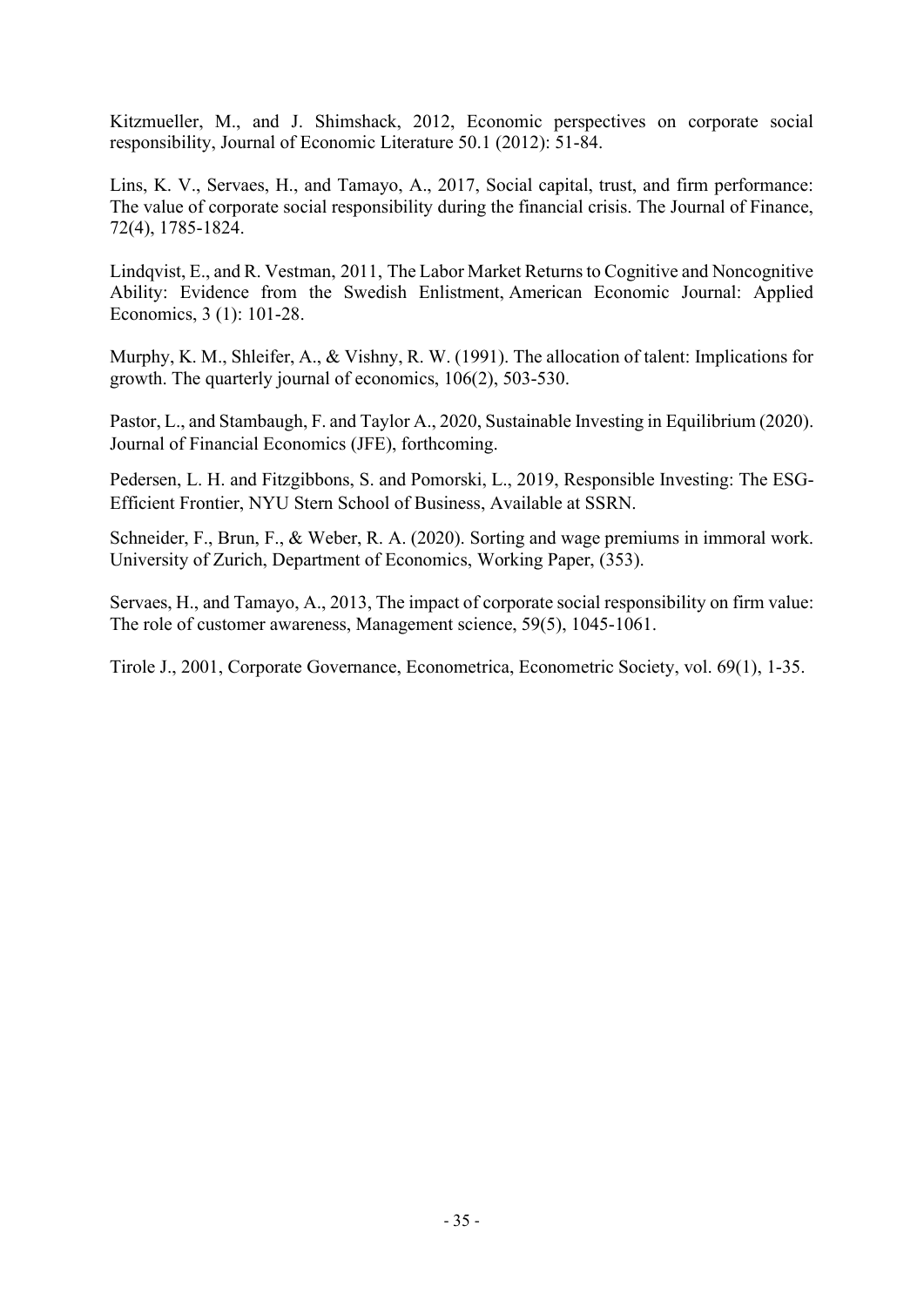# 9 Figures

Figure 1: Wages and Sustainability

This figure shows a binned scatterplot of the relation between wages and sustainability. We focus on men (for which we have skill data) in the last three years for which we have data (2015-2017). We control for occupation, education, potential experience, and cognitive and non-cognitive skills. Data come from Statistics Sweden (SCB) and the KMW survey.

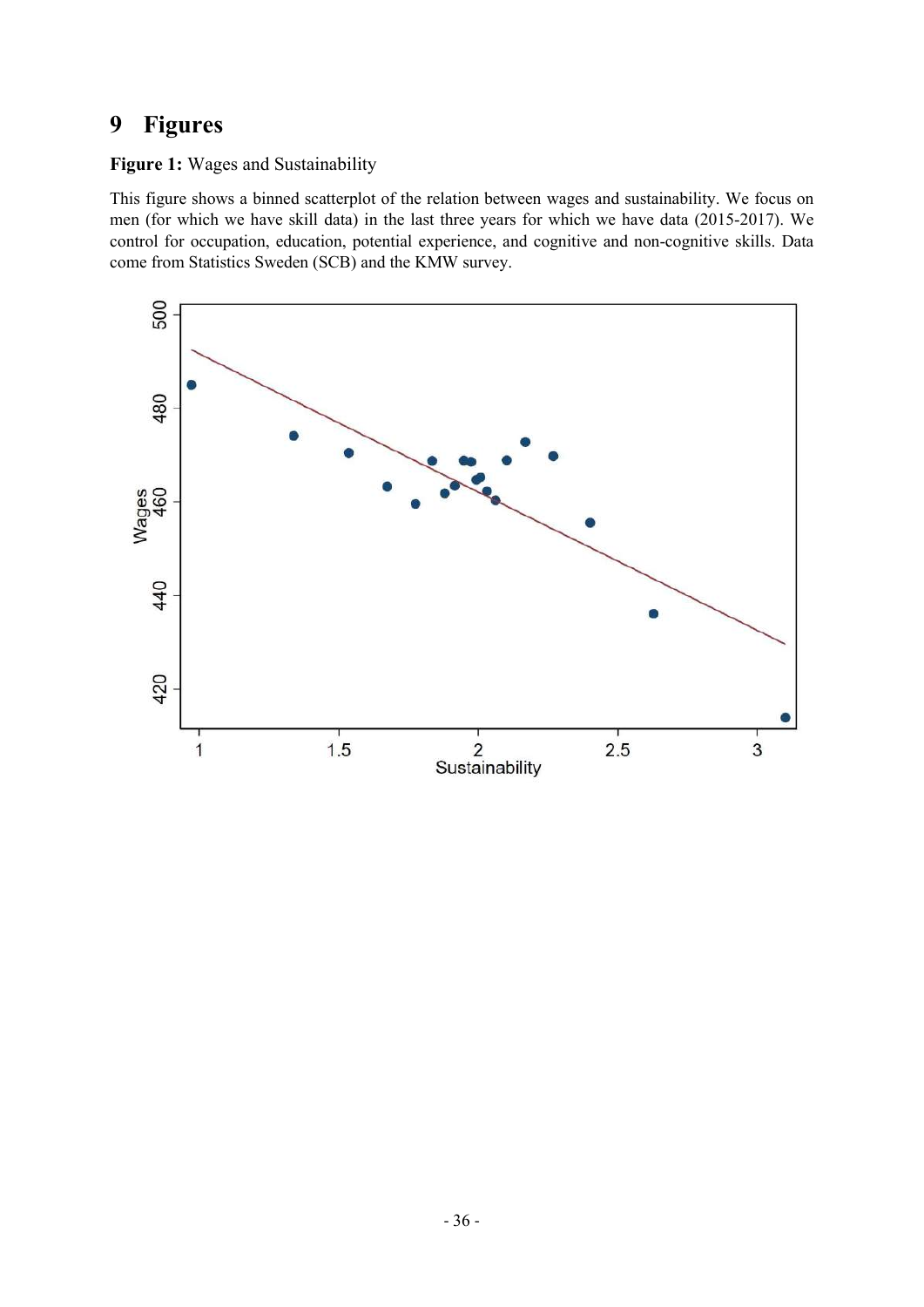#### Figure 2: Relation between sustainability preference and labor choices

Using ISSP survey data, this figure shows the relation between workers' sustainability preferences and the stated propensity to turn down a higher paying job. The left subfigure shows a binned scatter plot of the relation between the agreement with the statement "My job is useful to society (hlpsoc)" and the agreement with the statement "I would turn down another job that offered quite a bit more pay in order to stay with this organization (stayorg)." The graph on the right reports a binned scatter plot of the relation between the agreement with the statement "A job is just a way of earning money - no more (wrkearn)" and the stated intention to turn down a higher paying job (stayorg). Higher values indicate more importance to the statement or stronger agreement with it. The data come from three consecutive waves of the Work Orientation module of the International Social Survey Programme (ISSP) survey in 1997, 2005, and 2015. The shaded areas display the 95% confidence intervals for bin-specific average values for the variable plotted on the y-axis.

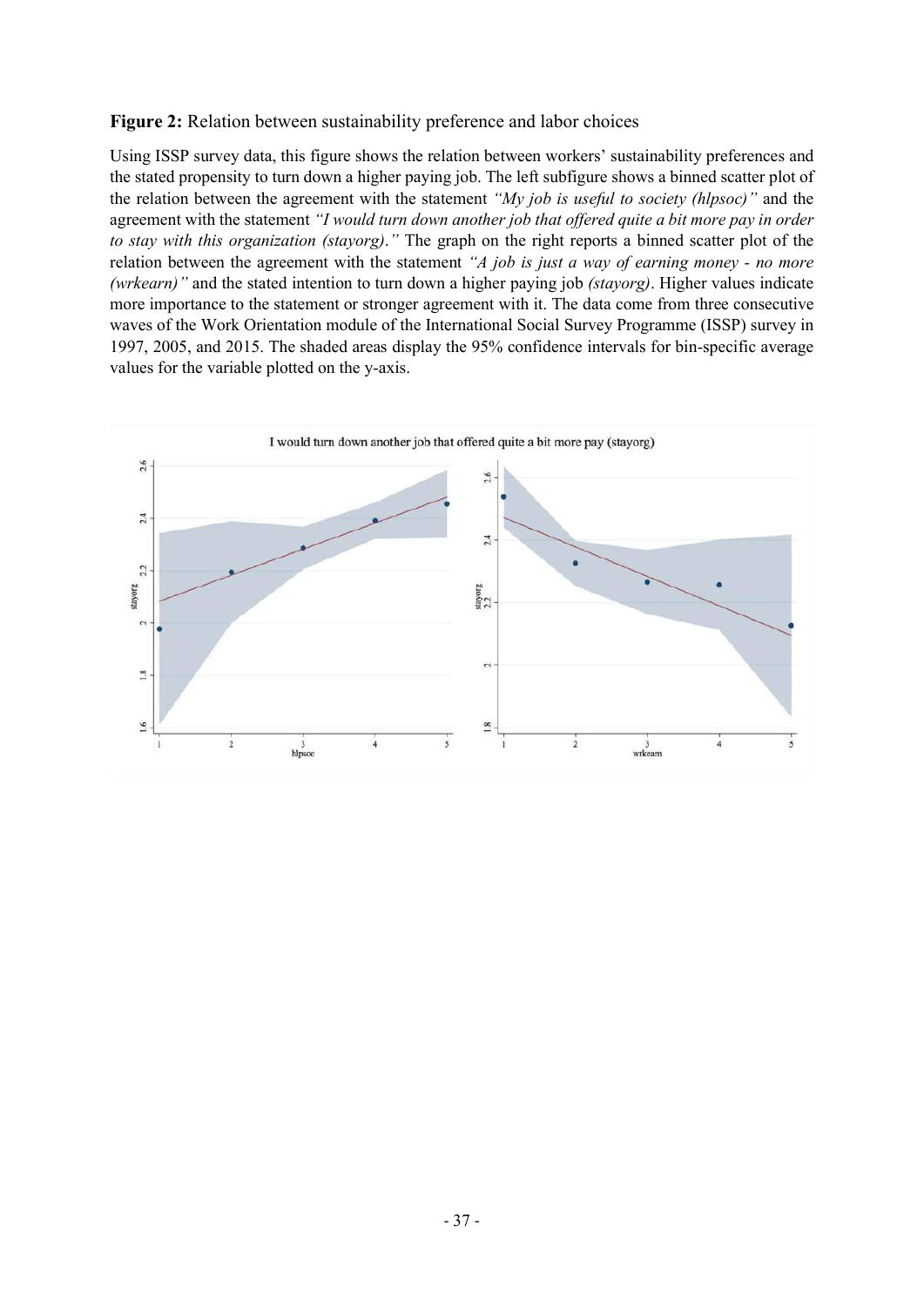#### Figure 3: Heterogeneity of preferences

This figure shows the distribution of ISSP respondents' sustainability preferences by education level and survey wave. Survey respondents are asked to express their their level of agreement with the several statements (from 1="Strongly disagree" to 5="Strongly agree"). We plot the survey responses to two different statements, namely "How important is a job that is useful to society (hlpsoc)" and "A job is just a way of earning money- no more (wrkearn)". Data come from the Work Orientation module of the International Social Survey Programmme (ISSP) survey.

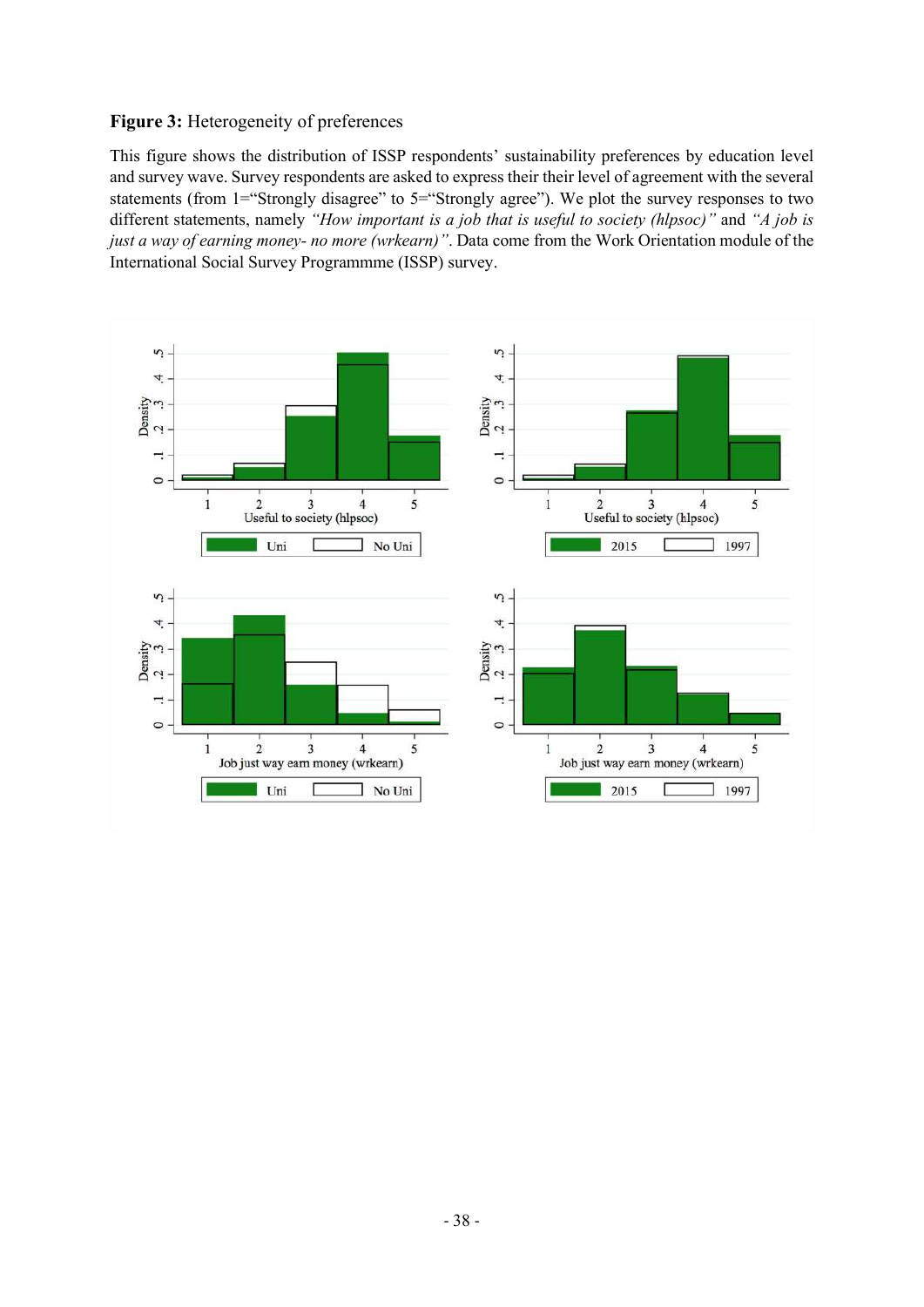#### Figure 4: Wage Profiles

This figure shows the wage profiles of three cohorts (1990, 2000, and 2010) of 30-year old men. Individuals are grouped into "Sustainable" and "Non-sustainable" groups based on the sustainability of their employment at the beginning of the sample. Individuals stay in those groups irrespective of their future career development including firm changes, sector changes, fulltime vs parttime work or unemployment. For each group we plot the mean wage over time. Data come from Statistics Sweden (SCB) and the KMW survey.

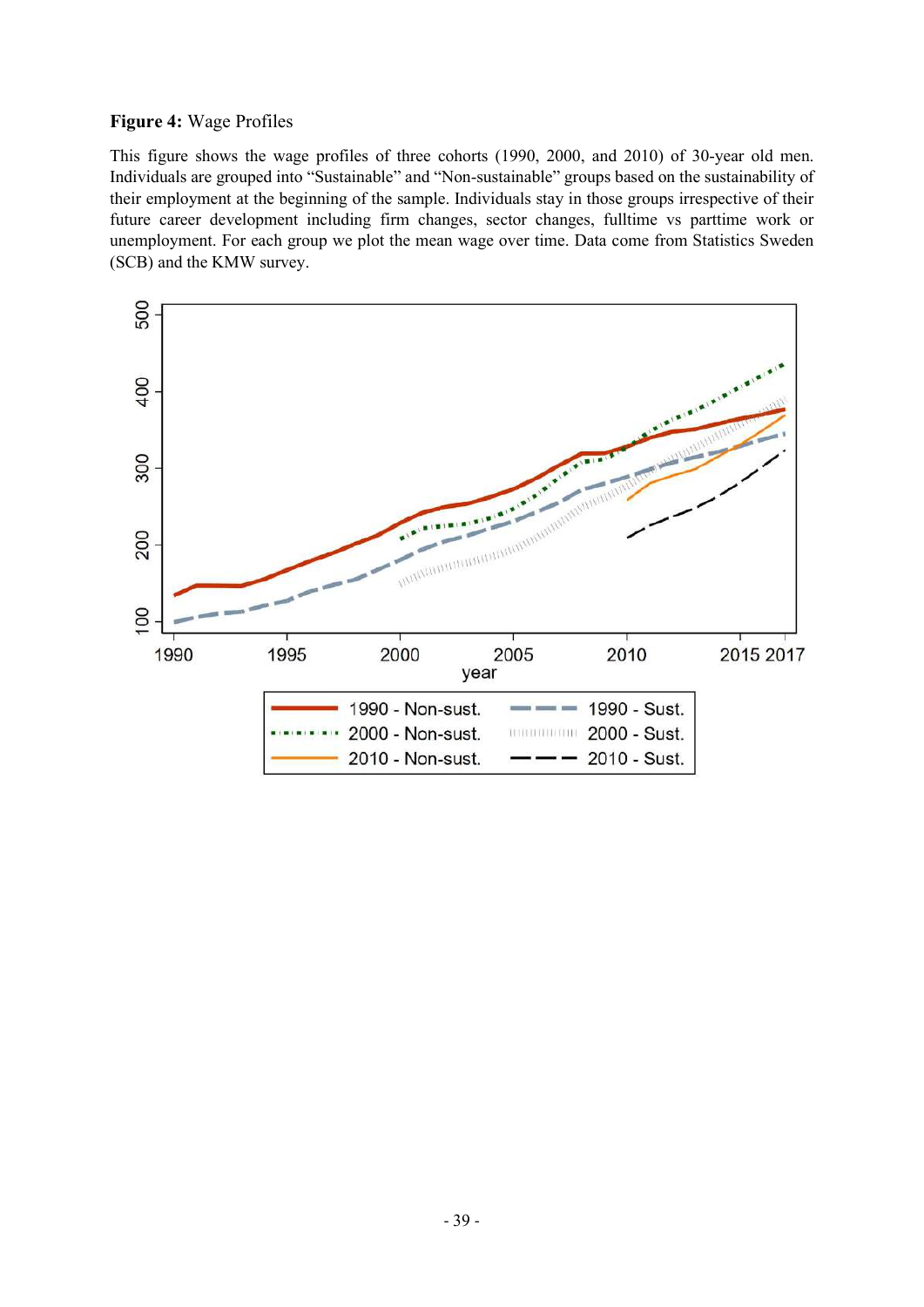# 10 Tables

Table 1: Descriptive Statistics (Administrative employer-employee matched data)

This table reports descriptive statistics of the main variables used in the worker-level analysis. Panel A examines the wage-related data. Panel B shows summary statistics of demographic variables and the talent measure. Panel C displays descriptive statistics of the industry-level sustainability measures. Detailed definitions and explanations of all variables is provided in Appendix Table A15.

|                                              | Obs in m.                                        | mean    | sd      | p10            | p25                      | p50     | p75     | p90         |  |  |
|----------------------------------------------|--------------------------------------------------|---------|---------|----------------|--------------------------|---------|---------|-------------|--|--|
|                                              |                                                  |         |         |                |                          |         |         |             |  |  |
| Panel A: Labor-related variables             |                                                  |         |         |                |                          |         |         |             |  |  |
| Ln(Wages)                                    | 112                                              | 7.33    | 0.90    | 5.93           | 6.97                     | 7.57    | 7.89    | 8.20        |  |  |
| defdeklon                                    | 112                                              | 2075.51 | 1817.42 | 376.28         | 1063.89                  | 1929.06 | 2681.67 | 3623.93     |  |  |
| DekLon                                       | 117                                              | 231.03  | 215.01  | 40.40          | 111.20                   | 203.80  | 304.60  | 420.90      |  |  |
| DispInk                                      | 117                                              | 2074.92 | 6649.11 | 841.00         | 1219.00                  | 1722.00 | 2467.00 | 3375.00     |  |  |
| LoneInk                                      | 117                                              | 2267.63 | 1954.45 | 388.00         | 1097.00                  | 2019.00 | 3014.00 | 4133.00     |  |  |
| full deklon                                  | 25.4                                             | 320.14  | 203.08  | 174.10         | 223.50                   | 284.60  | 365.80  | 491.90      |  |  |
| full_dispink                                 | 25.4                                             | 2428.25 | 4421.67 | 1369.00        | 1689.00                  | 2163.00 | 2779.00 | 3597.00     |  |  |
| full_loneink                                 | 25.4                                             | 3160.14 | 1882.24 | 1736.00        | 2226.00                  | 2832.00 | 3622.00 | 4822.00     |  |  |
| Stay in job                                  | 100                                              | 79.7%   | 40.2%   | $0.0\%$        | 100.0%                   | 100.0%  | 100.0%  | 100.0%      |  |  |
| Volunt. turnover                             | 100                                              | 9.5%    | 29.3%   | $0.0\%$        | $0.0\%$                  | $0.0\%$ | $0.0\%$ | $0.0\%$     |  |  |
| Panel B: Demographic and education variables |                                                  |         |         |                |                          |         |         |             |  |  |
| Female                                       | 117                                              | 48.8%   | 50.0%   | $0.0\%$        | $0.0\%$                  | $0.0\%$ | 100.0%  | 100.0%      |  |  |
| Alder                                        | 117                                              | 40.88   | 13.54   | 23.00          | 30.00                    | 41.00   | 52.00   | 59.00       |  |  |
| Schooling                                    | 116                                              | 11.84   | 2.70    | 9.00           | 10.50                    | 12.00   | 13.50   | 16.00       |  |  |
| Pot. Experience                              | 117                                              | 21.93   | 13.51   | 4.00           | 10.00                    | 21.50   | 33.00   | 40.50       |  |  |
| Cog. Skills                                  | 35.6                                             | 5.13    | 1.92    | $\mathfrak{Z}$ | $\overline{\mathcal{A}}$ | 5       | 6       | $\,$ 8 $\,$ |  |  |
| Non-cog. Skills                              | 33.7                                             | 5.09    | 1.72    | 3              | 4                        | 5       | 6       | 7           |  |  |
| Pred. cog. Skills                            | 56.7                                             | 4.47    | 2.85    | $\mathbf{1}$   | $\overline{2}$           | 4       | 7       | 8           |  |  |
|                                              | Panel C: Sustainability measures from KMW survey |         |         |                |                          |         |         |             |  |  |
| Sustain. (high)                              | 111                                              | 43.5%   | 49.6%   | $0.0\%$        | $0.0\%$                  | $0.0\%$ | 100.0%  | 100.0%      |  |  |
| Sustain. (cont.)                             | 111                                              | 2.25    | 0.81    | 1.28           | 1.64                     | 2.04    | 3.02    | 3.45        |  |  |
| Sustain. (high -<br>$empl.$ )                | 111                                              | 19.8%   | 39.9%   | $0.0\%$        | $0.0\%$                  | $0.0\%$ | $0.0\%$ | 100.0%      |  |  |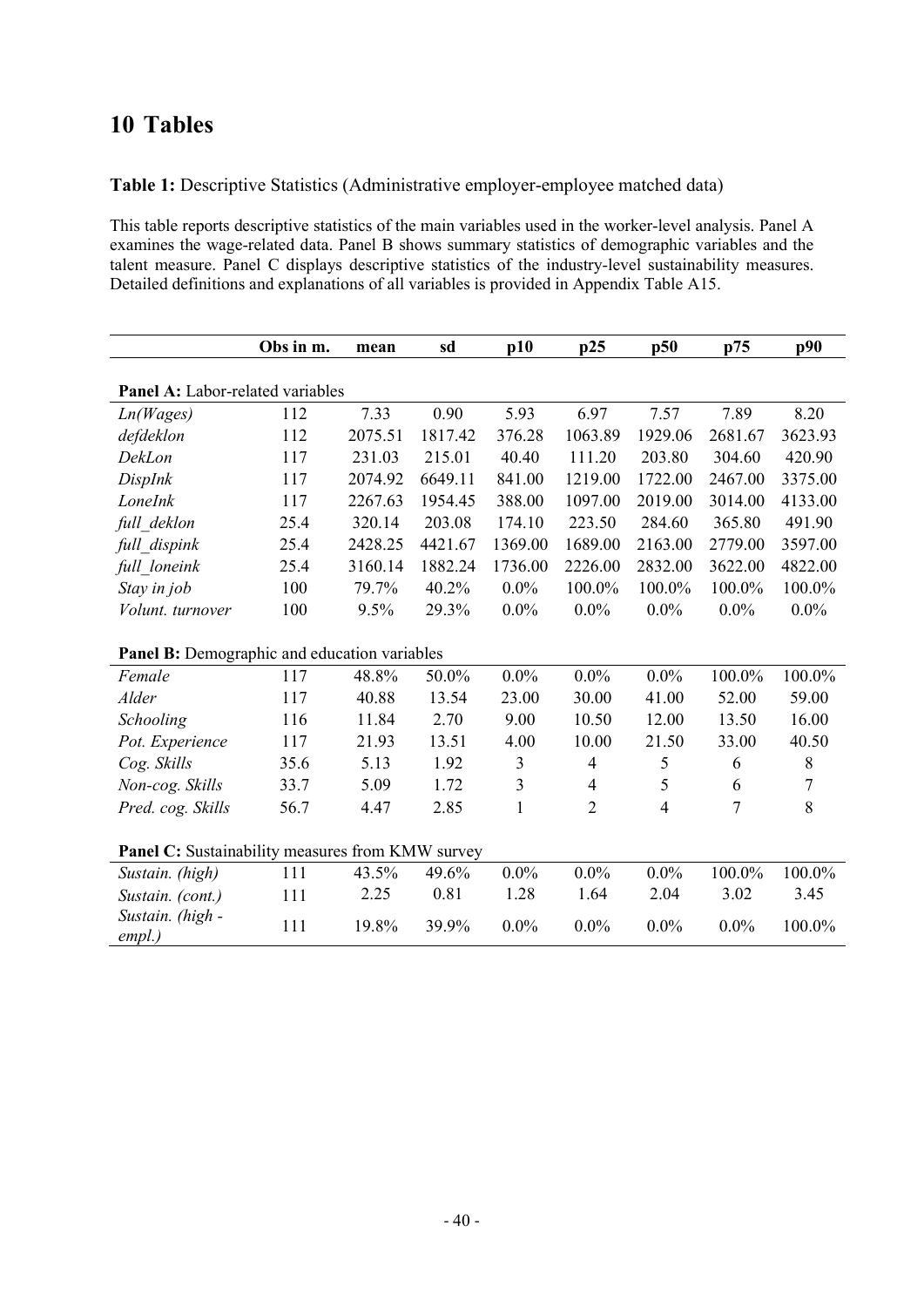#### Table 2: The "Sustainability Wage Gap" – Baseline Results

The table shows results from estimating standard Mincerian wage regressions. The dependent variable is log of wage which is regressed on the dummy variable for sustainability, which equals one if the industry belongs to the top quintile of the sustainability distribution (i.e., most sustainable sectors). Panel A (B) estimates the specifications for the subsample of males (females). We control for year of schooling and potential experience. In Column (2) through (6) we add skill controls. In addition, the specifications across the columns include different fixed effects in the estimation. In columns (3) to (6), we also include occupation-year fixed effect at different levels for granularities. All variables are described and explained in Appendix Table A15. Standard errors are clustered at the firm-level. \*\*\*, \*\*, \* indicates significance at 1, 5 and 10% level, respectively.

|                     |             | Ln(Wages)    |                |                |              |                |  |  |  |
|---------------------|-------------|--------------|----------------|----------------|--------------|----------------|--|--|--|
|                     | (1)         | (2)          | (3)            | (4)            | (5)          | (6)            |  |  |  |
| Sustain. (high)     | $-0.189***$ | $-0.199***$  | $-0.162***$    | $-0.116***$    | $-0.101***$  | $-0.055***$    |  |  |  |
|                     | (0.010)     | (0.009)      | (0.007)        | (0.005)        | (0.005)      | (0.002)        |  |  |  |
| Schooling           | $0.070***$  | $0.063***$   | $0.036***$     | $0.030***$     | $0.029***$   | $0.046***$     |  |  |  |
|                     | (0.002)     | (0.001)      | (0.001)        | (0.001)        | (0.001)      | (0.003)        |  |  |  |
| Pot. Experience     | $0.065***$  | $0.060***$   | $0.051***$     | $0.047***$     | $0.046***$   | $-0.013***$    |  |  |  |
|                     | (0.001)     | (0.001)      | (0.001)        | (0.000)        | (0.000)      | (0.003)        |  |  |  |
| Pot. exp. (squared) | $-0.001***$ | $-0.001***$  | $-0.001***$    | $-0.001***$    | $-0.001***$  | $-0.001***$    |  |  |  |
|                     | (0.000)     | (0.000)      | (0.000)        | (0.000)        | (0.000)      | (0.000)        |  |  |  |
|                     |             |              |                |                |              |                |  |  |  |
| Obs                 | 25,877,063  | 16, 127, 269 | 14,449,481     | 18,092,264     | 16, 127, 255 | 16,029,204     |  |  |  |
| Skills              | No          | Cog./Non-    | Cog./Non-      | Cog./Non-      | Cog./Non-    | Cog./Non-      |  |  |  |
|                     |             | cog.         | cog.           | cog.           | cog.         | cog.           |  |  |  |
| Year f.e.           | Yes         | Yes          | N <sub>0</sub> | N <sub>o</sub> | No           | N <sub>o</sub> |  |  |  |
| $Occ.$ - year f.e.  | No          | No           | Occ8           | Ssyk3          | Ssyk4        | Ssyk4          |  |  |  |
| Person f.e.         | No          | No           | No             | No.            | No           | <b>Yes</b>     |  |  |  |
| R-squared           | 0.254       | 0.288        | 0.376          | 0.402          | 0.426        | 0.718          |  |  |  |

#### Panel A: Men

#### Panel B: Women

|                     | Ln(Wages)   |                |                |                |              |                |  |  |
|---------------------|-------------|----------------|----------------|----------------|--------------|----------------|--|--|
|                     | (1)         | (2)            | (3)            | (4)            | (5)          | (6)            |  |  |
| Sustain. (high)     | $-0.169***$ | $-0.186***$    | $-0.132***$    | $-0.087***$    | $-0.081***$  | $-0.021***$    |  |  |
|                     | (0.010)     | (0.008)        | (0.006)        | (0.006)        | (0.005)      | (0.003)        |  |  |
| Schooling           | $0.067***$  | $0.064***$     | $0.023***$     | $0.029***$     | $0.026***$   | $0.148***$     |  |  |
|                     | (0.001)     | (0.001)        | (0.001)        | (0.001)        | (0.001)      | (0.004)        |  |  |
| Pot. Experience     | $0.056***$  | $0.052***$     | $0.042***$     | $0.039***$     | $0.038***$   | $0.113***$     |  |  |
|                     | (0.001)     | (0.001)        | (0.001)        | (0.000)        | (0.000)      | (0.004)        |  |  |
| Pot. exp. (squared) | $-0.001***$ | $-0.001***$    | $-0.001***$    | $-0.000***$    | $-0.000$ *** | $-0.000$ ***   |  |  |
|                     | (0.000)     | (0.000)        | (0.000)        | (0.000)        | (0.000)      | (0.000)        |  |  |
|                     |             |                |                |                |              |                |  |  |
| <i>Obs</i>          | 26,410,017  | 14,365,662     | 11,972,313     | 15,199,462     | 14,365,602   | 14,276,399     |  |  |
| Skills              |             | Graderank      | Graderank      | Graderank      | Graderank    | Graderank      |  |  |
| Year f.e.           | Yes         | Yes            | No             | N <sub>o</sub> | No           | N <sub>o</sub> |  |  |
| $Occ.$ - year f.e.  | No          | N <sub>o</sub> | Occ8           | Ssyk3          | Ssyk4        | Ssyk4          |  |  |
| Person f.e.         | No          | N <sub>o</sub> | N <sub>o</sub> | N <sub>o</sub> | No           | Yes            |  |  |
| R-squared           | 0.237       | 0.272          | 0.321          | 0.334          | 0.346        | 0.565          |  |  |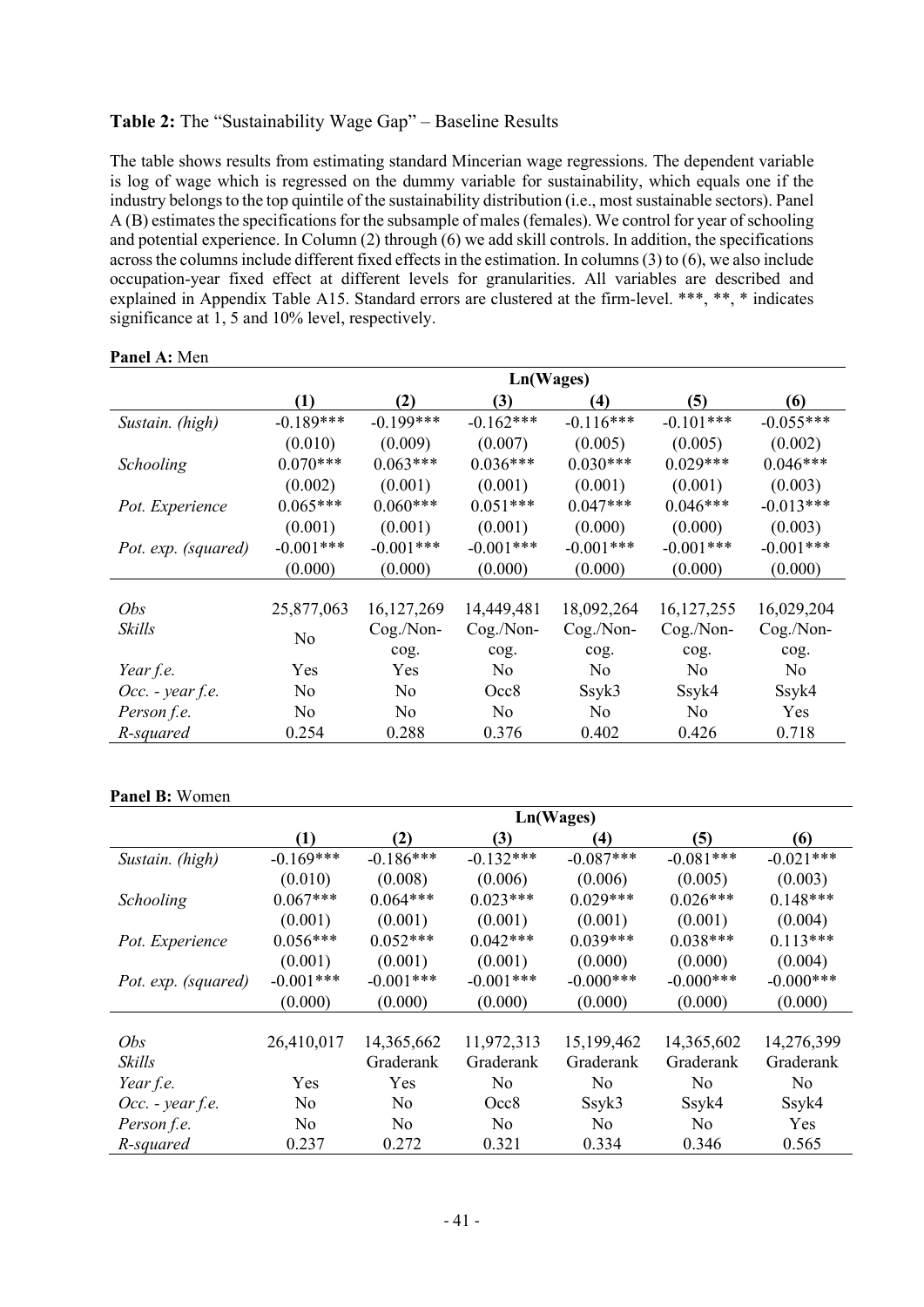#### Table 3: The "Sustainability Wage Gap" – Functional form

The table displays estimation results for different functional forms of our sustainability measure. Columns (1) to (4) are estimated for men and we provide the corresponding analysis for women in columns (5) to (8). In Column (1) we use the continuous version of our environmental sustainability measure. In columns (2) and (3) we split the continuous variable into quintiles and terciles. In Column (4), the sustainability measure is a worker-weighted dummy which equals if the sustainability score of a worker's job belongs to the top 20% of all workers' jobs. We use the same specifications in the estimation for the female subsample in columns (5) to (8). Standard errors are clustered at the firm-level. \*\*\*, \*\*, \* indicates significance at 1, 5 and 10% level, respectively.

|                      | Ln(Wages)         |             |                   |              |             |             |             |             |
|----------------------|-------------------|-------------|-------------------|--------------|-------------|-------------|-------------|-------------|
|                      | (1)               | (2)         | (3)               | (4)          | (5)         | (6)         | (7)         | (8)         |
| Schooling            | $0.029***$        | $0.029***$  | $0.027***$        | $0.028***$   | $0.026***$  | $0.026***$  | $0.024***$  | $0.025***$  |
|                      | (0.001)           | (0.001)     | (0.001)           | (0.001)      | (0.001)     | (0.001)     | (0.001)     | (0.001)     |
| Pot. experience      | $0.046***$        | $0.046***$  | $0.045***$        | $0.046***$   | $0.038***$  | $0.038***$  | $0.037***$  | $0.038***$  |
|                      | (0.000)           | (0.000)     | (0.000)           | (0.000)      | (0.000)     | (0.000)     | (0.000)     | (0.000)     |
| Pot. exp. (squared)  | $-0.001***$       | $-0.001***$ | $-0.001***$       | $-0.001***$  | $-0.000***$ | $-0.000***$ | $-0.000***$ | $-0.000***$ |
|                      | (0.000)           | (0.000)     | (0.000)           | (0.000)      | (0.000)     | (0.000)     | (0.000)     | (0.000)     |
| Sustainability       | $-0.067***$       |             |                   |              | $-0.054***$ |             |             |             |
|                      | (0.003)           |             |                   |              | (0.004)     |             |             |             |
| Sust. quintile $= 1$ |                   | $-0.033***$ |                   |              |             | $-0.084***$ |             |             |
|                      |                   | (0.009)     |                   |              |             | (0.014)     |             |             |
| Sust. quintile $= 2$ |                   | $-0.039***$ |                   |              |             | $-0.058***$ |             |             |
|                      |                   | (0.008)     |                   |              |             | (0.014)     |             |             |
| Sust. quintile = $3$ |                   | $-0.049***$ |                   |              |             | $-0.087***$ |             |             |
|                      |                   | (0.010)     |                   |              |             | (0.015)     |             |             |
| Sust. quintile = $4$ |                   | $-0.137***$ |                   |              |             | $-0.150***$ |             |             |
|                      |                   | (0.009)     |                   |              |             | (0.014)     |             |             |
| Sust. tercile $= 1$  |                   |             | $-0.046***$       |              |             |             | $-0.038***$ |             |
|                      |                   |             | (0.006)           |              |             |             | (0.010)     |             |
| Sust. tercile $= 2$  |                   |             | $-0.088***$       |              |             |             | $-0.093***$ |             |
|                      |                   |             | (0.007)           |              |             |             | (0.010)     |             |
| Sust. (high -        |                   |             |                   |              |             |             |             |             |
| $empl.$ )= $I$       |                   |             |                   | $-0.111***$  |             |             |             | $-0.049***$ |
|                      |                   |             |                   | (0.007)      |             |             |             | (0.004)     |
| Obs                  | 16,127,255        | 16,127,255  | 15,707,683        | 16, 127, 255 | 14,365,602  | 14,365,602  | 13,790,879  | 14,365,602  |
| Sample               |                   | Cog./Non-   | Men               | Cog./Non-    |             |             | Women       |             |
| Skills               | Cog./Non-<br>cog. | cog.        | Cog./Non-<br>cog. | cog.         | Graderank   | Graderank   | Graderank   | Graderank   |
| $Occ.$ - year f.e.   | Ssyk4             | Ssyk4       | Ssyk4             | Ssyk4        | Ssyk4       | Ssyk4       | Ssyk4       | Ssyk4       |
| R-squared            | 0.426             | 0.426       | 0.418             | 0.425        | 0.347       | 0.347       | 0.339       | 0.346       |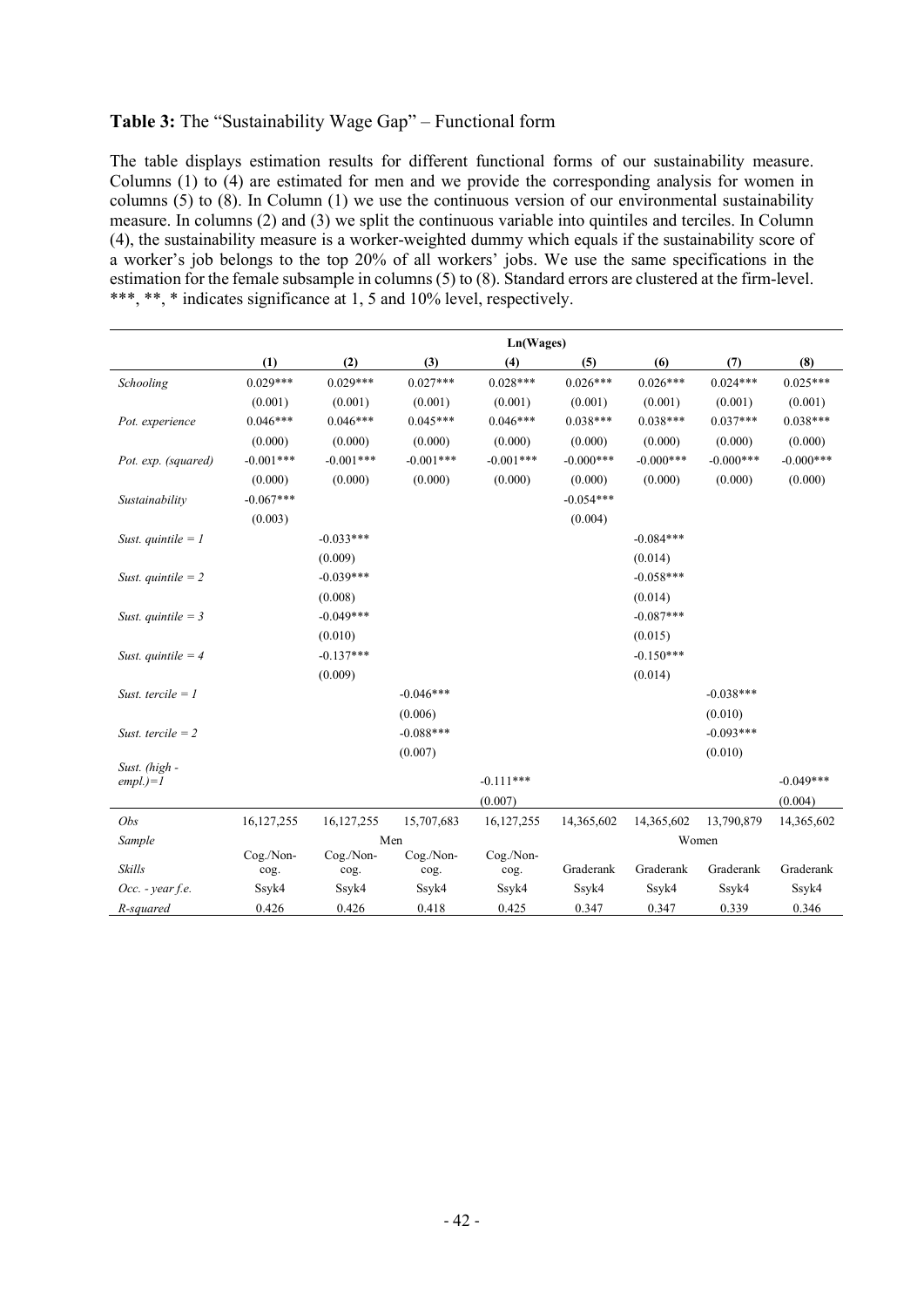#### Table 4: Education, Skills, and Cohorts

The table displays differential effects of sustainability on wages for groups with various education and skill levels. In Columns (1)-(3) we focus on groups with different educational background, i.e. groups with or without a university degree and different levels of cognitive and non-cognitive skills. In Columns (4)-(6), we estimate specifications on different cohorts to test the hypothesis whether the Sustainability wage gap for highly educated and talented workers is increasing over time. All variables are defined and explained in Appendix Table A15. All specifications are estimated only for the male subsample. Standard errors are clustered at the firm-level. \*\*\*, \*\*, \* indicates significance at 1, 5 and 10% level, respectively.

|                             | Ln(Wages)     |             |             |               |             |             |  |  |
|-----------------------------|---------------|-------------|-------------|---------------|-------------|-------------|--|--|
|                             | (1)           | (2)         | (3)         | (4)           | (5)         | (6)         |  |  |
| Schooling                   |               | $0.025***$  | $0.025***$  |               | $0.025***$  | $0.025***$  |  |  |
|                             |               | (0.001)     | (0.001)     |               | (0.001)     | (0.001)     |  |  |
| Potential Experience        | $0.044***$    | $0.045***$  | $0.045***$  | $0.045***$    | $0.045***$  | $0.045***$  |  |  |
|                             | (0.000)       | (0.000)     | (0.000)     | (0.000)       | (0.000)     | (0.000)     |  |  |
| Pot. exp. (squared)         | $-0.001***$   | $-0.001***$ | $-0.001***$ | $-0.001***$   | $-0.001***$ | $-0.001***$ |  |  |
|                             | (0.000)       | (0.000)     | (0.000)     | (0.000)       | (0.000)     | (0.000)     |  |  |
| $UNI=1$                     | $0.124***$    |             |             | $0.218***$    |             |             |  |  |
|                             | (0.003)       |             |             | (0.007)       |             |             |  |  |
| $UNI=1$ # Sustain.          | $-0.036***$   |             |             | $-0.004$      |             |             |  |  |
| $(high)=1$                  | (0.005)       |             |             | (0.010)       |             |             |  |  |
| $Cog89=1$                   |               | $0.022***$  |             |               | $-0.008$    |             |  |  |
|                             |               | (0.002)     |             |               | (0.005)     |             |  |  |
| $Cog89=1$ # Sustain.        |               | $-0.015***$ |             |               | $-0.006$    |             |  |  |
| $(high)=1$                  |               | (0.004)     |             |               | (0.007)     |             |  |  |
| $Noncog89 = 1$              |               |             | $0.076***$  |               |             | $0.027***$  |  |  |
|                             |               |             | (0.002)     |               |             | (0.004)     |  |  |
| $Noncog89=1$ # Sustain.     |               |             | $-0.016***$ |               |             | $0.012**$   |  |  |
| $(high)=1$                  |               |             | (0.003)     |               |             | (0.006)     |  |  |
| Sustain. (high)= $1$ # Year |               |             |             | $-0.001**$    | $-0.002***$ | $-0.001***$ |  |  |
|                             |               |             |             | (0.000)       | (0.000)     | (0.000)     |  |  |
| $UNI=1$ # Year              |               |             |             | $-0.005***$   |             |             |  |  |
|                             |               |             |             | (0.000)       |             |             |  |  |
| $UNI=1$ # Sustain.(high)=1  |               |             |             | $-0.002***$   |             |             |  |  |
| # Year                      |               |             |             | (0.000)       |             |             |  |  |
| $Cog89=1$ # Year            |               |             |             |               | $0.001***$  |             |  |  |
|                             |               |             |             |               | (0.000)     |             |  |  |
| $Cog89=1$ # Sustain.        |               |             |             |               | $-0.000$    |             |  |  |
| $(high)=1$ # Year           |               |             |             |               | (0.000)     |             |  |  |
| $Noncog89=1$ # Year         |               |             |             |               |             | $0.003***$  |  |  |
|                             |               |             |             |               |             | (0.000)     |  |  |
| $Noncog89 = 1$ #            |               |             |             |               |             | $-0.001***$ |  |  |
| Sustain.( $high$ )=1 # Year |               |             |             |               |             | (0.000)     |  |  |
|                             |               |             |             |               |             |             |  |  |
| Obs                         | 16,582,560    | 17,620,365  | 16,671,553  | 16,582,560    | 17,620,365  | 16,671,553  |  |  |
| Sample                      |               |             |             | Men           |             |             |  |  |
| Skills                      | Cog./Non-cog. | No          | No          | Cog./Non-cog. | No          | No          |  |  |
| Occ. - year f.e.            | Ssyk4         | Ssyk4       | Ssyk4       | Ssyk4         | Ssyk4       | Ssyk4       |  |  |
| Firm f.e.                   | Yes           | Yes         | Yes         | Yes           | Yes         | Yes         |  |  |
| R-squared                   | 0.569         | 0.565       | 0.568       | 0.569         | 0.565       | 0.568       |  |  |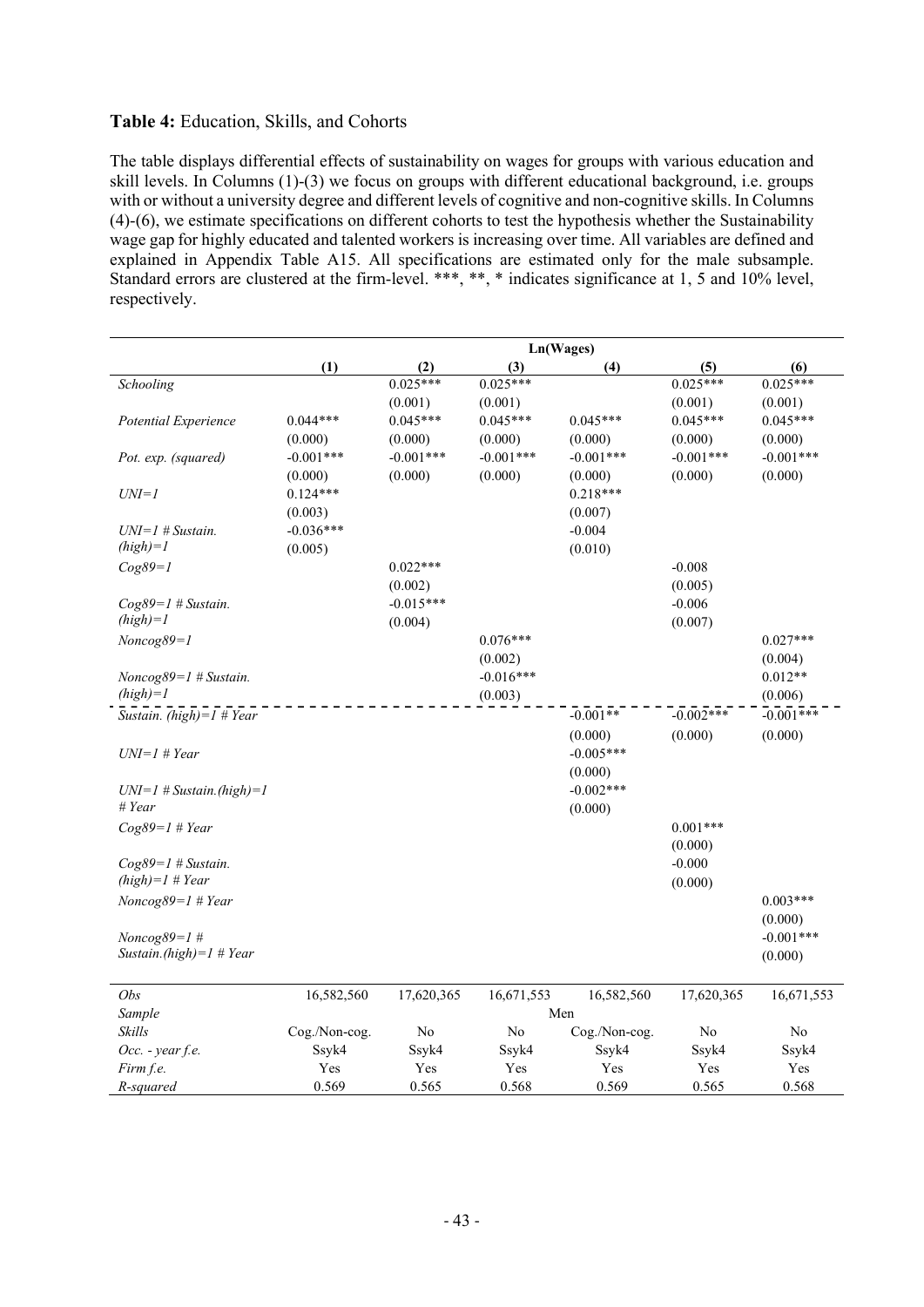#### Table 5: Retention

This table investigates the effect of workers with higher preferences for sustainability and the likelihood of staying with the same firm. The outcome variable used is defined as a dummy variable which is equal to one if a worker is still working in the same firm in the subsequent year. Standard errors are clustered at the firm-level. All variables are defined in Appendix Table A15. \*\*\*, \*\*, \* indicates significance at 1, 5 and 10% level, respectively.

|                          | Stay in firm  |               |             |             |             |             |  |  |  |
|--------------------------|---------------|---------------|-------------|-------------|-------------|-------------|--|--|--|
|                          | (1)           | (2)           | (3)         | (4)         | (5)         | (6)         |  |  |  |
| Schooling                |               |               | $-0.001***$ | $-0.004***$ | $-0.001***$ | $-0.004***$ |  |  |  |
|                          |               |               | (0.000)     | (0.000)     | (0.000)     | (0.000)     |  |  |  |
| Potential Experience     | $0.014***$    | $0.008***$    | $0.014***$  | $0.008***$  | $0.014***$  | $0.008***$  |  |  |  |
|                          | (0.000)       | (0.000)       | (0.000)     | (0.000)     | (0.000)     | (0.000)     |  |  |  |
| Pot. exp. (squared)      | $-0.000***$   | $-0.000***$   | $-0.000***$ | $-0.000***$ | $-0.000***$ | $-0.000***$ |  |  |  |
|                          | (0.000)       | (0.000)       | (0.000)     | (0.000)     | (0.000)     | (0.000)     |  |  |  |
| Ln(Wages)                |               | $0.128***$    |             | $0.129***$  |             | $0.128***$  |  |  |  |
|                          |               | (0.002)       |             | (0.002)     |             | (0.002)     |  |  |  |
| $UNI=1$                  | $-0.004***$   | $-0.020***$   |             |             |             |             |  |  |  |
|                          | (0.001)       | (0.001)       |             |             |             |             |  |  |  |
| UNI=1 # Sustain.         | $0.017***$    | $0.022***$    |             |             |             |             |  |  |  |
| $(high)=1$               | (0.002)       | (0.002)       |             |             |             |             |  |  |  |
| $Cog89=1$                |               |               | $-0.005***$ | $-0.008***$ |             |             |  |  |  |
|                          |               |               | (0.001)     | (0.001)     |             |             |  |  |  |
| Cog $89=1$ # Sustain.    |               |               | $0.002*$    | $0.004***$  |             |             |  |  |  |
| $(high)=1$               |               |               | (0.001)     | (0.001)     |             |             |  |  |  |
| Noncog89=1               |               |               |             |             | $-0.014***$ | $-0.024***$ |  |  |  |
|                          |               |               |             |             | (0.001)     | (0.001)     |  |  |  |
| Noncog $89=1$ # Sustain. |               |               |             |             | $0.009***$  | $0.011***$  |  |  |  |
| $(high)=1$               |               |               |             |             | (0.001)     | (0.001)     |  |  |  |
|                          |               |               |             |             |             |             |  |  |  |
|                          |               |               |             |             |             |             |  |  |  |
| Obs                      | 16,554,250    | 16,554,250    | 17,590,473  | 17,590,589  | 16,643,029  | 16,643,029  |  |  |  |
| Sample                   |               |               | Men         |             |             |             |  |  |  |
| Skills                   | Cog./Non-cog. | Cog./Non-cog. | No          | No          | No          | No          |  |  |  |
| Occ. - year f.e.         | Ssyk4         | Ssyk4         | Ssyk4       | Ssyk4       | Ssyk4       | Ssyk4       |  |  |  |
| Firm f.e.                | Yes           | Yes           | Yes         | Yes         | Yes         | Yes         |  |  |  |
| R-squared                | 0.164         | 0.180         | 0.161       | 0.181       | 0.164       | 0.180       |  |  |  |

Panel A: Stay in Firm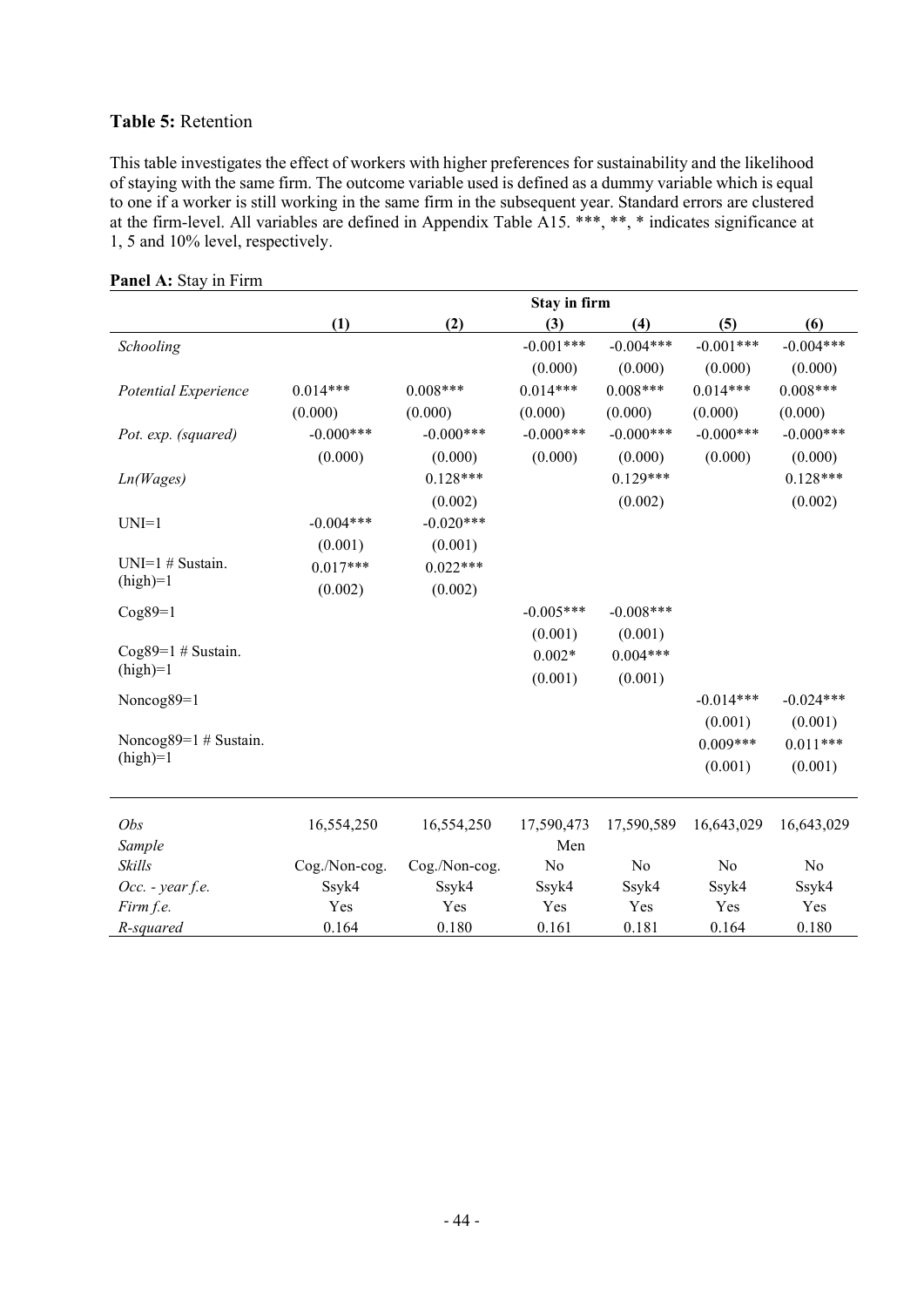|                          | <b>Voluntary Turnover</b> |               |             |             |             |             |  |  |  |
|--------------------------|---------------------------|---------------|-------------|-------------|-------------|-------------|--|--|--|
|                          | (1)                       | (2)           | (3)         | (4)         | (5)         | (6)         |  |  |  |
| Schooling                |                           |               | $0.002***$  | $0.002***$  | $0.002***$  | $0.002***$  |  |  |  |
|                          |                           |               | (0.000)     | (0.000)     | (0.000)     | (0.000)     |  |  |  |
| Potential Experience     | $-0.004***$               | $-0.003***$   | $-0.003***$ | $-0.003***$ | $-0.004***$ | $-0.003***$ |  |  |  |
|                          | (0.000)                   | (0.000)       | (0.000)     | (0.000)     | (0.000)     | (0.000)     |  |  |  |
| Pot. exp. (squared)      | $0.000***$                | $0.000***$    | $0.000***$  | $0.000***$  | $0.000***$  | $0.000***$  |  |  |  |
|                          | (0.000)                   | (0.000)       | (0.000)     | (0.000)     | (0.000)     | (0.000)     |  |  |  |
| Ln(Wages)                |                           | $-0.005***$   |             | $-0.004***$ |             | $-0.004***$ |  |  |  |
|                          |                           | (0.001)       |             | (0.001)     |             | (0.001)     |  |  |  |
| $UNI=1$                  | $0.012***$                | $0.013***$    |             |             |             |             |  |  |  |
|                          | (0.001)                   | (0.001)       |             |             |             |             |  |  |  |
| $UNI=1$ # Sustain.       | $-0.006***$               | $-0.006***$   |             |             |             |             |  |  |  |
| $(high)=1$               | (0.001)                   | (0.001)       |             |             |             |             |  |  |  |
| $Cog89=1$                |                           |               | $-0.001**$  | $-0.001*$   |             |             |  |  |  |
|                          |                           |               | (0.000)     | (0.000)     |             |             |  |  |  |
| Cog $89=1$ # Sustain.    |                           |               | 0.001       | 0.001       |             |             |  |  |  |
| $(high)=1$               |                           |               | (0.001)     | (0.001)     |             |             |  |  |  |
| Noncog89=1               |                           |               |             |             | $0.013***$  | $0.013***$  |  |  |  |
|                          |                           |               |             |             | (0.000)     | (0.000)     |  |  |  |
| Noncog $89=1$ # Sustain. |                           |               |             |             | $-0.004***$ | $-0.004***$ |  |  |  |
| $(high)=1$               |                           |               |             |             | (0.001)     | (0.001)     |  |  |  |
|                          |                           |               |             |             |             |             |  |  |  |
| Obs                      | 16,554,250                | 16,554,250    | 17,590,473  | 17,590,589  | 16,643,029  | 16,643,029  |  |  |  |
| Sample                   |                           |               | Men         |             |             |             |  |  |  |
| Skills                   | Cog./Non-cog.             | Cog./Non-cog. | No          | No          | No          | No          |  |  |  |
| $Occ.$ - year f.e.       | Ssyk4                     | Ssyk4         | Ssyk4       | Ssyk4       | Ssyk4       | Ssyk4       |  |  |  |
| Firm f.e.                | Yes                       | Yes           | Yes         | Yes         | Yes         | Yes         |  |  |  |
| R-squared                | 0.126                     | 0.126         | 0.118       | 0.123       | 0.125       | 0.125       |  |  |  |

#### Panel B: Voluntary Turnover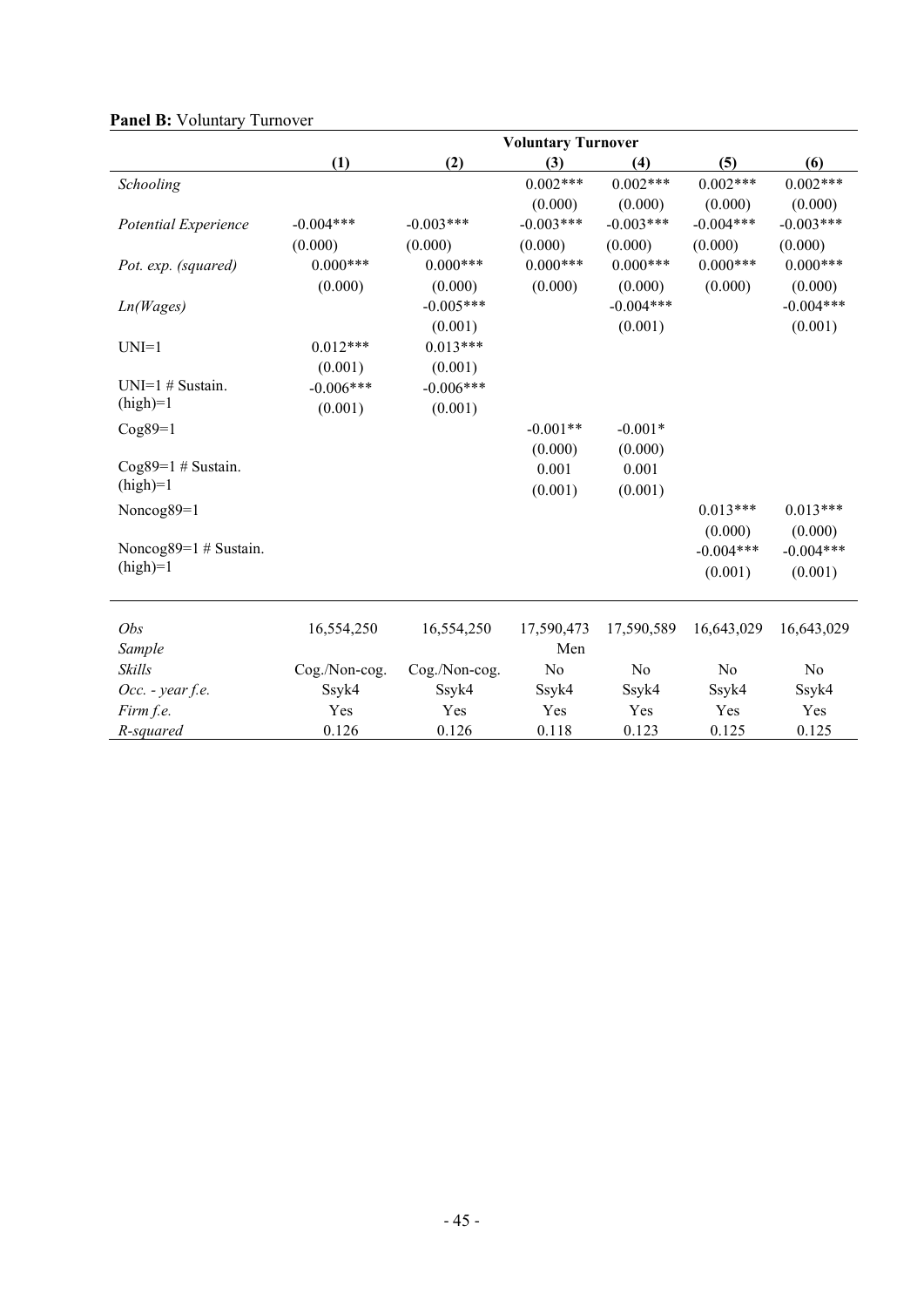#### Table 6: Robustness Tests (Subsamples)

The table shows robustness tests on different subsamples. Column (1) displays the results considering only the most recent years (from 2016 to 2018). In Column (2), we show the results on a subsample of full-time workers only. We run the same specification considering only occupations with low concentration (HHI<0.25 in terms of occupation) in Column (3) and considering sectors that are easier for workers to move out (HHI<0.25) in Column (4). Column (5) and (6) examine the effect on workers who change jobs because of their firm going bankrupt or experiencing large labor reductions exceeding 75%. Standard errors are clustered at firm-level. \*\*\*, \*\*, \* indicates significance at 1, 5 and 10% level, respectively.

|                    | Ln(Wages)        |             |             |             |             |               |  |
|--------------------|------------------|-------------|-------------|-------------|-------------|---------------|--|
|                    | $\left(1\right)$ | (2)         | (3)         | (4)         | (5)         | (6)           |  |
| Sust. (high)       | $-0.109***$      | $-0.103***$ | $-0.114***$ | $-0.090***$ | $-0.119***$ | $-0.103***$   |  |
|                    | (0.002)          | (0.009)     | (0.005)     | (0.005)     | (0.023)     | (0.007)       |  |
| Schooling          | $0.021***$       | $0.028***$  | $0.031***$  | $0.029***$  | $0.023***$  | $0.026***$    |  |
|                    | (0.000)          | (0.001)     | (0.001)     | (0.001)     | (0.004)     | (0.001)       |  |
| Pot. exp.          | $0.053***$       | $0.040***$  | $0.048***$  | $0.047***$  | $0.028***$  | $0.043***$    |  |
|                    | (0.000)          | (0.001)     | (0.000)     | (0.000)     | (0.002)     | (0.001)       |  |
| Pot. exp.          |                  |             |             |             |             |               |  |
| (squared)          | $-0.001***$      | $-0.001***$ | $-0.001***$ | $-0.001***$ | $-0.001***$ | $-0.001***$   |  |
|                    | (0.000)          | (0.000)     | (0.000)     | (0.000)     | (0.000)     | (0.000)       |  |
|                    |                  |             |             |             |             |               |  |
| <i>Obs</i>         | 1,055,356        | 5,788,073   | 11,207,171  | 12,428,990  | 13,365      | 267,334       |  |
| Sample             |                  |             |             | Men         |             |               |  |
| Restriction        | > 2015           | Fulltime    | HHI (occ)   | HHI (SNI3)  | Bankcr.     | $>75\%$ labor |  |
|                    |                  | workers     | ${}< 0.25$  | < 0.25      |             | reduction     |  |
| Skills             | Cog./Non-        | Cog./Non-   | Cog./Non-   | Cog./Non-   | Cog./Non    | Cog./Non-     |  |
|                    | cog.             | cog.        | cog.        | cog.        | $-cog.$     | cog.          |  |
| $Occ.$ - year f.e. | Ssyk4            | Ssyk4       | Ssyk4       | Ssyk4       | Ssyk4       | Ssyk4         |  |
| R-squared          | 0.334            | 0.539       | 0.425       | 0.417       | 0.282       | 0.441         |  |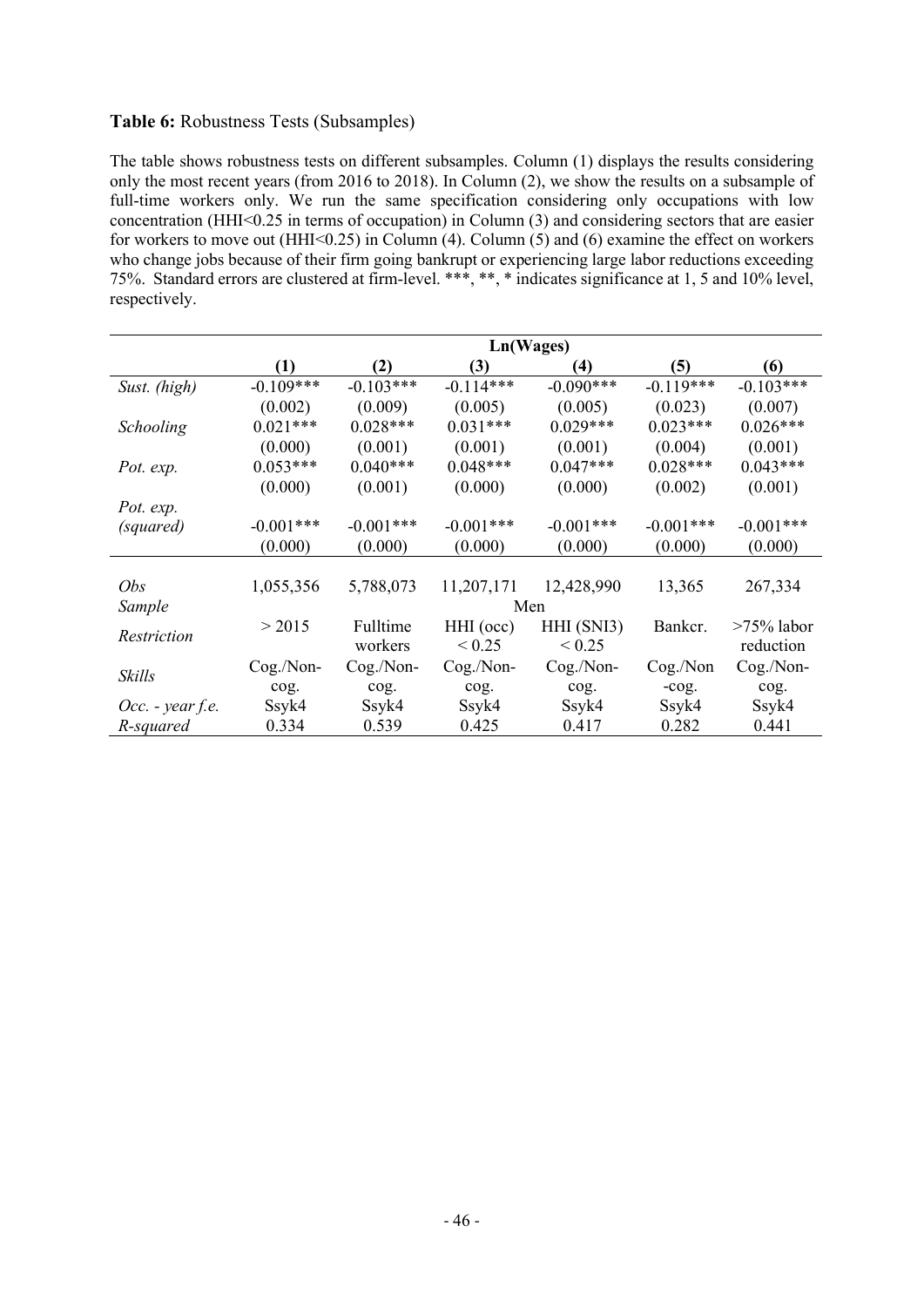### Table 7: Compensating Differentials

The table reports the regression results taking different compensating wage differentials into account. Compared to the baseline regression from Table 2, industry averages (and their squares) related to firing risk, health risk, work flexibility and family outcomes are included as additional controls. Standard errors are clustered at firm-level and \*\*\*, \*\*, \* indicates significance at 1, 5 and 10% level, respectively.

|                      |                  |              | Ln(Wages)         |                                   |                             |
|----------------------|------------------|--------------|-------------------|-----------------------------------|-----------------------------|
|                      | $\left(1\right)$ | (2)          | (3)               | (4)                               | (5)                         |
| Sust. (high)         | $-0.114***$      | $-0.096***$  | $-0.100***$       | $-0.127***$                       | $-0.111***$                 |
|                      | (0.005)          | (0.005)      | (0.005)           | (0.006)                           | (0.010)                     |
| Schooling            | $0.028***$       | $0.029***$   | $0.029***$        | $0.028***$                        | $0.028***$                  |
|                      | (0.001)          | (0.001)      | (0.001)           | (0.001)                           | (0.001)                     |
| Potential Experience | $0.045***$       | $0.046***$   | $0.046***$        | $0.046***$                        | $0.045***$                  |
|                      | (0.000)          | (0.000)      | (0.000)           | (0.000)                           | (0.000)                     |
| Pot. exp. (squared)  | $-0.001***$      | $-0.001***$  | $-0.001***$       | $-0.001***$                       | $-0.001***$                 |
|                      | (0.000)          | (0.000)      | (0.000)           | (0.000)                           | (0.000)                     |
| Obs                  | 16, 127, 255     | 16, 127, 255 | 15,707,683        | 16, 127, 255                      | 14,365,602                  |
| Sample               |                  |              | Men               |                                   |                             |
| Controls             | Firing           | Sick days    | Hospitalization   | Married,<br>divorced,<br>children | All<br>previous<br>controls |
| Skills               | Cog./Non-        | Cog./Non-    | $Cog. / Non-cog.$ | Cog./Non-                         | Cog./Non-                   |
|                      | cog.             | cog.         |                   | cog.                              | cog.                        |
| $Occ.$ - year f.e.   | Ssyk4            | Ssyk4        | Ssyk4             | Ssyk4                             | Ssyk4                       |
| R-squared            | 0.426            | 0.426        | 0.418             | 0.425                             | 0.347                       |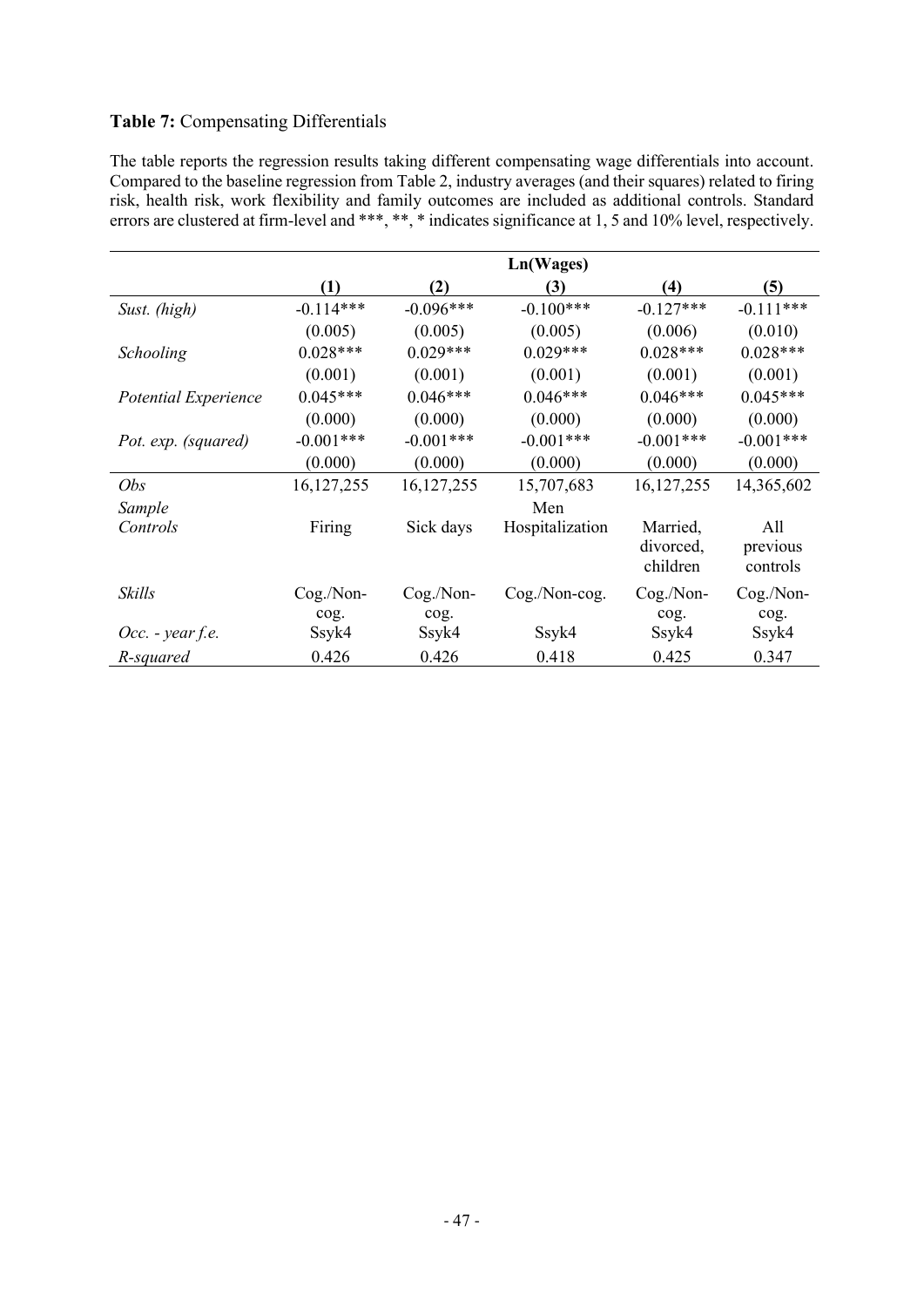#### Table 8: Firm-level ESG Ratings (MSCI / Refinitiv)

This table shows summary statistics and regression results using the firm-level sustainability ratings from MSCI and Refinitiv. Panel A displays summary statistics of the sustainability rating data for each data provider. The sample period for the data is between 2002 and 2018. Panel B shows Mincerian regressions in which we relate the wage to the environmental ratings from Refinitiv (columns (1) to (3)) and MSCI (columns (4)-5). Moving across specification, we vary the level of granularity of the industry classification from 1- to 3-digits. In Panel C we report results of Mincerian wage regressions using the social, governance, and the composite ESG ratings from both Refinitiv and MSCI as the main explanatory variable. Standard errors are clustered at the firm-level. \*\*\*, \*\*, \* indicates significance at 1, 5 and 10% level, respectively.

#### Panel A: Summary Statistics

|                                | count | mean  | sd    | p5   | p25  | p50  | p75  | p95  |
|--------------------------------|-------|-------|-------|------|------|------|------|------|
| a4ir sc (Refinitiv)            | 617   | 0.632 | 0.294 | 0.09 | 0.39 | 0.75 | 0.89 | 0.94 |
| envscore sc (Refinitiv)        | 617   | 0.662 | 0.301 | 0.14 | 0.38 | 0.80 | 0.93 | 0.95 |
| socscore sc (Refinitiv)        | 617   | 0.626 | 0.289 | 0.11 | 0.37 | 0.71 | 0.90 | 0.95 |
| cgyscore sc (Refinitiv)        | 617   | 0.497 | 0.227 | 0.09 | 0.33 | 0.53 | 0.68 | 0.83 |
|                                |       |       |       |      |      |      |      |      |
| iva_company_rating (MSCI)      | 790   | 4.91  | 1.45  | 2.00 | 4.00 | 5.00 | 6.00 | 7.00 |
| environmental pillar (MSCI)    | 790   | 5.61  | 1.89  | 2.70 | 4.40 | 5.40 | 6.80 | 9.29 |
| social pillar score (MSCI)     | 747   | 5.43  | 1.73  | 2.30 | 4.47 | 5.40 | 6.60 | 8.24 |
| governance pillar score (MSCI) | 747   | 6.30  | 1.75  | 3.39 | 5.00 | 6.39 | 7.60 | 8.82 |

#### Panel B: Environmental Rating

|                   | Ln(Wages)        |                             |                  |                                  |  |  |
|-------------------|------------------|-----------------------------|------------------|----------------------------------|--|--|
|                   | $\left(1\right)$ | (2)                         | (3)              | (4)                              |  |  |
| Sustainability    | $-0.014***$      | $-0.026***$                 | $-0.063***$      | $-0.055***$                      |  |  |
|                   | (0.001)          | (0.001)                     | (0.003)          | (0.004)                          |  |  |
| yearsofschool     | $0.035***$       | $0.034***$                  | $0.038***$       | $0.037***$                       |  |  |
|                   | (0.000)          | (0.000)                     | (0.000)          | (0.000)                          |  |  |
| potexp            | $0.047***$       | $0.047***$                  | $0.048***$       | $0.048***$                       |  |  |
|                   | (0.000)          | (0.000)                     | (0.000)          | (0.000)                          |  |  |
| potexp # potexp   | $-0.001***$      | $-0.001$ ***                | $-0.001$ ***     | $-0.001$ ***                     |  |  |
|                   | (0.000)          | (0.000)                     | (0.000)          | (0.000)                          |  |  |
| Obs               | 1426168          | 1426110                     | 1128860          | 1128826                          |  |  |
| R-squared         | 0.453            | 0.456                       | 0.469            | 0.473                            |  |  |
| Sustainability    |                  | Environmental pillar (MSCI) |                  | Environmental pillar (Refinitiv) |  |  |
| Sample            | Males            | Males                       | Males            | Males                            |  |  |
| Year##Occ. FE     | Yes              | Yes                         | Yes              | Yes                              |  |  |
| Year##Industry FE | ind <sub>2</sub> | ind <sub>3</sub>            | ind <sub>2</sub> | ind <sub>3</sub>                 |  |  |
| <b>Skills FE</b>  | $Cog/Non-cog$    | $Cog/Non-cog$               | $Cog/Non-cog$    | $Cog/Non-cog$                    |  |  |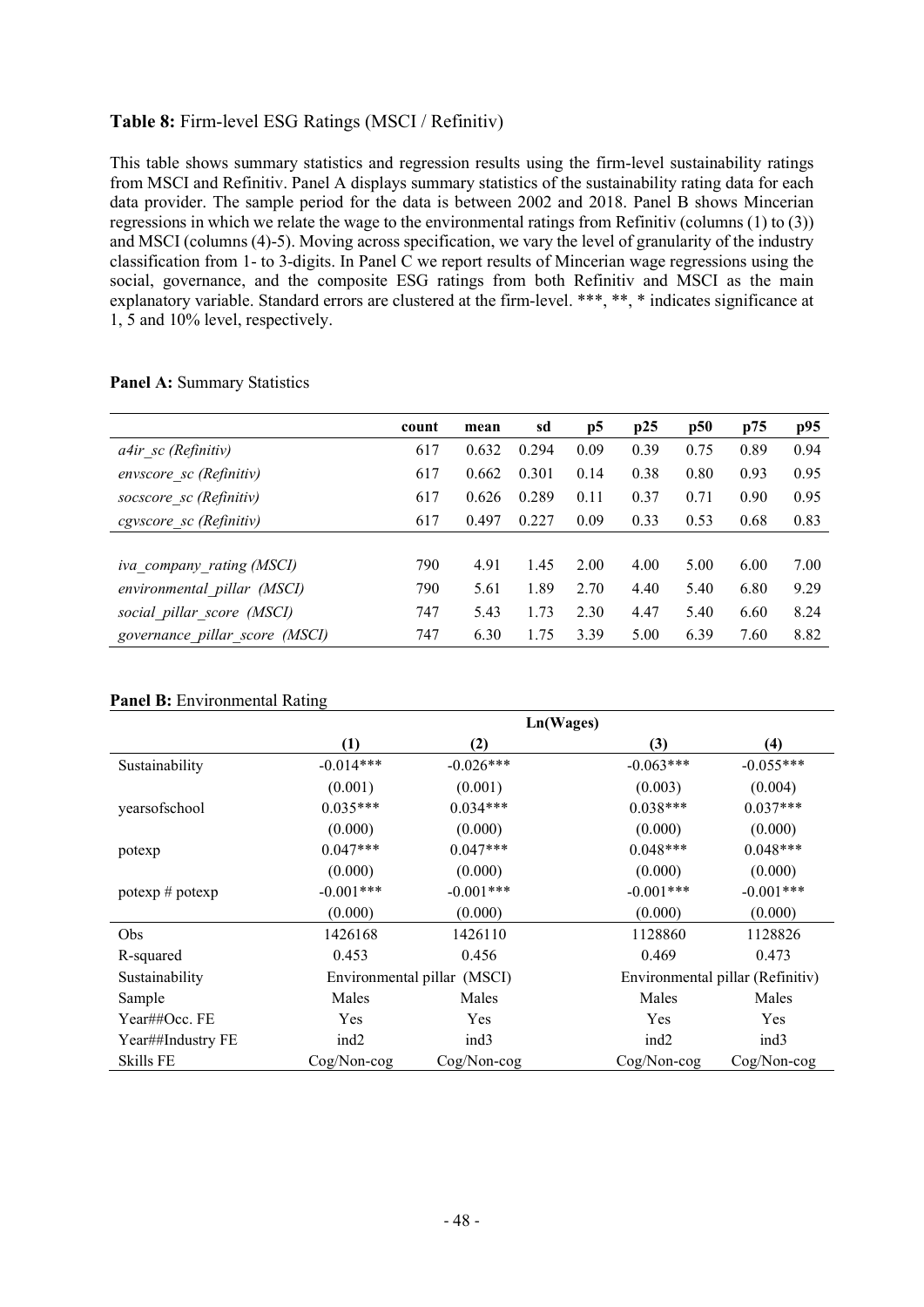|                   | Ln(Wages)               |                              |                       |                            |                       |                            |  |
|-------------------|-------------------------|------------------------------|-----------------------|----------------------------|-----------------------|----------------------------|--|
|                   | (1)                     | (2)                          | (3)                   | (4)                        | (5)                   | (6)                        |  |
| Sustainability    | $-0.008***$             | $-0.035***$                  | $0.004***$            | $0.084***$                 | $-0.002***$           | $-0.030***$                |  |
|                   | (0.000)                 | (0.003)                      | (0.000)               | (0.003)                    | (0.001)               | (0.003)                    |  |
| yearsofschool     | $0.035***$              | $0.038***$                   | $0.035***$            | $0.038***$                 | $0.035***$            | $0.038***$                 |  |
|                   | (0.000)                 | (0.000)                      | (0.000)               | (0.000)                    | (0.000)               | (0.000)                    |  |
| potexp            | $0.047***$              | $0.048***$                   | $0.047***$            | $0.048***$                 | $0.047***$            | $0.048***$                 |  |
|                   | (0.000)                 | (0.000)                      | (0.000)               | (0.000)                    | (0.000)               | (0.000)                    |  |
| potexp # potexp   | $-0.001***$             | $-0.001***$                  | $-0.001***$           | $-0.001$ ***               | $-0.001***$           | $-0.001***$                |  |
|                   | (0.000)                 | (0.000)                      | (0.000)               | (0.000)                    | (0.000)               | (0.000)                    |  |
| Obs               | 1,327,202               | 1,128,860                    | 1,327,202             | 1,126,966                  | 1,426,168             | 1,128,860                  |  |
| R-squared         | 0.449                   | 0.469                        | 0.449                 | 0.470                      | 0.452                 | 0.469                      |  |
| Sustainability    | Social pillar<br>(MSCI) | Social pillar<br>(Refinitiv) | Gov. pillar<br>(MSCI) | Gov. pillar<br>(Refinitiv) | Comp. score<br>(MSCI) | Comp. score<br>(Refinitiv) |  |
| Sample            | Males                   | Males                        | Males                 | Males                      | Males                 | Males                      |  |
| Year##Occ. FE     | Yes                     | Yes                          | Yes                   | Yes                        | Yes                   | Yes                        |  |
| Year##Industry FE | ind <sub>2</sub>        | ind <sub>2</sub>             | ind <sub>2</sub>      | ind <sub>2</sub>           | ind <sub>2</sub>      | ind <sub>2</sub>           |  |
|                   | Cog/Non-                | $Cog/Non-$                   | Cog/Non-              | Cog/Non-                   | Cog/Non-              | Cog/Non-                   |  |
| <b>Skills FE</b>  | cog                     | cog                          | $\cos$                | cog                        | cog                   | cog                        |  |

Panel C: Social, governance, and composite Rating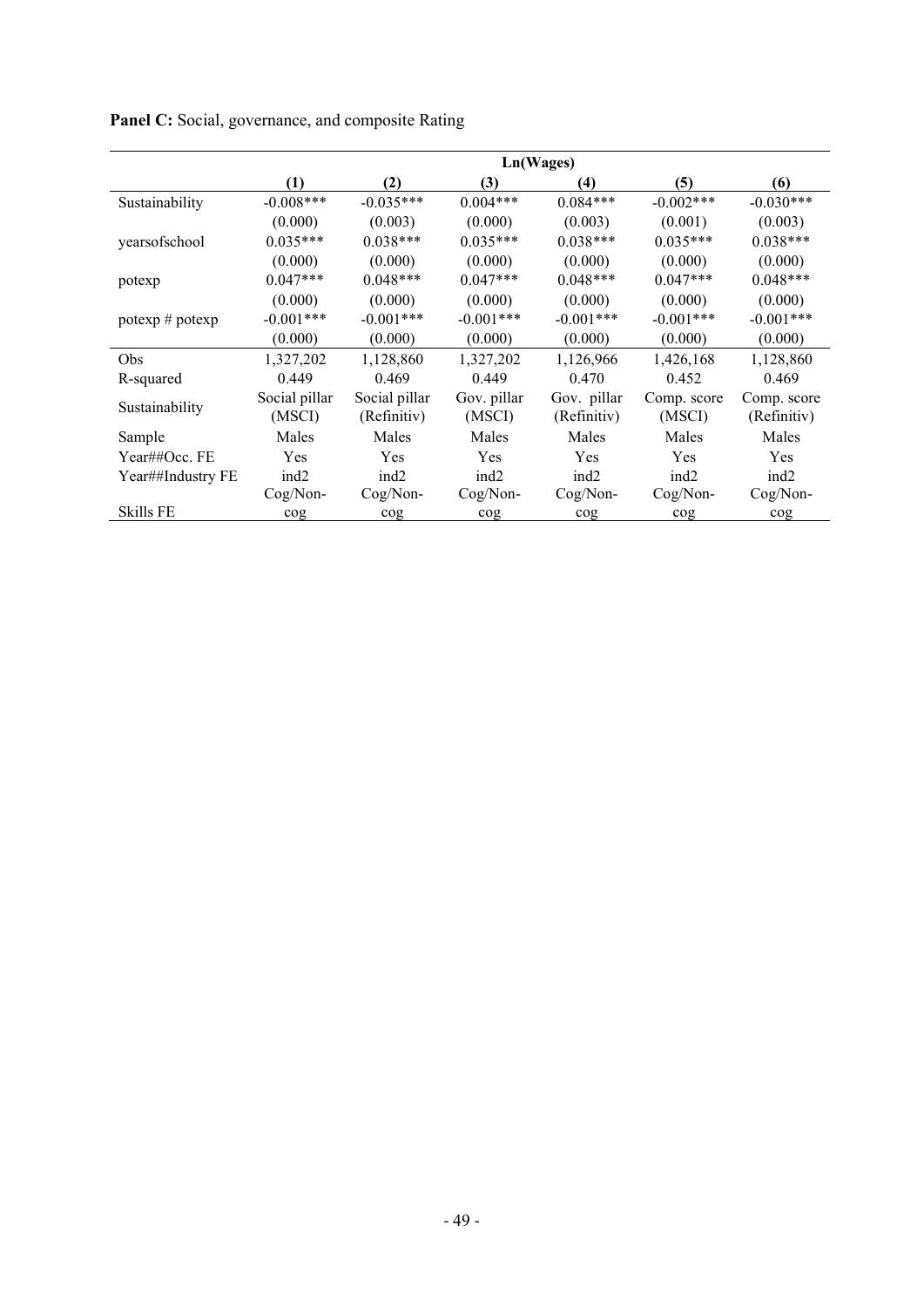# The Sustainability Wage Gap

# Appendix

Philipp Krueger, Daniel Metzger, and Jiaxin Wu

September 2020

# **Contents**

| $\mathbf{1}$            |     |  |
|-------------------------|-----|--|
| $\mathbf{2}$            |     |  |
|                         | 2.1 |  |
|                         | 2.2 |  |
| 3 <sup>7</sup>          |     |  |
| $\overline{\mathbf{4}}$ |     |  |
| 5 <sup>5</sup>          |     |  |
|                         | 5.1 |  |
|                         | 5.2 |  |
| 6                       |     |  |
| 7 <sup>7</sup>          |     |  |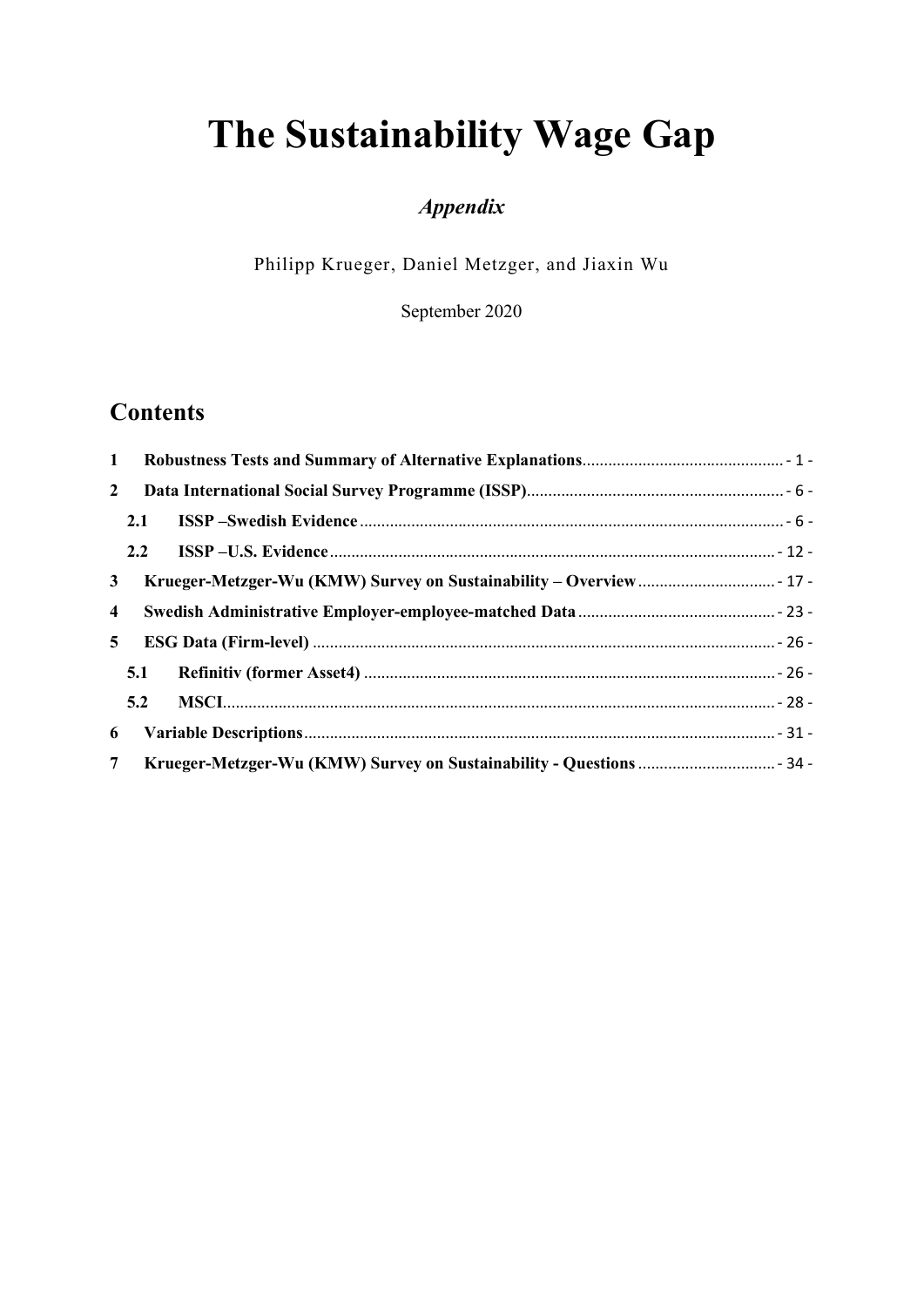### 1 Robustness Tests and Summary of Alternative Explanations

In this section we report robustness tests of our main results (Table A1) and a summary of the implications that alternative explanations would have for wages and shareholder value (Table A2).

In Table A1 we re-estimate the main specifications using alternative ways of clustering standard errors. Panel A (B) reports the results for men (women). While standard errors vary across specifications, results remain statistically significant.

Table A2 summarizes channels which have been suggested in the literature through which ESG investments might affect firm performance. Each row discusses one alternative channel. Column (2) provides references to related literature. Column (3) suggests alternative explanations which appear to be consistent with that specific channel. As discussed in the main text, reverse causation, i.e., profitable firms investing into ESG, is consistent with most channels. In columns (4) and (5), we discuss the implications of that channel for workers (mostly wages) and for investors. We argue that most of those alternative channels would predict higher wages (or at least not lower wages) for workers in high ESG industries or firms.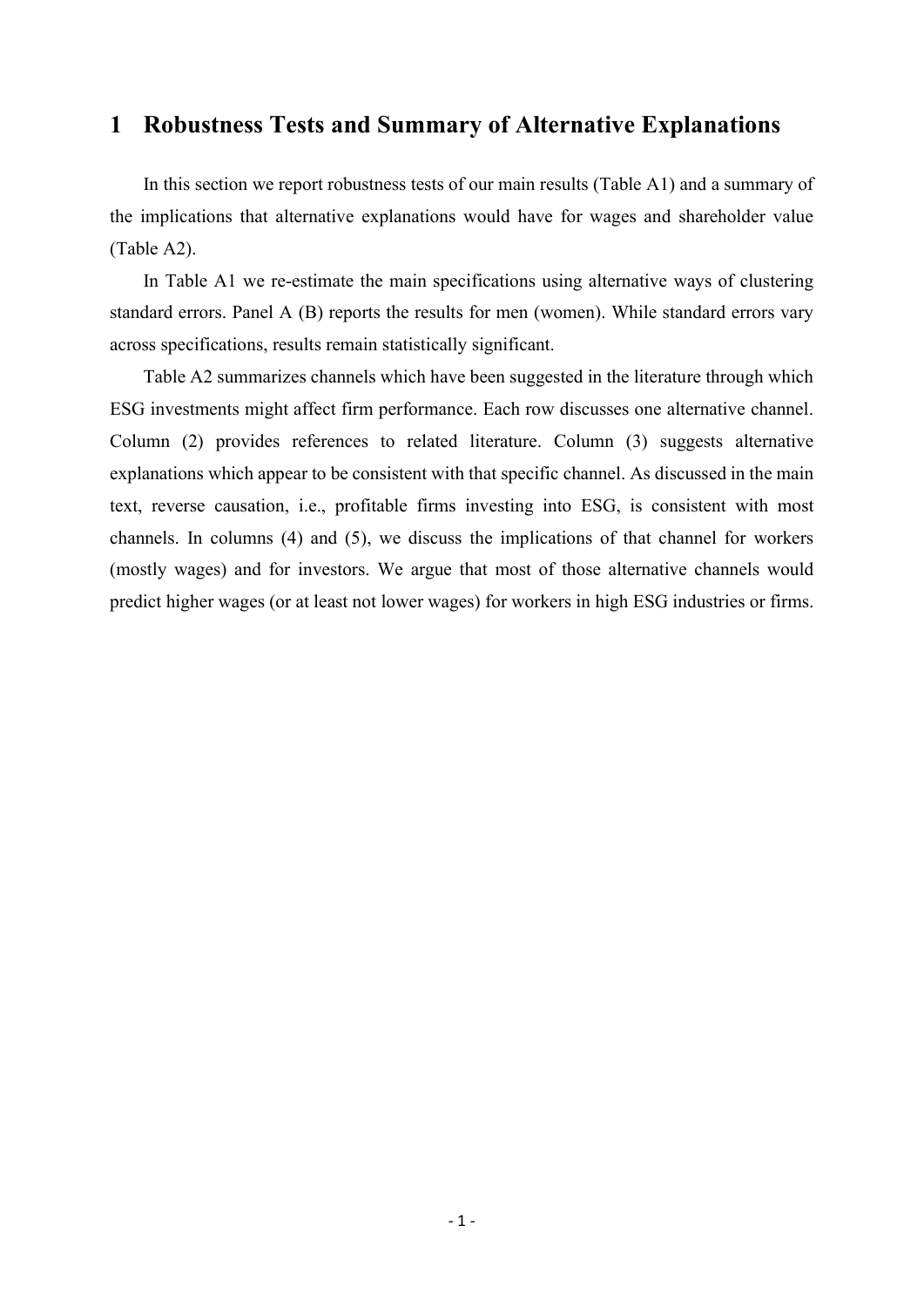### Table A1: The "Sustainability Wage Gap" – Different ways of clustering

The table displays our baseline results using alternative ways of clustering standard errors. The level of clustering is indicated in the tables. Panel A (B) reports the results for men (women). \*\*\*, \*\*, \* indicates statistical significance at the 1, 5, and 10% level, respectively.

|                     | $\left(1\right)$ | (2)         | (3)                                                                                                                                                                                                                                                 | (4)           | (5)                              | (6)                     |
|---------------------|------------------|-------------|-----------------------------------------------------------------------------------------------------------------------------------------------------------------------------------------------------------------------------------------------------|---------------|----------------------------------|-------------------------|
| Sustain. (high)     | $-0.121***$      | $-0.121***$ | $-0.101***$                                                                                                                                                                                                                                         | $-0.101***$   | $-0.101***$                      | $-0.101***$             |
|                     | (0.027)          | (0.001)     | (0.002)                                                                                                                                                                                                                                             | (0.002)       | (0.020)                          | (0.020)                 |
| Schooling           | $0.027***$       | $0.027***$  | $0.029***$                                                                                                                                                                                                                                          | $0.029***$    | $0.029***$                       | $0.029***$              |
|                     | (0.002)          | (0.000)     | (0.000)                                                                                                                                                                                                                                             | (0.000)       | (0.002)                          | (0.002)                 |
| Potential exp.      | $0.059***$       | $0.059***$  | Ln(Wages)<br>$0.046***$<br>$0.046***$<br>(0.000)<br>(0.000)<br>$-0.001***$<br>$-0.001***$<br>(0.000)<br>(0.000)<br>16, 127, 255<br>Men<br>Firm-Year<br>Year<br>Cog./Non-<br>cog.<br>No<br>N <sub>o</sub><br>Ssyk4<br>Ssyk4<br>N <sub>o</sub><br>Yes |               | $0.046***$                       | $0.046***$              |
|                     | (0.003)          | (0.000)     |                                                                                                                                                                                                                                                     |               | (0.002)                          | (0.002)                 |
| Pot. exp. (squared) | $-0.001***$      | $-0.001***$ |                                                                                                                                                                                                                                                     |               | $-0.001***$                      | $-0.001***$             |
|                     | (0.000)          | (0.000)     |                                                                                                                                                                                                                                                     |               | (0.000)                          | (0.000)                 |
| Obs                 | 16,701,117       | 16,701,117  |                                                                                                                                                                                                                                                     | 16, 127, 255  | 16, 127, 255                     | 16, 127, 255            |
| Sample              |                  |             |                                                                                                                                                                                                                                                     |               |                                  |                         |
| Clustering          | Ind <sub>3</sub> | Person      |                                                                                                                                                                                                                                                     | Person, Firm- | Ind <sub>3</sub> , Firm-<br>Year | Ind <sub>3</sub> , Firm |
| Skills              | Cog./Non-        | Cog./Non-   |                                                                                                                                                                                                                                                     | Cog./Non-cog. | Cog./Non-                        | Cog./Non-               |
|                     | cog.             | cog.        |                                                                                                                                                                                                                                                     |               | cog.                             | cog.                    |
| Year f.e.           | No               | No          |                                                                                                                                                                                                                                                     |               | No                               | No                      |
| $Occ.$ - year f.e.  | Ssyk4            | Ssyk4       |                                                                                                                                                                                                                                                     |               | Ssyk4                            | Ssyk4                   |
| Person f.e.         | No               | No          |                                                                                                                                                                                                                                                     |               |                                  |                         |
| R-squared           | 0.391            | 0.391       | 0.426                                                                                                                                                                                                                                               | 0.426         | 0.426                            | 0.426                   |

#### Panel A: Men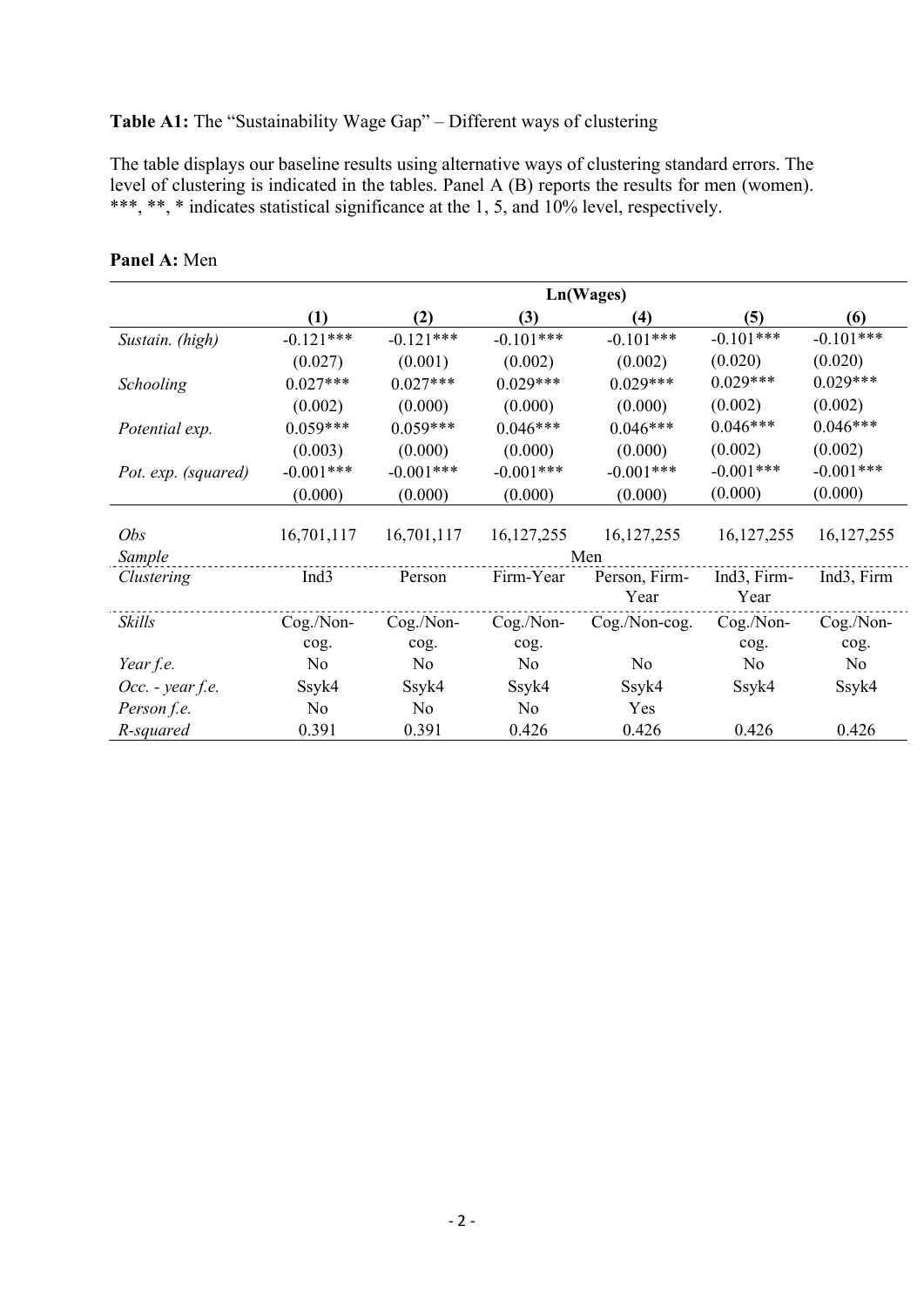|                      | (1)              | (2)                                                                                                                                                                                                                                               | (3)         | (4)                                                                                                       | (5)         | (6)                                                                                                                                                                                   |
|----------------------|------------------|---------------------------------------------------------------------------------------------------------------------------------------------------------------------------------------------------------------------------------------------------|-------------|-----------------------------------------------------------------------------------------------------------|-------------|---------------------------------------------------------------------------------------------------------------------------------------------------------------------------------------|
| Sustain. (high)      | $-0.087**$       | $-0.087***$                                                                                                                                                                                                                                       | $-0.081***$ | $-0.081***$                                                                                               | $-0.081***$ | $-0.081***$                                                                                                                                                                           |
|                      | (0.034)          | (0.001)                                                                                                                                                                                                                                           | (0.002)     | (0.002)                                                                                                   | (0.023)     | (0.023)<br>$0.026***$<br>(0.003)<br>$0.038***$<br>(0.002)<br>$-0.000$ ***<br>(0.000)<br>14,365,602<br>Ind <sub>3</sub> , Firm<br>Graderank<br>N <sub>o</sub><br>Ssyk4<br>Yes<br>0.346 |
| Schooling            | $0.018***$       | $0.018***$                                                                                                                                                                                                                                        | $0.026***$  | $0.026***$                                                                                                | $0.026***$  |                                                                                                                                                                                       |
|                      | (0.005)          | (0.000)                                                                                                                                                                                                                                           | (0.000)     | (0.000)                                                                                                   | (0.003)     |                                                                                                                                                                                       |
| Potential exp.       | $0.053***$       | $0.053***$                                                                                                                                                                                                                                        | $0.038***$  | $0.038***$                                                                                                | $0.038***$  |                                                                                                                                                                                       |
|                      | (0.002)          | Ln(Wages)<br>(0.000)<br>(0.000)<br>$-0.001***$<br>$-0.000***$<br>(0.000)<br>(0.000)<br>15,200,061<br>14,365,602<br>Women<br>Firm-Year<br>Person<br>Graderank<br>Graderank<br>No<br>No<br>Ssyk4<br>Ssyk4<br>No<br>N <sub>o</sub><br>0.346<br>0.354 | (0.000)     | (0.002)                                                                                                   |             |                                                                                                                                                                                       |
| Pot. exp. (squared)  | $-0.001***$      |                                                                                                                                                                                                                                                   |             | $-0.000$ ***                                                                                              | $-0.000***$ |                                                                                                                                                                                       |
|                      | (0.000)          | No<br>No                                                                                                                                                                                                                                          | (0.000)     | (0.000)                                                                                                   |             |                                                                                                                                                                                       |
|                      |                  |                                                                                                                                                                                                                                                   |             |                                                                                                           |             |                                                                                                                                                                                       |
| Obs                  | 15,200,061       |                                                                                                                                                                                                                                                   |             | 14,365,602                                                                                                | 14,365,602  |                                                                                                                                                                                       |
| Sample               |                  |                                                                                                                                                                                                                                                   |             |                                                                                                           |             |                                                                                                                                                                                       |
| Clustering           | Ind <sub>3</sub> |                                                                                                                                                                                                                                                   |             | Person, Firm-                                                                                             | Ind $3$ ,   |                                                                                                                                                                                       |
|                      |                  |                                                                                                                                                                                                                                                   |             | Firm-Year<br>Year<br>Graderank<br>Graderank<br>No<br>No<br>Ssyk4<br>Ssyk4<br>Yes<br>Yes<br>0.346<br>0.346 |             |                                                                                                                                                                                       |
| Skills               | Graderank        |                                                                                                                                                                                                                                                   |             |                                                                                                           |             |                                                                                                                                                                                       |
| Year f.e.            |                  |                                                                                                                                                                                                                                                   |             |                                                                                                           |             |                                                                                                                                                                                       |
| $Occ.$ - year $f.e.$ | Ssyk4            |                                                                                                                                                                                                                                                   |             |                                                                                                           |             |                                                                                                                                                                                       |
| Person f.e.          |                  |                                                                                                                                                                                                                                                   |             |                                                                                                           |             |                                                                                                                                                                                       |
| R-squared            | 0.354            |                                                                                                                                                                                                                                                   |             |                                                                                                           |             |                                                                                                                                                                                       |

### Panel B: Women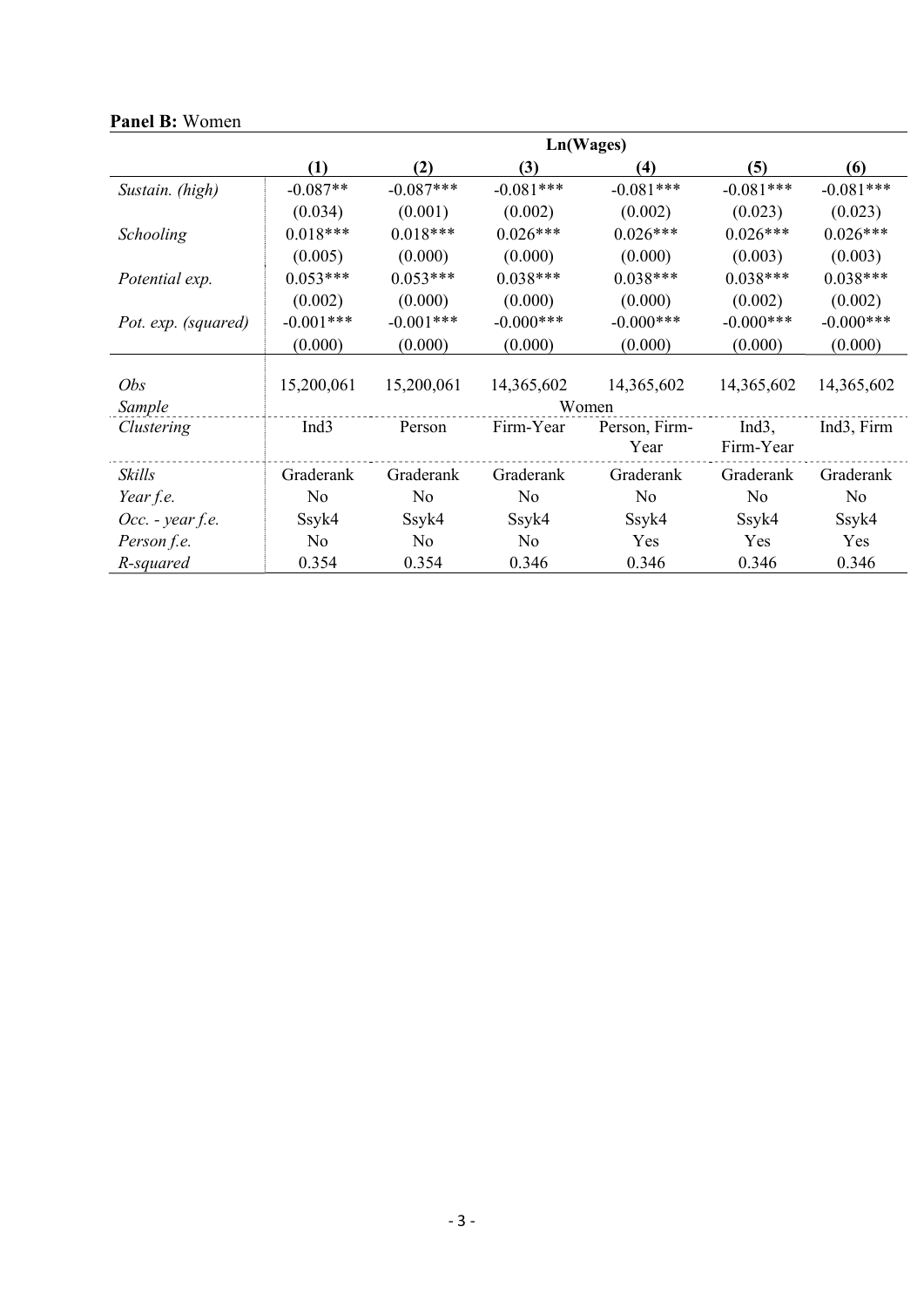# Table A2: Potential ESG Channels and Expected Labor Market Outcomes

| The table summarizes channels of how ESG might affect financial performance of firms and their respective implications for wages. |  |  |  |
|-----------------------------------------------------------------------------------------------------------------------------------|--|--|--|
|                                                                                                                                   |  |  |  |

| Mechanism                                                                                                                    | Literature                                       | <b>Alternative explanation</b>                                                                                | <b>Implications for Workers (Wages)</b>                                                                                                                                                                                                                                                                                    | <b>Investors</b>                 |
|------------------------------------------------------------------------------------------------------------------------------|--------------------------------------------------|---------------------------------------------------------------------------------------------------------------|----------------------------------------------------------------------------------------------------------------------------------------------------------------------------------------------------------------------------------------------------------------------------------------------------------------------------|----------------------------------|
| Higher cash flows (e.g.,<br>because consumers are willing<br>to pay more or firm gets lower<br>priced inputs from suppliers) | e.g., Servaes and<br>Tamayo (2013)               | Products are not<br>comparable because<br>sustainable products are of<br>higher quality; reverse<br>causation | Average wages: Higher wages because<br>of higher value added and rent sharing<br>between shareholders and workers<br>Wages for high-skilled workers:<br>$\bullet$<br>unclear<br>Trends over time: unclear                                                                                                                  | Higher value / returns           |
| ESG lowers discount rate<br>because of subsidies                                                                             |                                                  | Reverse causation                                                                                             | Average wages: Higher wages because<br>$\bullet$<br>of higher value added and rent sharing<br>Wages for high-skilled workers:<br>unclear<br>Trends over time: unclear                                                                                                                                                      | Negative for (some)<br>investors |
| ESG lowers discount rate<br>because of lower systematic<br>risk                                                              | E.g., Albuqueurque,<br>Koskinen, Zhang<br>(2019) | Reverse causation                                                                                             | Average wages: Lower wages because<br>$\bullet$<br>of reduced wage / firing risk<br>Wages for high-skilled workers: would<br>expect that low-skilled workers would<br>benefit more from reduction in risk.<br>High-talent workers have better outside<br>options and lower unemployment risk.<br>Trends over time: unclear | Higher value / returns           |
| "Reverse causation": Well<br>performing firms invest more<br>in ESG                                                          | E.g., Hong, Kubik,<br>and Scheinkman<br>(2012)   |                                                                                                               | Average wages: Higher wages because<br>$\bullet$<br>of higher value added and rent sharing<br>Wages for high-skilled workers:<br>unclear<br>Trends over time: unclear                                                                                                                                                      | Higher value / returns           |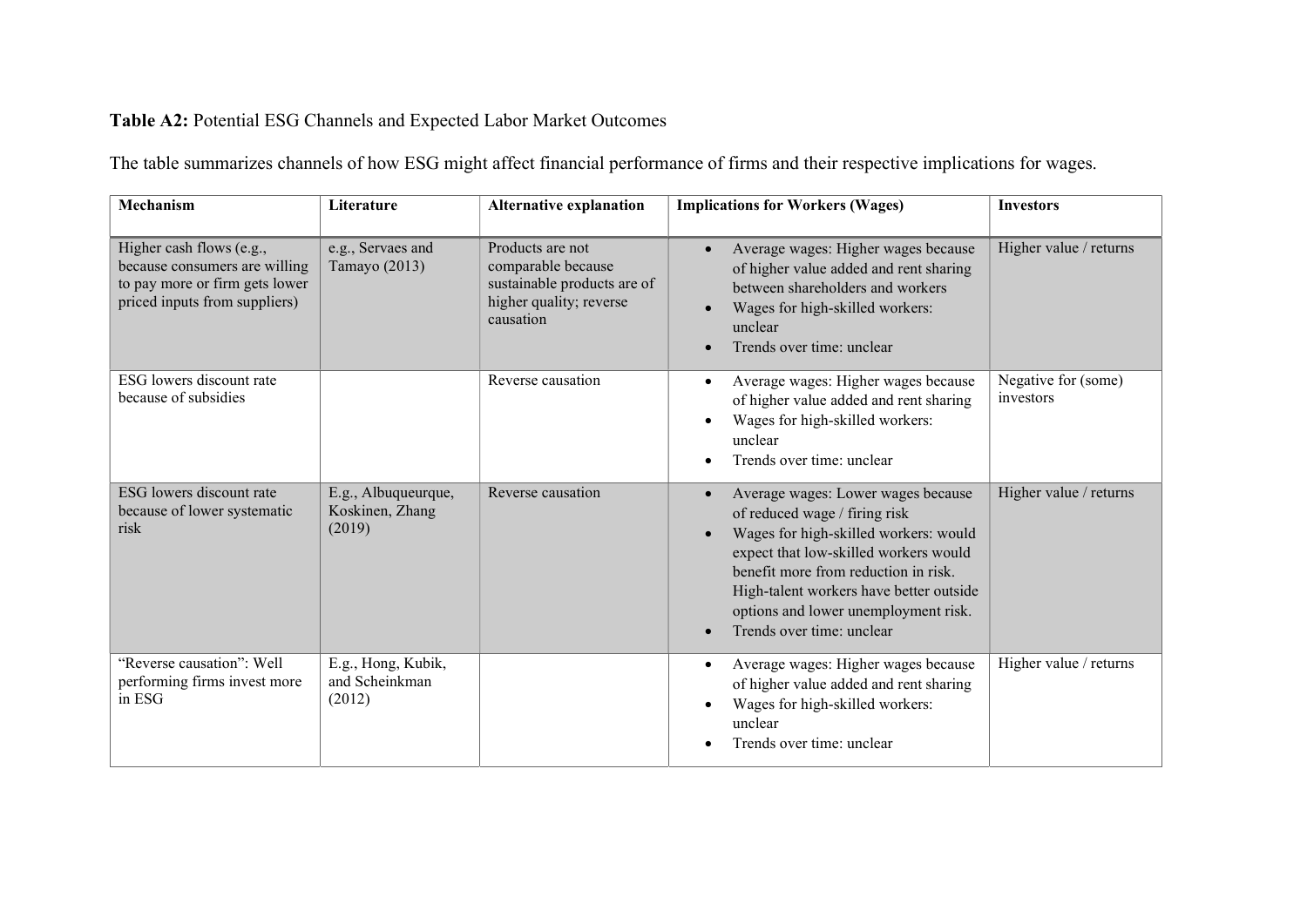| Growing the pie | E.g., Edmans (2011,<br>2020) | Average wages: Higher wages because<br>of higher value added and rent sharing                         | Higher value / returns |
|-----------------|------------------------------|-------------------------------------------------------------------------------------------------------|------------------------|
|                 |                              | Wages for high-skilled workers:<br>unclear<br>Trends over time: Growing if more<br>firms grow the pie |                        |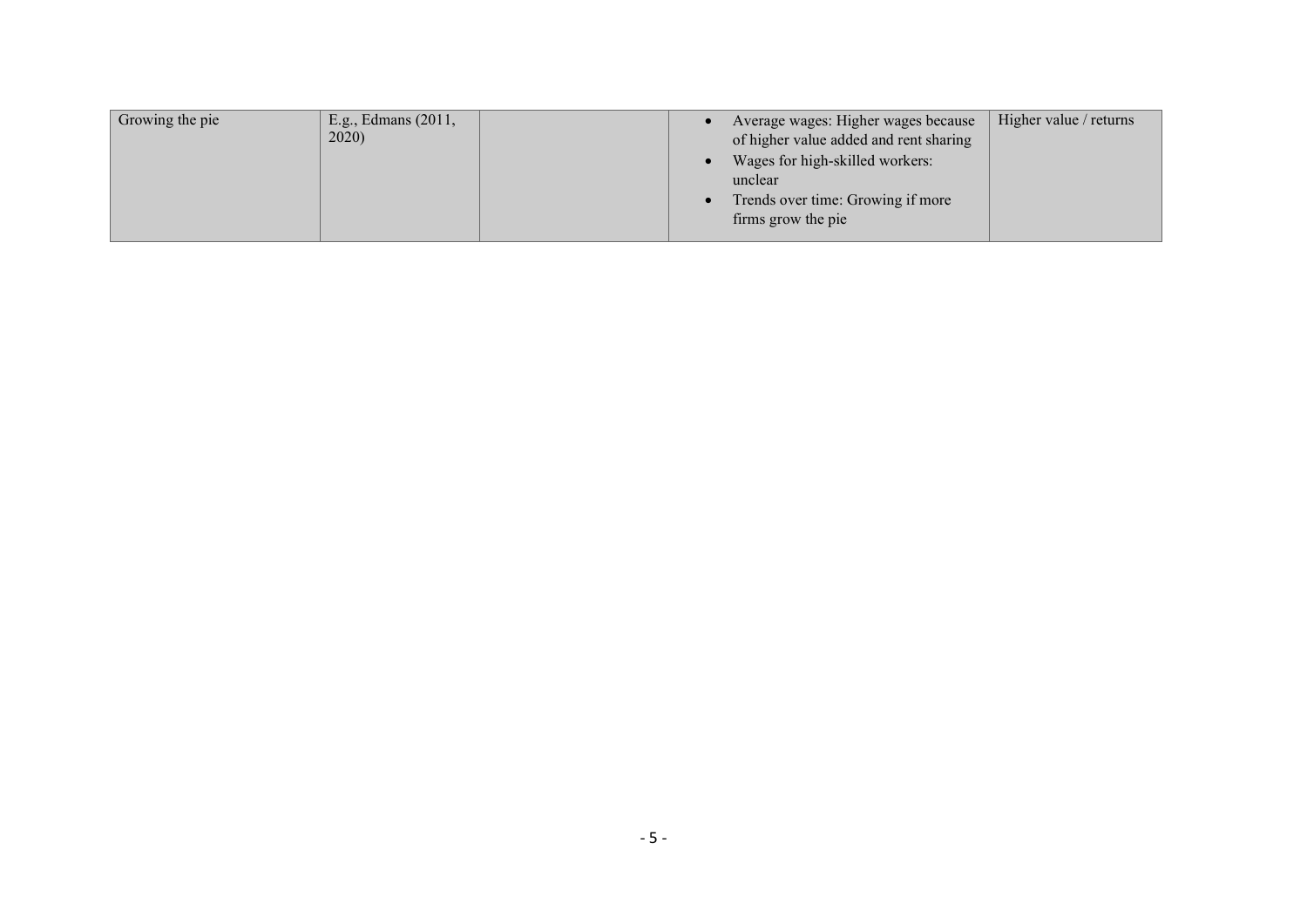### 2 Data International Social Survey Programme (ISSP)

The International Social Survey Programme (ISSP) is a cross-national collaborative programme running annual surveys on topics important to the social sciences. We focus on the "Work Orientations" module, which elicits respondents' attitudes toward work and private life, as well as their work organization and working conditions. In total, there are four waves of the Work orientations module of the ISSP fielded in 1989, 1997, 2005, and 2015. We will introduce the data and report the Swedish evidence in Section 2.1. In Section 2.2, we replicate all figures and tables from the ISSP survey for the U.S. respondents to show the broader validity of the Swedish evidence.

#### 2.1 ISSP –Swedish Evidence

Sweden joined the ISSP in 1997. In Table A3, we provide summary statistics on some demographic characteristics of the Swedish ISSP participants.

#### Table A3: ISSP Summary statistics

This table shows summary statistics of Swedish participants pooled across the three ISSP Work orientations surveys. The data are obtained from the ISSP surveys in 1997 (N=1,275), 2005 (N=1,371), and 2015 (N=1,162).

|                               | count | mean  | sd    | min | p25 | <b>p50</b> | p75 | max |
|-------------------------------|-------|-------|-------|-----|-----|------------|-----|-----|
| Age                           | 3808  | 47.73 | 16.16 | 18  |     | 48         |     | 79  |
| Female                        | 3808  | 0.51  | 0.50  |     |     |            |     |     |
| University degree             | 3807  | 0.27  | 0.45  |     |     |            |     |     |
| Employed (at least part time) | 3808  | 0.63  | 0.48  |     |     |            |     |     |
| Currently working for pay     | 3678  | 0.64  | 0.48  |     |     |            |     |     |

The Work Orientations module provides information on a wide range of work-related issues, such as: the centrality of work in one's life; values that are linked to paid work; preferences for different employment arrangements; attitudes towards solidarity between employees and workmates as well as perceptions of conflicts between management and employees; work-life balance; characteristics of respondents' main job etc. Given the focus in our paper, we choose survey responses that can be grouped in the following three categories: (i) general attitudes and preferences about work, (ii) beliefs about respondent's current job, and (iii) survey responses that represent labor market outcomes. The relevant ISSP survey questions are listed in Figure A1 below.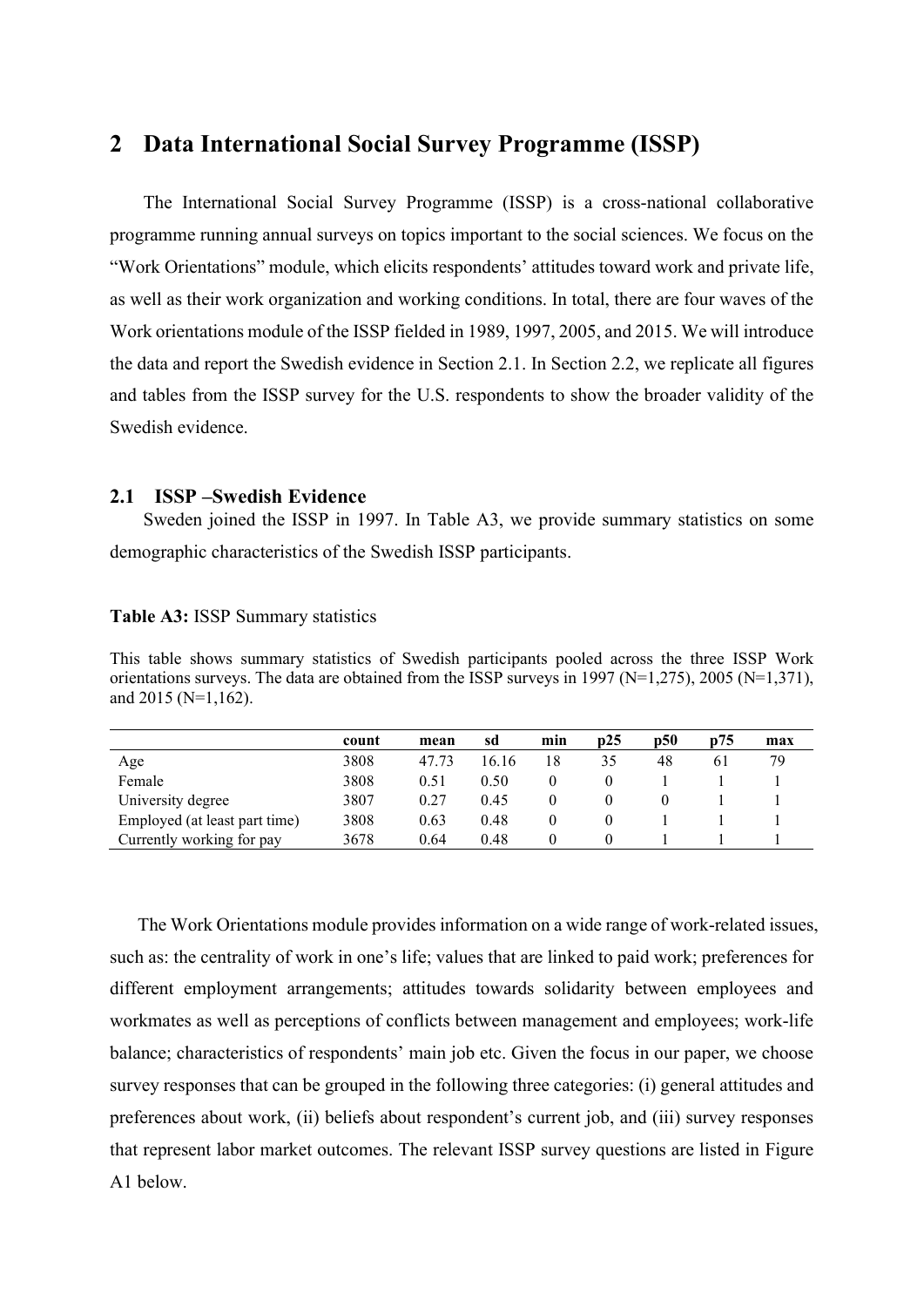#### Figure A1: ISSP Questions

This figure shows the main questions of the ISSP survey that we consider in our analysis.

# Group 1: Respondents' general preferences and attitudes about work

Question 1: How much you agree or disagree with each of the statement, thinking of work in general:

- A job is just a way of earning money no more
	- Strongly agree (5), Agree (4), Neither agree nor disagree (3), Disagree (2), Strongly disagree (1); Can't choose

Question 2: How important is …

- A job that allows someone to help other people.
- A job that is useful to society
	- Very important (5), Important (4), Neither important nor unimportant (3), Not important (2), Not important at all (1); Can't choose

# Group 2: Beliefs about current job

Question 3: How much you agree or disagree that it applies to your job.

My job is useful to society.

# Group 3: Labor outcomes

Question 4: To what extent do you agree or disagree with each of the following statements?

- I am willing to work harder than I have to in order to help the firm or organization I work for succeed.
- I would turn down another job that offered quite a bit more pay in order to stay with this organization.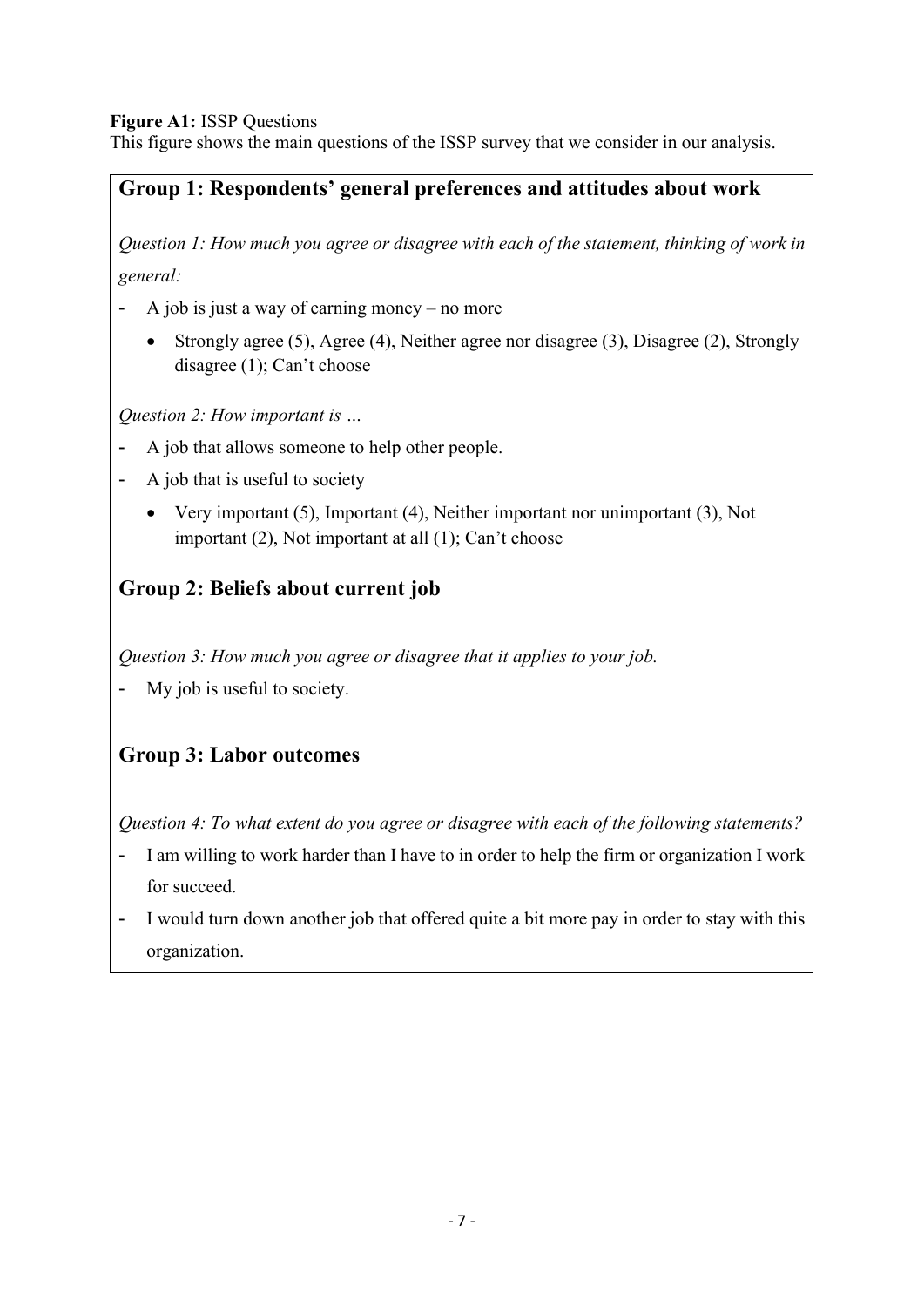Tables A4 shows summary responses for the main questions (see Figure A1). We provide summary statistics for the raw data, but we also coded dummy variables for the two highest (lowest) categories of agreement. Later, we use some of these dummies to split the sample (e.g., in Table A5). Panel A of Table A4 shows that a majority of people care about non-financial aspects of their jobs: 63% state that they agree / strongly agree with the statement that it is important that a job is useful for society and, at the same time, 59% disagree / strongly disagree with the statement that a job is just a way of making money. Accordingly, about two-thirds work in jobs that they consider to be useful to society (Panel B). Last, there is evidence that some people are willing to turn down a better paying job to stay at their firm or to work harder to help their company. In the next table we will test whether there are systematic differences in those labor outcomes of individuals with high / low non-financial preferences.

#### Table A4: ISSP Answers to Main Questions

ISSP variables are scaled from 1 (strongly disagree) to 5 (strongly agree). Respondents also can select a "can't choose" option, which we set to missing.

|                                         | N    | mean | sd   | min              | p25            | p50            | p75            | max |
|-----------------------------------------|------|------|------|------------------|----------------|----------------|----------------|-----|
| Panel A: General work preferences       |      |      |      |                  |                |                |                |     |
| Job is useful to society (hlpsoc)       | 3666 | 3.68 | 0.89 | 1                | 3              | $\overline{4}$ | $\overline{4}$ | 5   |
| Hlpsoc45 (dummy)                        | 3666 | 0.63 | 0.48 | $\boldsymbol{0}$ | $\mathbf{0}$   | 1              | 1              |     |
| Job just way earn money (wrkearn)       | 3600 | 2.42 | 1.11 | $\mathbf{1}$     | $\overline{2}$ | $\overline{2}$ | 3              | 5   |
| Wrkearn12 (dummy)                       | 3600 | 0.59 | 0.49 | $\boldsymbol{0}$ | $\theta$       | 1              | 1              |     |
|                                         |      |      |      |                  |                |                |                |     |
| Panel B: Beliefs about current job      |      |      |      |                  |                |                |                |     |
| My job is useful to society (rhlpsoc)   | 2377 | 3.86 | 0.99 | $\mathbf{1}$     | 3              | $\overline{4}$ | 5              | 5   |
| Rhlpsoc45 (dummy)                       | 2377 | 0.69 | 0.46 | $\theta$         | $\theta$       | 1              | 1              |     |
|                                         |      |      |      |                  |                |                |                |     |
| <b>Panel C: Labor outcomes</b>          |      |      |      |                  |                |                |                |     |
| Turn down job have higher pay (stayorg) | 2136 | 2.35 | 1.11 | 1                | 1              | $\overline{2}$ | 3              | 5   |
| Turn down job have higher pay (4,5)     |      |      |      |                  |                |                |                |     |
| (stayorg45)                             | 2136 | 0.16 | 0.36 | $\mathbf{0}$     | $\mathbf{0}$   | $\mathbf{0}$   | $\theta$       | 1   |
| Work harder (helporg)                   | 1586 | 3.35 | 0.98 | 1                | 3              | 3              | $\overline{4}$ | 5   |
| Work harder $(4,5)$ (helporg45)         | 1586 | 0.46 | 0.5  | $\mathbf{0}$     | $\mathbf{0}$   | $\mathbf{0}$   | 1              |     |

Panel A of Table A5 presents a univariate analysis of labor market outcomes with respect to non-financial preferences. Columns (1) and (3) show summary statistics for individuals with high non-financial preferences, while columns (2) and (4) show corresponding statistics for those with low non-financial preferences. We also test for differences between those groups. We analyze the raw survey responses as well as dummy variables that measure whether a person agrees/strongly agrees (responses 4 and 5) with a statement. Overall, we perform twelve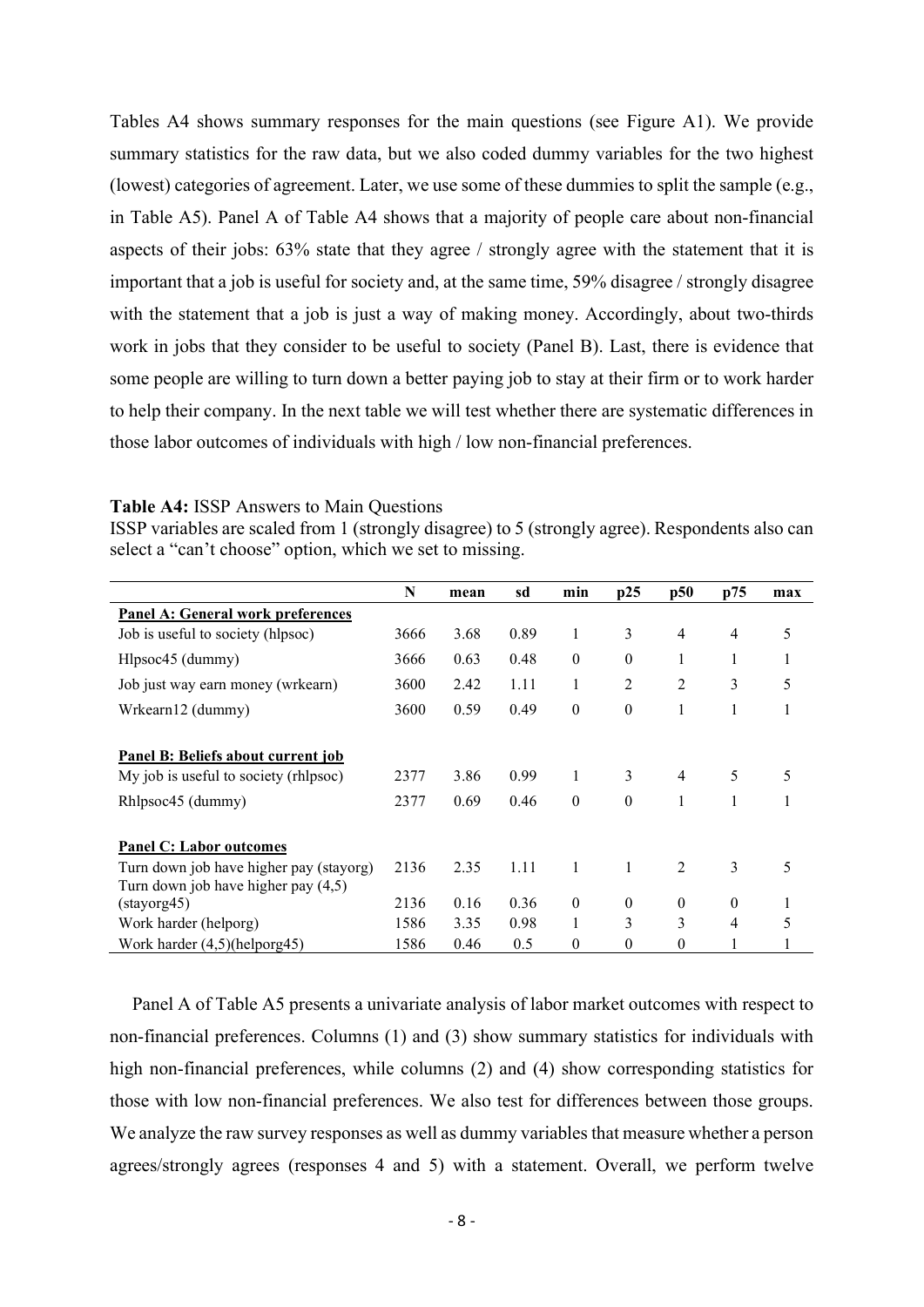different tests. In 9 out of those 12 tests, the point estimate is consistent with the hypothesis that workers with higher non-financial preferences are willing to work at lower wages / spend more effort.<sup>1</sup> Results are strongest for wage-related outcomes (rows 1 and 2). When we analyze variables that aim to capture effort (work harder) results are weaker. We find significant differences for "work harder" using one measure of non-financial preferences (columns (3) and (4)) and for "spend more time on job" using our alternative measure of non-financial preferences (columns (1) and (2)). Taking all tests together, our analysis suggests that workers with high preferences for non-financial aspects of their job are willing to work at lower wages and put in more effort.

As a next step, we analyze whether there is heterogeneity of those "sustainability preferences". Specifically, we look at high vs. low educated individuals and at changes over time. Those splits have been motivated by various more anecdotic articles in the general press on "the war for talent" and on preferences of younger generations (e.g., the millennials). Panel B of Table A5 shows the corresponding univariate tests (corresponding histograms for the full distribution) are presented in Figure 2 in the paper. Columns (1) and (2) analyze differences between university graduates and non-graduates and for younger (Column (3)) vs. older cohorts (Column (4)). The signs of all point estimates are consistent, but we find statistically more significant effects when we split by education; this might be partly driven by the sample size in the tests that compare cohorts. Overall, however, the analyses show that higher educated individuals and individuals from younger cohorts have indeed stronger non-financial preferences and are more likely to work in jobs that are beneficial for society.

<sup>&</sup>lt;sup>1</sup> In three cases we obtain non statistically significant point estimates.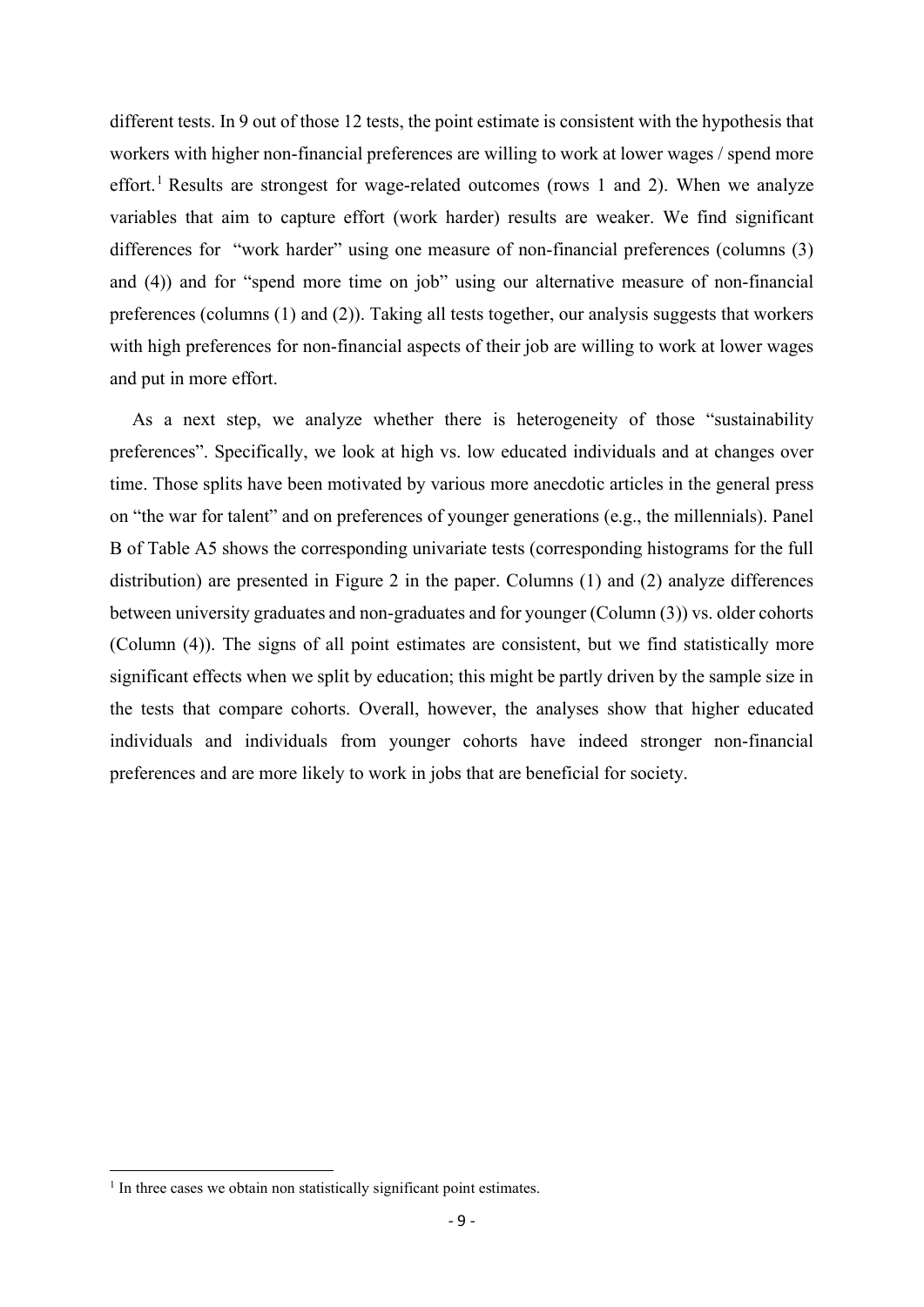#### Table A5: Univariate tests on labor market outcomes and heterogeneity of preferences

This table show the univariate tests on labor market outcomes. In Panel A, we present the t-tests on labor market outcomes stayorg ("I would turn down another job that offered quite a bit more pay in order to stay with this organization"), and helporg ("I am willing to work harder than I have to in order to help the firm or organization I work for succeed") by variables that capture am individuals non-financial preferences. In Panel B we show the sustainability preferences by education level (as measured through a University degree) and different cohorts. ISSP variables can take on values from 1 (strongly disagree) to 5(strongly agree). \*\*\*, \*\*, \* indicates statistical significance at the 1, 5, and 10% level, respectively.

Panel A: Sustainability preferences and labor market outcomes

|                                                    | hlpsoc45 | hlpsoc123 | <b>High-low</b> |         | wrkearn12 | wrkearn345 | <b>High-low</b> |      |
|----------------------------------------------------|----------|-----------|-----------------|---------|-----------|------------|-----------------|------|
|                                                    | (1)      | (2)       | $(1)-(2)$       |         | (3)       | (4)        | $(3)-(4)$       |      |
| Turn down job higher pay (stayorg)                 | 2.41     | 2.26      | $0.15***$       | 3.09    | 2.41      | 2.25       | $0.16***$       | 3.07 |
| Turn down job have higher pay $(4,5)$ (stayorg 45) | 0.17     | 0.13      | $0.04***$       | 2.69    | 0.16      | 0.15       | 0.01            | 0.32 |
| Work harder (helporg)                              | 3.33     | 3.39      | $-0.06$         | $-1.14$ | 3.47      | 3.13       | $0.34***$       | 6.64 |
| Work harder (4,5)(helporg45)                       | 0.44     | 0.48      | $-0.04$         | $-1.41$ | 0.52      | 0.34       | $0.17***$       | 6.66 |
| My job useful to society (rhlpsoc)                 | 4.15     | 3.40      | $0.75***$       | 18.56   | 3.91      | 3.75       | $0.17***$       | 3.83 |
| My job useful to society $(4,5)$ (rhlpsoc45)       | 0.81     | 0.49      | $0.33***$       | 16.69   | 0.70      | 0.65       | $0.06***$       | 2.78 |
| <i><b>Observations</b></i>                         | 1891     | 1152      | 3043            |         | 1843      | 1168       | 3011            |      |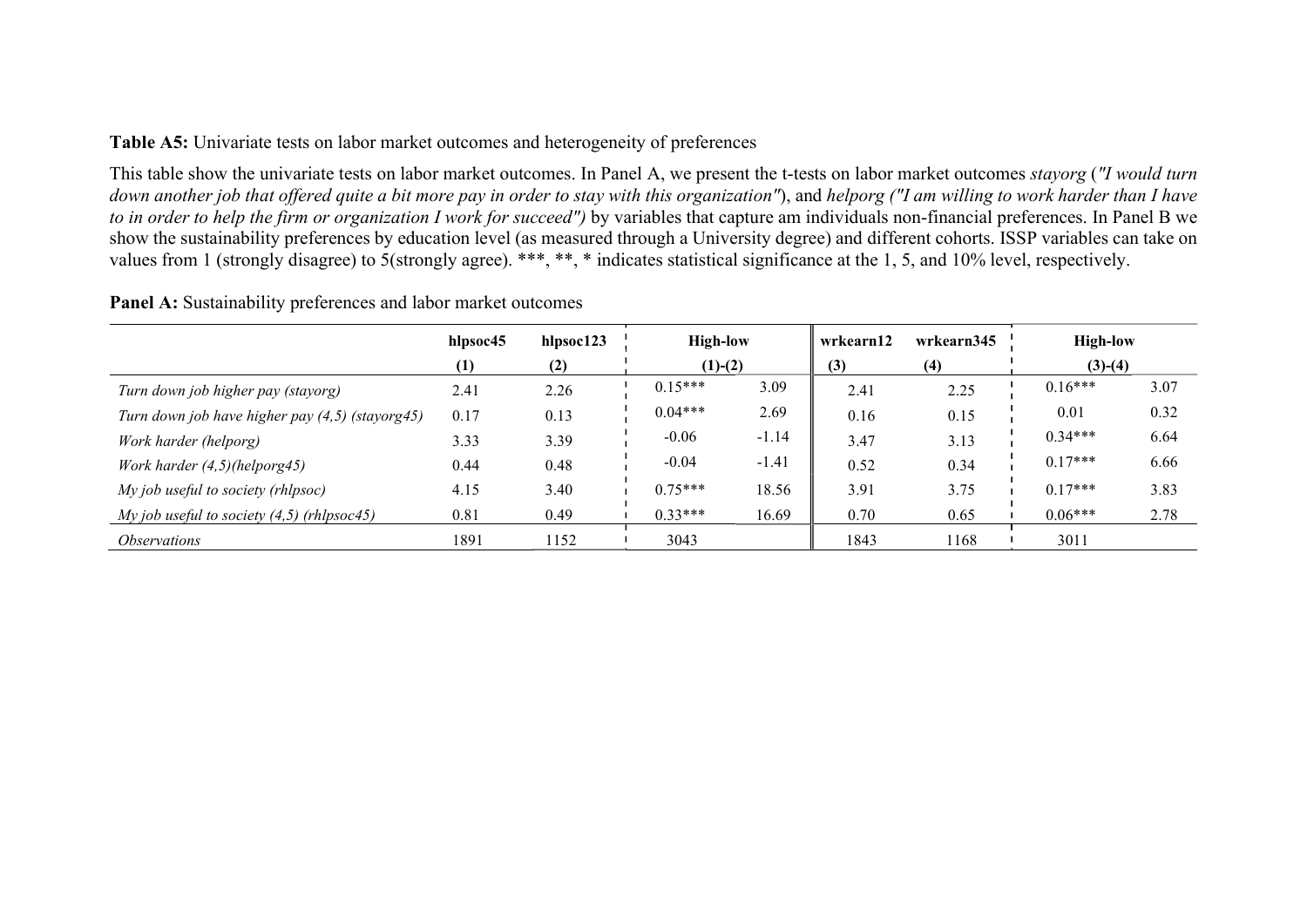# Panel B: Heterogeneity of sustainability preferences

|                                             | Uni              | No uni |            | Uni - No uni |      | 1997 | $2015 - 1997$ |         |
|---------------------------------------------|------------------|--------|------------|--------------|------|------|---------------|---------|
|                                             | $\left(1\right)$ | (2)    |            | $(1)-(2)$    |      | (4)  | $(3)-(4)$     |         |
| Useful society (hlpsoc)                     | 3.78             | 3.65   | $0.14***$  | 4.33         | 3.77 | 3.68 | $0.09**$      | 2.44    |
| Useful society $(4,5)$ (hlpsoc45)           | 0.68             | 0.61   | $0.07***$  | 4.08         | 0.66 | 0.64 | 0.02          | 0.9     |
| Job just way earn money (wrkearn)           | 1.96             | 2.59   | $-0.63***$ | $-17.37$     | 2.39 | 2.42 | $-0.03$       | 0.74    |
| Job just way earn money $(1,2)$ (wrkearn12) | 0.78             | 0.53   | $0.25***$  | 15.2         | 0.6  | 0.6  | 0.00          | $-0.04$ |
| <i><b>Observations</b></i>                  | 1037             | 2724   | 3761       |              | 1150 | 1262 | 2412          |         |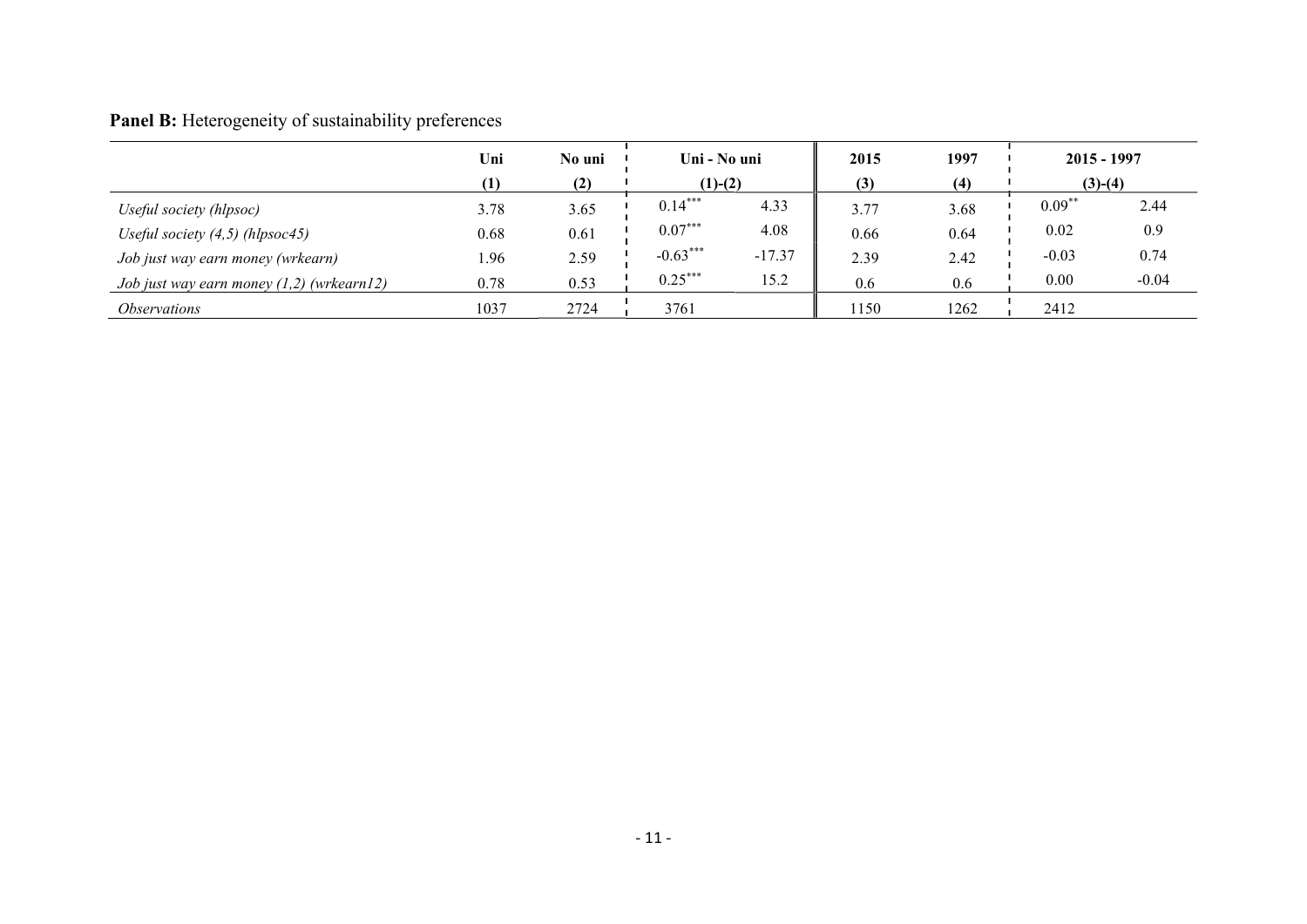#### 2.2 ISSP –U.S. Evidence

In this Section, we compare the Swedish ISSP evidence to the U.S. (Figure A2 and Tables A6 to A8). Table A6 provides summary statistics of the U.S. sample which is comparable in terms of demographics to the Swedish ISSP sample. The main take away is as follows: i) The levels of the sustainability preferences are higher in the U.S. than in Sweden (see Table A7), but there is similar heterogeneity of those preferences in the population; ii) Consistent with the Swedish evidence, those preferences for sustainability have real labor consequences (see Table A8, Panel A); iii) Consistent with the Swedish evidence, those sustainability preferences are more pronounced for more educated individuals and increasing over time.

The average level of the sustainability preferences is higher in the U.S. than in Sweden. This could imply that U.S. citizens care, on average, more for societal aspects of their jobs as Swedes. Alternatively, there might be cultural differences of how citizens answer questions in the U.S. and in Sweden. More importantly, results are more comparable in relative terms when we compare labor market outcomes of workers with low vs. high preferences for sustainability and when we analyze the heterogeneity of those preferences with respect to education and generations. Again, if anything, differences are more pronounced in the U.S. than in Sweden.

Overall, preferences, heterogeneity in preferences as well as their effects on labor market outcomes appear to be comparable between the U.S. and Sweden. If we believe that U.S. and Swedish citizens answer questions similarly (and that there are no cultural differences in expressing preferences), we would actually expect to see even larger effects in the U.S. compared to Sweden, i.e., the Swedish evidence might be a lower bound for the U.S.

#### Table A6: ISSP Summary statistics (U.S.)

This table shows summary statistics of U.S. participants pooled across the three ISSP Work orientations surveys. The data are obtained from the ISSP surveys in 1997 (N=1,228), 2005 (N=1,518), and 2015 (N=1,477).

|                               | count | mean  | sd    | p25   | <b>p50</b> | p75  |
|-------------------------------|-------|-------|-------|-------|------------|------|
| Age                           | 5664  | 47.95 | 37.61 | 33    | 45         | 59   |
| Female                        | 5676  | 55%   | 50%   | $0\%$ | $100\%$    | 100% |
| University degree             | 5669  | 26%   | 44%   | $0\%$ | $0\%$      | 100% |
| Employed (at least part time) | 5676  | 63%   | 48%   | $0\%$ | $100\%$    | 100% |
| Currently working for pay     | 4219  | 67%   | 47%   | 0%    | 100%       | 100% |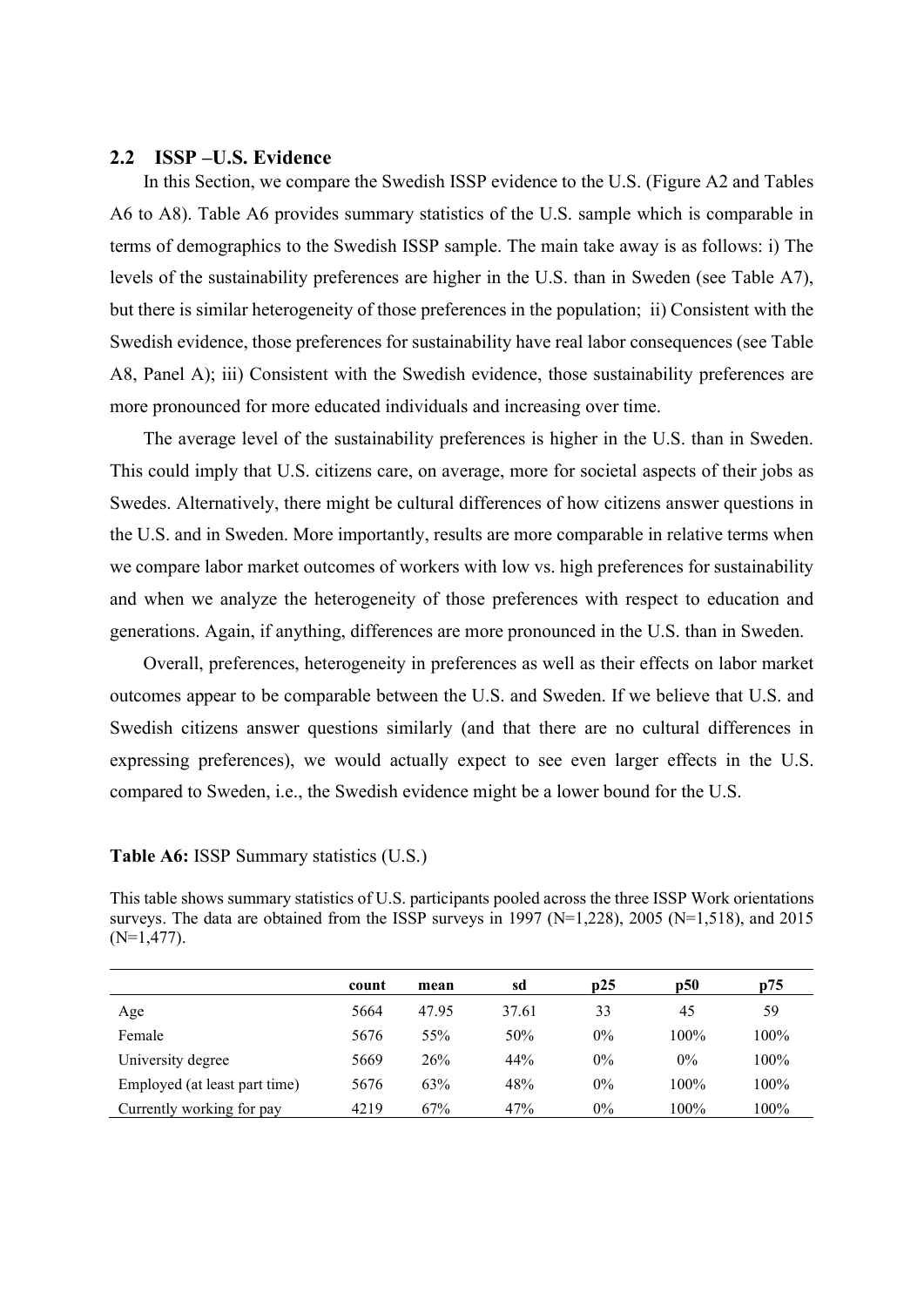### Table A7: ISSP Answers to Main Questions (U.S.)

ISSP variables are scaled from 1 (strongly disagree) to 5 (strongly agree). Respondents also can select a "can't choose" option, which we set to missing.

|                                             | count | mean | sd   | min      | p25            | p50            | p75            | max |
|---------------------------------------------|-------|------|------|----------|----------------|----------------|----------------|-----|
| <b>Panel A: General work preferences</b>    |       |      |      |          |                |                |                |     |
| Useful to society (hlpsoc)                  | 5552  | 4.19 | 0.8  | 1        | $\overline{4}$ | $\overline{4}$ | 5              | 5   |
| Useful society $(4,5)$ (hlpsoc45)           | 5552  | 0.84 | 0.37 | $\theta$ |                | 1              |                |     |
| Job just way earn money (wrkearn)           | 5567  | 2.57 | 1.18 | 1        | 2              | 2              | 4              | 5   |
| Job just way earn money $(1,2)$ (wrkearn12) | 5567  | 0.59 | 0.49 | $\theta$ | $\theta$       | 1              |                |     |
| Panel B: Beliefs about current job          |       |      |      |          |                |                |                |     |
| My job useful to society (rhlpsoc)          | 3626  | 4.00 | 0.93 |          | $\overline{4}$ | $\overline{4}$ | 5              | 5   |
| Useful society $(4,5)$ (hlpsoc45)           | 5552  | 0.84 | 0.37 | $\Omega$ | 1              |                |                |     |
| <b>Panel C: Labor outcomes</b>              |       |      |      |          |                |                |                |     |
| Turn down job higher pay (stayorg)          | 2730  | 2.67 | 1.25 | 1        | $\overline{2}$ | $\overline{2}$ | $\overline{4}$ | 5   |
| Turn down job have higher pay (4,5)         |       |      |      |          |                |                |                |     |
| (stayorg45)                                 | 2730  | 0.27 | 0.45 | $\theta$ | $\mathbf{0}$   | $\mathbf{0}$   | 1              |     |
| Work harder (helporg)                       | 1940  | 4.1  | 0.89 | 1        | 4              | 4              | 5              | 5   |
| Work harder $(4,5)$ (helporg45)             | 1940  | 0.81 | 0.4  | $\theta$ |                |                |                |     |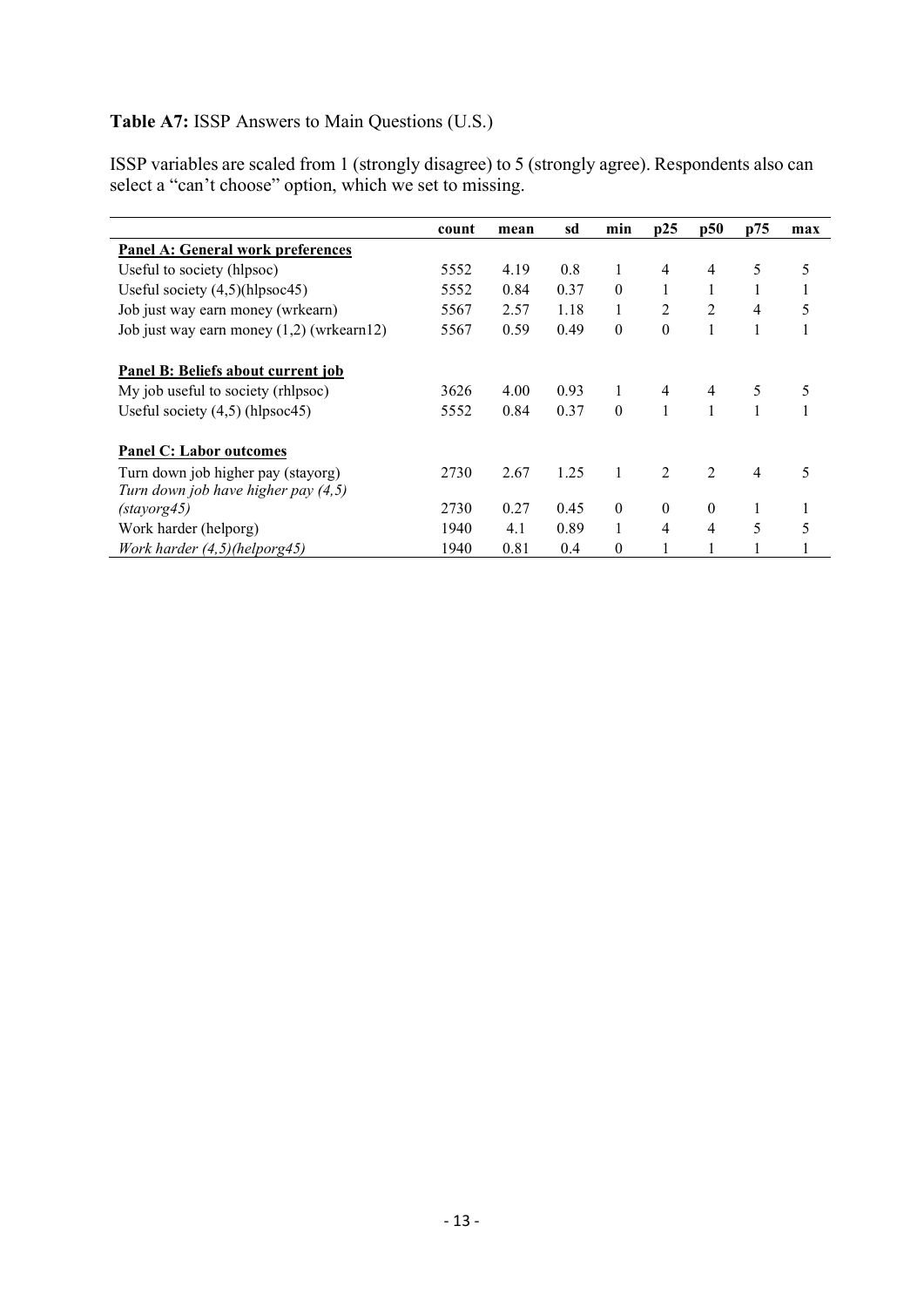Table A8: Univariate tests on labor market outcomes and heterogeneity of preferences (U.S.)

This table show the univariate tests on labor market outcomes for the sample of U.S. ISSP respondents. In Panel A, we present the t-tests on labor market outcomes stayorg ("I would turn down another job that offered quite a bit more pay in order to stay with this organization"), and helporg ("I am willing to work harder than I have to in order to help the firm or organization I work for succeed") by variables that capture am individuals non-financial preferences. In Panel B we show the sustainability preferences by education level (as measured thorugh a University degree) and different cohorts. ISSP variables can take on values from 1 (strongly disagree) to 5(strongly agree). \*\*\*, \*\*, \* indicates statistical significance at the 1, 5, and 10% level, respectively.

| <b>Panel A:</b> Sustainability preferences and labor market outcomes |
|----------------------------------------------------------------------|
|----------------------------------------------------------------------|

|                                                 | hlpsoc45 | hlpsoc123<br>(2) | <b>High-low</b><br>$(1)-(2)$ |       | wrkearn12<br>(3) | wrkearn345<br>(4) | <b>High-low</b><br>$(3)-(4)$ |      |
|-------------------------------------------------|----------|------------------|------------------------------|-------|------------------|-------------------|------------------------------|------|
| Turn down job higher pay (stayorg)              | 2.7      | 2.46             | $0.24***$                    | 3.70  | 2.79             | 2.48              | $0.31***$                    | 6.33 |
| Turn down job have higher pay (4,5) (stayorg45) | 0.29     | 0.21             | $0.08***$                    | 3.29  | 0.3              | 0.23              | $0.07***$                    | 3.84 |
| Work harder (helporg)                           | 4.12     | 3.92             | $0.20***$                    | 2.97  | 4.22             | 3.9               | $0.32***$                    | 7.80 |
| Work harder $(4,5)$ (helporg45)                 | 0.82     | 0.71             | $0.11***$                    | 3.37  | 0.86             | 0.72              | $0.14***$                    | 7.27 |
| My job useful to society (rhlpsoc)              | 4.11     | 3.44             | $0.67***$                    | 5.86  | 4.09             | 3.86              | $0.23***$                    | 7.04 |
| My job useful to society $(4,5)$ (rhlpsoc45)    | 0.81     | 0.49             | $0.32***$                    | 14.71 | 0.78             | 0.71              | $0.08***$                    | 4.99 |
| <i><b>Observations</b></i>                      | 3708     | 747              | 4455                         |       | 2692             | 1782              | 4474                         |      |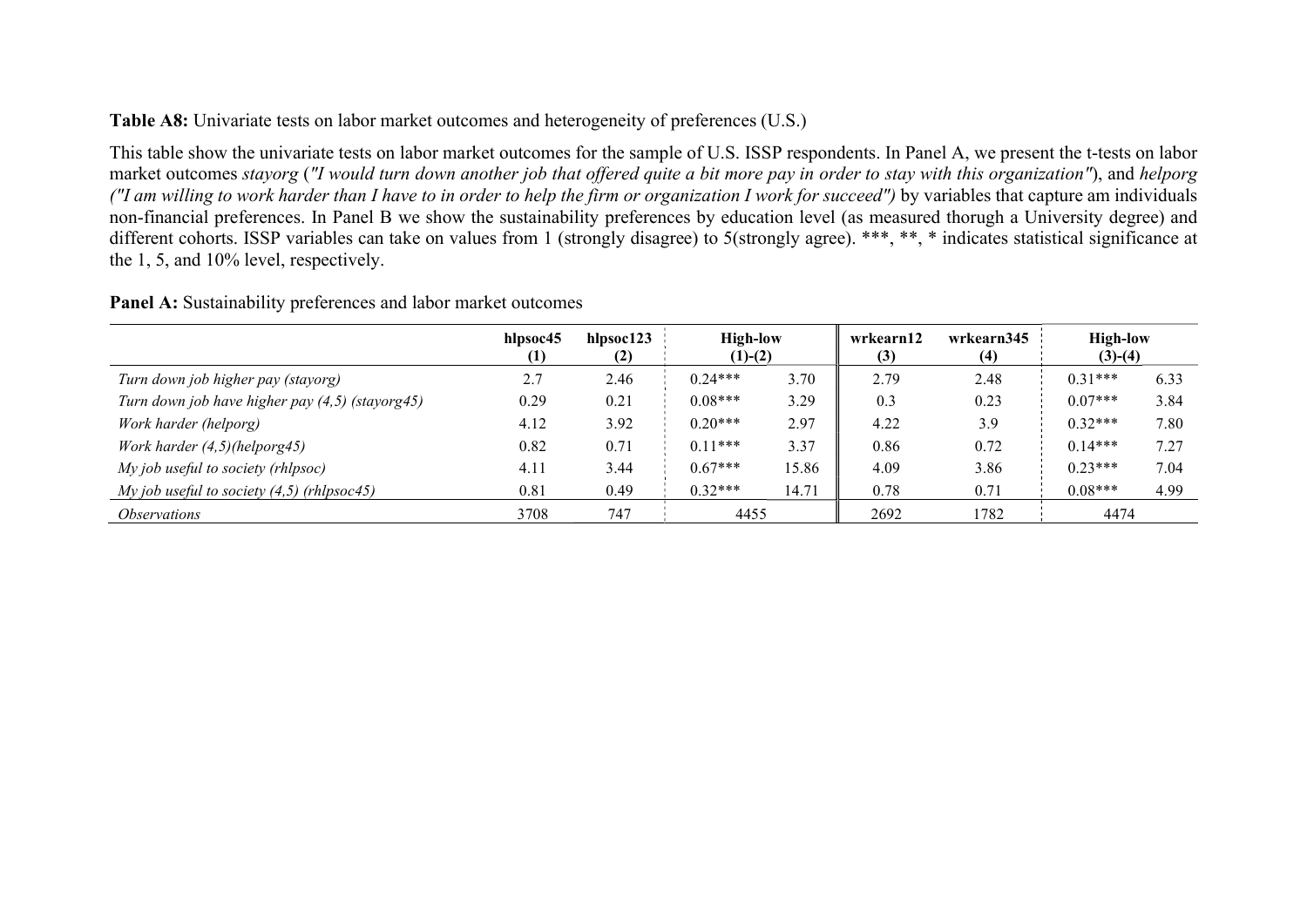# Panel B: Heterogeneity of sustainability preferences

|                                             | Uni  | Uni - No uni<br>No uni |            | 2015     | 1997 | $2015 - 1997$ |           |         |
|---------------------------------------------|------|------------------------|------------|----------|------|---------------|-----------|---------|
|                                             | (1)  | (2)                    | $(2)-(1)$  |          |      | (4)           | $(4)-(3)$ |         |
| Useful to society (hlpsoc)                  | 4.25 | 4.17                   | $0.08***$  | 3.3      | 4.32 | 4.06          | $0.27***$ | 8.61    |
| Useful society $(4,5)$ (hlpsoc45)           | 0.87 | 0.83                   | $0.03***$  | 3.26     | 0.88 | 0.79          | $0.09***$ | 6.36    |
| Job just way earn money (wrkearn)           | 2.11 | 2.73                   | $-0.62***$ | $-19.13$ | 2.65 | 2.55          | $0.10**$  | 2.25    |
| Job just way earn money $(1,2)$ (wrkearn12) | 0.76 | 0.53                   | $0.24***$  | 17.28    | 0.56 | 0.59          | $-0.03$   | $-1.35$ |
| <i>Observations</i>                         | 1472 | 4167                   | 5639       |          | 1474 | 1211          | 2685      |         |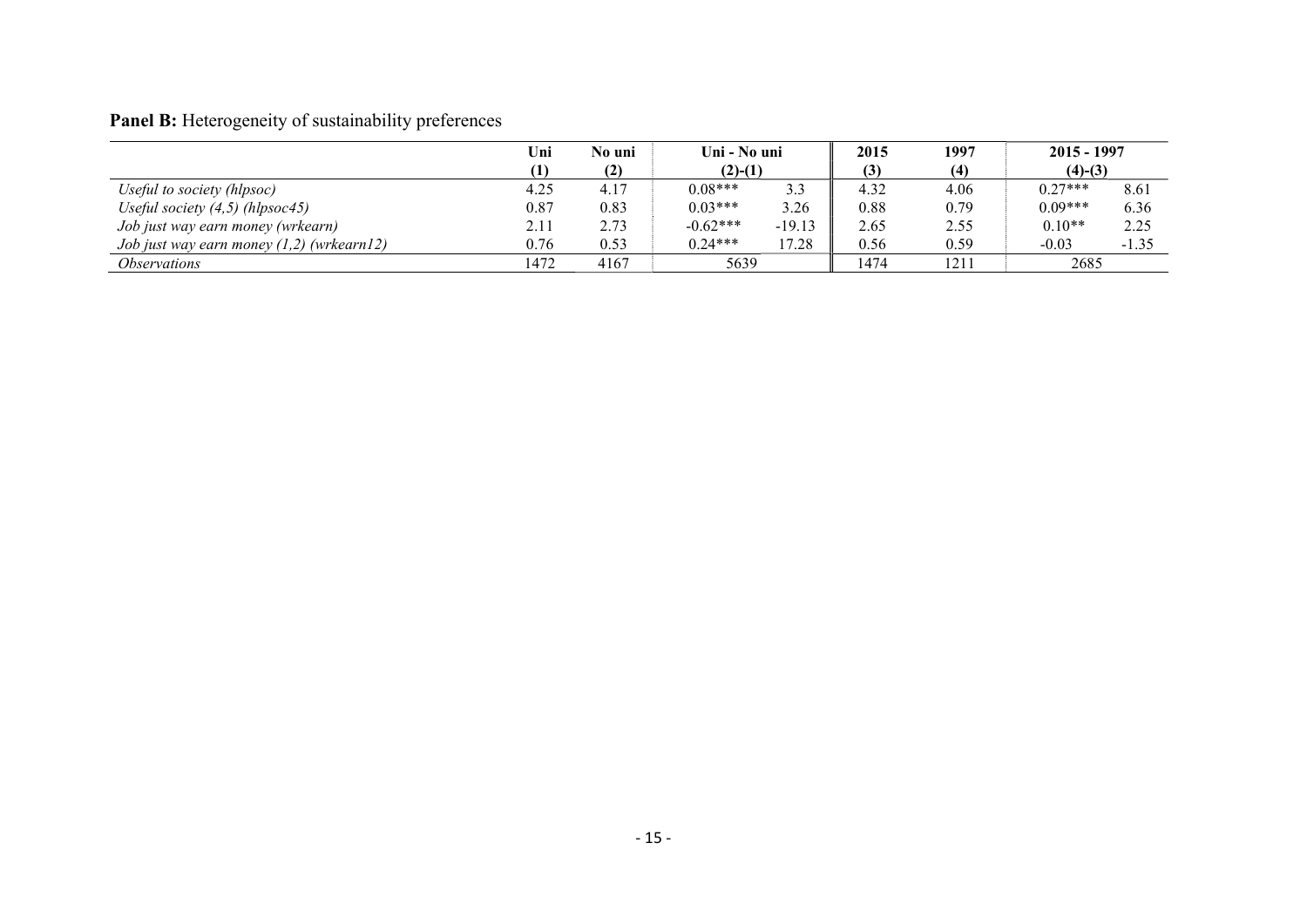#### Figure A2: Heterogeneity of preferences (U.S.)

This figure show the distribution of the U.S. ISSP respondents' work preferences by education level and survey wave. Survey respondents are asked to express their their level of agreement with the several statements (from 1="Strongly disagree" to 5="Strongly agree"). We plot the survey responses to two different statements, namely "How important is a job that is useful to society (hlpsoc)" and "A job is just a way of earning money- no more(wrkearn)". Data come from from the Work Orientation module of the International Social Survey Programme (ISSP) survey.

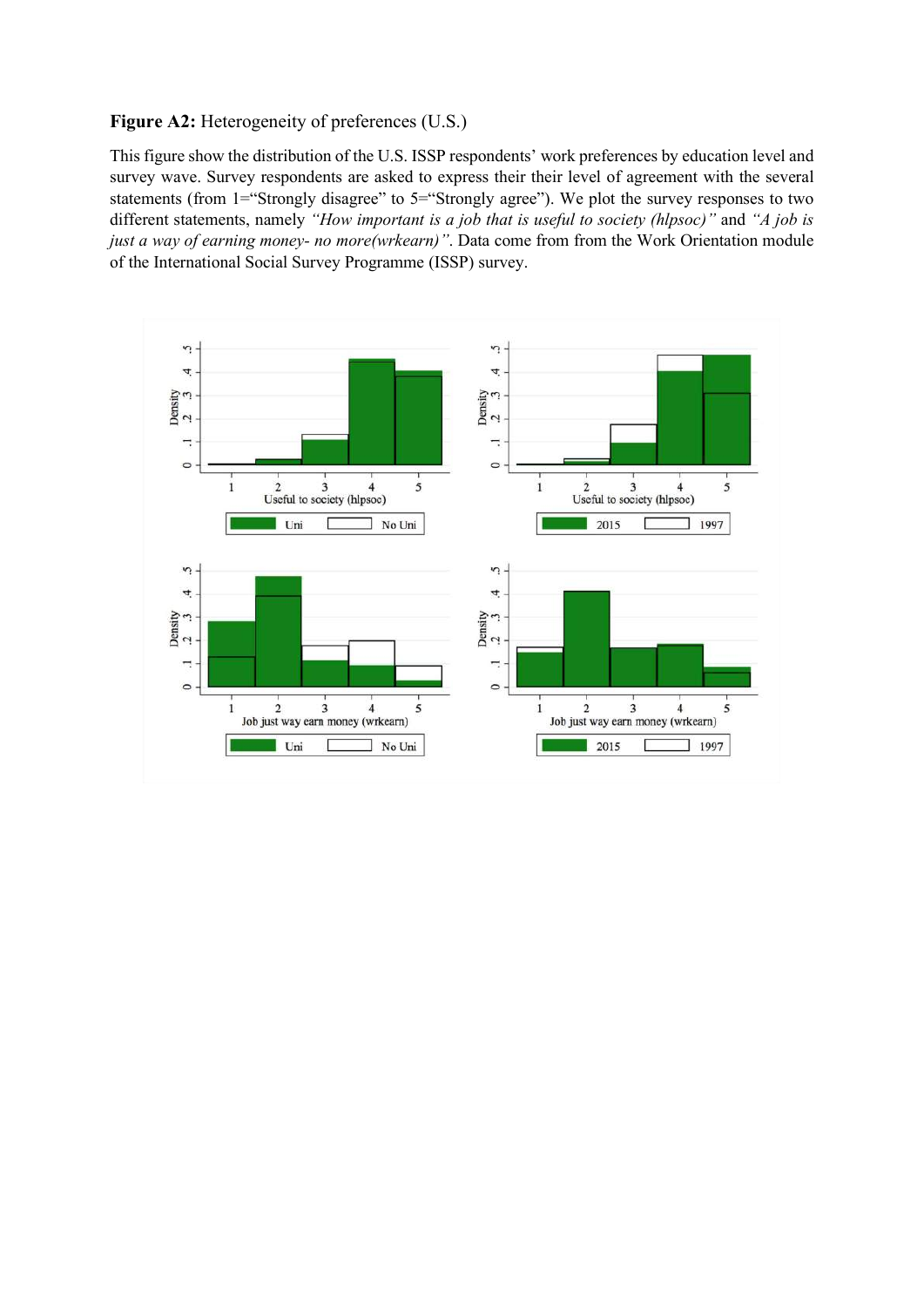# 3 Krueger-Metzger-Wu (KMW) Survey on Sustainability – **Overview**

In order to obtain a measure of people's attitude on environmental sustainability of economic activities, we run a survey. In this survey we ask participants about how important environmental policies are for them when making job choices and also ask them to classify industrial sectors in terms of environmental sustainability.

In the first part, we ask respondents to evaluate the importance of environmental policies when making job choices, both in absolute terms and relative to other aspects (e.g., job safety, work life balance). We also ask respondents to state a maximum wage concession they would accept for working in a more sustainable firm. In the main part of the survey, participants classify 35 randomly drawn industries out of total of 95 industries in terms of their environmental sustainability. Participants are asked to rate industries from 1=sustainable to 5=unsustainable. Respondents can also choose a "do not know option". The survey was executed at the University of Geneva among a group of second year bachelor students. The 95 economic sectors that make up 98% of employment in our administrative wage data.

Table A9 shows summary statistics of the participants. In total, 124 students participated in the survey. 54% were female and the mean/median age 21 years. The median participant answered the survey in about 7 minutes, which is close to the time we spent in our own pilot runs. The average time taken is very high, which is due to one participant taking a long time to finish the survey.

Table A10 illustrates how important the survey respondents deem the role of ESG characteristics of a potential employer on their labor choices. The evidence shows that the environmental sustainability of firms' products or policies is an important point of consideration for most participants. The median response to the question of how important the environmental sustainability of a firm's products is when choosing an employer is 4="Important". Respondents do not seem to distinguish between the importance of the environmental sustainability of products and processes. Consistent with the main hypothesis of our paper, about 60% would accept lower wages to work for a more sustainable firm. The median wage concession is 15%.

Table A11 Panel A (Panel B) provides an overview of the ten most sustainable (unsustainable) industries according to the survey participants. Each participant rated 35 different industries, resulting in, on average, approximately 42 assessments per industry. Overall, the ranking appears plausible. The worst rated sectors are related to fossil energy sources, production involving chemicals, and air transport. In contrast, the highest rated sectors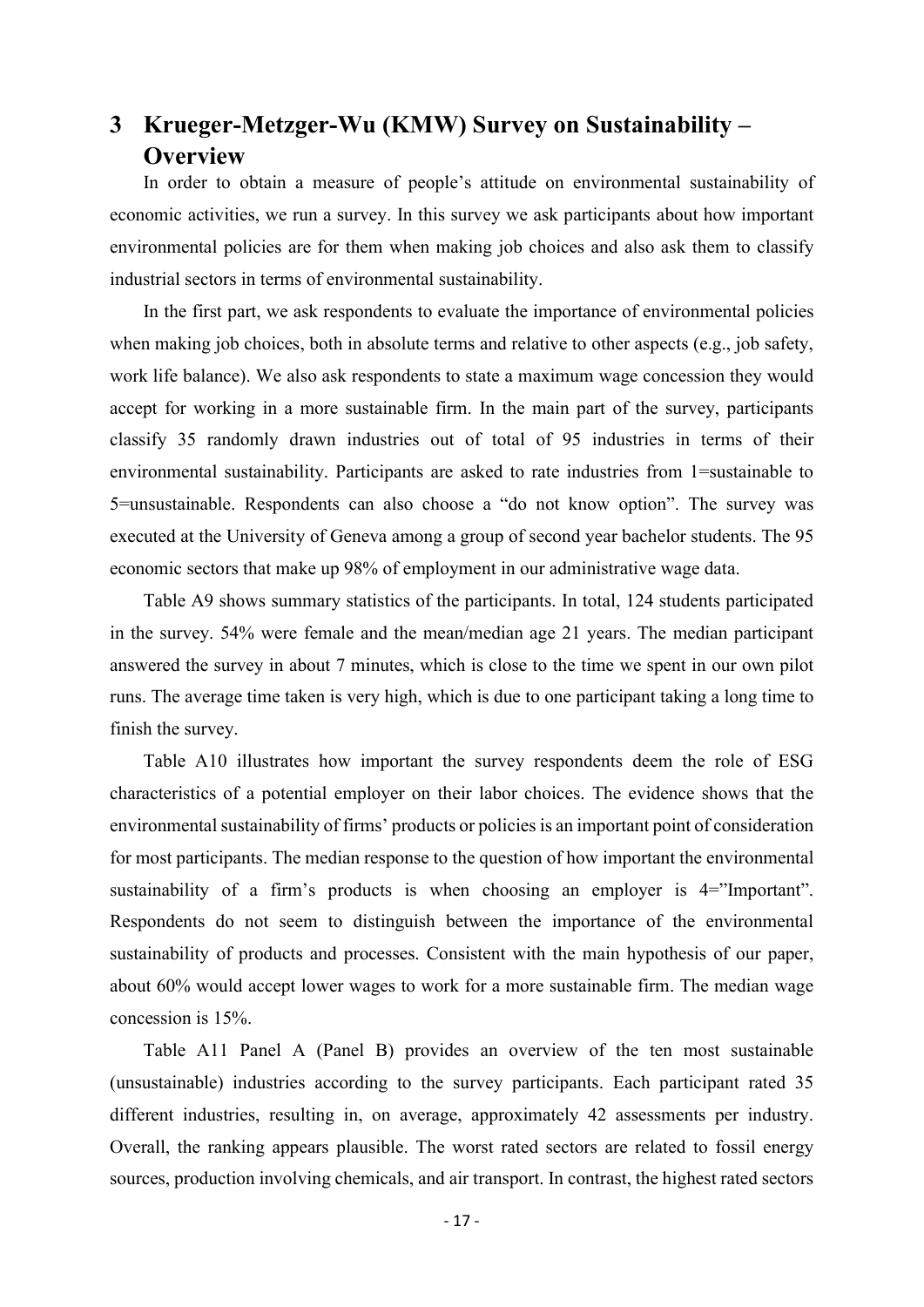are related to health, education, and recycling. We also report the percentage of individuals who were unable to rate a particular industry (% of "do not know"). Those percentages are relatively low in the tails of the sustainability distribution but higher for sectors ranked in the middle. Figure A2 illustrates this empirically plotting the fraction of "do not know" by quintiles of the average sustainability of the sector (from low sustainability to high sustainability sectors). The figure shows indeed a hump-shaped relationship, with more certainty for the highest and lowest rated sectors. For that reason, we expect our measure to be more informative in the tails.

Please note that we do not claim that our survey necessarily measures the "true" / scientific sustainability of a sector, but it measures the perception of their sustainability in the population. We argue, however, that it is the perceived sustainability that is relevant for the labor decisions of workers.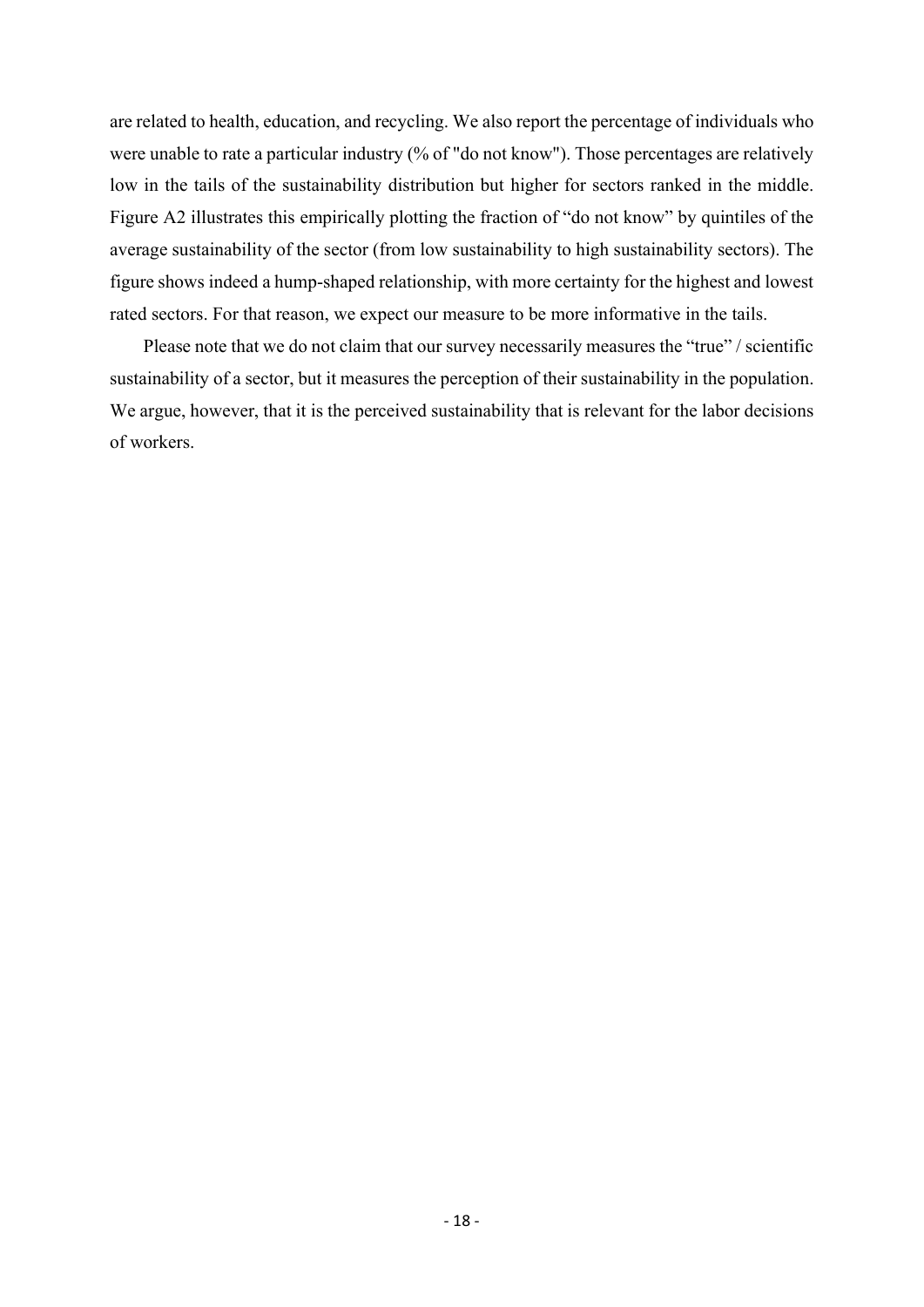### Table A9: Summary Statistics

This table presents summary statistics for the participants in the KMW survey. The participants are bachelor students in Economics and Management at University of Geneva.

|                          | mean            | median |     |
|--------------------------|-----------------|--------|-----|
| Female                   | 54 <sup>%</sup> |        | 124 |
| Birthyear                | 1998            | 1998   | 123 |
| Survey duration (in sec) | 2561,63         | 429    | 124 |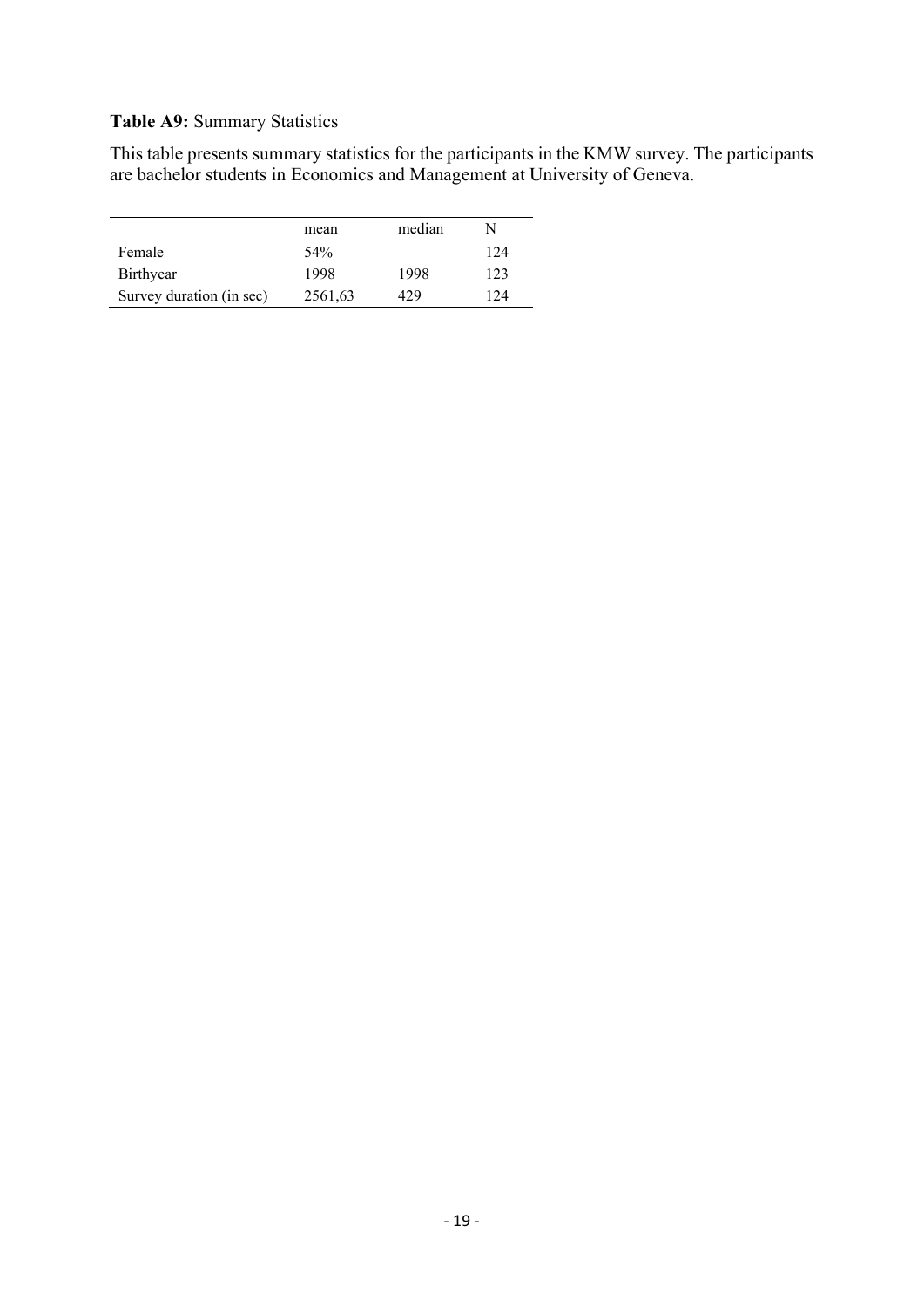Table A10: Survey responses: Labor choices and wages

The table summarize selected responses to the questions related to labor choices and wages. The scale of responses goes from 1 (not important at all) to 5 (very important).

|                                                                                                                                                                                                         | mean  | median         | N   |
|---------------------------------------------------------------------------------------------------------------------------------------------------------------------------------------------------------|-------|----------------|-----|
| Question 1: When considering a potential employer, how                                                                                                                                                  | 3.65  | 4              | 124 |
| important is the environmental sustainability of the employer's<br>products to you?                                                                                                                     |       |                |     |
| Question 2: When considering a potential employer, how<br>important are the employer's environmental policies (recycling,<br>greenhouse gas emissions) to you?                                          | 3.71  | $\overline{4}$ | 124 |
| Question 3: Would you consider accepting a lower wage to<br>work for a firm that is more environmentally sustainable?                                                                                   | 0.61  |                | 124 |
| Question 4: If yes, what is the maximum reduction in wage you<br>would accept in order to work for a more environmentally<br>sustainable firm (in percentage)?                                          | 10.54 | 10             | 124 |
| Question 5: If yes, what is the maximum reduction in wage you<br>would accept in order to work for a more environmentally<br>sustainable firm (in percentage)? (conditional responding yes<br>to $Q3$ ) | 17.20 | 15             | 76  |
|                                                                                                                                                                                                         |       |                |     |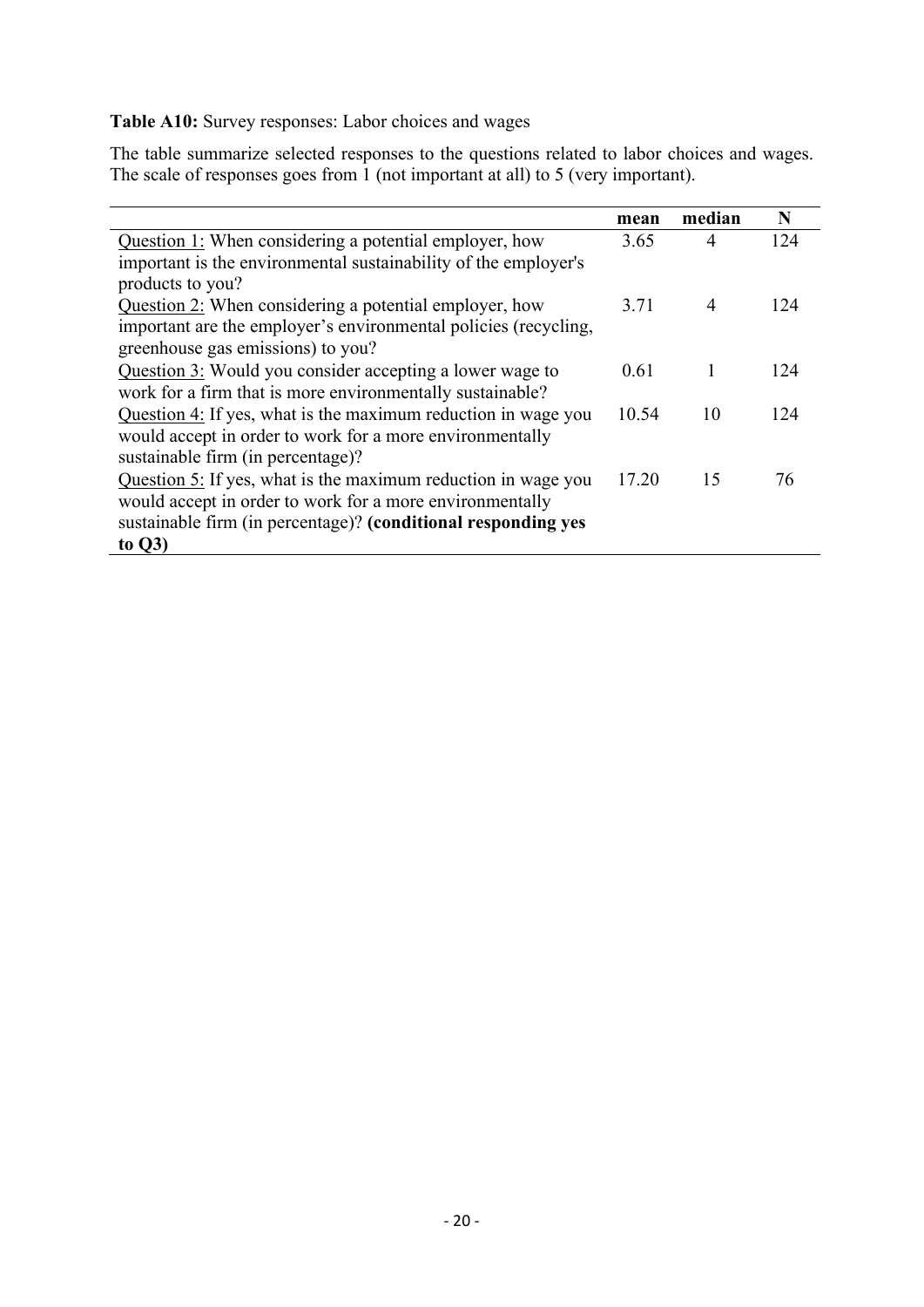#### Table A11: Sustainability classification of sectors (Bottom 10 and Top 10)

Panel A lists the top 10 sustainable industries from the survey. Panel B presents the bottom 10 sustainable industries. \*, \*\*, \*\*\*: Significance at 10, 5 and 1%, respectively. Source: BSc students (University of Geneva), 2019

|    |                                                                        | mean | median         | % of "do not know" | t-test (H0: mean $=3$ ) | p-value | Significance level |
|----|------------------------------------------------------------------------|------|----------------|--------------------|-------------------------|---------|--------------------|
|    | Education                                                              | 3.45 | 5              | 0.00               | 2.40                    | 0.0213  | $\ast$             |
|    | Physical well-being<br>activities                                      | 3.44 | 5              | 0.00               | 14.21                   | 0.0000  | ***                |
| 3  | Recycling of metal waste<br>and scrap and non-metal<br>waste and scrap | 3.33 | 5              | 4.26               | 10.49                   | 0.0000  | ***                |
| 4  | Recreational, cultural and<br>sporting activities                      | 3.17 | $\overline{4}$ | 0.00               | 7.67                    | 0.0000  | ***                |
| 5. | Research and development                                               | 3.02 | 4              | 2.17               | 10.47                   | 0.0000  | ***                |
| 6  | Social work activities                                                 | 3.02 | 4              | 2.13               | 8.64                    | 0.0000  | ***                |
| 7  | Human health activities                                                | 2.91 | 4              | 2.27               | 5.08                    | 0.0000  | ***                |
| 8  | Collection, purification and<br>distribution of water                  | 2.85 | $\overline{4}$ | 2.08               | 5.29                    | 0.0000  | ***                |
| 9  | Legal, accounting and<br>management consultancy                        | 2.84 | $\overline{4}$ | 1.96               | 5.08                    | 0.0000  | ***                |
| 10 | Veterinary activities                                                  | 2.72 | 4              | 2.70               | 3.51                    | 0.0012  | $***$              |

Panel A: Sustainability of industries (Top 10)

#### Panel B: Sustainability of industries (Bottom 10)

|    |                                                   | mean | median         | % of "do not know" | t-test (H0: mean $=3$ ) | p-value | Significance level |
|----|---------------------------------------------------|------|----------------|--------------------|-------------------------|---------|--------------------|
|    | Manufacture of refined<br>petroleum products      | 0.52 |                | 2.33               | 9.40                    | 0.0000  | ***                |
| 2  | Extraction of crude<br>petroleum and natural gas  | 0.54 |                | 4.65               | 9.12                    | 0.0000  | ***                |
| 3  | Mining of uranium                                 | 0.64 |                | 6.00               | 8.40                    | 0.0000  | ***                |
| 4  | Mining of coal                                    | 0.65 |                | 10.42              | 8.87                    | 0.0000  | ***                |
| 5  | Manufacture of tobacco<br>products                | 0.68 |                | 0.00               | 9.75                    | 0.0000  | ***                |
| 6  | Retail sale of automotive<br>fuel                 | 0.68 |                | 9.52               | 7.78                    | 0.0000  | ***                |
| 7  | Manufacture of chemicals<br>and chemical products | 0.74 | 2              | 6.52               | 10.05                   | 0.0000  | ***                |
| 8  | Manufacture of aircraft and<br>spacecraft         | 0.75 | $\overline{2}$ | 1.85               | 9.66                    | 0.0000  | ***                |
| 9  | Air transport                                     | 0.78 |                | 1.96               | 6.68                    | 0.0000  | ***                |
| 10 | Manufacture of textiles                           | 0.79 | $\overline{2}$ | 0.00               | 8.44                    | 0.0000  | ***                |

Figure A3: Sustainability vs. "Do not know"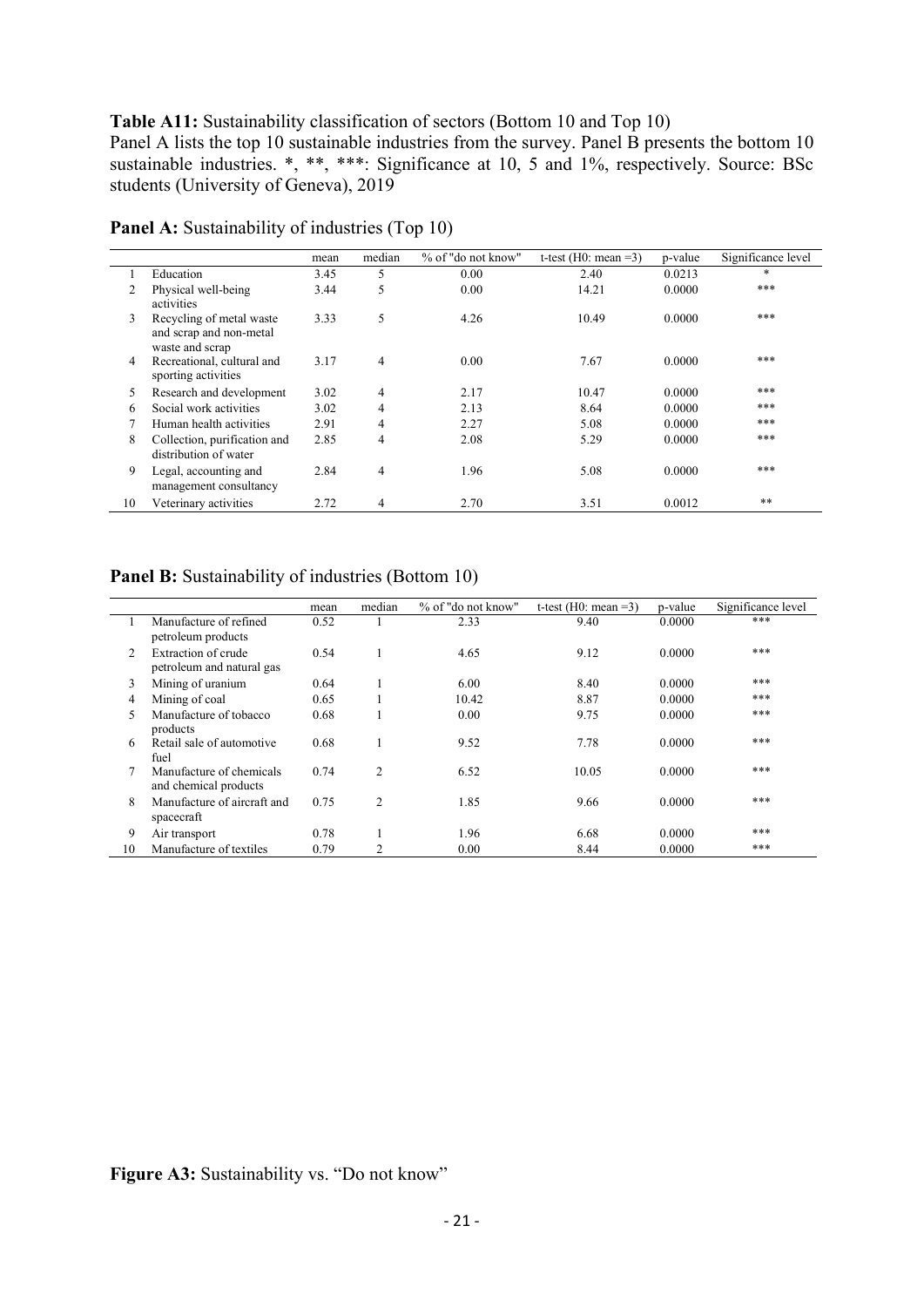The bar chart shows the relationship between sustainability of industries and the percentage of "don't know". We split the 95 industries into sustainability quintiles and plot the average percentage of "don't know" answers for each of the quintiles.

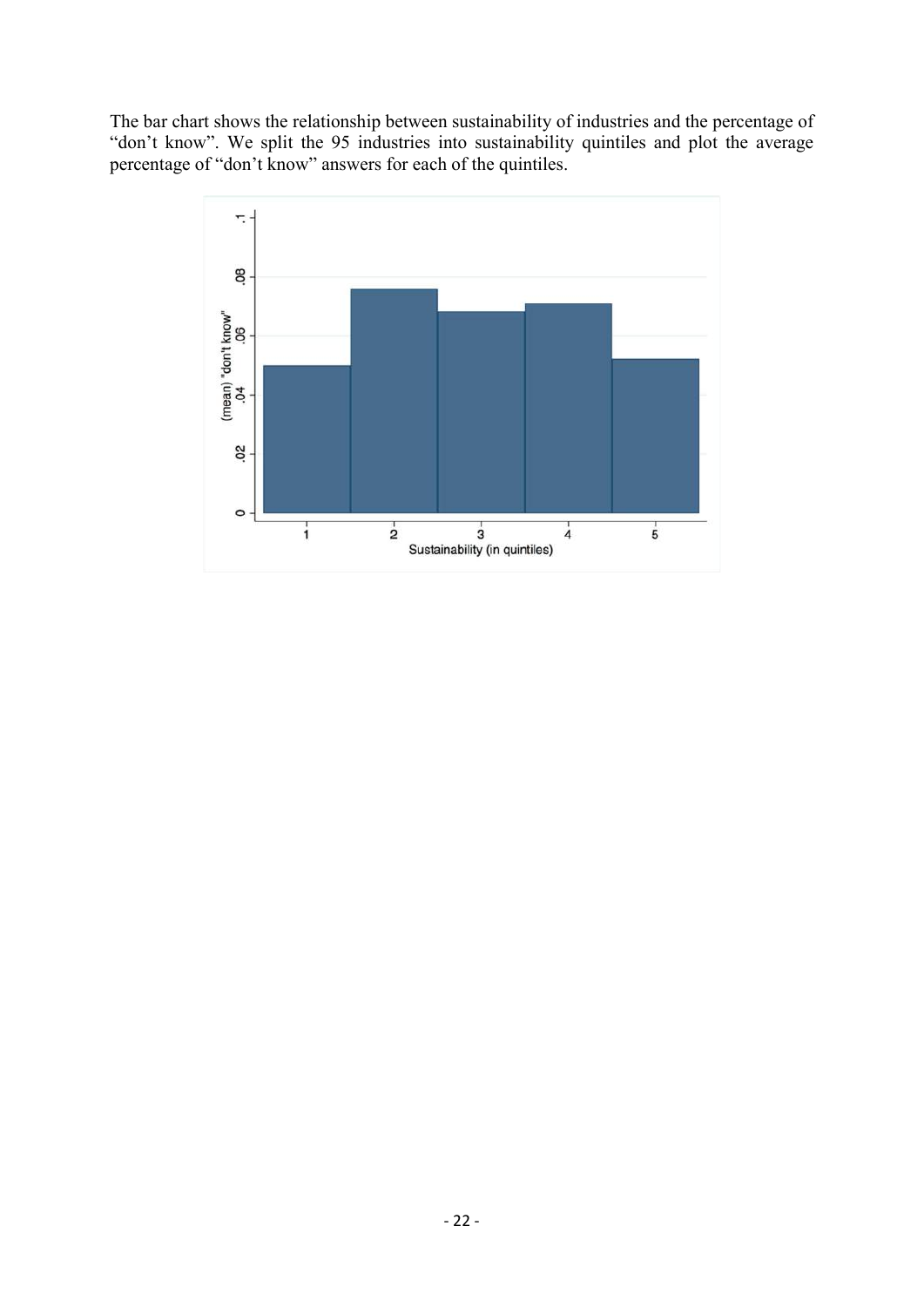## 4 Swedish Administrative Employer-employee-matched Data

Our main data source is from the Longitudinal Integration Database for Health Insurance and Labor Market Studies (LISA), provided by Statistics Sweden (SCB). It contains employment information (such as employment status, the identity of the employer, and job classification), tax records (including labor and capital income) and demographic information (such as age, education, and family composition) for all individuals 16 years of age and older, domiciled in Sweden as of November 1 each year, starting in 1990. In LISA, the sector where an individual works is reported according to the Swedish Standard Industrial Classification (SNI) code at the level of the establishment at which they are employed.

We also employ talent measures consist of estimates of cognitive and non-cognitive abilities from Swedish Defense Recruitment Agency (Rekryteringsmyndigheten) for cohorts enlisted between 1983 and 2010 and the Military Archives (Krigsarkivet) for cohorts enlisted between 1969 and 1983. They were typically taken at the age of 18 or 19 with the purpose of evaluating an individual's potential for military service based on medical, physical, cognitive, and psychological traits. Lindqvist and Vestman (2011) and Dal Bó, Finan, Folke, Persson, and Rickne (2017) provide further details on this data.

Our first talent measure is an individual's cognitive ability score (similar to IQ). Cognitive ability was assessed through subtests covering logic, verbal, spatial, and technical comprehension. The four test results were aggregated into an overall integer score ranging from 1 (lowest) to 9 (highest), according to a Stanine (standard nine) scale that approximates a normal distribution with a mean of 5 and standard deviation of 2.17 The second talent measure, the non-cognitive ability score, was assessed through a 25-minute semi-structured interview by a certified psychologist. The individual was graded on his willingness to assume responsibility, independence, outgoing character, persistence, emotional stability, and power of initiative. The psychologist would weigh these components together and assign an overall non-cognitive score on a 1 to 9 Stanine scale.

Individuals who scored sufficiently high on the cognitive test would also be evaluated for leadership ability, again on a 1 to 9 Stanine scale. The leadership score is meant to capture the suitability to become an officer. Since leadership was only assessed for a subset of individuals, we focus on cognitive and non-cognitive ability in our analysis. Since military enlistment scores are only consistently available for men, our analysis will mostly focus on male workers, but we also construct an alternative talent measure based on high-school grades that covers both genders. Since high school programs vary in length and difficulty, we first regress, for each high-school graduation year separately, the cognitive military test score of males on a third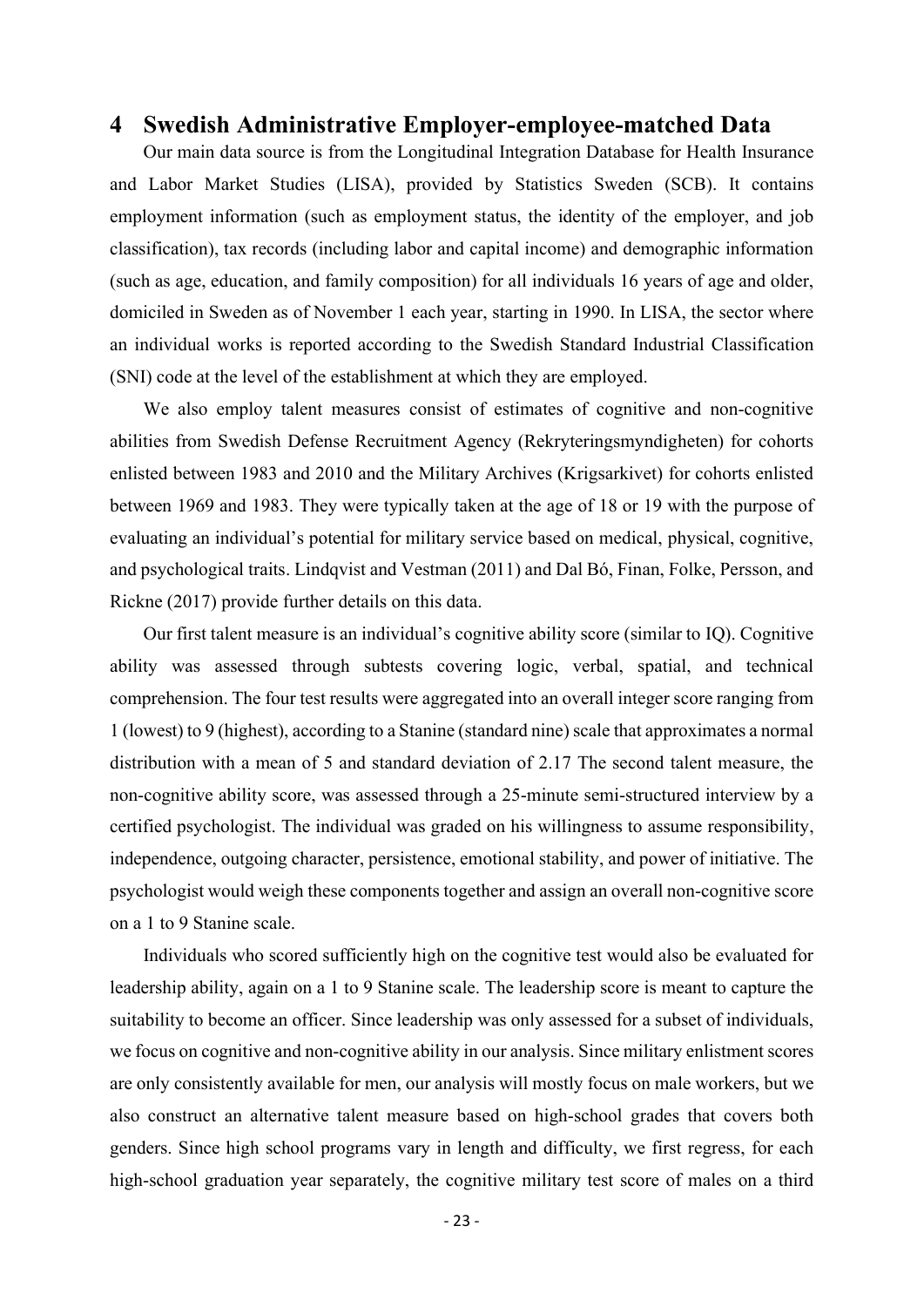order polynomial of high-school grades interacted with high-school track and age at graduation. The predicted score has a correlation of 0.644 with the actual cognitive score. We then use the estimated parameters to calculate predicted cognitive ability for both genders. We standardize the measure to percentiles (1 to 100) within each graduation year and for each gender, to account for possible grade inflation and the fact that females have higher grades on average.

We build a panel of Swedish firms for the 1998–2017 period from the Swedish Companies Registration Office (Bolagsverket), processed by the private data vendor PAR/Bisnode. The data include balance sheets and income statements of all Swedish limited liability companies (Aktiebolaget or AB). If a company is part of a corporate group, the group structure is reported in the annual reports. The size of the stakes needs to be reported if it exceeds 50%. If the stake is below 50%, the size does not have to be reported. The coverage of the group structure is generally of good quality. However, there are some company years with missing data. We infer group structure information for these gap years by using data available before and after the gap. In robustness checks, we also use the original data available only. Each company has one of three statuses: i) it can be independent, ii) it can be the top company of a business group, or iii) it can be a daughter company of a business group. For daughter companies, we also calculate identity and the percentage ownership stakes of all top mother companies. In our firm analysis, we look at business groups and consolidated accounts, i.e., we attribute all workers that belong to the same business group to the top company for which we have collected and merged ESG data by commercial data providers.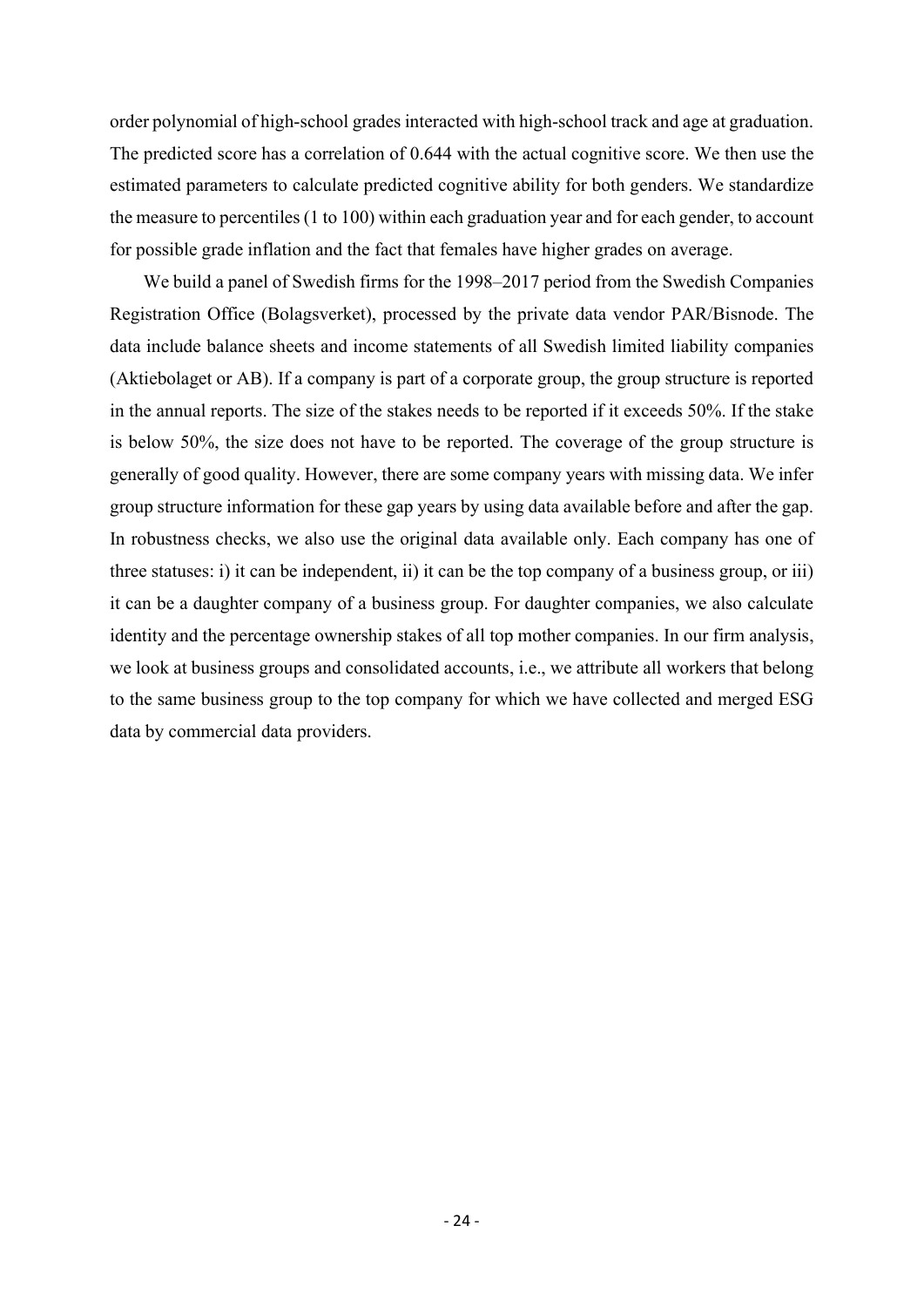Table A12: Summary Statistics of worker level data

This table shows labor market outcomes, demographics, skills, and sustainability measures for the worker population from Sweden using administrative data. Variables are defined in Appendix Table A15.

|                                                  | Obs in m. | Mean    | s.d.    | p25     | p50     | p75     |
|--------------------------------------------------|-----------|---------|---------|---------|---------|---------|
| Panel A: Labor-related variables                 |           |         |         |         |         |         |
| Ln(Wages)                                        | 112.0     | 7.33    | 0.90    | 6.97    | 7.57    | 7.89    |
| defdeklon                                        | 112.0     | 2075.51 | 1817.42 | 1063.89 | 1929.06 | 2681.67 |
| DekLon                                           | 117.0     | 231.03  | 215.01  | 111.20  | 203.80  | 304.60  |
| DispInk                                          | 117.0     | 2074.92 | 6649.11 | 1219.00 | 1722.00 | 2467.00 |
| LoneInk                                          | 117.0     | 2267.63 | 1954.45 | 1097.00 | 2019.00 | 3014.00 |
| full deklon                                      | 25.4      | 320.14  | 203.08  | 223.50  | 284.60  | 365.80  |
| full dispink                                     | 25.4      | 2428.25 | 4421.67 | 1689.00 | 2163.00 | 2779.00 |
| full loneink                                     | 25.4      | 3160.14 | 1882.24 | 2226.00 | 2832.00 | 3622.00 |
| d next same job                                  | 100.0     | 80%     | 40%     | 100%    | 100%    | 100%    |
| Panel B: Demographic and education variables     |           |         |         |         |         |         |
| Female                                           | 117.0     | 49%     | 50%     | $0\%$   | $0\%$   | 100%    |
| Alder                                            | 117.0     | 40.88   | 13.54   | 30.00   | 41.00   | 52.00   |
| Schooling                                        | 116.0     | 11.84   | 2.70    | 10.50   | 12.00   | 13.50   |
| Potential Experience                             | 117.0     | 21.93   | 13.51   | 10.00   | 21.50   | 33.00   |
| Cog. Skills                                      | 35.5      | 5.13    | 1.92    | 4.00    | 5.00    | 6.00    |
| Non-cog. Skills                                  | 33.7      | 5.09    | 1.72    | 4.00    | 5.00    | 6.00    |
| Pred. cog. Skills                                | 56.7      | 4.47    | 2.85    | 2.00    | 4.00    | 7.00    |
| Panel C: Sustainability measures from KMW-survey |           |         |         |         |         |         |
| Sustain.                                         | 111.0     | 2.248   | 0.807   | 1.635   | 2.042   | 3.022   |
| Sustain. (high)                                  | 111.0     | 44%     | 50%     | $0\%$   | $0\%$   | 100%    |
| Sustain. (high - empl.)                          | 111.0     | 20%     | 40%     | $0\%$   | $0\%$   | $0\%$   |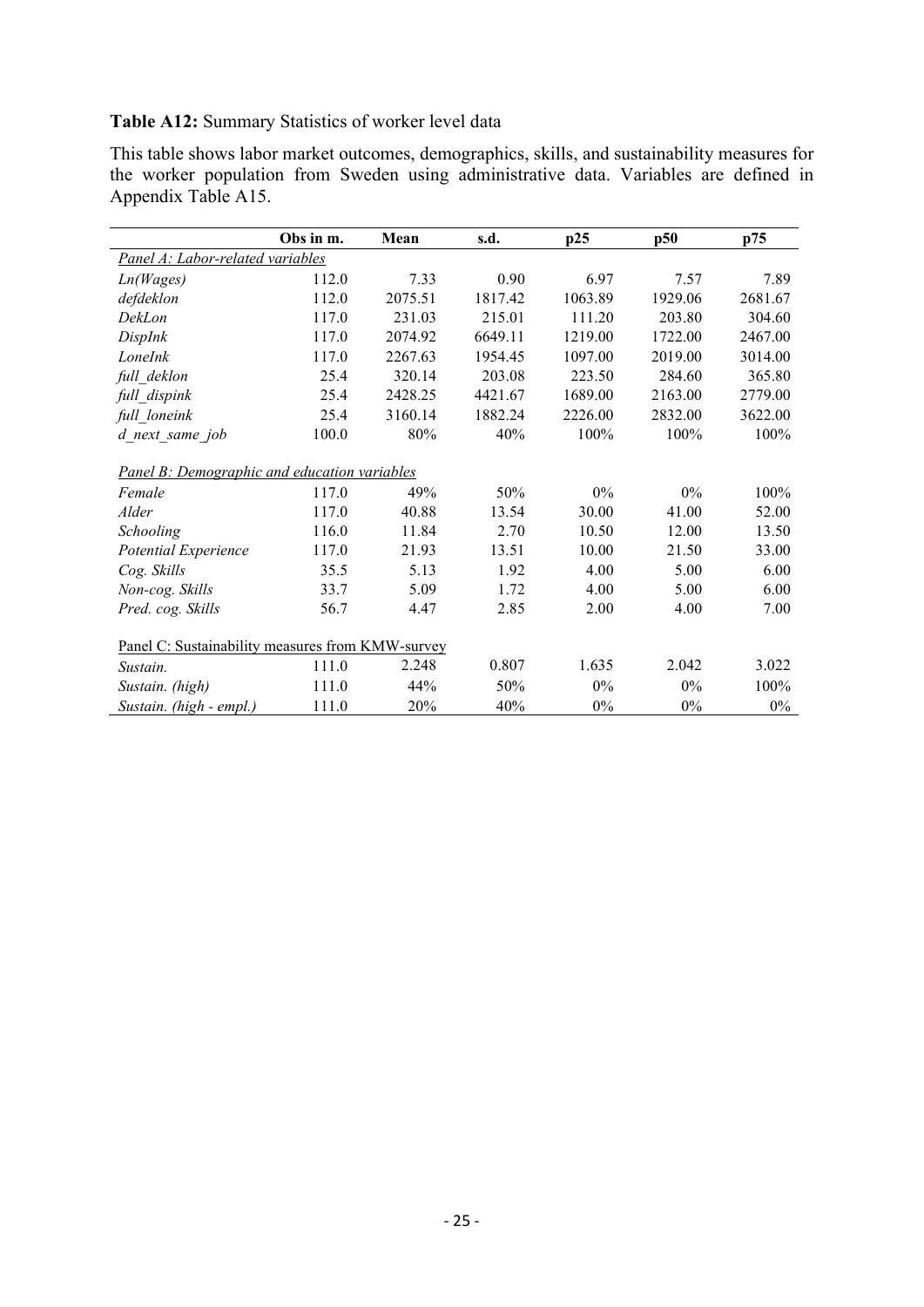## 5 ESG Data (Firm-level)

#### 5.1 Refinitiv (former Asset4)

We obtain firm-level sustainability scores from Thomson Reuters (former Asset4). Thomson Reuters<sup>2</sup> provide structured sustainability research data and scores at the firm-level. The scores are organized along three pillars, i.e. environmental, social, and governance (ESG). We use the overall score as well as the environmental, social, and governance pillar scores from Thomson (i.e., variables  $a4ir$  sc, envscore sc, socscore sc and cgvscore sc).<sup>3</sup> These pillar scores capture the overall social, governance and environmental quality of a company's policies. For instance, Thomson's social pillar score captures issues such as the firm's relationship with its workforce, respect of human rights, relations with communities, and product responsibility. In a similar spirit the environmental score captures issues such as firms' overall resource use, all sorts of environmental emissions (i.e., including CO2 emissions and water pollutant emissions), other environmental aspects of the production process such as the use of renewable energy and water use efficiency, as well as environmental innovation (which captures the extent to which the company offers environmentally friendly products and services). The methods as to how these scores are constructed are typically proprietary, but the set of relevant issues that feed into the construction of these scores are relatively well defined. Please note that that those scores are relative scores, relative to an industry peer group. For example, Refinitiv's ESG scores are "best in class" and are supposed to enable investors to choose companies that have better environmental and social policies than industry peers. Given that governance standards vary more strongly at the country-level, Refinitiv ranks firms relative to geographic peers when it comes to governance. For that reason, it is going to be important to adjust for industries, i.e., use industry-year fixed effects, in our analysis.

Table A13 shows summary statistics for the Refinitiv sample. Panel A shows that our Refinitiv sample consists of 617 firm-year observations. The number of firms for which we have ESG scores is growing over time, peaking at 48 firms in 2017. As pointed out before, the scores are relative to an industry peers. For that reason, it is important to exploit within industry variation in the estimation and rely on firms from industries with more than one firm. Panel B of Table A13 reveals that about 85% are in industries with more than one firm and, hence, will

<sup>&</sup>lt;sup>2</sup> See https://tmsnrt.rs/33QMXJS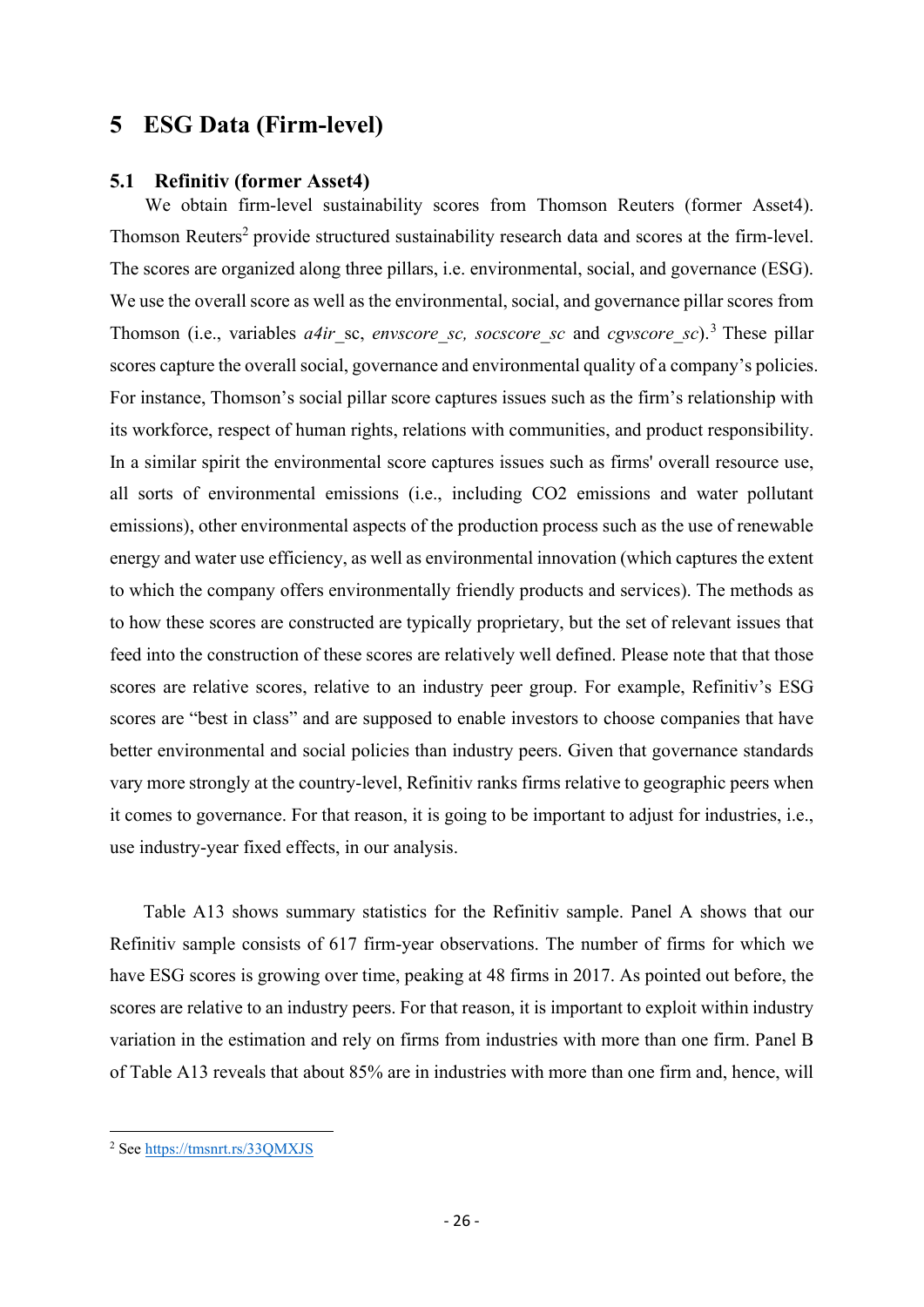contribute to the estimation of the "sustainability wage gap". Last, Panel C shows summary statistics of the main score and the different ESG component scores for our sample.

### Table A13: Summary Statistics of Refinitiv Firms

The tables present the summary statistics of firms in the Refinitiv sample. Panel A shows the distribution of firms by years. Distribution of industries in the latest year (2017) is shown in Panel B. The industries are classified in the SNI 2-digit level. Panel C gives the scores and subscores of firms' sustainability.

| Year  | 2001 |                       |  | 2002 2003 2004 2005 2006 2007                 |    |    | 2008 | 2009 |
|-------|------|-----------------------|--|-----------------------------------------------|----|----|------|------|
| Firms |      | $1 \t 32 \t 32 \t 38$ |  | 43                                            | 40 | 39 | 37   | 37   |
|       |      |                       |  |                                               |    |    |      |      |
| Year  |      |                       |  | 2010 2011 2012 2013 2014 2015 2016 2017 Total |    |    |      |      |
| Firms |      |                       |  | 37 35 35 35 36 45 47                          |    |    | 48   | 617  |

Panel A: Distribution of firms by years

|  |  | <b>Panel B:</b> Distribution of industries in SNI 2-digit level (2017) |  |
|--|--|------------------------------------------------------------------------|--|
|  |  |                                                                        |  |

| <b>Industry</b> name                             | Freq           | Pct    | Cum.<br>Pct |
|--------------------------------------------------|----------------|--------|-------------|
| Wholesale trade                                  | 5              | 10.42  | 10.42       |
| Financial intermediation                         | 5              | 10.42  | 20.84       |
| Manufacture of machinery and equipment           | $\overline{4}$ | 8.33   | 29.17       |
| Manufacture of pulp, paper and paper products    | 3              | 6.25   | 35.42       |
| Manufacture of basic metals                      | 3              | 6.25   | 41.67       |
| Real estate                                      | 3              | 6.25   | 47.92       |
| Consultancy                                      | 3              | 6.25   | 54.17       |
| Business activities                              | 3              | 6.25   | 60.42       |
| Manufacture of rubber and plastic products       | $\overline{2}$ | 4.17   | 64.59       |
| Manufacture of motor equipment                   | $\overline{2}$ | 4.17   | 68.76       |
| manufacture of transport equipment               | $\overline{2}$ | 4.17   | 72.93       |
| Construction                                     | $\overline{2}$ | 4.17   | 77.10       |
| Retail trade                                     | $\overline{2}$ | 4.17   | 81.27       |
| Communication                                    | $\overline{2}$ | 4.17   | 85.44       |
| Manufacture of tobacco products                  | 1              | 2.08   | 87.52       |
| Manufacture of fabricated metal products         | 1              | 2.08   | 89.60       |
| Manufacture and installation of electronic goods | 1              | 2.08   | 91.68       |
| Manufacture of optical equipment                 | 1              | 2.08   | 93.76       |
| Hotels and restaurants                           | 1              | 2.08   | 95.84       |
| Other transport and storage                      | 1              | 2.08   | 97.92       |
| Health and social work                           |                | 2.08   | 100.00      |
| Total                                            | 48             | 100.00 |             |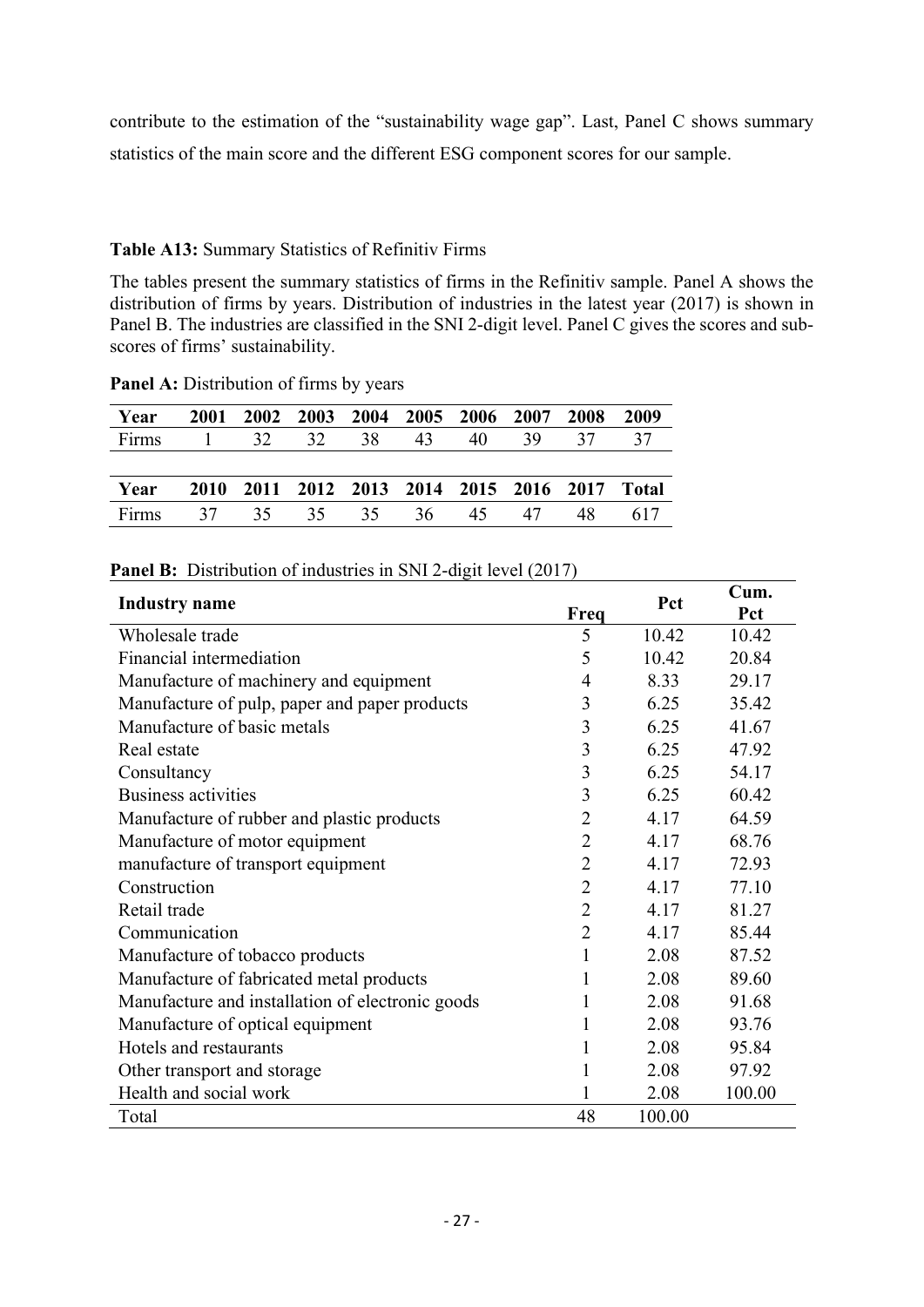|             | count mean sd | p5 | p25 | p50 p75                                       | p95 |
|-------------|---------------|----|-----|-----------------------------------------------|-----|
| a4ir sc     |               |    |     | 617 0.632 0.294 0.09 0.390 0.750 0.8886 0.939 |     |
| envscore sc |               |    |     | 617 0.662 0.301 0.14 0.376 0.805 0.9301 0.952 |     |
| socscore sc |               |    |     | 617 0.626 0.289 0.11 0.373 0.708 0.8967 0.945 |     |
| cgyscore sc |               |    |     | 617 0.497 0.227 0.091 0.325 0.526 0.6844 0.83 |     |

Panel C: Summary Statistics

#### 5.2 MSCI

The MSCI ESG Research Intangible Value Assessment (IVA) provides research, ratings and analysis of companies' risks and opportunities arising from environmental, social and governance (ESG) issues. The MSCI IVA scores are assessed across 37 ESG key issues (the issues are selected annually for each industry and weighted based on MSCI's materiality mapping framework) focusing on the relationship between a company's core business and the key industry ESG issues. For instance, the environment pillar includes climate change, natural resources, pollution and waste and environmental opportunities as the main issues. In the social pillar, human capital, product liability, stakeholder opposition and social opportunities are the main concerns. The score uses a scale from 0 to 10 for firms and is normalized with respect to industry peers.

Table A14 shows summary statistics for the MSCI sample. Panel A shows that our sample consists of 787 firm-year observations. The number of firms for which we have ESG scores is growing over time, peaking at 152 firms in our latest year, 2017. Panel B of Table A14 reveals that about 95% are in industries with more than one firm. Panel C shows summary statistics of the main score and the different ESG pillars of our sample.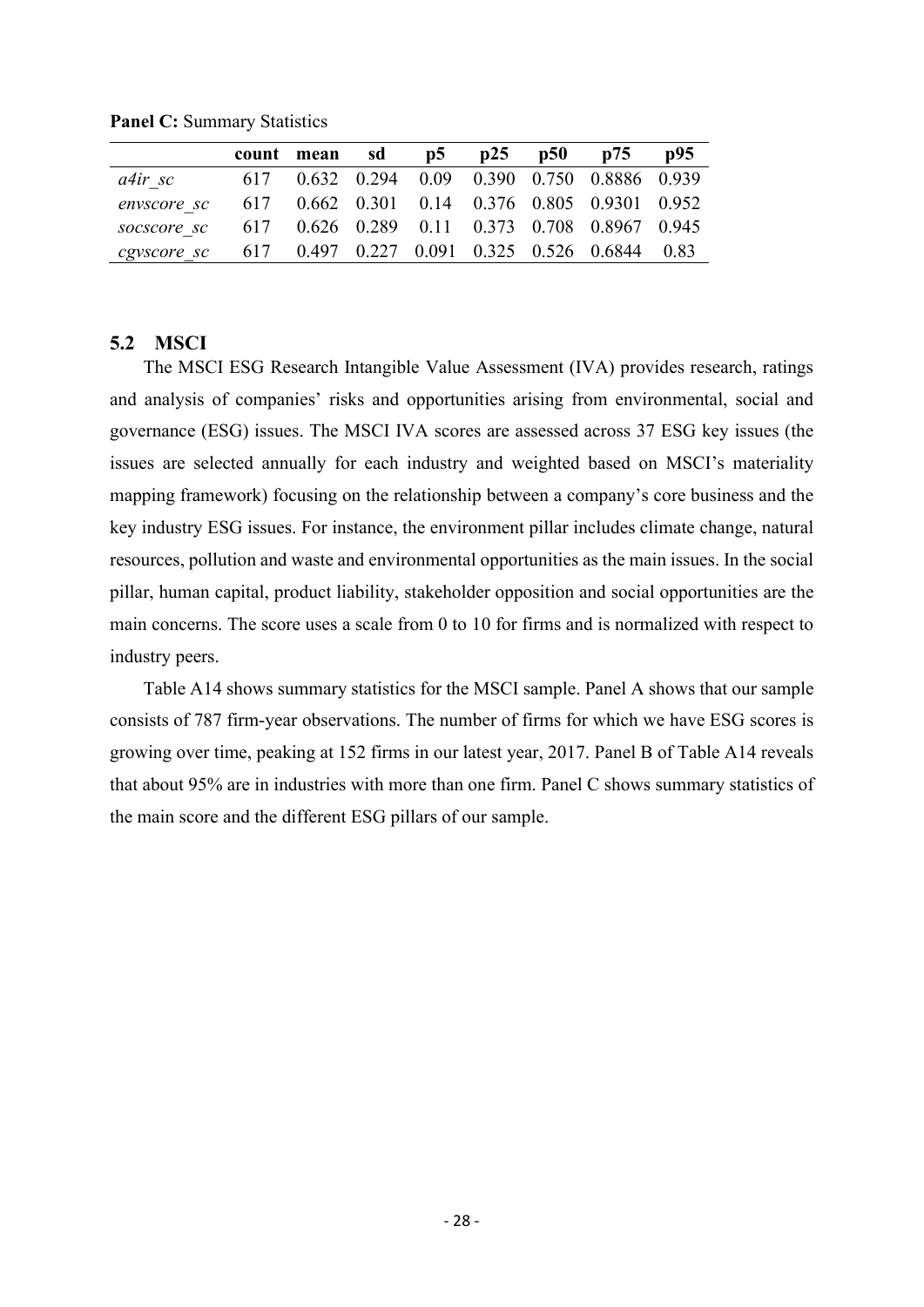#### Table A14: Summary Statistics of MSCI Firms

This table presents summary statistics for the MSCI data. Panel A shows the distribution of firms by years. Distribution of industries in the latest year (2017) is shown in Panel B. The industries are classified at the SNI 2-digit level. Panel C provides descriptive statistics of the scores and sub-scores of firms' sustainability according to MSCI.

| Year                    | 1999 | <b>2000</b>                                  | 2001 2002 2003 2004 2005 2006 2007 |  |    |    | 2008  |
|-------------------------|------|----------------------------------------------|------------------------------------|--|----|----|-------|
| Firms 2 3 9 10 23 30 35 |      |                                              |                                    |  | 39 | 35 | 34    |
|                         |      |                                              |                                    |  |    |    |       |
| Year                    |      | 2009 2010 2011 2012 2013 2014 2015 2016 2017 |                                    |  |    |    | Total |
|                         |      | Firms 31 25 24 28 35 84 90 101 152           |                                    |  |    |    | 790   |

Panel A: Distribution of firms by years

| <b>Panel B:</b> Distribution of industries of the latest year (2017) |  |  |  |
|----------------------------------------------------------------------|--|--|--|
|----------------------------------------------------------------------|--|--|--|

| <b>Industry</b> name                                    | Freq           | Pct    | Cum. Pct |
|---------------------------------------------------------|----------------|--------|----------|
| Consultancy                                             | 19             | 12.42  | 12.42    |
| Wholesale trade                                         | 16             | 10.46  | 22.88    |
| Real estate                                             | 16             | 10.46  | 33.34    |
| <b>Business activities</b>                              | 11             | 7.19   | 40.53    |
| Manufacture of machinery and equipment                  | 10             | 6.54   | 47.07    |
| Financial intermediation                                | 10             | 6.54   | 53.61    |
| Retail trade                                            | $\tau$         | 4.58   | 58.19    |
| Manufacture of pulp, paper and paper products           | 5              | 3.27   | 61.46    |
| Manufacture of basic metals                             | 5              | 3.27   | 64.73    |
| Manufacture and installation of electronic goods        | 5              | 3.27   | 68.00    |
| Manufacture of motor equipment                          | 5              | 3.27   | 71.27    |
| Communication                                           | 5              | 3.27   | 74.54    |
| Manufacture of optical equipment                        | $\overline{4}$ | 2.61   | 77.15    |
| Construction                                            | $\overline{4}$ | 2.61   | 79.76    |
| Manufacture of rubber and plastic products              | $\mathfrak{Z}$ | 1.96   | 81.72    |
| Education                                               | 3              | 1.96   | 83.68    |
| Health and social work                                  | 3              | 1.96   | 85.64    |
| Manufacture of food products                            | $\overline{2}$ | 1.31   | 86.95    |
| Manufacture of chemicals, chemical products             | $\overline{2}$ | 1.31   | 88.26    |
| Manufacture of fabricated metal products                | $\overline{2}$ | 1.31   | 89.57    |
| Manufacturing n.e.c.                                    | $\overline{2}$ | 1.31   | 90.88    |
| Hotels and restaurants                                  | $\overline{2}$ | 1.31   | 92.19    |
| <b>Financial activities</b>                             | $\overline{2}$ | 1.31   | 93.50    |
| Other community, social and personal service activities | $\overline{2}$ | 1.31   | 94.81    |
| Manufacture of tobacco products                         | $\mathbf{1}$   | 0.65   | 95.46    |
| Manufacture of wood and wood products                   | $\mathbf{1}$   | 0.65   | 96.11    |
| Manufacture of other electrical equipment               | 1              | 0.65   | 96.76    |
| Manufacture of transport equipment                      | 1              | 0.65   | 97.41    |
| Sales and repair of moto vehicles                       | 1              | 0.65   | 98.06    |
| <b>Land Transport</b>                                   | 1              | 0.65   | 98.71    |
| Water transport                                         | 1              | 0.65   | 99.36    |
| Other transport and storage                             | 1              | 0.65   | 100.00   |
| Total                                                   | 153            | 100.00 |          |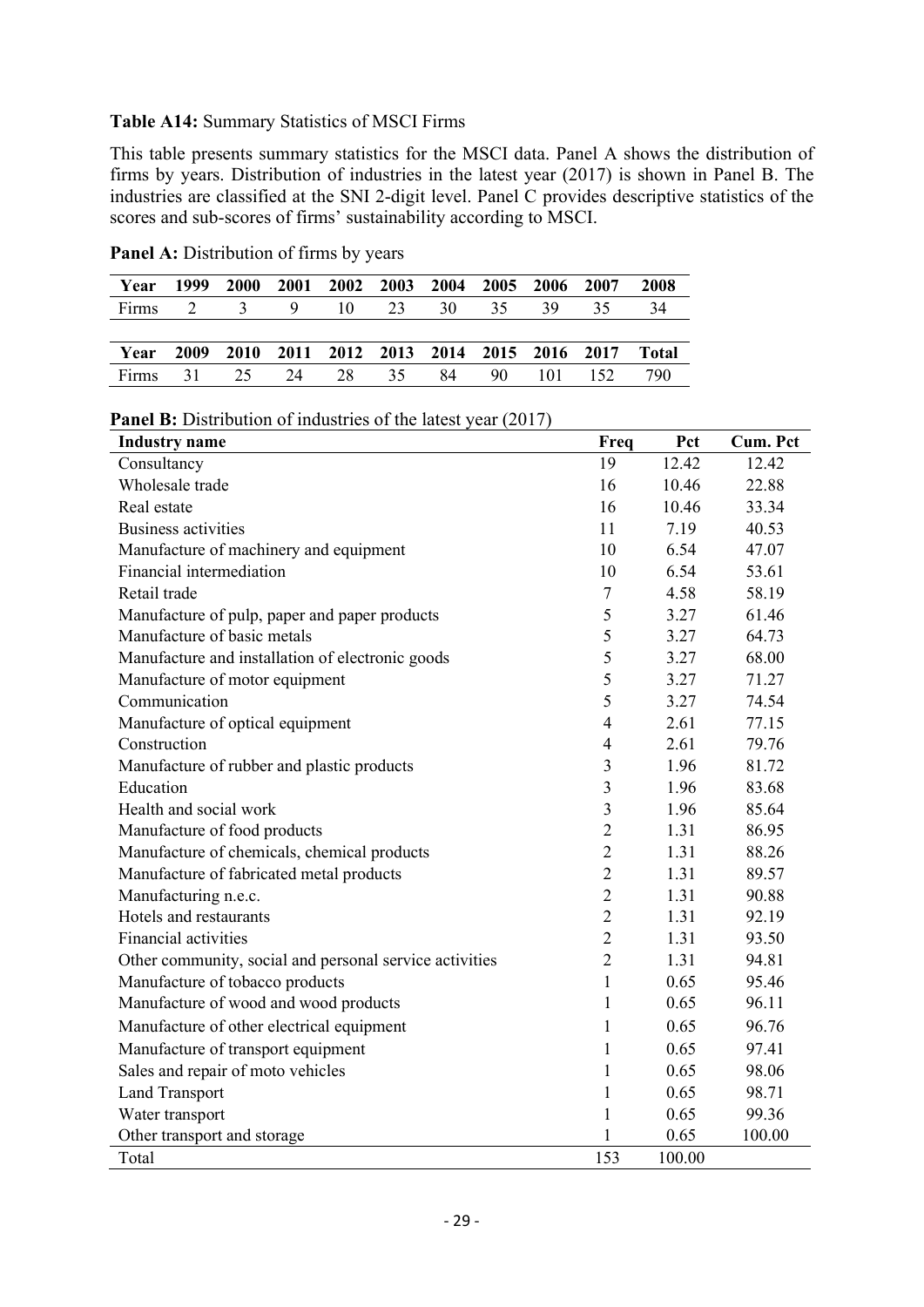|                      | count | mean | sd   | p5   | p25  | p50  | p75 | p95  |
|----------------------|-------|------|------|------|------|------|-----|------|
| iva_company rating   | 790   | 4.91 | 1.45 |      | 4.00 | 5.00 |     | −    |
| environmental pillar | 790   | 5.61 | l.89 | 2.7  | 4.40 | 5.40 | 6.8 | 9.29 |
| social pillar score  | 747   | 5.43 | l.73 | 2.3  | 4.47 | 5.40 | 6.6 | 8.24 |
| gov pillar score     | 747   | 6.30 | .75  | 3.39 | 5.00 | 6.39 | 7.6 | 8.82 |

Panel C: Summary Statistics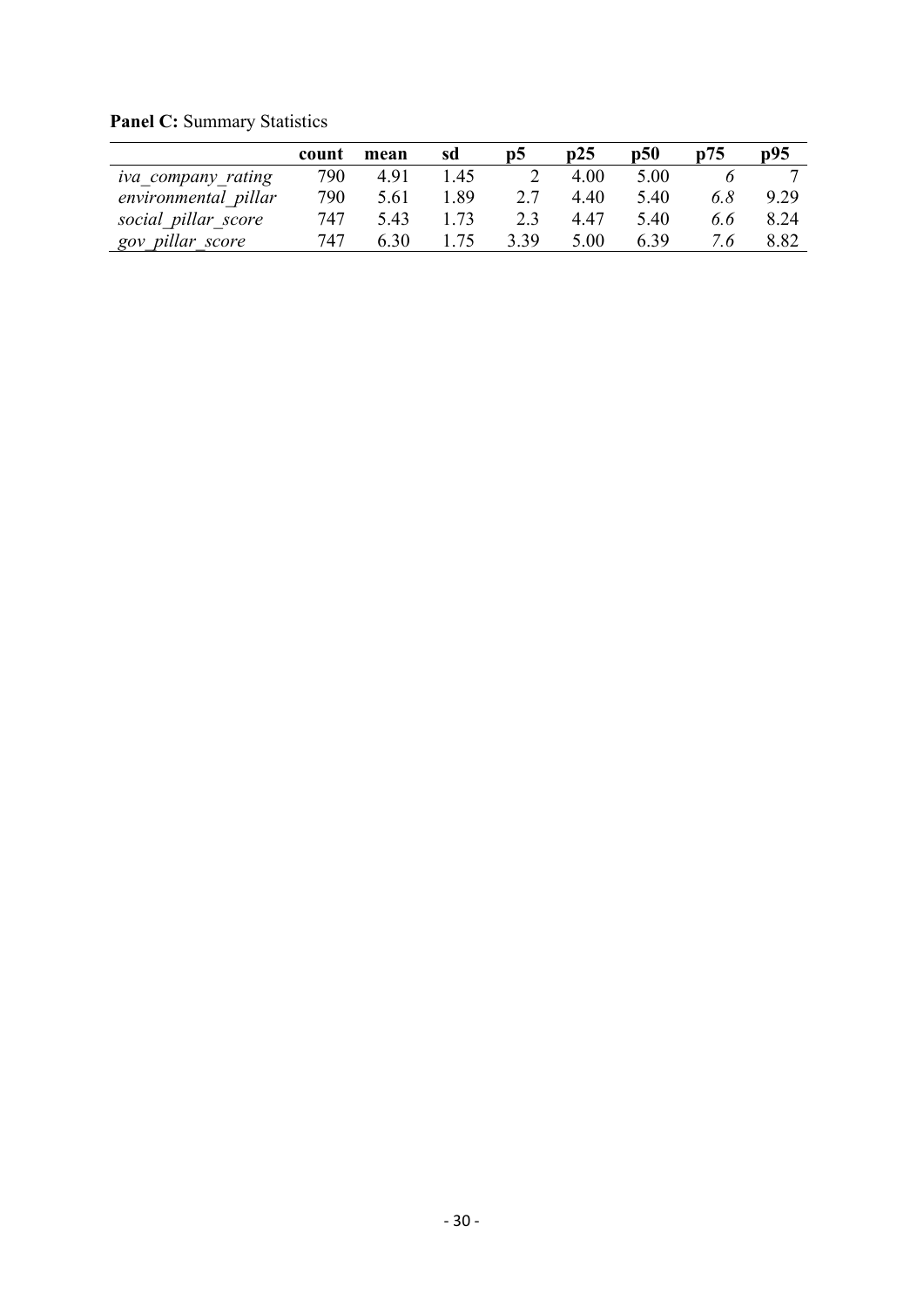# 6 Variable Descriptions

### Table A15: Variable Description

This tables presents the definition and sources of the main variables that we used in our study.

| Name of variable | <b>Definition</b>                                                                                                                                                                                                       | <b>Source</b> |
|------------------|-------------------------------------------------------------------------------------------------------------------------------------------------------------------------------------------------------------------------|---------------|
| hlpsoc           | The importance level of a job that is useful to society.<br>The scale is from 1 (not important) to 5 (very<br>important).                                                                                               | <b>ISSP</b>   |
| hlpsoc45         | Dummy variable takes 1 if the importance level of<br>hlpsoc is 4 or 5.                                                                                                                                                  | <b>ISSP</b>   |
| wrkearn          | The agreement level of the statement "A job is just a<br>way of earning money - no more". The scale is from 1<br>(Strongly disagree) to 5 (Strongly agree).                                                             | <b>ISSP</b>   |
| wrkearn12        | Dummy variable takes 1 if the agreement level of<br>wrkearn is $1$ or $2$ .                                                                                                                                             | <b>ISSP</b>   |
| rhlpsoc          | The agreement level of the statement "My job is useful<br>to society". The scale is from 1 (Strongly disagree) to 5<br>(Strongly agree).                                                                                | <b>ISSP</b>   |
| stayorg          | The agreement level of the statement "I would turn down<br>another job that offered quite a bit more pay in order to<br>stay with this organization". The scale is from 1<br>(Strongly disagree) to 5 (Strongly agree). | <b>ISSP</b>   |
| stayorg45        | Dummy variable takes 1 if the agreement level of<br>stayorg is 4 or 5.                                                                                                                                                  | <b>ISSP</b>   |
| helporg          | The agreement level of the statement "I am willing to<br>work harder than I have to in order to help the firm or<br>organization I work for succeed". The scale is from 1<br>(Strongly disagree) to 5 (Strongly agree). | <b>ISSP</b>   |
| helporg45        | Dummy variable takes 1 if the agreement level of<br>helporg is 4 or 5.                                                                                                                                                  | <b>ISSP</b>   |

International Social Survey Programme (ISSP):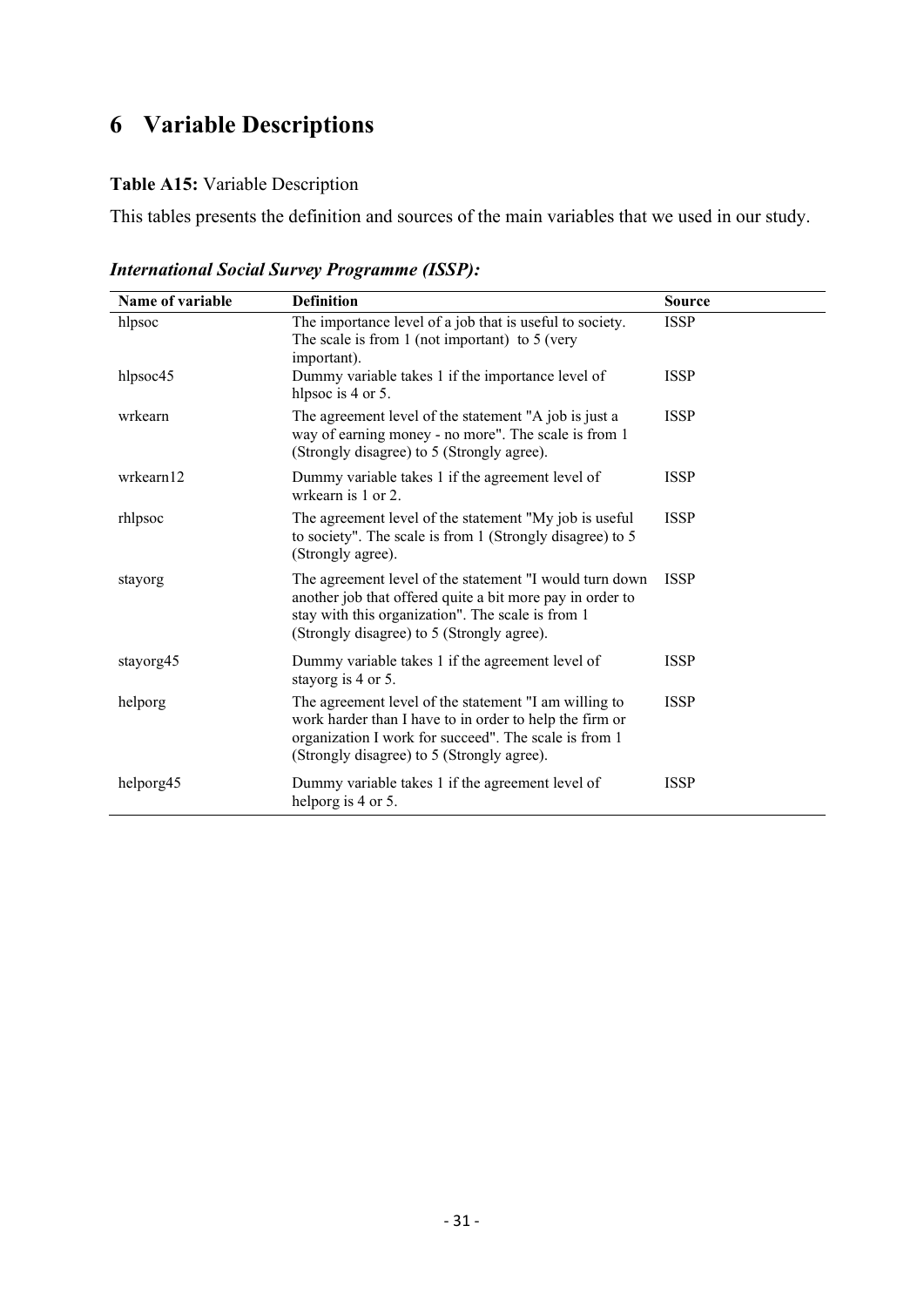| Name of variable                             | Definition                                                                               | Source                                        |  |  |  |
|----------------------------------------------|------------------------------------------------------------------------------------------|-----------------------------------------------|--|--|--|
| Panel A: Labor-related variables             |                                                                                          |                                               |  |  |  |
| Ln(Wages)                                    | Log of wage                                                                              | LISA (SCB)                                    |  |  |  |
| defdeklon                                    | Deflated wage                                                                            | LISA (SCB)                                    |  |  |  |
| DekLon                                       | Wage                                                                                     | LISA (SCB)                                    |  |  |  |
| DispInk                                      | Disposible income                                                                        | LISA (SCB)                                    |  |  |  |
| LoneInk                                      | Gross salary                                                                             | LISA (SCB)                                    |  |  |  |
| full deklon                                  | Wage of full-time workers                                                                | LISA (SCB)                                    |  |  |  |
| full_loneink                                 | Gross salary of full-time workers                                                        | LISA (SCB)                                    |  |  |  |
| d next same job                              | Dummy variable takes 1 if the worker stays in the same<br>firm for the next year         | LISA (SCB)                                    |  |  |  |
| d_next_fired_ind                             | Firing rate in the industry level                                                        | LISA (SCB)                                    |  |  |  |
| sjukp_bdag_ind                               | Average gross sickness days in the industry level                                        | LISA (SCB)                                    |  |  |  |
| d rehab ind                                  | Rate of having sickness/occupational<br>injury/rehabilitation days in the industry level | LISA (SCB)                                    |  |  |  |
| d married ind                                | Marriage rate in the industry level                                                      | LISA (SCB)                                    |  |  |  |
| d divorce ind                                | Divorce rate in the industry level                                                       | LISA (SCB)                                    |  |  |  |
| d_children_ind                               | Rate of workers having children at home in the industry<br>level                         | LISA (SCB)                                    |  |  |  |
| d parttime ind                               | Parttime worker rate in the industry level                                               | LISA (SCB)                                    |  |  |  |
| ssyk*                                        | Different level of ssyk occupation classification                                        | LISA (SCB)                                    |  |  |  |
| occ8                                         | occuptaion classification including 8 catagories                                         | LISA (SCB)                                    |  |  |  |
| ind*                                         | Different digit level of SNI industry classiciation                                      | LISA (SCB)                                    |  |  |  |
| Panel B: Demographic and education variables |                                                                                          |                                               |  |  |  |
| Female                                       | Dummy variable takes 1 if the individual is female                                       | LISA (SCB)                                    |  |  |  |
| Alder                                        | Age                                                                                      | LISA (SCB)                                    |  |  |  |
| Schooling                                    | Years of schooling                                                                       | LISA (SCB)                                    |  |  |  |
| Potential Experience                         | Years of potential experience                                                            | LISA (SCB)                                    |  |  |  |
| $UNI=1$                                      | Dummy variable takes 1 if the worker went to university                                  | LISA (SCB)                                    |  |  |  |
| Graderank                                    | rank of high school grades                                                               | LISA (SCB)                                    |  |  |  |
| Cog. Skills                                  | Cognitive ability score, ranging from 1 to 9                                             | Military enlistment<br>test(SCB)              |  |  |  |
| Cog. Skills = $*$                            | Dummy variable equals to 1 if cognitive ability score<br>equals to the number*           | Military enlistment<br>test(SCB)              |  |  |  |
| Non-cog. Skills                              | Non-cognitive ability score, ranging from 1 to 9                                         | Military enlistment<br>test(SCB)              |  |  |  |
| Pred.cog.Skills                              | Predicted cognitive skills, on a 1 to 9 Stanine scale                                    | Military enlistment<br>test(SCB) / LISA (SCB) |  |  |  |

## Employer-Employee matched Data: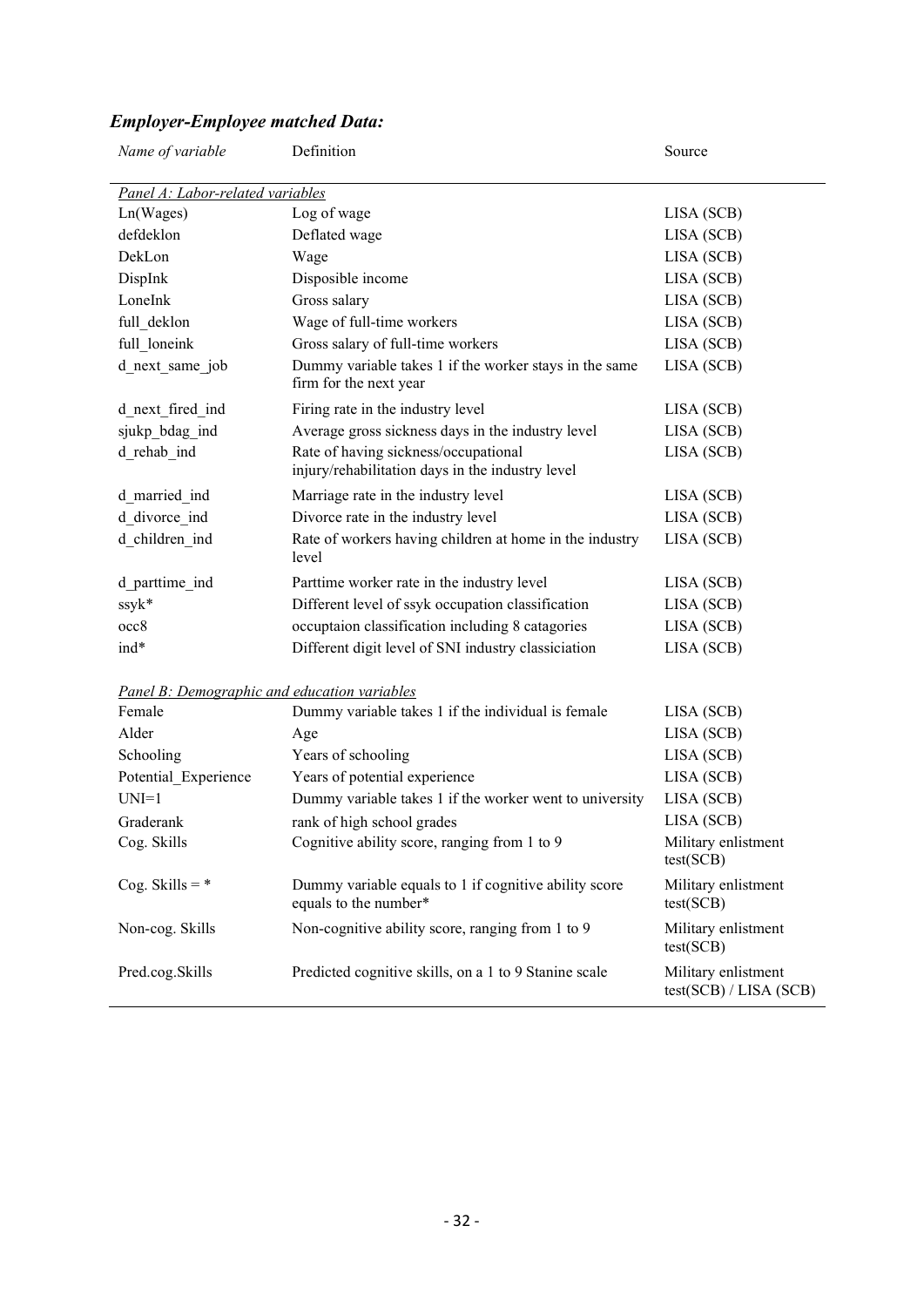## Sustainability Measures:

| Name of variable                                 | <b>Definition</b>                                                                                | <b>Source</b>     |  |  |  |
|--------------------------------------------------|--------------------------------------------------------------------------------------------------|-------------------|--|--|--|
| Panel A: Sustainability measures from KMW-survey |                                                                                                  |                   |  |  |  |
| Sustain. (high)                                  | Dummy variable takes 1 if the sector is a high<br>sustainability sector                          | <b>KMW</b> survey |  |  |  |
| Sustain. (high-empl.)                            | Dummy variable takes 1 if worker works in a sector that<br>belongs to the top 20% of all workers | <b>KMW</b> survey |  |  |  |
| Sustainability (Sustain.)                        | Sector-level sustainability measure (continuous)                                                 | <b>KMW</b> survey |  |  |  |
| Panel B: CSR firm level measures                 |                                                                                                  |                   |  |  |  |
| $a4ir$ sc                                        | Sustainability scores of firms from Refinitiv database                                           | Refinitiv         |  |  |  |
| envscore sc                                      | Environmental subscores from Refinitiv database                                                  | Refinitiv         |  |  |  |
| socscore sc                                      | Social subscores from Refinitiv database                                                         | Refinitiv         |  |  |  |
| cgvscore sc                                      | Governance subscores from Refinitiv database                                                     | Refinitiv         |  |  |  |
| iva company rating                               | Sustainability scores of firms from MSCI database                                                | <b>MSCI</b>       |  |  |  |
| environmental pillar                             | Environmental subscores from MSCI database                                                       | <b>MSCI</b>       |  |  |  |
| social pillar score                              | Social subscores from MSCI database                                                              | <b>MSCI</b>       |  |  |  |
| governance pillar score                          | Governance subscores from MSCI database                                                          | MSCI              |  |  |  |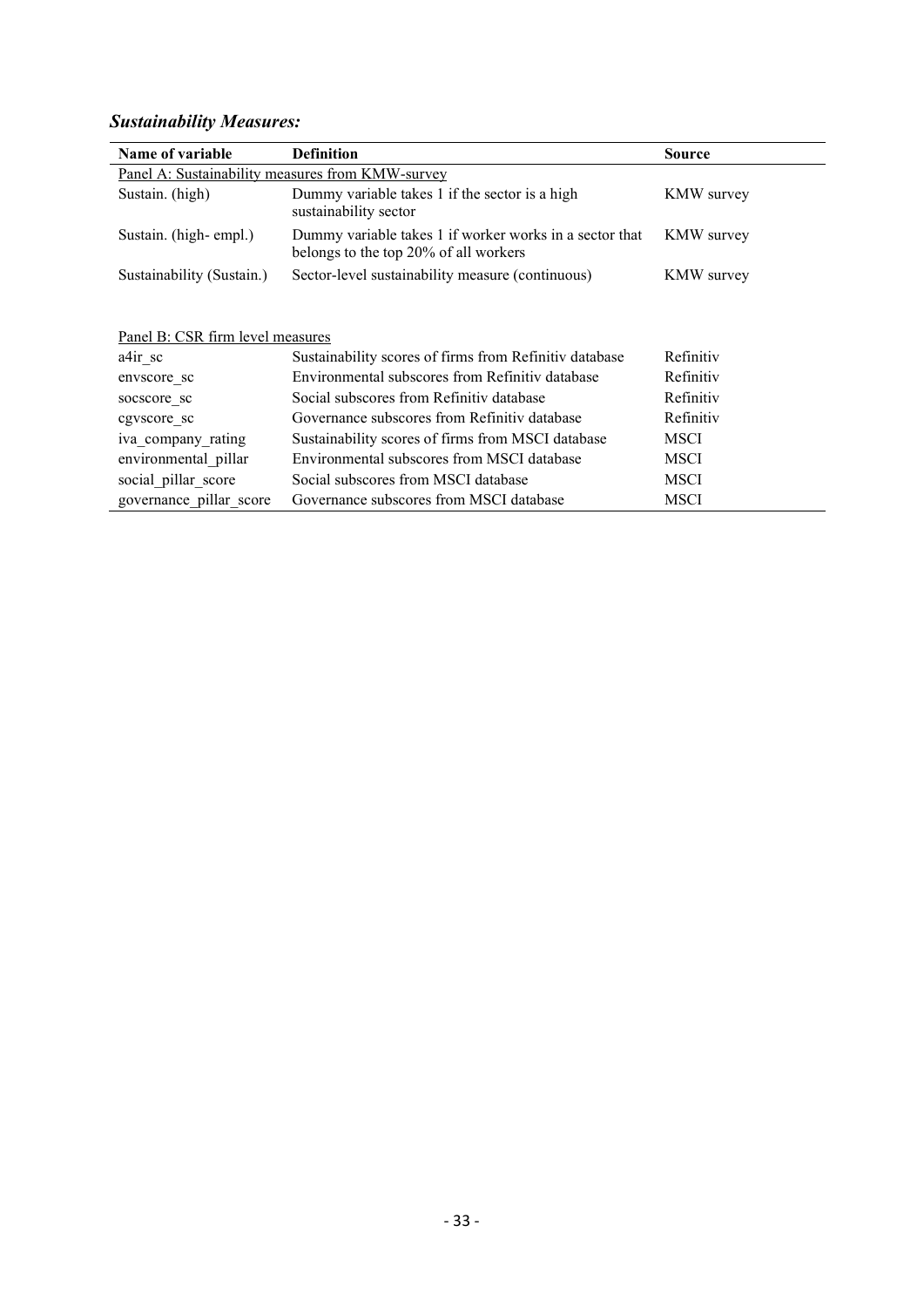# 7 Krueger-Metzger-Wu (KMW) Survey on Sustainability - **Questions**

Q0 If you would like to be considered in the draw for the gift-vouchers ("Tirage au sort"), please provide your student number:

Q1 What is your gender?

 $\bigcirc$  Female (2)

Q2 Which year were you born?

Q3 What is the highest level of education that you have achieved?

| High School (1) |
|-----------------|
| Bachelors (2)   |
| Masters $(3)$   |
| PhD $(4)$       |
| Other $(5)$     |

Q4 When considering a potential employer, how important is the environmental sustainability of the employer's products to you?

| Very important (5)       |
|--------------------------|
| Important $(4)$          |
| Moderately important (3) |
| Slightly important (2)   |
| Not important $(1)$      |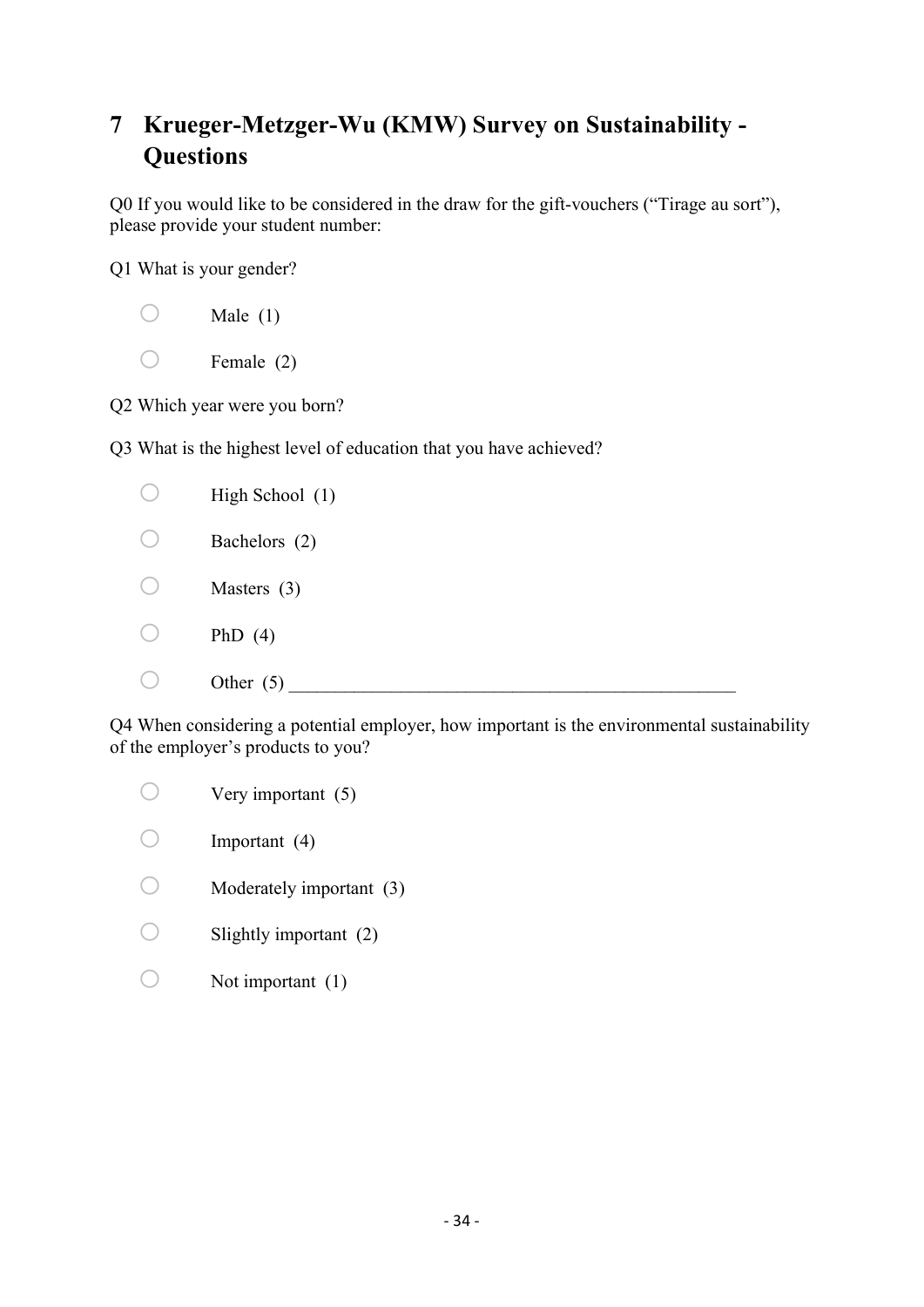Q5 When considering a potential employer, how important are the employer's environmental policies (recycling, greenhouse gas emissions) to you?

| Very important (5)       |
|--------------------------|
| Important $(4)$          |
| Moderately important (3) |
| Slightly important (2)   |
| Not important $(1)$      |

Q6 When making job choices, how important are the following aspects to you?

|                                             | Very<br>important<br>(5) | Important<br>(4) | Moderately<br>important $(3)$ | Slightly<br>important<br>(2) | Not<br>important<br>(1) |
|---------------------------------------------|--------------------------|------------------|-------------------------------|------------------------------|-------------------------|
| Compensation<br>& Benefits $(1)$            |                          |                  |                               |                              |                         |
| Work-life-<br>balance (2)                   |                          |                  |                               |                              |                         |
| Job safety (3)                              |                          |                  |                               |                              |                         |
| Corporate<br>culture and<br>values $(4)$    |                          |                  |                               |                              |                         |
| Products $(5)$                              |                          |                  |                               |                              |                         |
| Environmental<br>sustainability<br>(6)      |                          |                  |                               |                              |                         |
| Human Rights<br>record of<br>employer $(7)$ |                          |                  |                               |                              |                         |
| Diversity (8)                               |                          |                  |                               |                              |                         |